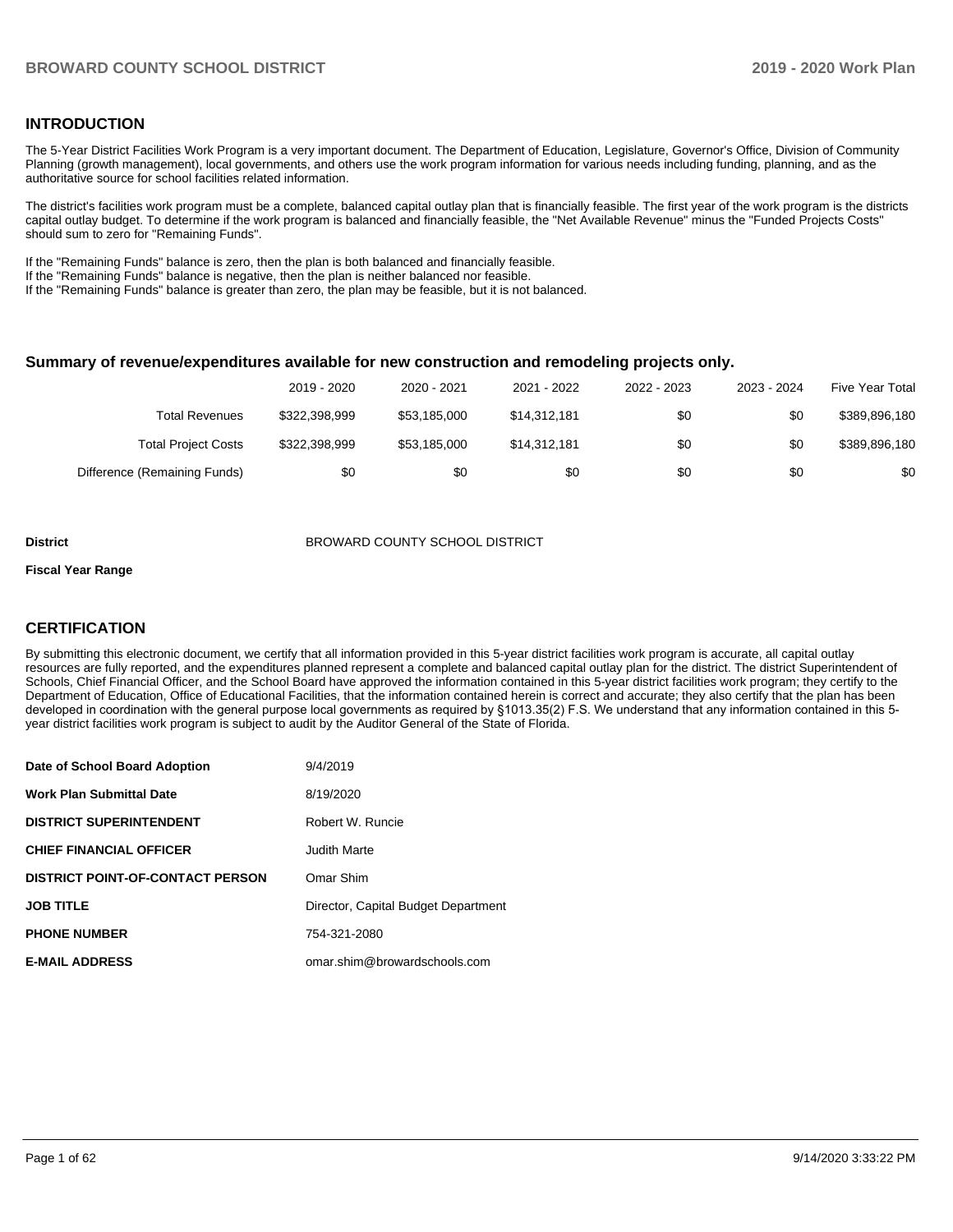# **Expenditures**

### **Expenditure for Maintenance, Repair and Renovation from 1.50-Mills and PECO**

Annually, prior to the adoption of the district school budget, each school board must prepare a tentative district facilities work program that includes a schedule of major repair and renovation projects necessary to maintain the educational and ancillary facilities of the district.

| Item                                          | 2019 - 2020<br><b>Actual Budget</b> | 2020 - 2021<br>Projected | 2021 - 2022<br>Projected | 2022 - 2023<br>Projected | 2023 - 2024<br>Projected | <b>Total</b>  |
|-----------------------------------------------|-------------------------------------|--------------------------|--------------------------|--------------------------|--------------------------|---------------|
| <b>HVAC</b>                                   | \$0                                 | \$0                      | \$0                      | \$0                      | \$0                      | \$0           |
| Locations: No Locations for this expenditure. |                                     |                          |                          |                          |                          |               |
| Flooring                                      | \$0                                 | \$0                      | \$0                      | \$0                      | \$0                      | \$0           |
| Locations: No Locations for this expenditure. |                                     |                          |                          |                          |                          |               |
| Roofing                                       | \$0                                 | \$0                      | \$0                      | \$0                      | \$0                      | \$0           |
| Locations: No Locations for this expenditure. |                                     |                          |                          |                          |                          |               |
| Safety to Life                                | \$0                                 | \$0                      | \$0                      | \$0                      | \$0                      | \$0           |
| Locations: No Locations for this expenditure. |                                     |                          |                          |                          |                          |               |
| Fencing                                       | \$0                                 | \$0                      | \$0                      | \$0                      | \$0                      | \$0           |
| Locations: No Locations for this expenditure. |                                     |                          |                          |                          |                          |               |
| Parking                                       | \$0                                 | \$0                      | \$0                      | \$0                      | \$0                      | \$0           |
| Locations: No Locations for this expenditure. |                                     |                          |                          |                          |                          |               |
| Electrical                                    | \$0                                 | \$0                      | \$0                      | \$0                      | \$0                      | \$0           |
| Locations: No Locations for this expenditure. |                                     |                          |                          |                          |                          |               |
| Fire Alarm                                    | \$0                                 | \$0                      | \$0                      | \$0                      | \$0                      | \$0           |
| Locations: No Locations for this expenditure. |                                     |                          |                          |                          |                          |               |
| Telephone/Intercom System                     | \$0                                 | \$0                      | \$0                      | \$0                      | \$0                      | \$0           |
| Locations: No Locations for this expenditure. |                                     |                          |                          |                          |                          |               |
| <b>Closed Circuit Television</b>              | \$0                                 | \$0                      | \$0                      | \$0                      | \$0                      | \$0           |
| Locations: No Locations for this expenditure. |                                     |                          |                          |                          |                          |               |
| Paint                                         | \$0                                 | \$0                      | \$0                      | \$0                      | \$0                      | \$0           |
| Locations: No Locations for this expenditure. |                                     |                          |                          |                          |                          |               |
| Maintenance/Repair                            | \$77,658,830                        | \$74,141,430             | \$76,640,430             | \$76,640,430             | \$76,640,430             | \$381,721,550 |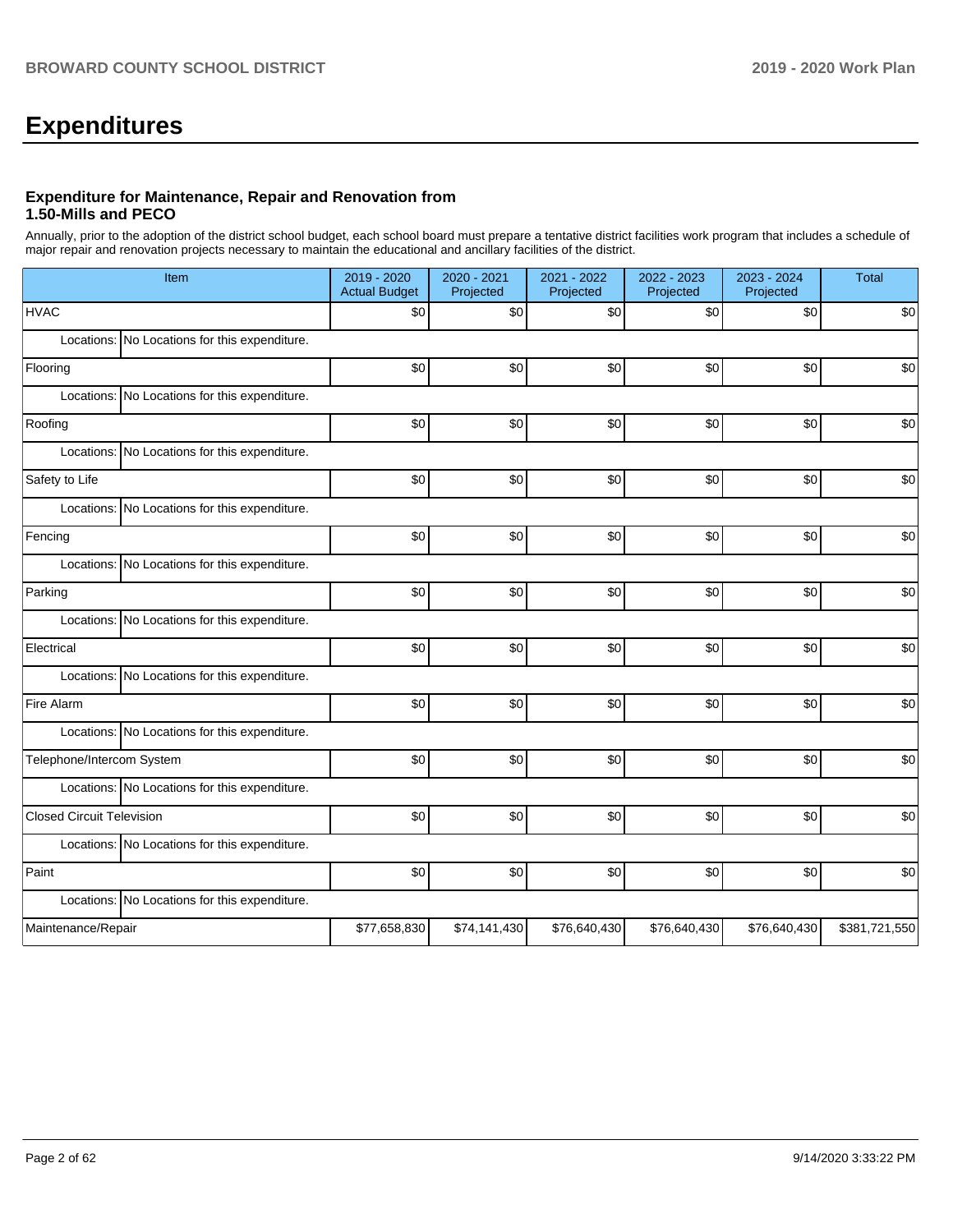| Locations: ANNABEL C PERRY PK-8, APOLLO MIDDLE, ARTHUR ROBERT ASHE, JR CENTER, ATLANTIC TECHNICAL COLLEGE, ATLANTIC |
|---------------------------------------------------------------------------------------------------------------------|
| WEST ELEMENTARY, ATTUCKS MIDDLE, BAIR MIDDLE, BANYAN ELEMENTARY, BAYVIEW ELEMENTARY, BEACHSIDE MONTESSORI           |
|                                                                                                                     |
| VILLAGE, BECON ADMINISTRATION, BENNETT ELEMENTARY, BLANCHE ELY SENIOR HIGH, BOULEVARD HEIGHTS ELEMENTARY,           |
| BOYD H ANDERSON SENIOR HIGH, BRIGHT HORIZONS, BROADVIEW ELEMENTARY, BROWARD ESTATES ELEMENTARY, CASTLE              |
| ANNEX, CASTLE HILL ELEMENTARY, CENTRAL PARK ELEMENTARY, CHALLENGER ELEMENTARY, CHAPEL TRAIL ELEMENTARY,             |
|                                                                                                                     |
| CHARLES DREW ELEMENTARY, CHARLES DREW RESOURCE CENTER, CHARLES W FLANAGAN SENIOR HIGH, COCONUT CREEK                |
| ELEMENTARY, COCONUT CREEK SENIOR HIGH, COCONUT PALM ELEMENTARY, COLBERT ELEMENTARY, COLLINS ELEMENTARY,             |
| COMMUNITY SCHOOL NORTH, COOPER CITY ELEMENTARY, COOPER CITY SENIOR HIGH, CORAL COVE ELEMENTARY, CORAL               |
| GLADES HIGH SCHOOL, CORAL PARK ELEMENTARY, CORAL SPRINGS AQUATIC COMPLEX, CORAL SPRINGS MIDDLE, CORAL               |
|                                                                                                                     |
| SPRINGS PK-8, CORAL SPRINGS SENIOR HIGH, COUNTRY HILLS ELEMENTARY, COUNTRY ISLES ELEMENTARY, CRESTHAVEN             |
| ELEMENTARY, CROISSANT PARK ELEMENTARY, CROSS CREEK SCHOOL, CRYSTAL LAKE MIDDLE, CYPRESS BAY SENIOR HIGH,            |
| CYPRESS ELEMENTARY, CYPRESS RUN ALTERNATIVE CENTER, DANIA ELEMENTARY, DAVE THOMAS EDUCATION CENTER-                 |
| WEST, DAVIE ELEMENTARY, DEERFIELD BEACH ELEMENTARY, DEERFIELD BEACH MIDDLE, DEERFIELD BEACH SENIOR HIGH,            |
|                                                                                                                     |
| DEERFIELD PARK ELEMENTARY, DILLARD 6-12, DILLARD COMMUNITY CENTER (MUSEUM), DILLARD ELEMENTARY, DISCOVERY           |
| ELEMENTARY, DOLPHIN BAY ELEMENTARY, Dr. MARTIN LUTHER KING Jr. MONTESSORI ACADEMY, DRIFTWOOD ELEMENTARY,            |
| DRIFTWOOD MIDDLE, EAGLE POINT ELEMENTARY, EAGLE RIDGE ELEMENTARY, EMBASSY CREEK ELEMENTARY, ENDEAVOUR               |
| PRIMARY LEARNING CENTER, ESEA Title 1, EVERGLADES ELEMENTARY, EVERGLADES SENIOR HIGH, FAIRWAY ELEMENTARY,           |
|                                                                                                                     |
| FALCON COVE MIDDLE, FLAMINGO ELEMENTARY, FLORANADA ELEMENTARY, FOREST GLEN MIDDLE, FOREST HILLS                     |
| ELEMENTARY, FORT LAUDERDALE SENIOR HIGH, FOX TRAIL ELEMENTARY, GATOR RUN ELEMENTARY, GLADES MIDDLE, GRIFFIN         |
| ELEMENTARY, GULFSTREAM ACADEMY OF HALLANDALE BEACH, GULFSTREAM EARLY CHILDHOOD CENTER OF EXCELLENCE,                |
| HALLANDALE SENIOR HIGH, HARBORDALE ELEMENTARY, HAWKES BLUFF ELEMENTARY, HENRY D PERRY EDUCATION CENTER,             |
|                                                                                                                     |
| HERON HEIGHTS ELEMENTARY, HOLLYWOOD CENTRAL ELEMENTARY, HOLLYWOOD HILLS ELEMENTARY, HOLLYWOOD HILLS                 |
| SENIOR HIGH, HOLLYWOOD PARK ELEMENTARY, HORIZON ELEMENTARY, INDIAN RIDGE MIDDLE, INDIAN TRACE ELEMENTARY, IT        |
| RELAY STATION, J P TARAVELLA SENIOR HIGH, JAMES S HUNT ELEMENTARY, JAMES S RICKARDS MIDDLE, KATHLEEN C WRIGHT       |
| ADMINISTRATIVE COMPLEX, LAKE FOREST ELEMENTARY, LAKESIDE ELEMENTARY, LANIER-JAMES EDUCATION CENTER,                 |
|                                                                                                                     |
| LARKDALE ELEMENTARY, LAUDERDALE LAKES MIDDLE, LAUDERDALE MANORS EARLY LEARNING AND RESOURCE CENTER,                 |
| LAUDERHILL 6-12, LAUDERHILL-PAUL TURNER ELEMENTARY, LIBERTY ELEMENTARY, LLOYD ESTATES ELEMENTARY, LYONS             |
| CREEK MIDDLE, MANATEE BAY ELEMENTARY, MAPLEWOOD ELEMENTARY, MARGATE ELEMENTARY, MARGATE MIDDLE, MARJORY             |
| STONEMAN DOUGLAS SENIOR HIGH, MARY M BETHUNE ELEMENTARY, MCARTHUR SENIOR HIGH, MCFATTER TECHNICAL                   |
| COLLEGE, MCNAB ELEMENTARY, MCNICOL MIDDLE, MEADOWBROOK ELEMENTARY, MILLENNIUM 6-12 COLLEGIATE ACADEMY,              |
|                                                                                                                     |
| MIRAMAR ELEMENTARY, MIRAMAR SENIOR HIGH, MIRROR LAKE ELEMENTARY, MONARCH SENIOR HIGH, MORROW                        |
| ELEMENTARY, NEW RENAISSANCE MIDDLE, NEW RIVER MIDDLE, NOB HILL ELEMENTARY, NORCREST ELEMENTARY, NORTH               |
| ANDREWS GARDENS ELEMENTARY, NORTH AREA BUS COMPLEX, NORTH AREA BUS GARAGE, NORTH AREA MAINTENANCE &                 |
| WAREHOUSE, NORTH AREA PORTABLE ANNEX-Training Center, NORTH FORK ELEMENTARY, NORTH LAUDERDALE PK-8, NORTH           |
|                                                                                                                     |
| SIDE ELEMENTARY, NORTHEAST SENIOR HIGH, NOVA BLANCHE FORMAN ELEMENTARY, NOVA DWIGHT D EISENHOWER                    |
| ELEMENTARY, NOVA MIDDLE, NOVA SENIOR HIGH, OAKLAND PARK ELEMENTARY, OAKRIDGE ELEMENTARY, OLSEN MIDDLE,              |
| ORANGE-BROOK ELEMENTARY, ORIOLE ELEMENTARY, PALM COVE ELEMENTARY, PALMVIEW ELEMENTARY, PANTHER RUN                  |
| ELEMENTARY, PARK LAKES ELEMENTARY, PARK RIDGE ELEMENTARY, PARK SPRINGS ELEMENTARY, PARK TRAILS ELEMENTARY           |
|                                                                                                                     |
| PARKSIDE ELEMENTARY, PARKWAY MIDDLE, PASADENA LAKES ELEMENTARY, PEMBROKE LAKES ELEMENTARY, PEMBROKE PINE            |
| ELEMENTARY, PETERS ELEMENTARY, PINE RIDGE EDUCATION CENTER, PINES LAKES ELEMENTARY, PINES MIDDLE, PINEWOOD          |
| ELEMENTARY, PIONEER MIDDLE, PIPER SENIOR HIGH, PLANTATION ELEMENTARY, PLANTATION MIDDLE, PLANTATION PARK            |
| ELEMENTARY, PLANTATION SENIOR HIGH, POMPANO ADMINISTRATIVE CENTER, POMPANO BEACH ELEMENTARY, POMPANO                |
|                                                                                                                     |
| BEACH HIGH SCHOOL, POMPANO BEACH MIDDLE, QUIET WATERS ELEMENTARY, RAMBLEWOOD ELEMENTARY, RAMBLEWOOD                 |
| MIDDLE, RIVERGLADES ELEMENTARY, RIVERLAND ELEMENTARY, RIVERSIDE ELEMENTARY, ROBERT C MARKHAM ELEMENTARY,            |
| ROCK ISLAND ANNEX, ROCK ISLAND ELEMENTARY, ROYAL PALM ELEMENTARY, SANDERS PARK ELEMENTARY, SANDPIPER                |
| ELEMENTARY, SAWGRASS ELEMENTARY, SAWGRASS SPRINGS MIDDLE, SEA CASTLE ELEMENTARY, SEAGULL SCHOOL,                    |
| SEMINOLE MIDDLE, SHERIDAN HILLS ELEMENTARY, SHERIDAN PARK ELEMENTARY, SHERIDAN TECHNICAL COLLEGE, SILVER            |
|                                                                                                                     |
| LAKES ELEMENTARY, SILVER LAKES MIDDLE, SILVER PALMS ELEMENTARY, SILVER RIDGE ELEMENTARY, SILVER SHORES              |
| ELEMENTARY, SILVER TRAIL MIDDLE, SOUTH AREA BUS GARAGE, SOUTH AREA MAINTENANCE OFFICE, SOUTH AREA PORTABLE          |
| ANNEX (SW 172 Ave), SOUTH BROWARD SENIOR HIGH, SOUTH PLANTATION SENIOR HIGH, SOUTHWEST AREA BUS COMPLEX,            |
| STEPHEN FOSTER ELEMENTARY, STIRLING ELEMENTARY, STRANAHAN SENIOR HIGH, SUNLAND PARK ACADEMY, SUNRISE                |
| MIDDLE, SUNSET LAKES ELEMENTARY, SUNSHINE ELEMENTARY, TAMARAC ELEMENTARY, TECHNOLOGY AND SUPPORT                    |
|                                                                                                                     |
| SERVICES FACILITY, TEDDER ELEMENTARY, TEQUESTA TRACE MIDDLE, THE QUEST CENTER, THURGOOD MARSHALL                    |
| ELEMENTARY, TRADEWINDS ELEMENTARY, TROPICAL ELEMENTARY, TSSC ANNEX, TWIN LAKES ADMINISTRATION OFFICE, TWIN          |
| LAKES ANNEX, TWIN LAKES WAREHOUSE & TRANSPORTATION, VILLAGE ELEMENTARY, VIRGINIA SHUMAN YOUNG ELEMENTARY,           |
| WALKER ELEMENTARY, WALTER C YOUNG MIDDLE, WATKINS ELEMENTARY, WELLEBY ELEMENTARY, WEST BROWARD HIGH                 |
| SCHOOL. WEST CENTRAL BUS COMPOUND, WEST HOLLYWOOD ELEMENTARY, WESTCHESTER ELEMENTARY, WESTERN SENIOR                |
|                                                                                                                     |
| HIGH, WESTGLADES MIDDLE, WESTPINE MIDDLE, WESTWOOD HEIGHTS ELEMENTARY, WHIDDON-ROGERS EDUCATION CENTER.             |
| WHISPERING PINES EXCEPTIONAL EDUCATION CENTER, WILLIAM DANDY MIDDLE, WILTON MANORS ELEMENTARY, WINGATE              |
| OAKS CENTER, WINSTON PARK ELEMENTARY                                                                                |
|                                                                                                                     |
| Sub Total:<br>$$77,658,830$ $$74,141,430$<br>\$76,640,430<br>\$76,640,430<br>$$76,640,430$ $$381,721,550$           |

| Sub Total: | \$77,658,830 | \$74.141.430 | \$76,640,430 | \$76,640,430 | \$76.640.430 | \$381,721,550 |
|------------|--------------|--------------|--------------|--------------|--------------|---------------|
|            |              |              |              |              |              |               |

| <b>PECO Maintenance Expenditures</b> | \$0          | \$2,200,000  | \$2,200,000  | \$2,200,000  | \$2,200,000  | \$8,800,000   |
|--------------------------------------|--------------|--------------|--------------|--------------|--------------|---------------|
| 1.50 Mill Sub Total:                 | \$77,658,830 | \$71,941,430 | \$74,440,430 | \$74,440,430 | \$74,440,430 | \$372,921,550 |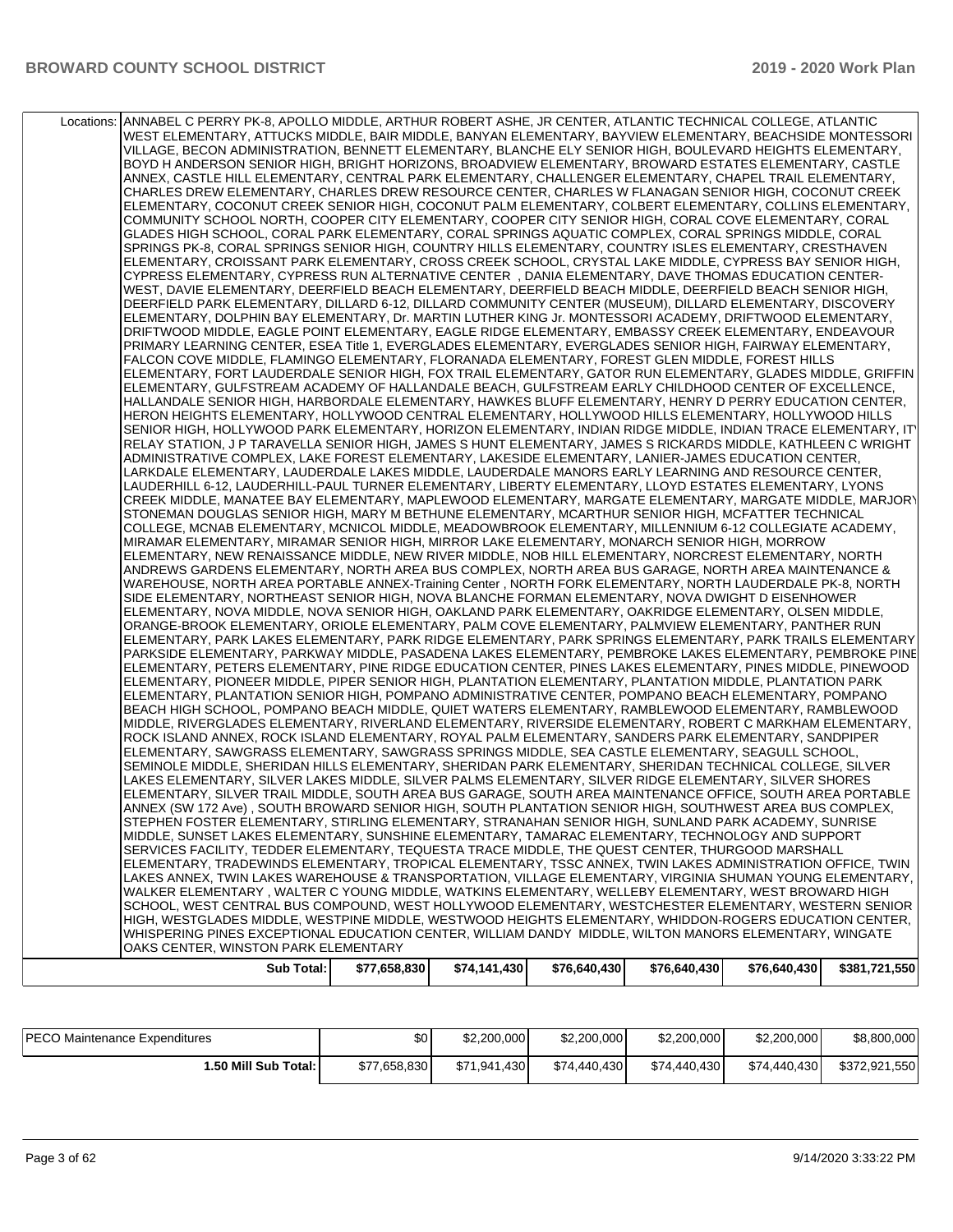No items have been specified.

| Total: | 7.658.830<br>æ. | ا 430. ت<br>\$74.141 | \$76,640,430 | \$76,640,430 | \$76,640,430 | . .550'<br>\$381.721 |
|--------|-----------------|----------------------|--------------|--------------|--------------|----------------------|

## **Local 1.50 Mill Expenditure For Maintenance, Repair and Renovation**

Anticipated expenditures expected from local funding sources over the years covered by the current work plan.

| Item                                                         | 2019 - 2020<br><b>Actual Budget</b> | 2020 - 2021<br>Projected | 2021 - 2022<br>Projected | 2022 - 2023<br>Projected | 2023 - 2024<br>Projected | <b>Total</b>    |
|--------------------------------------------------------------|-------------------------------------|--------------------------|--------------------------|--------------------------|--------------------------|-----------------|
| Remaining Maint and Repair from 1.5 Mills                    | \$77,658,830                        | \$71,941,430             | \$74,440,430             | \$74,440,430             | \$74,440,430             | \$372,921,550   |
| Maintenance/Repair Salaries                                  | \$0                                 | \$0                      | \$0                      | \$0                      | \$0                      | \$0             |
| <b>School Bus Purchases</b>                                  | \$10,700,000                        | \$10,860,500             | \$11,023,400             | \$11,188,800             | \$11,356,600             | \$55,129,300    |
| <b>Other Vehicle Purchases</b>                               | \$3,500,000                         | \$3,552,500              | \$3,605,800              | \$3,659,900              | \$3,714,800              | \$18,033,000    |
| Capital Outlay Equipment                                     | \$0                                 | \$0                      | \$0                      | \$0                      | \$0                      | \$0             |
| Rent/Lease Payments                                          | \$633,774                           | \$650,546                | \$667,820                | \$685,613                | \$703,941                | \$3,341,694     |
| <b>COP Debt Service</b>                                      | \$155,878,725                       | \$149,152,781            | \$149,183,098            | \$149,133,598            | \$149,133,848            | \$752,482,050   |
| Rent/Lease Relocatables                                      | \$0                                 | \$0                      | \$0                      | \$0                      | \$0                      | \$0             |
| <b>Environmental Problems</b>                                | \$0                                 | \$0                      | \$0                      | \$0                      | \$0                      | \$0             |
| s.1011.14 Debt Service                                       | \$0                                 | \$0                      | \$0                      | \$0                      | \$0                      | \$0             |
| <b>Special Facilities Construction Account</b>               | \$0                                 | \$0                      | \$0                      | \$0                      | \$0                      | \$0             |
| Premiums for Property Casualty Insurance - 1011.71<br>(4a,b) | \$18,190,331                        | \$18,190,331             | \$18,190,331             | \$18,190,331             | \$18,190,331             | \$90,951,655    |
| Qualified School Construction Bonds (QSCB)                   | \$0                                 | \$0                      | \$0                      | \$0                      | \$0                      | \$0             |
| Qualified Zone Academy Bonds (QZAB)                          | \$0                                 | \$0                      | \$0                      | \$0                      | \$0                      | \$0             |
| Charter School Capital Outlay - Local Millage                | \$0                                 | \$12,354,067             | \$16,665,390             | \$20,383,557             | \$24,099,868             | \$73,502,882    |
| Charter School Capital Outlay - PECO                         | \$25,050,000                        | \$14,994,015             | \$14,440,217             | \$14,408,115             | \$14,434,051             | \$83,326,398    |
| <b>SMART Program Reserve</b>                                 | \$54,825,122                        | \$16,615,434             | \$0                      | \$0                      | \$0                      | \$71,440,556    |
| <b>Capital Equipment Leases</b>                              | \$19,604,910                        | \$26,074,818             | \$29,118,755             | \$34,302,078             | \$35,621,553             | \$144,722,114   |
| <b>Capital Reserve</b>                                       | \$7,243,340                         | \$0                      | \$63,723,000             | \$72,610,000             | \$86,590,000             | \$230,166,340   |
| <b>Quality Assurance</b>                                     | \$200,000                           | \$200,000                | \$200,000                | \$200,000                | \$200,000                | \$1,000,000     |
| <b>Facilities/Capital Salaries</b>                           | \$17,204,000                        | \$17,204,000             | \$17,204,000             | \$17,204,000             | \$17,204,000             | \$86,020,000    |
| <b>Technology Equipment</b>                                  | \$16,569,578                        | \$16,569,578             | \$16,569,578             | \$16,569,578             | \$16,569,578             | \$82,847,890    |
| Safety (State Ed Security Grant)                             | \$4,840,000                         | \$0                      | \$0                      | \$0                      | \$0                      | \$4,840,000     |
| Payroll ERP                                                  | \$750,000                           | \$0                      | \$0                      | \$0                      | \$0                      | \$750,000       |
| Magnet Program Equipment                                     | \$653,000                           | \$653,000                | \$653,000                | \$653,000                | \$653,000                | \$3,265,000     |
| <b>Local Expenditure Totals:</b>                             | \$413,501,610                       | \$359,013,000            | \$415,684,819            | \$433,629,000            | \$452,912,000            | \$2,074,740,429 |

# **Revenue**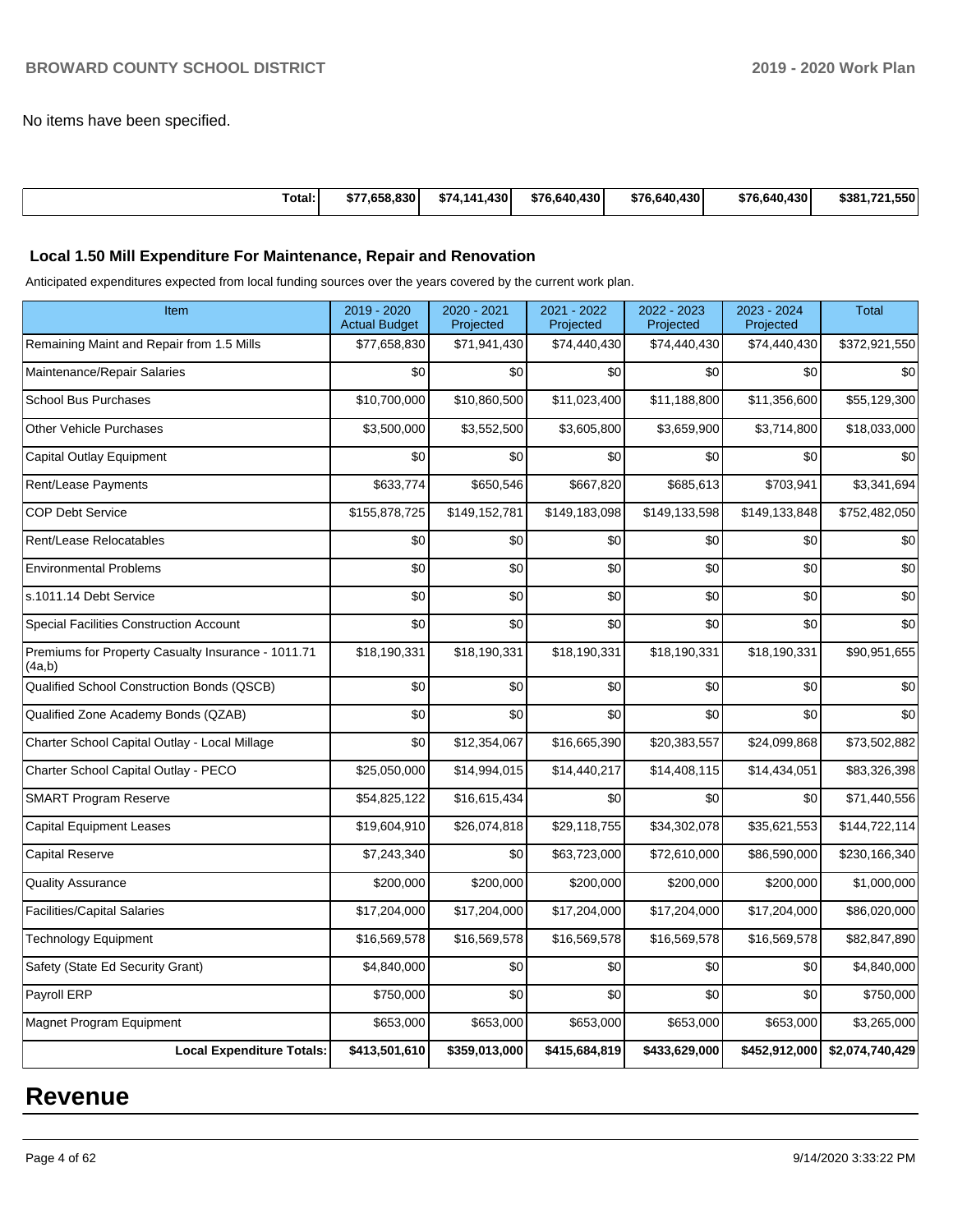#### **1.50 Mill Revenue Source**

Schedule of Estimated Capital Outlay Revenue from each currently approved source which is estimated to be available for expenditures on the projects included in the tentative district facilities work program. All amounts are NET after considering carryover balances, interest earned, new COP's, 1011.14 and 1011.15 loans, etc. Districts cannot use 1.5-Mill funds for salaries except for those explicitly associated with maintenance/repair projects. (1011.71 (5), F.S.)

| Item                                                                                | <b>Fund</b> | $2019 - 2020$<br><b>Actual Value</b> | $2020 - 2021$<br>Projected | 2021 - 2022<br>Projected | $2022 - 2023$<br>Projected | $2023 - 2024$<br>Projected | Total               |
|-------------------------------------------------------------------------------------|-------------|--------------------------------------|----------------------------|--------------------------|----------------------------|----------------------------|---------------------|
| $(1)$ Non-exempt property<br>lassessed valuation                                    |             | \$217,135,438,512                    | \$229,620,726,226          | \$241,652,852,280        | \$254,677,941,018          | \$267,895,726,157          | \$1,210,982,684,193 |
| $(2)$ The Millage projected for<br>discretionary capital outlay per<br>ls.1011.71   |             | 1.50                                 | 1.50                       | 1.50                     | 1.50                       | 1.50                       |                     |
| $(3)$ Full value of the 1.50-Mill<br>discretionary capital outlay per<br>ls.1011.71 |             | \$364,787,537                        | \$385,762,820              | \$405,976,792            | \$427,858,941              | \$450,064,820              | \$2,034,450,910     |
| $(4)$ Value of the portion of the 1.50<br>-Mill ACTUALLY levied                     | 370         | \$312,675,031                        | \$330,653,846              | \$347,980,107            | \$366,736,235              | \$385,769,846              | \$1,743,815,065     |
| $(5)$ Difference of lines $(3)$ and $(4)$                                           |             | \$52,112,506                         | \$55,108,974               | \$57,996,685             | \$61,122,706               | \$64,294,974               | \$290,635,845       |

## **PECO Revenue Source**

The figure in the row designated "PECO Maintenance" will be subtracted from funds available for new construction because PECO maintenance dollars cannot be used for new construction.

| Item                           | Fund | $2019 - 2020$<br><b>Actual Budget</b> | 2020 - 2021<br>Projected | 2021 - 2022<br>Projected | 2022 - 2023<br>Projected | $2023 - 2024$<br>Projected | Total            |
|--------------------------------|------|---------------------------------------|--------------------------|--------------------------|--------------------------|----------------------------|------------------|
| <b>PECO New Construction</b>   | 340  | \$0                                   | \$0                      | \$0                      | \$0                      | \$0                        | \$0 <sub>1</sub> |
| IPECO Maintenance Expenditures |      | ا S0                                  | \$2,200,000              | \$2,200,000              | \$2,200,000              | \$2,200,000                | \$8,800,000      |
|                                |      | \$0                                   | \$2,200,000              | \$2,200,000              | \$2,200,000              | \$2,200,000                | \$8,800,000      |

## **CO & DS Revenue Source**

Revenue from Capital Outlay and Debt Service funds.

| Item                                      | Fund | $2019 - 2020$<br><b>Actual Budget</b> | $2020 - 2021$<br>Projected | 2021 - 2022<br>Projected | $2022 - 2023$<br><b>Projected</b> | $2023 - 2024$<br>Projected | Total        |
|-------------------------------------------|------|---------------------------------------|----------------------------|--------------------------|-----------------------------------|----------------------------|--------------|
| ICO & DS Cash Flow-through<br>Distributed | 360  | \$8,589,641                           | \$8,589,641                | \$8,589,641              | \$8,589,641                       | \$8,589,641                | \$42,948,205 |
| ICO & DS Interest on<br>Undistributed CO  | 360  | \$198.398                             | \$198.398                  | \$198.398                | \$198.398                         | \$198.398                  | \$991,990    |
|                                           |      | \$8,788,039                           | \$8,788,039                | \$8,788,039              | \$8,788,039                       | \$8,788,039                | \$43,940,195 |

#### **Fair Share Revenue Source**

All legally binding commitments for proportionate fair-share mitigation for impacts on public school facilities must be included in the 5-year district work program.

Nothing reported for this section.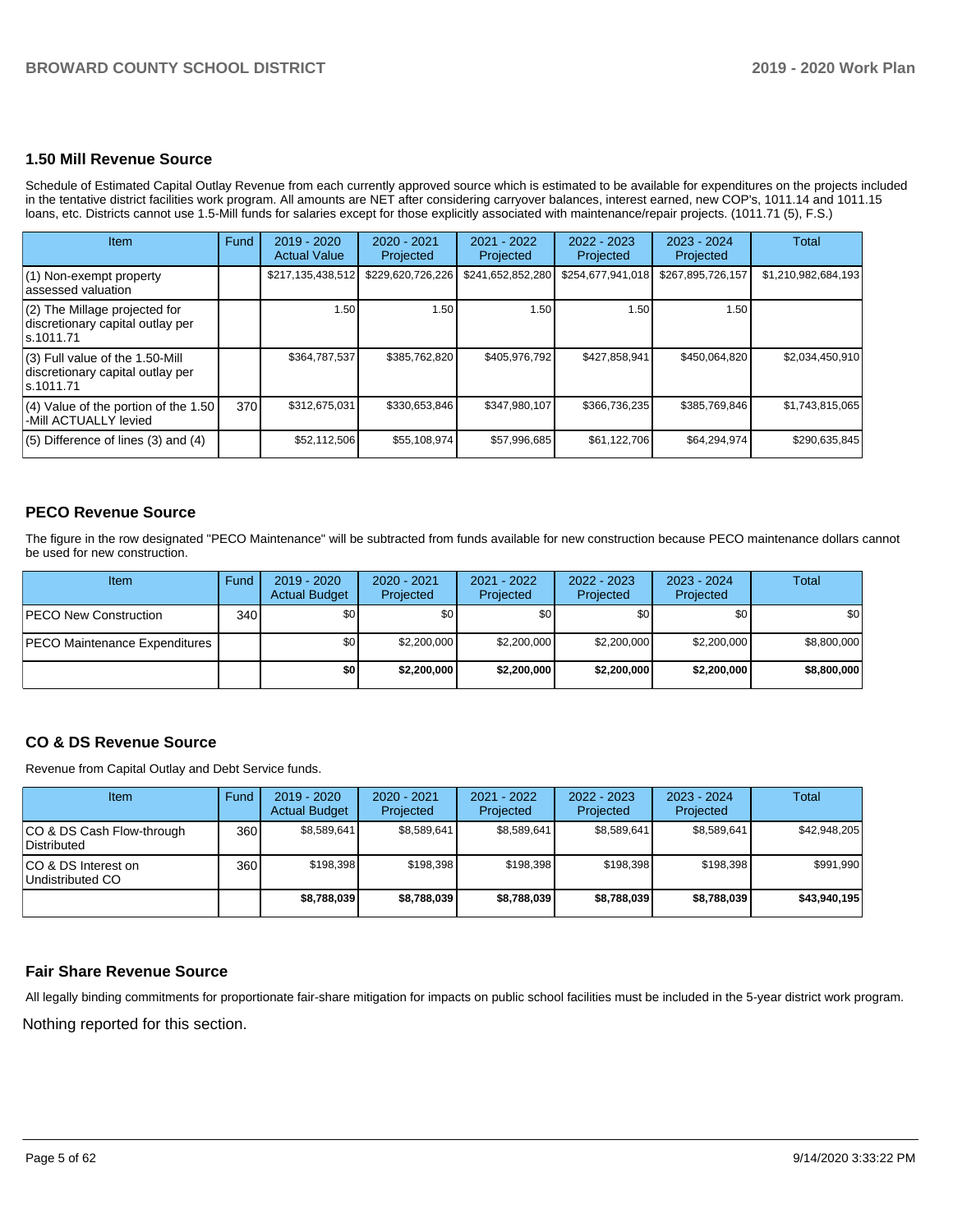## **Sales Surtax Referendum**

Specific information about any referendum for a 1-cent or ½-cent surtax referendum during the previous year.

**Did the school district hold a surtax referendum during the past fiscal year 2018 - 2019?**

No

## **Additional Revenue Source**

Any additional revenue sources

| Item                                                                                                                      | 2019 - 2020<br><b>Actual Value</b> | 2020 - 2021<br>Projected | 2021 - 2022<br>Projected | 2022 - 2023<br>Projected | 2023 - 2024<br>Projected | <b>Total</b>    |
|---------------------------------------------------------------------------------------------------------------------------|------------------------------------|--------------------------|--------------------------|--------------------------|--------------------------|-----------------|
| Proceeds from a s.1011.14/15 F.S. Loans                                                                                   | \$0                                | \$0                      | \$0                      | \$0                      | \$0                      | \$0             |
| District Bonds - Voted local bond<br>referendum proceeds per s.9, Art VII<br><b>State Constitution</b>                    | \$315,800,000                      | \$0                      | \$14,312,181             | \$0                      | \$0                      | \$330,112,181   |
| Proceeds from Special Act Bonds                                                                                           | \$0                                | \$0                      | \$0                      | \$0                      | \$0                      | \$0             |
| Estimated Revenue from CO & DS Bond<br>Sale                                                                               | \$0                                | \$0                      | \$0                      | \$0                      | \$0                      | \$0             |
| Proceeds from Voted Capital<br>Improvements millage                                                                       | \$0                                | \$0                      | \$0                      | \$0                      | \$0                      | \$0             |
| Other Revenue for Other Capital Projects                                                                                  | \$155,000                          | \$155,000                | \$155,000                | \$155,000                | \$155,000                | \$775,000       |
| Proceeds from 1/2 cent sales surtax<br>authorized by school board                                                         | \$0                                | \$0                      | \$0                      | \$0                      | \$0                      | \$0             |
| Proceeds from local governmental<br>infrastructure sales surtax                                                           | \$0                                | \$0                      | \$0                      | \$0                      | \$0                      | \$0             |
| Proceeds from Certificates of<br>Participation (COP's) Sale                                                               | \$0                                | \$0                      | \$0                      | \$0                      | \$0                      | \$0             |
| Classrooms First Bond proceeds amount<br>authorized in FY 1997-98                                                         | \$0                                | \$0                      | \$0                      | \$0                      | \$0                      | \$0             |
| <b>Classrooms for Kids</b>                                                                                                | \$0                                | \$0                      | \$0                      | \$0                      | \$0                      | \$0             |
| <b>District Equity Recognition</b>                                                                                        | \$0                                | \$0                      | \$0                      | \$0                      | \$0                      | \$0             |
| <b>Federal Grants</b>                                                                                                     | \$0                                | \$0                      | \$0                      | \$0                      | \$0                      | \$0             |
| Proportionate share mitigation (actual<br>cash revenue only, not in kind donations)                                       | \$0                                | \$0                      | \$0                      | \$0                      | \$0                      | \$0             |
| Impact fees received                                                                                                      | \$13,411,961                       | \$13,413,522             | \$10,411,678             | \$9,412,333              | \$9,413,086              | \$56,062,580    |
| Private donations                                                                                                         | \$0                                | \$0                      | \$0                      | \$0                      | \$0                      | \$0             |
| Grants from local governments or not-for-<br>profit organizations                                                         | \$0                                | \$0                      | \$0                      | \$0                      | \$0                      | \$0             |
| Interest, Including Profit On Investment                                                                                  | \$0                                | \$0                      | \$0                      | \$0                      | \$0                      | \$0             |
| Revenue from Bonds pledging proceeds<br>from 1 cent or 1/2 cent Sales Surtax                                              | \$0                                | \$0                      | \$0                      | \$0                      | \$0                      | \$0             |
| <b>Total Fund Balance Carried Forward</b>                                                                                 | \$578,523,726                      | \$0                      | \$0                      | \$0                      | \$0                      | \$578,523,726   |
| General Capital Outlay Obligated Fund<br><b>Balance Carried Forward From Total</b><br><b>Fund Balance Carried Forward</b> | (\$578,523,726)                    | \$0                      | \$0                      | \$0                      | \$0                      | (\$578,523,726) |
| <b>Special Facilities Construction Account</b>                                                                            | \$0                                | \$0                      | \$0                      | \$0                      | \$0                      | \$0             |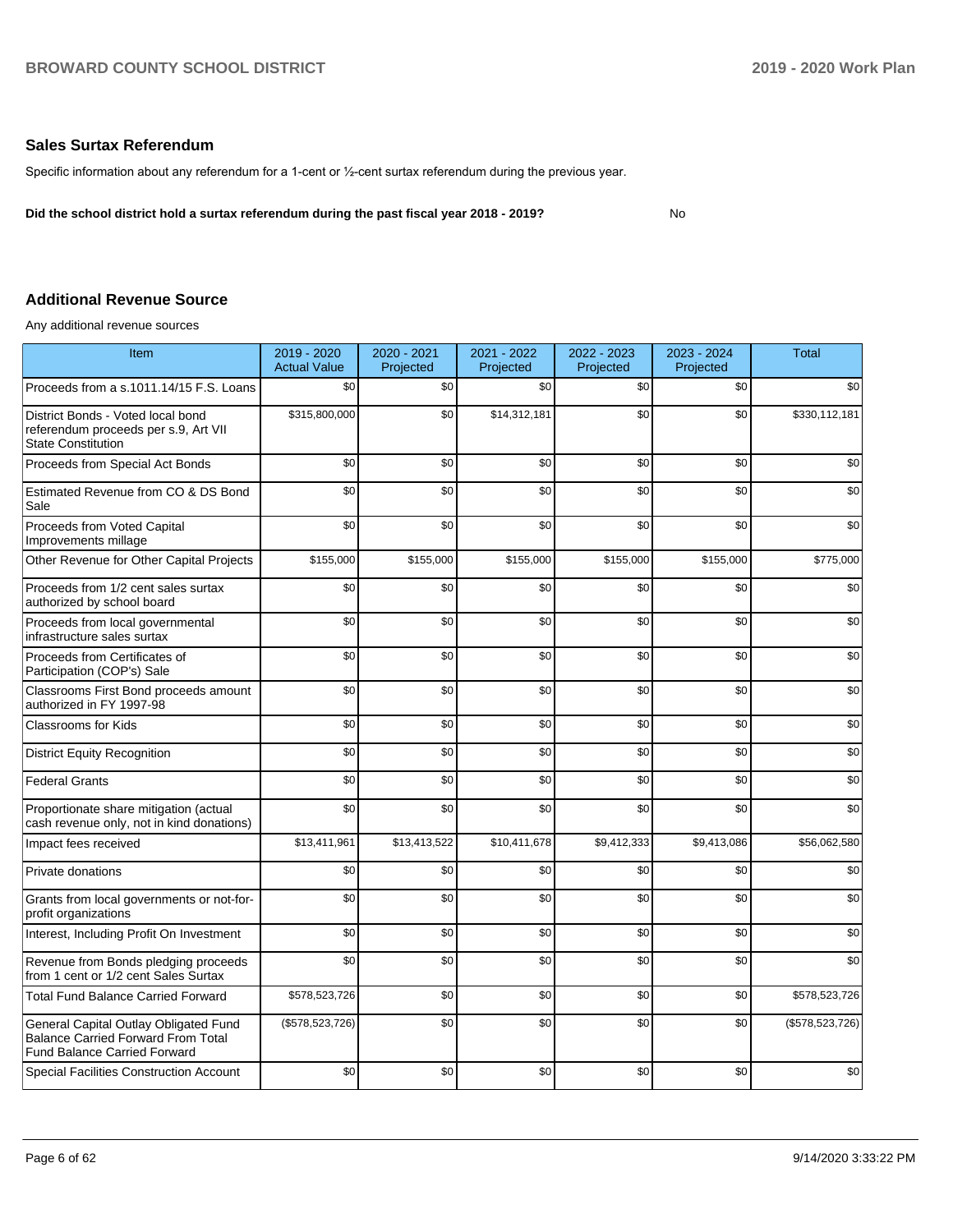| One Cent - 1/2 Cent Sales Surtax Debt<br>Service From Total Fund Balance Carried<br><b>Forward</b>  | \$0           | \$0          | \$0          | \$0          | \$0          | \$0           |
|-----------------------------------------------------------------------------------------------------|---------------|--------------|--------------|--------------|--------------|---------------|
| Capital Outlay Projects Funds Balance<br>Carried Forward From Total Fund<br>Balance Carried Forward | \$0           | \$0          | \$0          | \$0          | \$0          | \$0           |
| Equipment Leases Proceeds                                                                           | \$30,769,578  | \$30,982,578 | \$31,198,778 | \$31,418,278 | \$31,640,978 | \$156,010,190 |
| <b>BAB Tax Subsidy</b>                                                                              | \$2,711,000   | \$2,711,000  | \$2,711,000  | \$2,711,000  | \$2,711,000  | \$13,555,000  |
| PECO - Charter School Capital Outlay                                                                | \$25,050,000  | \$14,994,015 | \$14,440,217 | \$14,408,115 | \$14,434,051 | \$83,326,398  |
| Land - Sale of Capital Assets                                                                       | \$21,700,000  | \$10,500,000 | \$0          | \$0          | \$0          | \$32,200,000  |
| State Ed Security Grant / School<br>Hardening                                                       | \$4,840,000   | \$0          | \$0          | \$0          | \$0          | \$4,840,000   |
| <b>Subtotal</b>                                                                                     | \$414,437,539 | \$72,756,115 | \$73,228,854 | \$58,104,726 | \$58,354,115 | \$676,881,349 |

# **Total Revenue Summary**

| <b>Item Name</b>                                                  | 2019 - 2020<br><b>Budget</b> | 2020 - 2021<br>Projected | 2021 - 2022<br>Projected | $2022 - 2023$<br>Projected | $2023 - 2024$<br>Projected | <b>Five Year Total</b> |
|-------------------------------------------------------------------|------------------------------|--------------------------|--------------------------|----------------------------|----------------------------|------------------------|
| Local 1.5 Mill Discretionary Capital Outlay<br><b>Revenue</b>     | \$312,675,031                | \$330,653,846            | \$347,980,107            | \$366,736,235              | \$385,769,846              | \$1,743,815,065        |
| <b>PECO</b> and 1.5 Mill Maint and Other 1.5<br>Mill Expenditures | (\$413,501,610)              | (\$359,013,000)          | (S415.684.819)           | (\$433,629,000)            | (\$452,912,000)            | (\$2,074,740,429)      |
| <b>PECO Maintenance Revenue</b>                                   | \$0 <sub>1</sub>             | \$2,200,000              | \$2,200,000              | \$2,200,000                | \$2,200,000                | \$8,800,000            |
| Available 1.50 Mill for New<br><b>Construction</b>                | (\$100,826,579)              | ( \$28, 359, 154)        | (\$67,704,712)           | ( \$66, 892, 765)          | (\$67,142,154)             | (\$330,925,364)        |

| <b>Item Name</b>                     | $2019 - 2020$<br><b>Budget</b> | $2020 - 2021$<br>Projected | 2021 - 2022<br>Projected | $2022 - 2023$<br>Projected | $2023 - 2024$<br>Projected | <b>Five Year Total</b> |
|--------------------------------------|--------------------------------|----------------------------|--------------------------|----------------------------|----------------------------|------------------------|
| ICO & DS Revenue                     | \$8,788,039                    | \$8,788,039                | \$8,788,039              | \$8,788,039                | \$8,788,039                | \$43,940,195           |
| <b>PECO New Construction Revenue</b> | \$0                            | \$0 <sub>1</sub>           | \$0                      | \$0                        | \$0                        | \$0                    |
| Other/Additional Revenue             | \$414,437,539                  | \$72,756,115               | \$73,228,854             | \$58,104,726               | \$58,354,115               | \$676,881,349          |
| <b>Total Additional Revenuel</b>     | \$423,225,578                  | \$81,544,154               | \$82,016,893             | \$66,892,765               | \$67,142,154               | \$720,821,544          |
| <b>Total Available Revenue</b>       | \$322,398,999                  | \$53,185,000               | \$14,312,181             | \$0                        | \$0                        | \$389,896,180          |

# **Project Schedules**

# **Capacity Project Schedules**

A schedule of capital outlay projects necessary to ensure the availability of satisfactory classrooms for the projected student enrollment in K-12 programs.

Nothing reported for this section.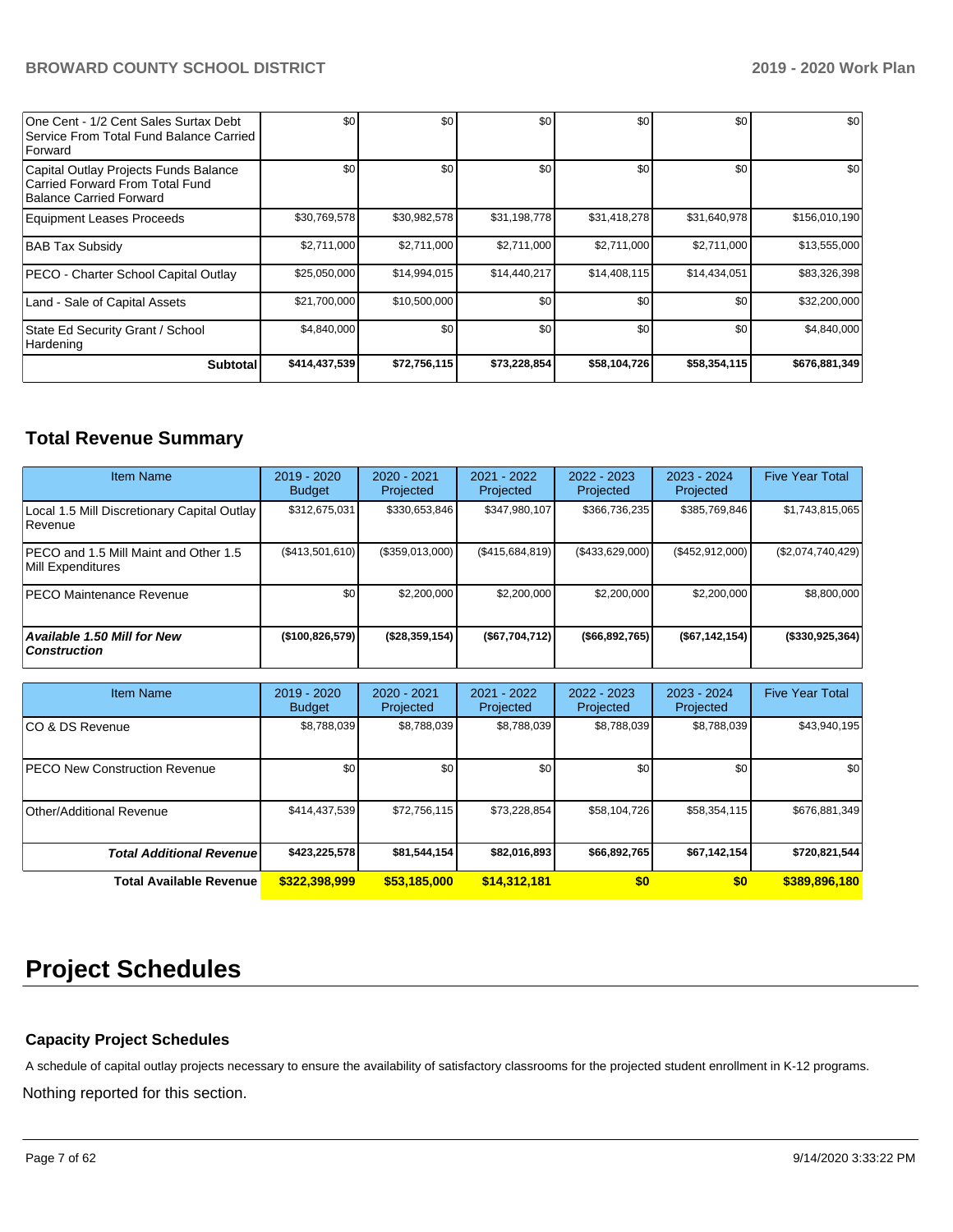Nothing reported for this section.

# **Other Project Schedules**

Major renovations, remodeling, and additions of capital outlay projects that do not add capacity to schools.

| <b>Project Description</b>                                                                                  | Location                                   | 2019 - 2020<br><b>Actual Budget</b> | 2020 - 2021<br>Projected | 2021 - 2022<br>Projected | 2022 - 2023<br>Projected | 2023 - 2024<br>Projected | <b>Total</b>    | Funded |
|-------------------------------------------------------------------------------------------------------------|--------------------------------------------|-------------------------------------|--------------------------|--------------------------|--------------------------|--------------------------|-----------------|--------|
| Safety and security; repairs and<br>renovations; and technology<br>and technology infrastructure            | <b>CASTLE HILL</b><br><b>ELEMENTARY</b>    | \$0                                 | \$0                      | \$0                      | \$2,003,927              | \$0                      | \$2,003,927 No  |        |
| Safety and security; repairs and<br>renovations; and technology<br>and technology infrastructure            | <b>COCONUT CREEK</b><br><b>SENIOR HIGH</b> | \$0                                 | \$0                      | \$0                      | \$6,723,898              | \$0                      | \$6,723,898 No  |        |
| Safety and security; repairs and<br>renovations; and technology<br>and technology infrastructure            | <b>COLLINS ELEMENTARY</b>                  | \$0                                 | \$0                      | \$0                      | \$4,126,190              | \$0                      | \$4,126,190 No  |        |
| Safety and security; repairs and<br>renovations; and technology<br>and technology infrastructure            | CORAL GLADES HIGH<br><b>SCHOOL</b>         | \$0                                 | \$0                      | \$0                      | \$9,718,489              | \$0                      | \$9,718,489 No  |        |
| Safety and security; repairs and DRIFTWOOD<br>renovations; and technology<br>and technology infrastructure  | <b>ELEMENTARY</b>                          | \$0                                 | \$0                      | \$0                      | \$1,890,851              | \$0                      | \$1,890,851 No  |        |
| Safety and security; repairs and NORTH SIDE<br>renovations; and technology<br>and technology infrastructure | <b>ELEMENTARY</b>                          | \$0                                 | \$0                      | \$0                      | \$1,803,874              | \$0                      | \$1,803,874 No  |        |
| Safety and security; repairs and<br>renovations; and technology<br>and technology infrastructure            | <b>PLANTATION SENIOR</b><br><b>HIGH</b>    | \$0                                 | \$0                      | \$0                      | \$13,063,739             | \$0                      | \$13,063,739 No |        |
| Safety and security; repairs and<br>renovations; and technology<br>and technology infrastructure            | J P TARAVELLA SENIOR<br><b>HIGH</b>        | \$0                                 | \$0                      | \$0                      | \$15,698,646             | \$0                      | \$15,698,646 No |        |
| Safety and security; repairs and<br>renovations; and technology<br>and technology infrastructure            | <b>CRYSTAL LAKE MIDDLE</b>                 | \$0                                 | \$0                      | \$0                      | \$8,737,504              | \$0                      | \$8,737,504 No  |        |
| Safety and security; repairs and<br>renovations; and technology<br>and technology infrastructure            | <b>STEPHEN FOSTER</b><br><b>ELEMENTARY</b> | \$0                                 | \$0                      | \$0                      | \$1,567,073              | \$0                      | \$1,567,073 No  |        |
| Safety and security; repairs and<br>renovations; and technology<br>and technology infrastructure            | <b>COOPER CITY</b><br><b>ELEMENTARY</b>    | \$0                                 | \$0                      | \$0                      | \$2,920,062              | \$0                      | \$2,920,062 No  |        |
| Safety and security; repairs and CORAL COVE<br>renovations; and technology<br>and technology infrastructure | <b>ELEMENTARY</b>                          | \$0                                 | \$0                      | \$0                      | \$3,100,219              | \$0                      | \$3,100,219 No  |        |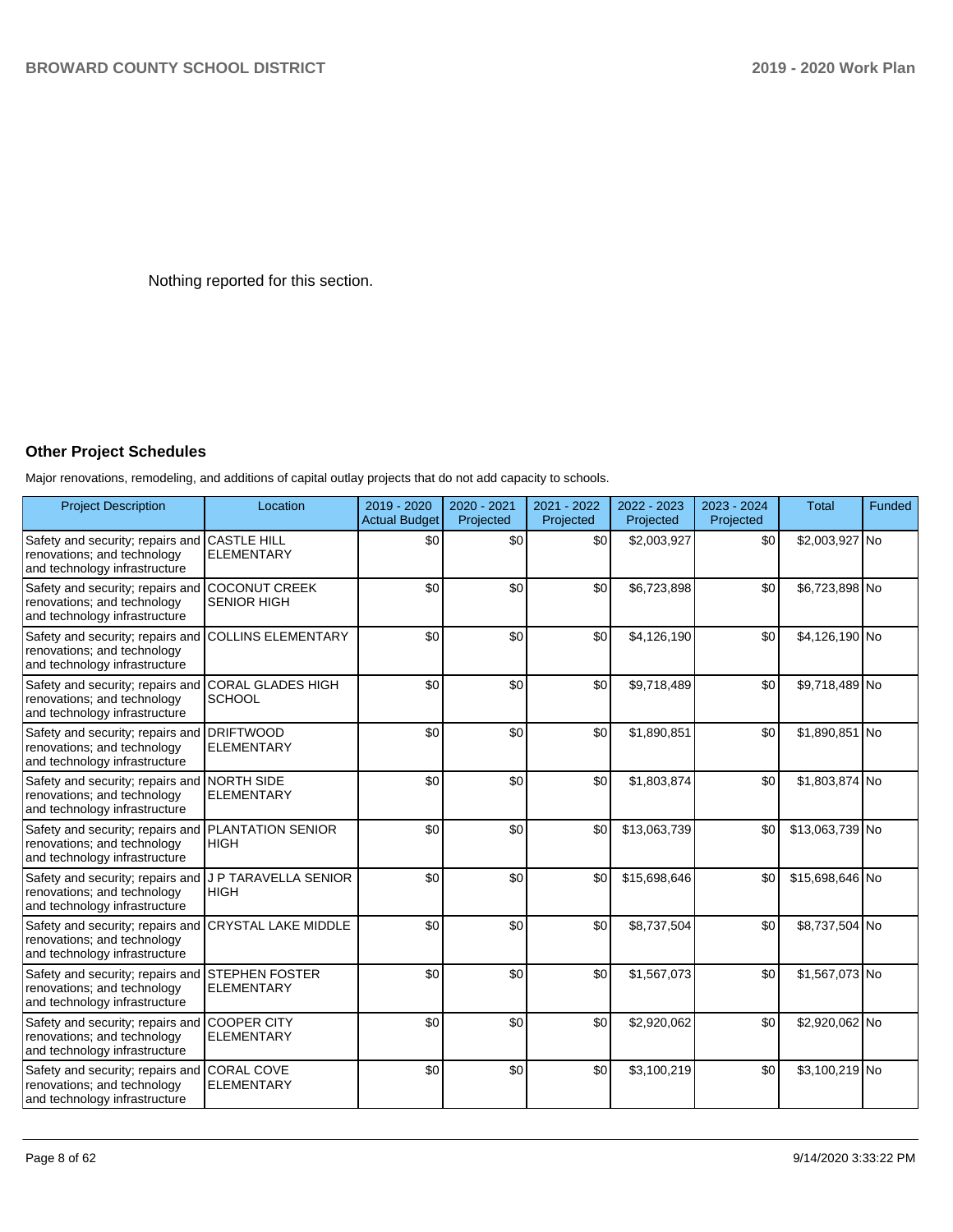| Safety and security; repairs and<br>renovations; and technology<br>and technology infrastructure               | <b>CYPRESS BAY SENIOR</b><br><b>HIGH</b>                      | \$0 | \$0 | \$0 | \$15,269,617 | \$0 | \$15,269,617 No |  |
|----------------------------------------------------------------------------------------------------------------|---------------------------------------------------------------|-----|-----|-----|--------------|-----|-----------------|--|
| Safety and security; repairs and<br>renovations; and technology<br>and technology infrastructure               | <b>CYPRESS RUN</b><br><b>ALTERNATIVE CENTER</b>               | \$0 | \$0 | \$0 | \$979,932    | \$0 | \$979,932 No    |  |
| Safety and security; repairs and<br>renovations; and technology<br>and technology infrastructure               | <b>DAVE THOMAS</b><br><b>EDUCATION CENTER-</b><br><b>WEST</b> | \$0 | \$0 | \$0 | \$429,013    | \$0 | \$429,013 No    |  |
| Safety and security; repairs and DISCOVERY<br>renovations; and technology<br>and technology infrastructure     | <b>ELEMENTARY</b>                                             | \$0 | \$0 | \$0 | \$1,250,913  | \$0 | \$1,250,913 No  |  |
| Safety and security; repairs and<br>renovations; and technology<br>and technology infrastructure               | <b>DOLPHIN BAY</b><br><b>ELEMENTARY</b>                       | \$0 | \$0 | \$0 | \$1,410,797  | \$0 | \$1,410,797 No  |  |
| Safety and security; repairs and EAGLE POINT<br>renovations; and technology<br>and technology infrastructure   | <b>ELEMENTARY</b>                                             | \$0 | \$0 | \$0 | \$2,578,867  | \$0 | \$2,578,867 No  |  |
| Safety and security; repairs and<br>renovations; and technology<br>and technology infrastructure               | <b>ENDEAVOUR PRIMARY</b><br><b>LEARNING CENTER</b>            | \$0 | \$0 | \$0 | \$432,851    | \$0 | \$432,851 No    |  |
| Safety and security; repairs and<br>renovations; and technology<br>and technology infrastructure               | <b>FALCON COVE MIDDLE</b>                                     | \$0 | \$0 | \$0 | \$6,366,450  | \$0 | \$6,366,450 No  |  |
| Safety and security; repairs and<br>renovations; and technology<br>and technology infrastructure               | <b>FLORANADA</b><br><b>ELEMENTARY</b>                         | \$0 | \$0 | \$0 | \$1,654,176  | \$0 | \$1,654,176 No  |  |
| Safety and security; repairs and<br>renovations; and technology<br>and technology infrastructure               | <b>HAWKES BLUFF</b><br><b>ELEMENTARY</b>                      | \$0 | \$0 | \$0 | \$4,369,793  | \$0 | \$4,369,793 No  |  |
| Safety and security; repairs and HERON HEIGHTS<br>renovations; and technology<br>and technology infrastructure | <b>ELEMENTARY</b>                                             | \$0 | \$0 | \$0 | \$1,280,855  | \$0 | \$1,280,855 No  |  |
| Safety and security; repairs and<br>renovations; and technology<br>and technology infrastructure               | <b>HOLLYWOOD HILLS</b><br><b>ELEMENTARY</b>                   | \$0 | \$0 | \$0 | \$2,681,619  | \$0 | \$2,681,619 No  |  |
| Safety and security; repairs and<br>renovations; and technology<br>and technology infrastructure               | <b>INDIAN TRACE</b><br><b>ELEMENTARY</b>                      | \$0 | \$0 | \$0 | \$4,983,506  | \$0 | \$4,983,506 No  |  |
| Safety and security; repairs and<br>renovations; and technology<br>and technology infrastructure               | <b>ROYAL PALM</b><br><b>ELEMENTARY</b>                        | \$0 | \$0 | \$0 | \$1,754,054  | \$0 | \$1,754,054 No  |  |
| Safety and security; repairs and<br>renovations; and technology<br>and technology infrastructure               | <b>SAWGRASS</b><br>ELEMENTARY                                 | \$0 | \$0 | \$0 | \$3,194,976  | \$0 | \$3,194,976 No  |  |
| Safety and security; repairs and<br>renovations; and technology<br>and technology infrastructure               | <b>CROSS CREEK SCHOOL</b>                                     | \$0 | \$0 | \$0 | \$1,517,258  | \$0 | \$1,517,258 No  |  |
| Safety and security; repairs and SILVER RIDGE<br>renovations; and technology<br>and technology infrastructure  | <b>ELEMENTARY</b>                                             | \$0 | \$0 | \$0 | \$3,342,793  | \$0 | \$3,342,793 No  |  |
| Safety and security; repairs and<br>renovations; and technology<br>and technology infrastructure               | <b>SOUTH PLANTATION</b><br><b>SENIOR HIGH</b>                 | \$0 | \$0 | \$0 | \$16,440,003 | \$0 | \$16,440,003 No |  |
| Safety and security; repairs and<br>renovations; and technology<br>and technology infrastructure               | <b>TEDDER ELEMENTARY</b>                                      | \$0 | \$0 | \$0 | \$2,212,436  | \$0 | \$2,212,436 No  |  |
| Safety and security; repairs and<br>renovations; and technology<br>and technology infrastructure               | <b>TRADEWINDS</b><br>ELEMENTARY                               | \$0 | \$0 | \$0 | \$3,019,731  | \$0 | \$3,019,731 No  |  |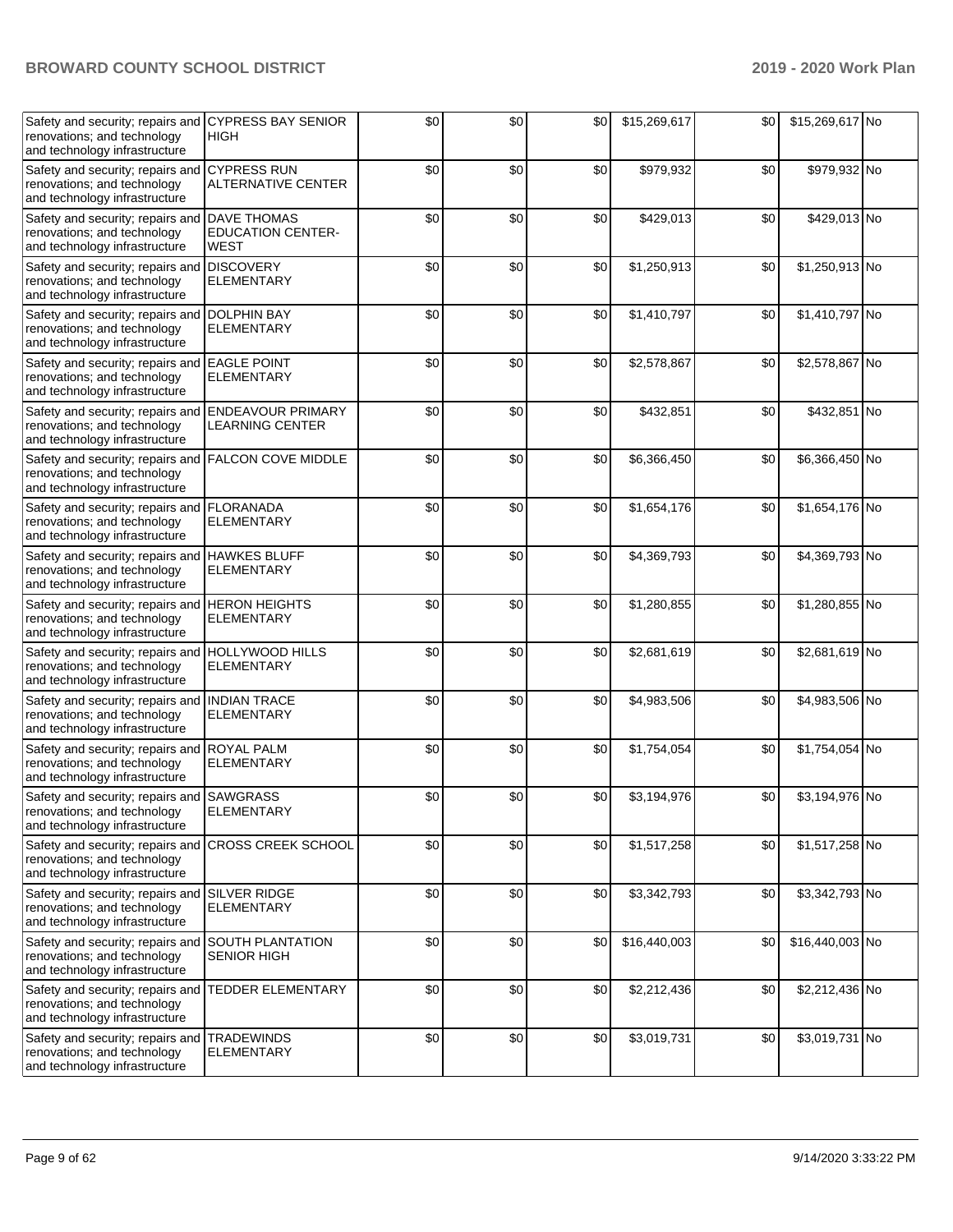| Safety and security; repairs and BANYAN ELEMENTARY<br>renovations; and technology<br>and technology infrastructure |                                               | \$0 | \$0 | \$0 | \$1,953,578  | \$0 | \$1,953,578 No  |  |
|--------------------------------------------------------------------------------------------------------------------|-----------------------------------------------|-----|-----|-----|--------------|-----|-----------------|--|
| Safety and security; repairs and BOULEVARD HEIGHTS<br>renovations; and technology<br>and technology infrastructure | <b>ELEMENTARY</b>                             | \$0 | \$0 | \$0 | \$3,542,671  | \$0 | \$3,542,671 No  |  |
| Safety and security; repairs and<br>renovations; and technology<br>and technology infrastructure                   | <b>BRIGHT HORIZONS</b>                        | \$0 | \$0 | \$0 | \$2,707,628  | \$0 | \$2,707,628 No  |  |
| Safety and security; repairs and<br>renovations; and technology<br>and technology infrastructure                   | <b>CHAPEL TRAIL</b><br><b>ELEMENTARY</b>      | \$0 | \$0 | \$0 | \$2,311,211  | \$0 | \$2,311,211 No  |  |
| Safety and security; repairs and<br>renovations; and technology<br>and technology infrastructure                   | <b>COCONUT CREEK</b><br><b>ELEMENTARY</b>     | \$0 | \$0 | \$0 | \$2,679,224  | \$0 | \$2,679,224 No  |  |
| Safety and security; repairs and CORAL PARK<br>renovations; and technology<br>and technology infrastructure        | <b>ELEMENTARY</b>                             | \$0 | \$0 | \$0 | \$2,420,882  | \$0 | \$2,420,882 No  |  |
| Safety and security; repairs and<br>renovations; and technology<br>and technology infrastructure                   | <b>CORAL SPRINGS</b><br><b>SENIOR HIGH</b>    | \$0 | \$0 | \$0 | \$18,020,752 | \$0 | \$18,020,752 No |  |
| Safety and security; repairs and<br>renovations; and technology<br>and technology infrastructure                   | <b>CORAL SPRINGS PK-8</b>                     | \$0 | \$0 | \$0 | \$3,743,596  | \$0 | \$3,743,596 No  |  |
| Safety and security; repairs and<br>renovations; and technology<br>and technology infrastructure                   | <b>HOLLYWOOD CENTRAL</b><br><b>ELEMENTARY</b> | \$0 | \$0 | \$0 | \$1,625,748  | \$0 | \$1,625,748 No  |  |
| Safety and security; repairs and<br>renovations; and technology<br>and technology infrastructure                   | DRIFTWOOD MIDDLE                              | \$0 | \$0 | \$0 | \$7,575,394  | \$0 | \$7,575,394 No  |  |
| Safety and security; repairs and<br>renovations; and technology<br>and technology infrastructure                   | <b>COUNTRY ISLES</b><br><b>ELEMENTARY</b>     | \$0 | \$0 | \$0 | \$3,852,135  | \$0 | \$3,852,135 No  |  |
| Safety and security; repairs and HOLLYWOOD PARK<br>renovations; and technology<br>and technology infrastructure    | <b>ELEMENTARY</b>                             | \$0 | \$0 | \$0 | \$3,712,069  | \$0 | \$3,712,069 No  |  |
| Safety and security; repairs and<br>renovations; and technology<br>and technology infrastructure                   | <b>COCONUT PALM</b><br><b>ELEMENTARY</b>      | \$0 | \$0 | \$0 | \$2,162,891  | \$0 | \$2,162,891 No  |  |
| Safety and security; repairs and<br>renovations; and technology<br>and technology infrastructure                   | <b>DEERFIELD BEACH</b><br><b>ELEMENTARY</b>   | \$0 | \$0 | \$0 | \$2,155,113  | \$0 | \$2,155,113 No  |  |
| Safety and security; repairs and<br>renovations; and technology<br>and technology infrastructure                   | <b>GRIFFIN ELEMENTARY</b>                     | \$0 | \$0 | \$0 | \$3,528,573  | \$0 | \$3,528,573 No  |  |
| Safety and security; repairs and<br>renovations; and technology<br>and technology infrastructure                   | DANIA ELEMENTARY                              | \$0 | \$0 | \$0 | \$4,029,227  | \$0 | \$4,029,227 No  |  |
| Safety and security; repairs and<br>renovations; and technology<br>and technology infrastructure                   | <b>CRESTHAVEN</b><br><b>ELEMENTARY</b>        | \$0 | \$0 | \$0 | \$2,921,600  | \$0 | \$2,921,600 No  |  |
| Safety and security; repairs and GATOR RUN<br>renovations; and technology<br>and technology infrastructure         | <b>ELEMENTARY</b>                             | \$0 | \$0 | \$0 | \$2,121,902  | \$0 | \$2,121,902 No  |  |
| Safety and security; repairs and<br>renovations; and technology<br>and technology infrastructure                   | LIBERTY ELEMENTARY                            | \$0 | \$0 | \$0 | \$1,742,971  | \$0 | \$1,742,971 No  |  |
| Safety and security; repairs and<br>renovations; and technology<br>and technology infrastructure                   | <b>GLADES MIDDLE</b>                          | \$0 | \$0 | \$0 | \$3,920,136  | \$0 | \$3,920,136 No  |  |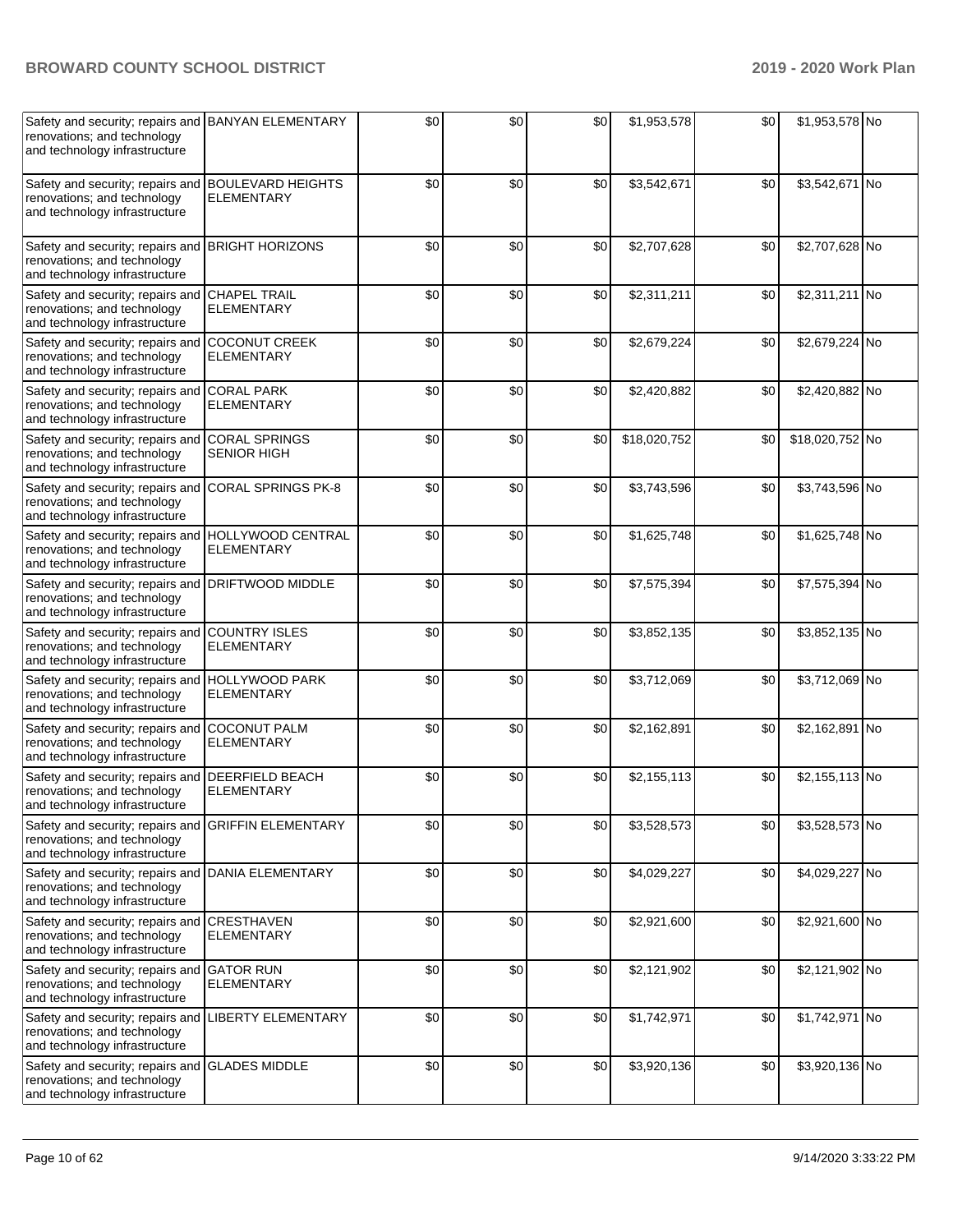| Safety and security; repairs and INDIAN RIDGE MIDDLE<br>renovations; and technology<br>and technology infrastructure |                                                            | \$0   | \$0   | \$0 | \$5,848,342  | \$0 | \$5,848,342 No  |  |
|----------------------------------------------------------------------------------------------------------------------|------------------------------------------------------------|-------|-------|-----|--------------|-----|-----------------|--|
| Safety and security; repairs and<br>renovations; and technology<br>and technology infrastructure                     | <b>BLANCHE ELY SENIOR</b><br><b>HIGH</b>                   | \$0   | \$0   | \$0 | \$10,825,035 | \$0 | \$10,825,035 No |  |
| Safety and security; repairs and BROADVIEW<br>renovations; and technology<br>and technology infrastructure           | <b>ELEMENTARY</b>                                          | \$0   | \$0   | \$0 | \$3,456,574  | \$0 | \$3,456,574 No  |  |
| Safety and security; repairs and<br>renovations; and technology<br>and technology infrastructure                     | <b>CENTRAL PARK</b><br><b>ELEMENTARY</b>                   | \$0   | \$0   | \$0 | \$3,386,808  | \$0 | \$3,386,808 No  |  |
| Safety and security; repairs and<br>renovations; and technology<br>and technology infrastructure                     | <b>CROISSANT PARK</b><br><b>ELEMENTARY</b>                 | \$0   | \$0   | \$0 | \$1,331,498  | \$0 | \$1,331,498 No  |  |
| Safety and security; repairs and<br>renovations; and technology<br>and technology infrastructure                     | <b>WILLIAM DANDY</b><br><b>MIDDLE</b>                      | \$0   | \$0   | \$0 | \$3,830,571  | \$0 | \$3,830,571 No  |  |
| Safety and security; repairs and<br>renovations; and technology<br>and technology infrastructure                     | <b>CORAL SPRINGS</b><br><b>MIDDLE</b>                      | \$0   | \$0   | \$0 | \$8,415,138  | \$0 | \$8,415,138 No  |  |
| Safety and security; repairs and DAVIE ELEMENTARY<br>renovations; and technology<br>and technology infrastructure    |                                                            | \$0   | \$0   | \$0 | \$4,597,966  | \$0 | \$4,597,966 No  |  |
| Safety and security; repairs and FLAMINGO<br>renovations; and technology<br>and technology infrastructure            | <b>ELEMENTARY</b>                                          | \$0   | \$0   | \$0 | \$3,777,456  | \$0 | \$3,777,456 No  |  |
| Safety and security; repairs and CHARLES W FLANAGAN<br>renovations; and technology<br>and technology infrastructure  | <b>SENIOR HIGH</b>                                         | \$0   | \$0   | \$0 | \$15,087,370 | \$0 | \$15,087,370 No |  |
| Safety and security; repairs and<br>renovations; and technology<br>and technology infrastructure                     | <b>HALLANDALE SENIOR</b><br>HIGH                           | \$0   | \$0   | \$0 | \$9,182,941  | \$0 | \$9,182,941 No  |  |
| Safety and security; repairs and<br>renovations; and technology<br>and technology infrastructure                     | Dr. MARTIN LUTHER<br>KING Jr. MONTESSORI<br><b>ACADEMY</b> | \$0   | \$0   | \$0 | \$1,109,918  | \$0 | \$1,109,918 No  |  |
| Safety and security; repairs and<br>renovations; and technology<br>and technology infrastructure                     | <b>LAKE FOREST</b><br><b>ELEMENTARY</b>                    | \$0   | \$0   | \$0 | \$2,496,114  | \$0 | \$2,496,114 No  |  |
| Safety and security; repairs and<br>renovations; and technology<br>and technology infrastructure                     | LAUDERDALE LAKES<br><b>MIDDLE</b>                          | \$0   | \$0   | \$0 | \$3,777,319  | \$0 | \$3,777,319 No  |  |
| Safety and security; repairs and LAUDERDALE MANORS<br>renovations; and technology<br>and technology infrastructure   | EARLY LEARNING AND<br><b>RESOURCE CENTER</b>               | $\$0$ | $\$0$ | \$0 | \$4,893,690  | \$0 | \$4,893,690 No  |  |
| Safety and security; repairs and<br>renovations; and technology<br>and technology infrastructure                     | LAUDERHILL 6-12                                            | \$0   | \$0   | \$0 | \$6,517,296  | \$0 | \$6,517,296 No  |  |
| Safety and security; repairs and MAPLEWOOD<br>renovations; and technology<br>and technology infrastructure           | <b>ELEMENTARY</b>                                          | \$0   | \$0   | \$0 | \$2,990,924  | \$0 | \$2,990,924 No  |  |
| Safety and security; repairs and<br>renovations; and technology<br>and technology infrastructure                     | MIRAMAR ELEMENTARY                                         | \$0   | \$0   | \$0 | \$2,898,266  | \$0 | \$2,898,266 No  |  |
| Safety and security; repairs and<br>renovations; and technology<br>and technology infrastructure                     | <b>MORROW ELEMENTARY</b>                                   | \$0   | \$0   | \$0 | \$3,271,269  | \$0 | \$3,271,269 No  |  |
| Safety and security; repairs and NEW RIVER MIDDLE<br>renovations; and technology<br>and technology infrastructure    |                                                            | \$0   | \$0   | \$0 | \$2,655,034  | \$0 | \$2,655,034 No  |  |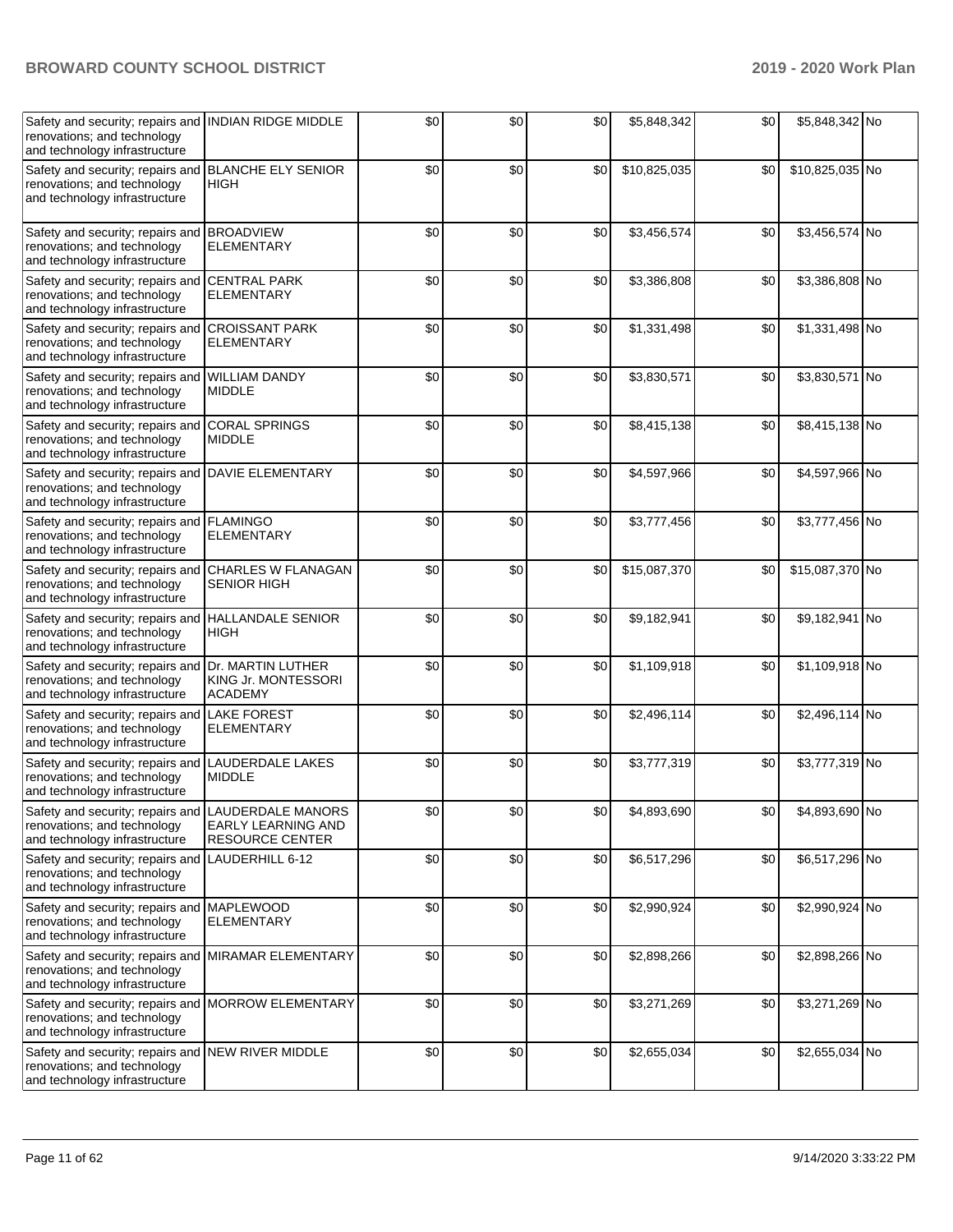| Safety and security; repairs and BENNETT ELEMENTARY<br>renovations; and technology<br>and technology infrastructure  |                                            | \$0 | \$0 | \$0 | \$1,618,479  | \$0 | \$1,618,479 No  |  |
|----------------------------------------------------------------------------------------------------------------------|--------------------------------------------|-----|-----|-----|--------------|-----|-----------------|--|
| Safety and security; repairs and HOLLYWOOD HILLS<br>renovations; and technology<br>and technology infrastructure     | <b>SENIOR HIGH</b>                         | \$0 | \$0 | \$0 | \$10,016,267 | \$0 | \$10,016,267 No |  |
| Safety and security; repairs and<br>renovations; and technology<br>and technology infrastructure                     | LARKDALE<br><b>ELEMENTARY</b>              | \$0 | \$0 | \$0 | \$2,174,518  | \$0 | \$2,174,518 No  |  |
| Safety and security; repairs and<br>renovations; and technology<br>and technology infrastructure                     | <b>LLOYD ESTATES</b><br><b>ELEMENTARY</b>  | \$0 | \$0 | \$0 | \$2,307,869  | \$0 | \$2,307,869 No  |  |
| Safety and security; repairs and BROWARD ESTATES<br>renovations; and technology<br>and technology infrastructure     | <b>ELEMENTARY</b>                          | \$0 | \$0 | \$0 | \$1,254,229  | \$0 | \$1,254,229 No  |  |
| Safety and security; repairs and COOPER CITY SENIOR<br>renovations; and technology<br>and technology infrastructure  | <b>HIGH</b>                                | \$0 | \$0 | \$0 | \$13,713,620 | \$0 | \$13,713,620 No |  |
| Safety and security; repairs and RIVERLAND<br>renovations; and technology<br>and technology infrastructure           | <b>ELEMENTARY</b>                          | \$0 | \$0 | \$0 | \$859,128    | \$0 | \$859,128 No    |  |
| Safety and security; repairs and<br>renovations; and technology<br>and technology infrastructure                     | PIPER SENIOR HIGH                          | \$0 | \$0 | \$0 | \$20,702,384 | \$0 | \$20,702,384 No |  |
| Safety and security; repairs and<br>renovations; and technology<br>and technology infrastructure                     | PETERS ELEMENTARY                          | \$0 | \$0 | \$0 | \$1,399,579  | \$0 | \$1,399,579 No  |  |
| Safety and security; repairs and<br>renovations; and technology<br>and technology infrastructure                     | <b>PINES LAKES</b><br><b>ELEMENTARY</b>    | \$0 | \$0 | \$0 | \$3,395,274  | \$0 | \$3,395,274 No  |  |
| Safety and security; repairs and<br>renovations; and technology<br>and technology infrastructure                     | <b>PINEWOOD</b><br><b>ELEMENTARY</b>       | \$0 | \$0 | \$0 | \$3,962,283  | \$0 | \$3,962,283 No  |  |
| Safety and security; repairs and PLANTATION MIDDLE<br>renovations; and technology<br>and technology infrastructure   |                                            | \$0 | \$0 | \$0 | \$9,795,489  | \$0 | \$9,795,489 No  |  |
| Safety and security; repairs and<br>renovations; and technology<br>and technology infrastructure                     | <b>SEA CASTLE</b><br><b>ELEMENTARY</b>     | \$0 | \$0 | \$0 | \$27,105,400 | \$0 | \$27,105,400 No |  |
| Safety and security; repairs and<br>renovations; and technology<br>and technology infrastructure                     | <b>SHERIDAN HILLS</b><br><b>ELEMENTARY</b> | \$0 | \$0 | \$0 | \$21,872,920 | \$0 | \$21,872,920 No |  |
| Safety and security; repairs and<br>renovations; and technology<br>and technology infrastructure                     | SHERIDAN TECHNICAL<br>COLLEGE              | \$0 | \$0 | \$0 | \$12,408,196 | \$0 | \$12,408,196 No |  |
| Safety and security; repairs and<br>renovations; and technology<br>and technology infrastructure                     | SOUTH BROWARD<br>SENIOR HIGH               | \$0 | \$0 | \$0 | \$4,694,007  | \$0 | \$4,694,007 No  |  |
| Safety and security; repairs and SILVER LAKES MIDDLE<br>renovations; and technology<br>and technology infrastructure |                                            | \$0 | \$0 | \$0 | \$4,775,170  | \$0 | \$4,775,170 No  |  |
| Safety and security; repairs and SUNLAND PARK<br>renovations; and technology<br>and technology infrastructure        | <b>ACADEMY</b>                             | \$0 | \$0 | \$0 | \$581,103    | \$0 | \$581,103 No    |  |
| Safety and security; repairs and<br>renovations; and technology<br>and technology infrastructure                     | <b>SUNRISE MIDDLE</b>                      | \$0 | \$0 | \$0 | \$3,322,676  | \$0 | \$3,322,676 No  |  |
| Safety and security; repairs and<br>renovations; and technology<br>and technology infrastructure                     | <b>SILVER PALMS</b><br><b>ELEMENTARY</b>   | \$0 | \$0 | \$0 | \$2,451,016  | \$0 | \$2,451,016 No  |  |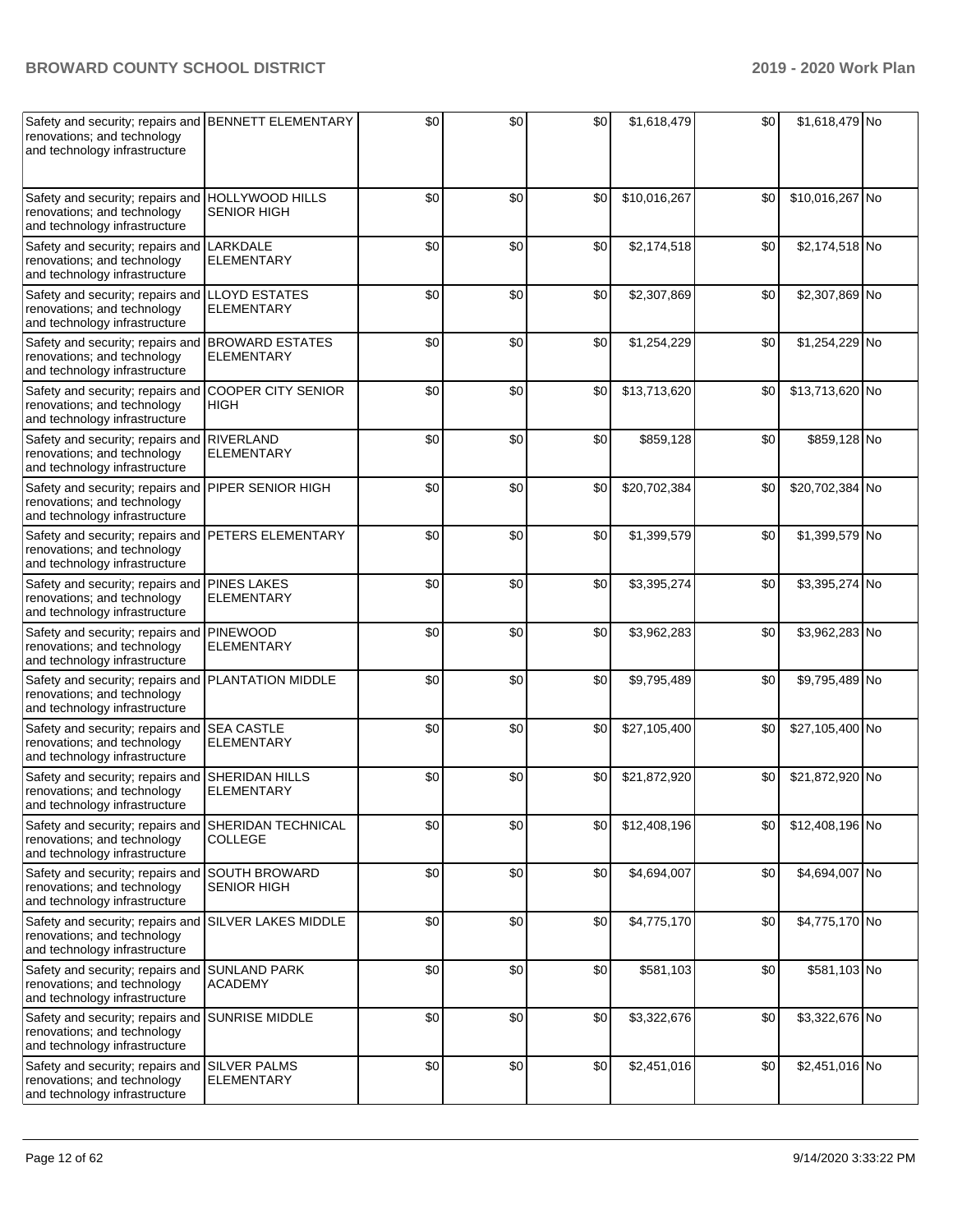| Safety and security; repairs and<br>renovations; and technology<br>and technology infrastructure                | <b>SANDERS PARK</b><br><b>ELEMENTARY</b>              | \$0 | \$0 | \$0    | \$3,690,232  | \$0 | \$3,690,232 No  |  |
|-----------------------------------------------------------------------------------------------------------------|-------------------------------------------------------|-----|-----|--------|--------------|-----|-----------------|--|
| Safety and security; repairs and<br>renovations; and technology<br>and technology infrastructure                | <b>QUIET WATERS</b><br><b>ELEMENTARY</b>              | \$0 | \$0 | \$0    | \$3,783,428  | \$0 | \$3,783,428 No  |  |
| Safety and security; repairs and<br>renovations; and technology<br>and technology infrastructure                | <b>JAMES S RICKARDS</b><br><b>MIDDLE</b>              | \$0 | \$0 | \$0    | \$5,443,429  | \$0 | \$5,443,429 No  |  |
| Safety and security; repairs and<br>renovations; and technology<br>and technology infrastructure                | <b>SANDPIPER</b><br><b>ELEMENTARY</b>                 | \$0 | \$0 | \$0    | \$1,602,479  | \$0 | \$1,602,479 No  |  |
| Safety and security; repairs and<br>renovations; and technology<br>and technology infrastructure                | <b>SAWGRASS SPRINGS</b><br><b>MIDDLE</b>              | \$0 | \$0 | \$0    | \$46,851,400 | \$0 | \$46,851,400 No |  |
| Safety and security; repairs and SEAGULL SCHOOL<br>renovations; and technology<br>and technology infrastructure |                                                       | \$0 | \$0 | \$0    | \$7,026,790  | \$0 | \$7,026,790 No  |  |
| Safety and security; repairs and<br>renovations; and technology<br>and technology infrastructure                | <b>SEMINOLE MIDDLE</b>                                | \$0 | \$0 | \$0    | \$9,822,021  | \$0 | \$9,822,021 No  |  |
| Safety and security; repairs and<br>renovations; and technology<br>and technology infrastructure                | <b>SILVER TRAIL MIDDLE</b>                            | \$0 | \$0 | \$0    | \$3,989,523  | \$0 | \$3,989,523 No  |  |
| Safety and security; repairs and<br>renovations; and technology<br>and technology infrastructure                | <b>MARJORY STONEMAN</b><br><b>DOUGLAS SENIOR HIGH</b> | \$0 | \$0 | \$0    | \$13,740,734 | \$0 | \$13,740,734 No |  |
| Safety and security; repairs and<br>renovations; and technology<br>and technology infrastructure                | <b>STRANAHAN SENIOR</b><br>HIGH                       | \$0 | \$0 | \$0    | \$15,138,705 | \$0 | \$15,138,705 No |  |
| Safety and security; repairs and TAMARAC<br>renovations; and technology<br>and technology infrastructure        | <b>ELEMENTARY</b>                                     | \$0 | \$0 | \$0    | \$4,398,242  | \$0 | \$4,398,242 No  |  |
| Safety and security; repairs and<br>renovations; and technology<br>and technology infrastructure                | <b>TEQUESTA TRACE</b><br><b>MIDDLE</b>                | \$0 | \$0 | \$0    | \$5,260,247  | \$0 | \$5,260,247 No  |  |
| Safety and security; repairs and<br>renovations; and technology<br>and technology infrastructure                | <b>TROPICAL</b><br><b>ELEMENTARY</b>                  | \$0 | \$0 | \$0    | \$1,577,199  | \$0 | \$1,577,199 No  |  |
| Safety and security; repairs and<br>renovations; and technology<br>and technology infrastructure                | <b>WATKINS ELEMENTARY</b>                             | \$0 | \$0 | \$0    | \$1,900,869  | \$0 | \$1,900,869 No  |  |
| Safety and security; repairs and NOVA MIDDLE<br>renovations; and technology<br>and technology infrastructure    |                                                       | \$0 | \$0 | $$0\,$ | \$5,819,127  | \$0 | \$5,819,127 No  |  |
| Safety and security; repairs and<br>renovations; and technology<br>and technology infrastructure                | LAUDERHILL-PAUL<br><b>TURNER ELEMENTARY</b>           | \$0 | \$0 | \$0    | \$1,314,042  | \$0 | \$1,314,042 No  |  |
| Safety and security; repairs and<br>renovations; and technology<br>and technology infrastructure                | <b>MARGATE MIDDLE</b>                                 | \$0 | \$0 | \$0    | \$16,196,155 | \$0 | \$16,196,155 No |  |
| Safety and security; repairs and<br>renovations; and technology<br>and technology infrastructure                | <b>ROBERT C MARKHAM</b><br><b>ELEMENTARY</b>          | \$0 | \$0 | \$0    | \$7,069,719  | \$0 | \$7,069,719 No  |  |
| Safety and security; repairs and<br>renovations; and technology<br>and technology infrastructure                | MCFATTER TECHNICAL<br><b>COLLEGE</b>                  | \$0 | \$0 | \$0    | \$6,117,009  | \$0 | \$6,117,009 No  |  |
| Safety and security; repairs and MEADOWBROOK<br>renovations; and technology<br>and technology infrastructure    | <b>ELEMENTARY</b>                                     | \$0 | \$0 | \$0    | \$1,575,038  | \$0 | \$1,575,038 No  |  |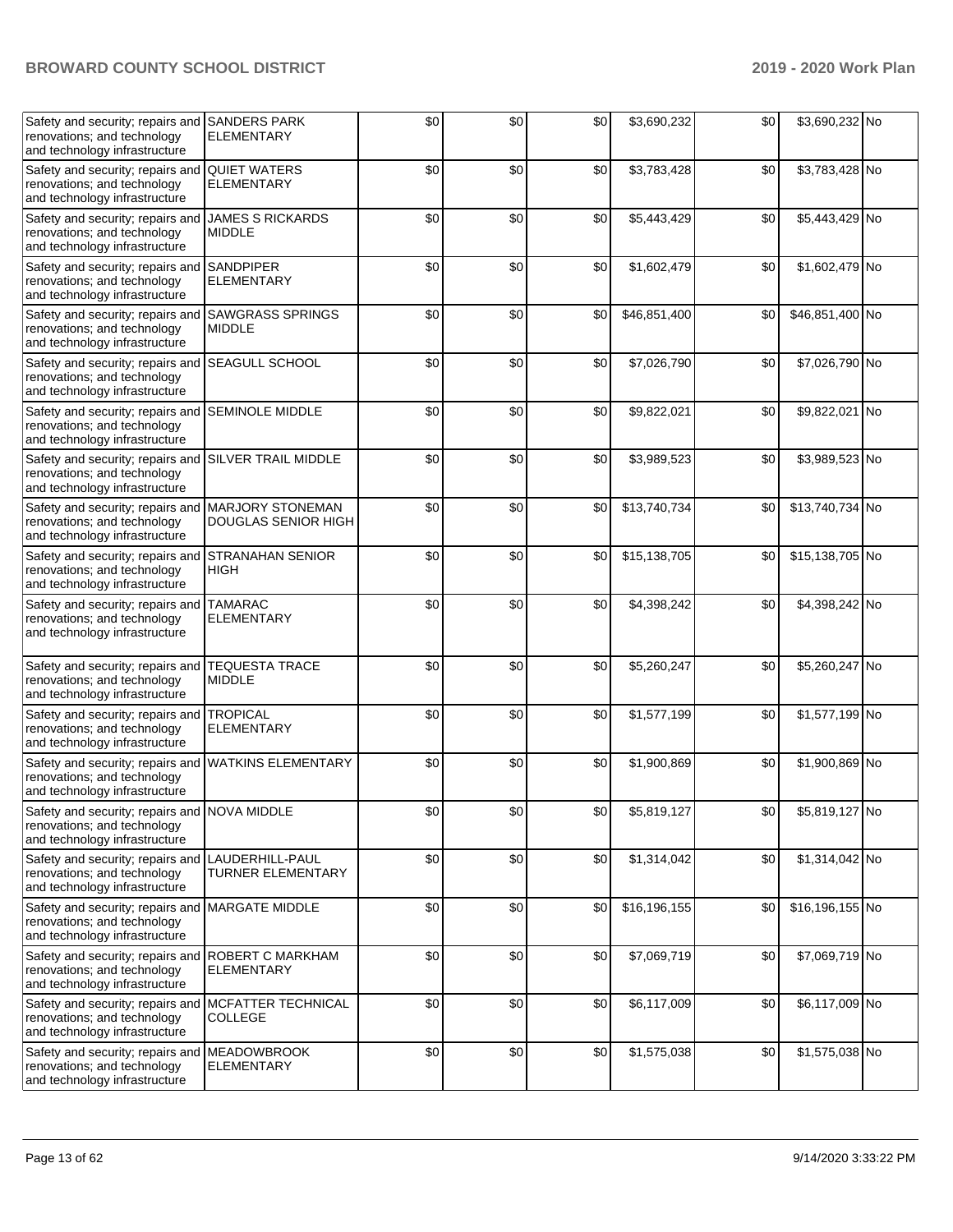| Safety and security; repairs and<br>renovations; and technology<br>and technology infrastructure                    | <b>MIRAMAR SENIOR HIGH</b>                   | \$0 | \$0 | \$0 | \$22,300,013 | \$0 | \$22,300,013 No |  |
|---------------------------------------------------------------------------------------------------------------------|----------------------------------------------|-----|-----|-----|--------------|-----|-----------------|--|
| Safety and security; repairs and<br>renovations; and technology<br>and technology infrastructure                    | <b>DEERFIELD BEACH</b><br><b>SENIOR HIGH</b> | \$0 | \$0 | \$0 | \$28,010,698 | \$0 | \$28,010,698 No |  |
| Safety and security; repairs and<br>renovations; and technology<br>and technology infrastructure                    | <b>NORTH FORK</b><br><b>ELEMENTARY</b>       | \$0 | \$0 | \$0 | \$1,545,260  | \$0 | \$1,545,260 No  |  |
| Safety and security; repairs and<br>renovations; and technology<br>and technology infrastructure                    | <b>OLSEN MIDDLE</b>                          | \$0 | \$0 | \$0 | \$7,411,242  | \$0 | \$7,411,242 No  |  |
| Safety and security; repairs and PARK RIDGE<br>renovations; and technology<br>and technology infrastructure         | <b>ELEMENTARY</b>                            | \$0 | \$0 | \$0 | \$4,748,049  | \$0 | \$4,748,049 No  |  |
| Safety and security; repairs and PARK SPRINGS<br>renovations; and technology<br>and technology infrastructure       | <b>ELEMENTARY</b>                            | \$0 | \$0 | \$0 | \$2,355,557  | \$0 | \$2,355,557 No  |  |
| Safety and security; repairs and<br>renovations; and technology<br>and technology infrastructure                    | RAMBLEWOOD MIDDLE                            | \$0 | \$0 | \$0 | \$5,571,329  | \$0 | \$5,571,329 No  |  |
| Safety and security; repairs and<br>renovations; and technology<br>and technology infrastructure                    | <b>RIVERSIDE</b><br><b>ELEMENTARY</b>        | \$0 | \$0 | \$0 | \$3,200,531  | \$0 | \$3,200,531 No  |  |
| Safety and security; repairs and<br>renovations; and technology<br>and technology infrastructure                    | <b>COUNTRY HILLS</b><br><b>ELEMENTARY</b>    | \$0 | \$0 | \$0 | \$5,161,139  | \$0 | \$5,161,139 No  |  |
| Safety and security; repairs and<br>renovations; and technology<br>and technology infrastructure                    | <b>WALTER C YOUNG</b><br><b>MIDDLE</b>       | \$0 | \$0 | \$0 | \$12,629,183 | \$0 | \$12,629,183 No |  |
| Safety and security; repairs and<br>renovations; and technology<br>and technology infrastructure                    | <b>CYPRESS ELEMENTARY</b>                    | \$0 | \$0 | \$0 | \$2,158,764  | \$0 | \$2,158,764 No  |  |
| Safety and security; repairs and DEERFIELD BEACH<br>renovations; and technology<br>and technology infrastructure    | <b>MIDDLE</b>                                | \$0 | \$0 | \$0 | \$5,204,149  | \$0 | \$5,204,149 No  |  |
| Safety and security; repairs and<br>renovations; and technology<br>and technology infrastructure                    | <b>CHARLES DREW</b><br><b>ELEMENTARY</b>     | \$0 | \$0 | \$0 | \$1,830,573  | \$0 | \$1,830,573 No  |  |
| Safety and security; repairs and<br>renovations; and technology<br>and technology infrastructure                    | <b>EAGLE RIDGE</b><br><b>ELEMENTARY</b>      | \$0 | \$0 | \$0 | \$1,869,316  | \$0 | \$1,869,316 No  |  |
| Safety and security; repairs and<br>renovations; and technology<br>and technology infrastructure                    | <b>EMBASSY CREEK</b><br>ELEMENIARY           | \$0 | \$0 | \$0 | \$3,796,937  | \$0 | \$3,796,937 No  |  |
| Safety and security; repairs and<br>renovations; and technology<br>and technology infrastructure                    | <b>EVERGLADES</b><br><b>ELEMENTARY</b>       | \$0 | \$0 | \$0 | \$2,357,491  | \$0 | \$2,357,491 No  |  |
| Safety and security; repairs and FAIRWAY ELEMENTARY<br>renovations; and technology<br>and technology infrastructure |                                              | \$0 | \$0 | \$0 | \$4,480,574  | \$0 | \$4,480,574 No  |  |
| Safety and security; repairs and FOREST GLEN MIDDLE<br>renovations; and technology<br>and technology infrastructure |                                              | \$0 | \$0 | \$0 | \$5,723,811  | \$0 | \$5,723,811 No  |  |
| Safety and security; repairs and<br>renovations; and technology<br>and technology infrastructure                    | <b>FOREST HILLS</b><br><b>ELEMENTARY</b>     | \$0 | \$0 | \$0 | \$2,658,837  | \$0 | \$2,658,837 No  |  |
| Safety and security; repairs and<br>renovations; and technology<br>and technology infrastructure                    | <b>HARBORDALE</b><br><b>ELEMENTARY</b>       | \$0 | \$0 | \$0 | \$1,155,988  | \$0 | \$1,155,988 No  |  |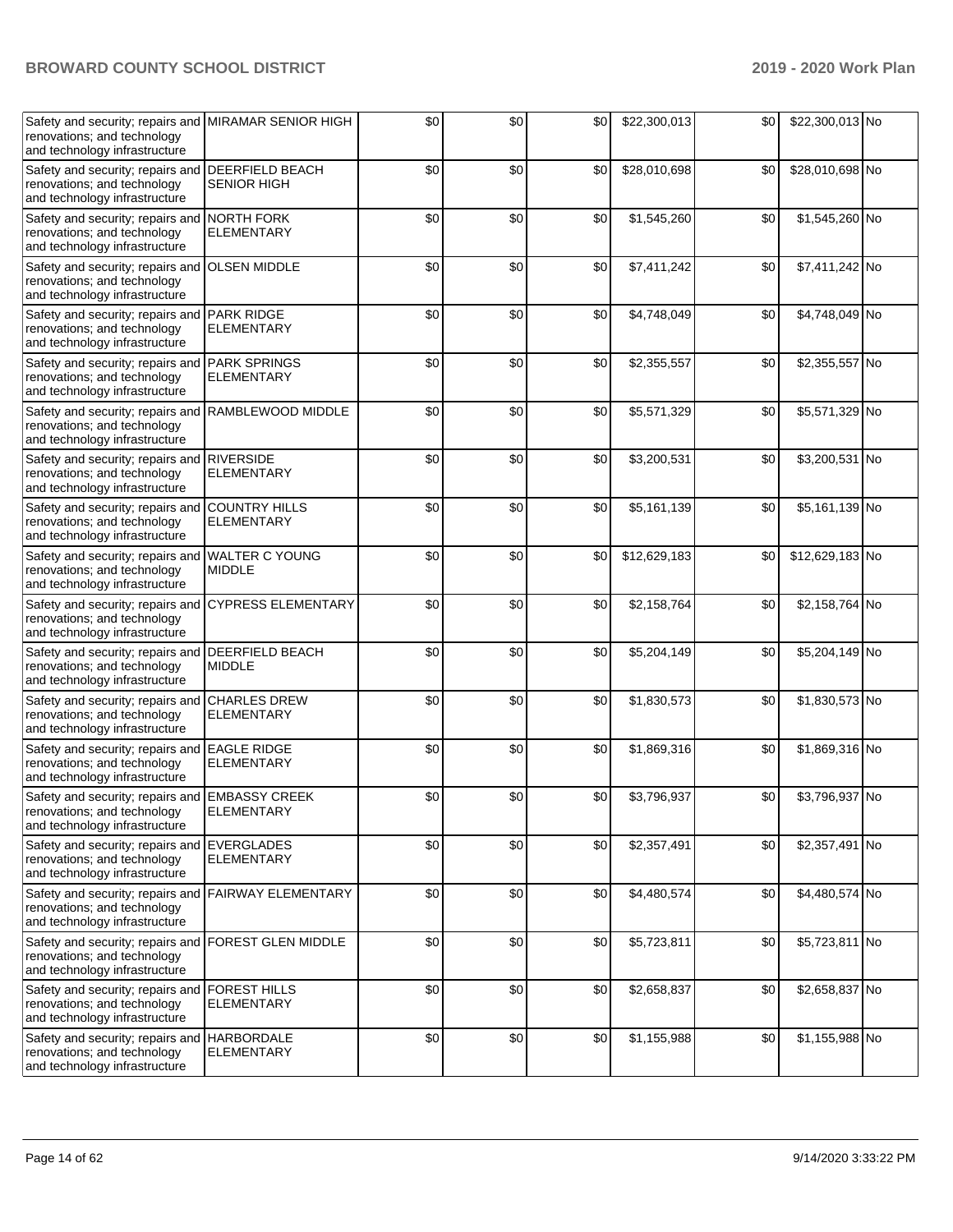| Safety and security; repairs and HORIZON ELEMENTARY<br>renovations; and technology<br>and technology infrastructure |                                               | \$0 | \$0 | \$0 | \$2,252,910  | \$0 | \$2,252,910 No  |  |
|---------------------------------------------------------------------------------------------------------------------|-----------------------------------------------|-----|-----|-----|--------------|-----|-----------------|--|
| Safety and security; repairs and<br>renovations; and technology<br>and technology infrastructure                    | <b>JAMES S HUNT</b><br><b>ELEMENTARY</b>      | \$0 | \$0 | \$0 | \$3,541,952  | \$0 | \$3,541,952 No  |  |
| Safety and security; repairs and MCARTHUR SENIOR<br>renovations; and technology<br>and technology infrastructure    | <b>HIGH</b>                                   | \$0 | \$0 | \$0 | \$19,362,688 | \$0 | \$19,362,688 No |  |
| Safety and security; repairs and<br>renovations; and technology<br>and technology infrastructure                    | NORTH LAUDERDALE<br>PK-8                      | \$0 | \$0 | \$0 | \$2,415,842  | \$0 | \$2,415,842 No  |  |
| Safety and security; repairs and NORTHEAST SENIOR<br>renovations; and technology<br>and technology infrastructure   | <b>HIGH</b>                                   | \$0 | \$0 | \$0 | \$9,427,447  | \$0 | \$9,427,447 No  |  |
| Safety and security; repairs and OAKLAND PARK<br>renovations; and technology<br>and technology infrastructure       | <b>ELEMENTARY</b>                             | \$0 | \$0 | \$0 | \$1,710,537  | \$0 | \$1,710,537 No  |  |
| Safety and security; repairs and<br>renovations; and technology<br>and technology infrastructure                    | <b>OAKRIDGE</b><br><b>ELEMENTARY</b>          | \$0 | \$0 | \$0 | \$3,223,550  | \$0 | \$3,223,550 No  |  |
| Safety and security; repairs and<br>renovations; and technology<br>and technology infrastructure                    | <b>ORIOLE ELEMENTARY</b>                      | \$0 | \$0 | \$0 | \$1,102,121  | \$0 | \$1,102,121 No  |  |
| Safety and security; repairs and<br>renovations; and technology<br>and technology infrastructure                    | <b>PALMVIEW</b><br><b>ELEMENTARY</b>          | \$0 | \$0 | \$0 | \$2,167,379  | \$0 | \$2,167,379 No  |  |
| Safety and security; repairs and PARKWAY MIDDLE<br>renovations; and technology<br>and technology infrastructure     |                                               | \$0 | \$0 | \$0 | \$11,960,855 | \$0 | \$11,960,855 No |  |
| Safety and security; repairs and PASADENA LAKES<br>renovations; and technology<br>and technology infrastructure     | <b>ELEMENTARY</b>                             | \$0 | \$0 | \$0 | \$5,282,670  | \$0 | \$5,282,670 No  |  |
| Safety and security; repairs and HENRY D PERRY<br>renovations; and technology<br>and technology infrastructure      | <b>EDUCATION CENTER</b>                       | \$0 | \$0 | \$0 | \$2,550,476  | \$0 | \$2,550,476 No  |  |
| Safety and security; repairs and<br>renovations; and technology<br>and technology infrastructure                    | <b>PLANTATION PARK</b><br><b>ELEMENTARY</b>   | \$0 | \$0 | \$0 | \$1,831,975  | \$0 | \$1,831,975 No  |  |
| Safety and security; repairs and<br>renovations; and technology<br>and technology infrastructure                    | POMPANO BEACH<br><b>ELEMENTARY</b>            | \$0 | \$0 | \$0 | \$3,018,941  | \$0 | \$3,018,941 No  |  |
| Safety and security; repairs and POMPANO BEACH<br>renovations; and technology<br>and technology infrastructure      | MIDDLE                                        | \$0 | \$0 | \$0 | \$7,549,802  | \$0 | \$7,549,802 No  |  |
| Safety and security; repairs and<br>renovations; and technology<br>and technology infrastructure                    | <b>WESTERN SENIOR HIGH</b>                    | \$0 | \$0 | \$0 | \$15,733,419 | \$0 | \$15,733,419 No |  |
| Safety and security; repairs and WESTPINE MIDDLE<br>renovations; and technology<br>and technology infrastructure    |                                               | \$0 | \$0 | \$0 | \$2,851,327  | \$0 | \$2,851,327 No  |  |
| Safety and security; repairs and WHISPERING PINES<br>renovations; and technology<br>and technology infrastructure   | <b>EXCEPTIONAL</b><br><b>EDUCATION CENTER</b> | \$0 | \$0 | \$0 | \$2,526,726  | \$0 | \$2,526,726 No  |  |
| Safety and security; repairs and<br>renovations; and technology<br>and technology infrastructure                    | <b>WINGATE OAKS</b><br><b>CENTER</b>          | \$0 | \$0 | \$0 | \$4,738,097  | \$0 | \$4,738,097 No  |  |
| Safety and security; repairs and<br>renovations; and technology<br>and technology infrastructure                    | <b>WINSTON PARK</b><br><b>ELEMENTARY</b>      | \$0 | \$0 | \$0 | \$4,813,169  | \$0 | \$4,813,169 No  |  |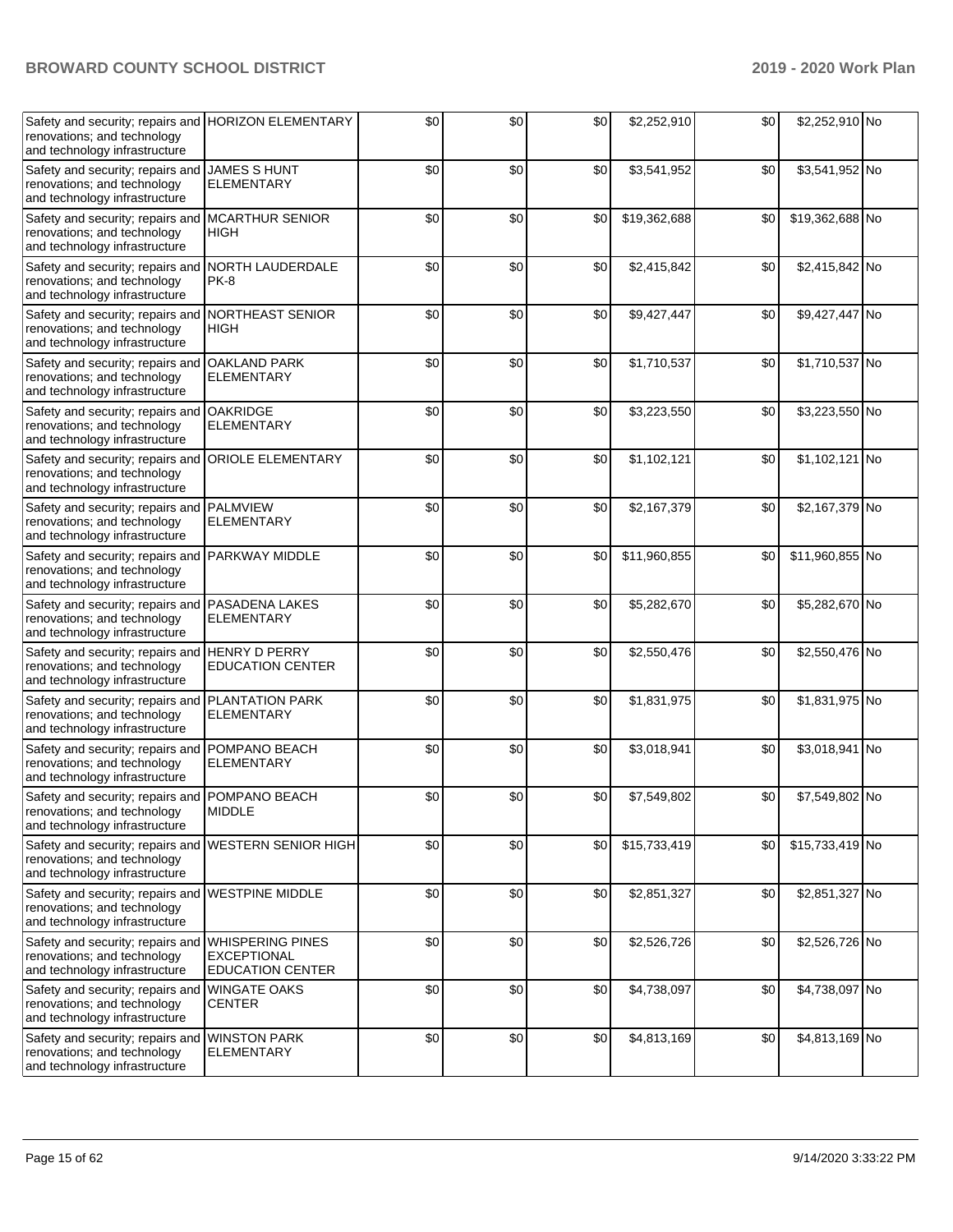| Safety and security; repairs and COLBERT ELEMENTARY<br>renovations; and technology<br>and technology infrastructure  |                                                            | \$0   | \$0 | \$0 | \$907,341   | \$0 | \$907,341 No   |  |
|----------------------------------------------------------------------------------------------------------------------|------------------------------------------------------------|-------|-----|-----|-------------|-----|----------------|--|
| Safety and security; repairs and<br>renovations; and technology<br>and technology infrastructure                     | <b>BAIR MIDDLE</b>                                         | \$0   | \$0 | \$0 | \$6,092,470 | \$0 | \$6,092,470 No |  |
| Safety and security; repairs and THURGOOD MARSHALL<br>renovations; and technology<br>and technology infrastructure   | <b>ELEMENTARY</b>                                          | \$0   | \$0 | \$0 | \$1,619,040 | \$0 | \$1,619,040 No |  |
| Safety and security; repairs and MARY M BETHUNE<br>renovations; and technology<br>and technology infrastructure      | <b>ELEMENTARY</b>                                          | \$0   | \$0 | \$0 | \$2,732,989 | \$0 | \$2,732,989 No |  |
| Safety and security; repairs and<br>renovations; and technology<br>and technology infrastructure                     | <b>DEERFIELD PARK</b><br><b>ELEMENTARY</b>                 | \$0   | \$0 | \$0 | \$1,746,208 | \$0 | \$1,746,208 No |  |
| Safety and security; repairs and<br>renovations; and technology<br>and technology infrastructure                     | DILLARD 6-12                                               | \$0   | \$0 | \$0 | \$5,020,652 | \$0 | \$5,020,652 No |  |
| Safety and security; repairs and<br>renovations; and technology<br>and technology infrastructure                     | FORT LAUDERDALE<br><b>SENIOR HIGH</b>                      | \$0   | \$0 | \$0 | \$6,447,804 | \$0 | \$6,447,804 No |  |
| Safety and security; repairs and<br>renovations; and technology<br>and technology infrastructure                     | <b>DILLARD ELEMENTARY</b>                                  | \$0   | \$0 | \$0 | \$2,058,218 | \$0 | \$2,058,218 No |  |
| Safety and security; repairs and EVERGLADES SENIOR<br>renovations; and technology<br>and technology infrastructure   | <b>HIGH</b>                                                | \$0   | \$0 | \$0 | \$7,726,629 | \$0 | \$7,726,629 No |  |
| Safety and security; repairs and MANATEE BAY<br>renovations; and technology<br>and technology infrastructure         | <b>ELEMENTARY</b>                                          | \$0   | \$0 | \$0 | \$1,271,191 | \$0 | \$1,271,191 No |  |
| Safety and security; repairs and<br>renovations; and technology<br>and technology infrastructure                     | <b>GULFSTREAM</b><br><b>ACADEMY OF</b><br>HALLANDALE BEACH | \$0   | \$0 | \$0 | \$3,064,189 | \$0 | \$3,064,189 No |  |
| Safety and security; repairs and<br>renovations; and technology<br>and technology infrastructure                     | <b>MCNAB ELEMENTARY</b>                                    | \$0   | \$0 | \$0 | \$2,033,433 | \$0 | \$2,033,433 No |  |
| Safety and security; repairs and<br>renovations; and technology<br>and technology infrastructure                     | <b>MIRROR LAKE</b><br><b>ELEMENTARY</b>                    | \$0   | \$0 | \$0 | \$1,157,900 | \$0 | \$1,157,900 No |  |
| Safety and security; repairs and NOB HILL ELEMENTARY<br>renovations; and technology<br>and technology infrastructure |                                                            | \$0   | \$0 | \$0 | \$3,639,635 | \$0 | \$3,639,635 No |  |
| Safety and security; repairs and MONARCH SENIOR<br>renovations; and technology<br>and technology infrastructure      | <b>HIGH</b>                                                | $\$0$ | \$0 | \$0 | \$7,323,311 | \$0 | \$7,323,311 No |  |
| Safety and security; repairs and NOVA BLANCHE<br>renovations; and technology<br>and technology infrastructure        | <b>FORMAN ELEMENTARY</b>                                   | \$0   | \$0 | \$0 | \$2,984,810 | \$0 | \$2,984,810 No |  |
| Safety and security; repairs and<br>renovations; and technology<br>and technology infrastructure                     | <b>PARKSIDE</b><br><b>ELEMENTARY</b>                       | \$0   | \$0 | \$0 | \$1,408,228 | \$0 | \$1,408,228 No |  |
| Safety and security; repairs and<br>renovations; and technology<br>and technology infrastructure                     | <b>PEMBROKE LAKES</b><br><b>ELEMENTARY</b>                 | \$0   | \$0 | \$0 | \$3,281,556 | \$0 | \$3,281,556 No |  |
| Safety and security; repairs and<br>renovations; and technology<br>and technology infrastructure                     | <b>NEW RENAISSANCE</b><br><b>MIDDLE</b>                    | \$0   | \$0 | \$0 | \$2,560,994 | \$0 | \$2,560,994 No |  |
| Safety and security; repairs and<br>renovations; and technology<br>and technology infrastructure                     | <b>RIVERGLADES</b><br><b>ELEMENTARY</b>                    | \$0   | \$0 | \$0 | \$3,771,667 | \$0 | \$3,771,667 No |  |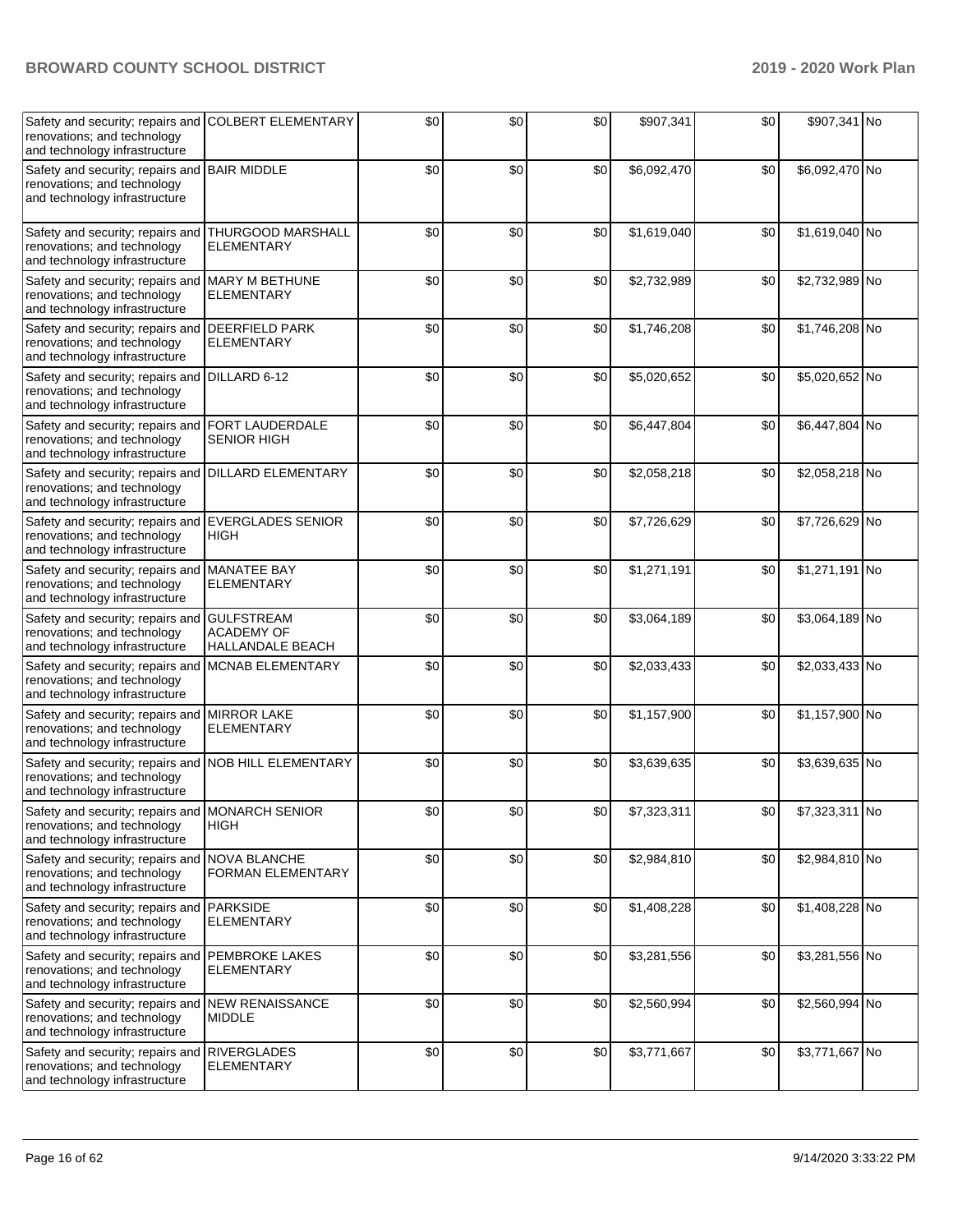| Safety and security; repairs and<br>renovations; and technology<br>and technology infrastructure                    | <b>CHARLES DREW</b><br><b>RESOURCE CENTER</b>                | \$0 | \$0 | \$0 | \$2,283,730  | \$0         | \$2,283,730 No  |  |
|---------------------------------------------------------------------------------------------------------------------|--------------------------------------------------------------|-----|-----|-----|--------------|-------------|-----------------|--|
| Safety and security; repairs and<br>renovations; and technology<br>and technology infrastructure                    | <b>PEMBROKE PINES</b><br><b>ELEMENTARY</b>                   | \$0 | \$0 | \$0 | \$1,232,636  | \$0         | \$1,232,636 No  |  |
| Safety and security; repairs and<br>renovations; and technology<br>and technology infrastructure                    | <b>FOX TRAIL</b><br><b>ELEMENTARY</b>                        | \$0 | \$0 | \$0 | \$1,696,064  | \$0         | \$1,696,064 No  |  |
| Safety and security; repairs and<br>renovations; and technology<br>and technology infrastructure                    | <b>WESTGLADES MIDDLE</b>                                     | \$0 | \$0 | \$0 | \$3,851,588  | \$0         | \$3,851,588 No  |  |
| Safety and security; repairs and<br>renovations; and technology<br>and technology infrastructure                    | <b>THE QUEST CENTER</b>                                      | \$0 | \$0 | \$0 | \$4,575,537  | \$0         | \$4,575,537 No  |  |
| Safety and security; repairs and VILLAGE ELEMENTARY<br>renovations; and technology<br>and technology infrastructure |                                                              | \$0 | \$0 | \$0 | \$907,929    | \$0         | \$907,929 No    |  |
| Safety and security; repairs and<br>renovations; and technology<br>and technology infrastructure                    | <b>WELLEBY ELEMENTARY</b>                                    | \$0 | \$0 | \$0 | \$2,833,346  | \$0         | \$2,833,346 No  |  |
| Safety and security; repairs and<br>renovations; and technology<br>and technology infrastructure                    | <b>SILVER LAKES</b><br><b>ELEMENTARY</b>                     | \$0 | \$0 | \$0 | \$2,997,165  | \$0         | \$2,997,165 No  |  |
| Safety and security; repairs and<br>renovations; and technology<br>and technology infrastructure                    | <b>PARK LAKES</b><br><b>ELEMENTARY</b>                       | \$0 | \$0 | \$0 | \$1,358,405  | \$0         | \$1,358,405 No  |  |
| Safety and security; repairs and<br>renovations; and technology<br>and technology infrastructure                    | <b>WESTWOOD HEIGHTS</b><br>ELEMENTARY                        | \$0 | \$0 | \$0 | \$1,576,515  | \$0         | \$1,576,515 No  |  |
| Safety and security; repairs and<br>renovations; and technology<br>and technology infrastructure                    | <b>WHIDDON-ROGERS</b><br><b>EDUCATION CENTER</b>             | \$0 | \$0 | \$0 | \$2,774,966  | \$0         | \$2,774,966 No  |  |
| Safety and security; repairs and<br>renovations; and technology<br>and technology infrastructure                    | <b>WILTON MANORS</b><br><b>ELEMENTARY</b>                    | \$0 | \$0 | \$0 | \$827,214    | \$0         | \$827,214 No    |  |
| Safety and security; repairs and<br>renovations; and technology<br>and technology infrastructure                    | <b>VIRGINIA SHUMAN</b><br>YOUNG ELEMENTARY                   | \$0 | \$0 | \$0 | \$1,198,288  | \$0         | \$1,198,288 No  |  |
| Safety and security; repairs and<br>renovations; and technology<br>and technology infrastructure                    | <b>PIONEER MIDDLE</b>                                        | \$0 | \$0 | \$0 | \$12,480,008 | \$0         | \$12,480,008 No |  |
| Safety and security; repairs and BOYD H ANDERSON<br>renovations; and technology<br>and technology infrastructure    | <b>SENIOR HIGH</b>                                           | \$0 | \$0 | \$0 | \$0          | \$7,332,367 | \$7,332,367 No  |  |
| Safety and security; repairs and<br>renovations; and technology<br>and technology infrastructure                    | APOLLO MIDDLE                                                | \$0 | \$0 | \$0 | \$0          | \$8,195,896 | \$8,195,896 No  |  |
| Safety and security; repairs and<br>renovations; and technology<br>and technology infrastructure                    | <b>GULFSTREAM EARLY</b><br>CHILDHOOD CENTER<br>OF EXCELLENCE | \$0 | \$0 | \$0 | \$3,771,829  | \$0         | \$3,771,829 No  |  |
| Safety and security; repairs and MARGATE<br>renovations; and technology<br>and technology infrastructure            | <b>ELEMENTARY</b>                                            | \$0 | \$0 | \$0 | \$4,050,635  | \$0         | \$4,050,635 No  |  |
| Safety and security; repairs and<br>renovations; and technology<br>and technology infrastructure                    | <b>NORTH ANDREWS</b><br><b>GARDENS</b><br><b>ELEMENTARY</b>  | \$0 | \$0 | \$0 | \$1,472,109  | \$0         | \$1,472,109 No  |  |
| Safety and security; repairs and<br>renovations; and technology<br>and technology infrastructure                    | <b>NOVA SENIOR HIGH</b>                                      | \$0 | \$0 | \$0 | \$17,881,227 | \$0         | \$17,881,227 No |  |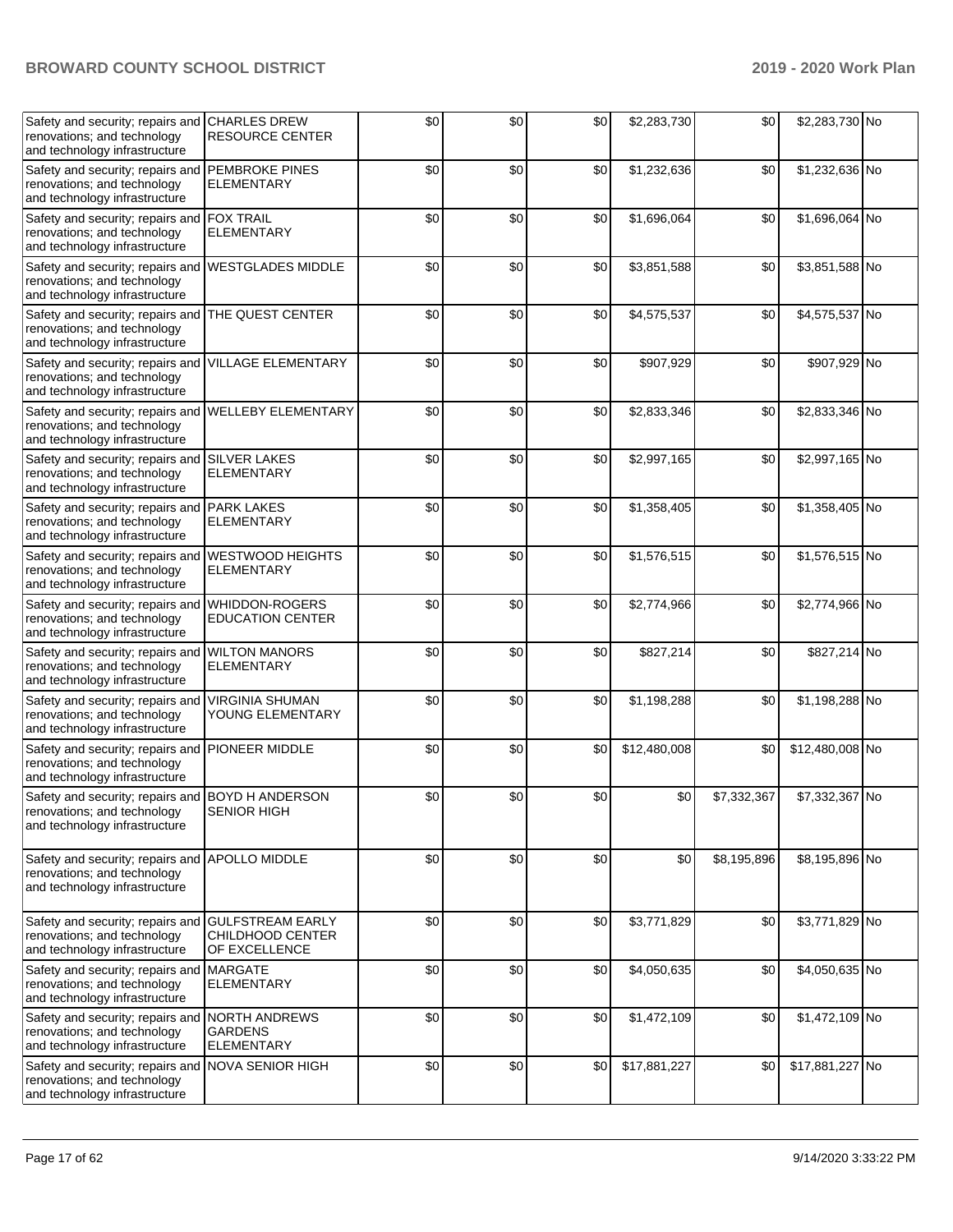| Safety and security; repairs and NOVA DWIGHT D<br>renovations; and technology<br>and technology infrastructure       | <b>EISENHOWER</b><br><b>ELEMENTARY</b>         | \$0 | \$0 | \$0 | \$3,640,315 | \$0 | \$3,640,315 No |  |
|----------------------------------------------------------------------------------------------------------------------|------------------------------------------------|-----|-----|-----|-------------|-----|----------------|--|
| Safety and security; repairs and<br>renovations; and technology<br>and technology infrastructure                     | POMPANO BEACH HIGH<br><b>SCHOOL</b>            | \$0 | \$0 | \$0 | \$3,122,896 | \$0 | \$3,122,896 No |  |
| Safety and security; repairs and<br>renovations; and technology<br>and technology infrastructure                     | <b>RAMBLEWOOD</b><br><b>ELEMENTARY</b>         | \$0 | \$0 | \$0 | \$4,900,290 | \$0 | \$4,900,290 No |  |
| Safety and security; repairs and<br>renovations; and technology<br>and technology infrastructure                     | <b>WALKER ELEMENTARY</b>                       | \$0 | \$0 | \$0 | \$3,274,896 | \$0 | \$3,274,896 No |  |
| Safety and security; repairs and ARTHUR ROBERT ASHE,<br>renovations; and technology<br>and technology infrastructure | <b>JR CENTER</b>                               | \$0 | \$0 | \$0 | \$1,284,894 | \$0 | \$1,284,894 No |  |
| Safety and security; repairs and ATLANTIC WEST<br>renovations; and technology<br>and technology infrastructure       | <b>ELEMENTARY</b>                              | \$0 | \$0 | \$0 | \$3,103,321 | \$0 | \$3,103,321 No |  |
| Safety and security; repairs and BEACHSIDE<br>renovations; and technology<br>and technology infrastructure           | <b>MONTESSORI VILLAGE</b>                      | \$0 | \$0 | \$0 | \$355,740   | \$0 | \$355,740 No   |  |
| Safety and security; repairs and CASTLE ANNEX<br>renovations; and technology<br>and technology infrastructure        |                                                | \$0 | \$0 | \$0 | \$1,259,178 | \$0 | \$1,259,178 No |  |
| Safety and security; repairs and CHALLENGER<br>renovations; and technology<br>and technology infrastructure          | <b>ELEMENTARY</b>                              | \$0 | \$0 | \$0 | \$1,344,659 | \$0 | \$1,344,659 No |  |
| Safety and security; repairs and LAKESIDE<br>renovations; and technology<br>and technology infrastructure            | <b>ELEMENTARY</b>                              | \$0 | \$0 | \$0 | \$1,782,122 | \$0 | \$1,782,122 No |  |
| Safety and security; repairs and<br>renovations; and technology<br>and technology infrastructure                     | <b>LANIER-JAMES</b><br><b>EDUCATION CENTER</b> | \$0 | \$0 | \$0 | \$833,333   | \$0 | \$833,333 No   |  |
| Safety and security; repairs and LYONS CREEK MIDDLE<br>renovations; and technology<br>and technology infrastructure  |                                                | \$0 | \$0 | \$0 | \$3,653,490 | \$0 | \$3,653,490 No |  |
| Safety and security; repairs and MCNICOL MIDDLE<br>renovations; and technology<br>and technology infrastructure      |                                                | \$0 | \$0 | \$0 | \$1,499,718 | \$0 | \$1,499,718 No |  |
| Safety and security; repairs and MILLENNIUM 6-12<br>renovations; and technology<br>and technology infrastructure     | <b>COLLEGIATE ACADEMY</b>                      | \$0 | \$0 | \$0 | \$1,912,013 | \$0 | \$1,912,013 No |  |
| Safety and security; repairs and NORCREST<br>renovations; and technology<br>and technology infrastructure            | ELEMENTARY                                     | \$0 | \$0 | \$0 | \$3,266,608 | \$0 | \$3,266,608 No |  |
| Safety and security; repairs and<br>renovations; and technology<br>and technology infrastructure                     | ORANGE-BROOK<br><b>ELEMENTARY</b>              | \$0 | \$0 | \$0 | \$1,091,152 | \$0 | \$1,091,152 No |  |
| Safety and security; repairs and<br>renovations; and technology<br>and technology infrastructure                     | <b>PALM COVE</b><br>ELEMENTARY                 | \$0 | \$0 | \$0 | \$3,235,809 | \$0 | \$3,235,809 No |  |
| Safety and security; repairs and<br>renovations; and technology<br>and technology infrastructure                     | <b>PANTHER RUN</b><br>ELEMENTARY               | \$0 | \$0 | \$0 | \$2,442,525 | \$0 | \$2,442,525 No |  |
| Safety and security; repairs and<br>renovations; and technology<br>and technology infrastructure                     | <b>PARK TRAILS</b><br>ELEMENTARY               | \$0 | \$0 | \$0 | \$1,112,481 | \$0 | \$1,112,481 No |  |
| Safety and security; repairs and PINE RIDGE<br>renovations; and technology<br>and technology infrastructure          | <b>EDUCATION CENTER</b>                        | \$0 | \$0 | \$0 | \$1,005,351 | \$0 | \$1,005,351 No |  |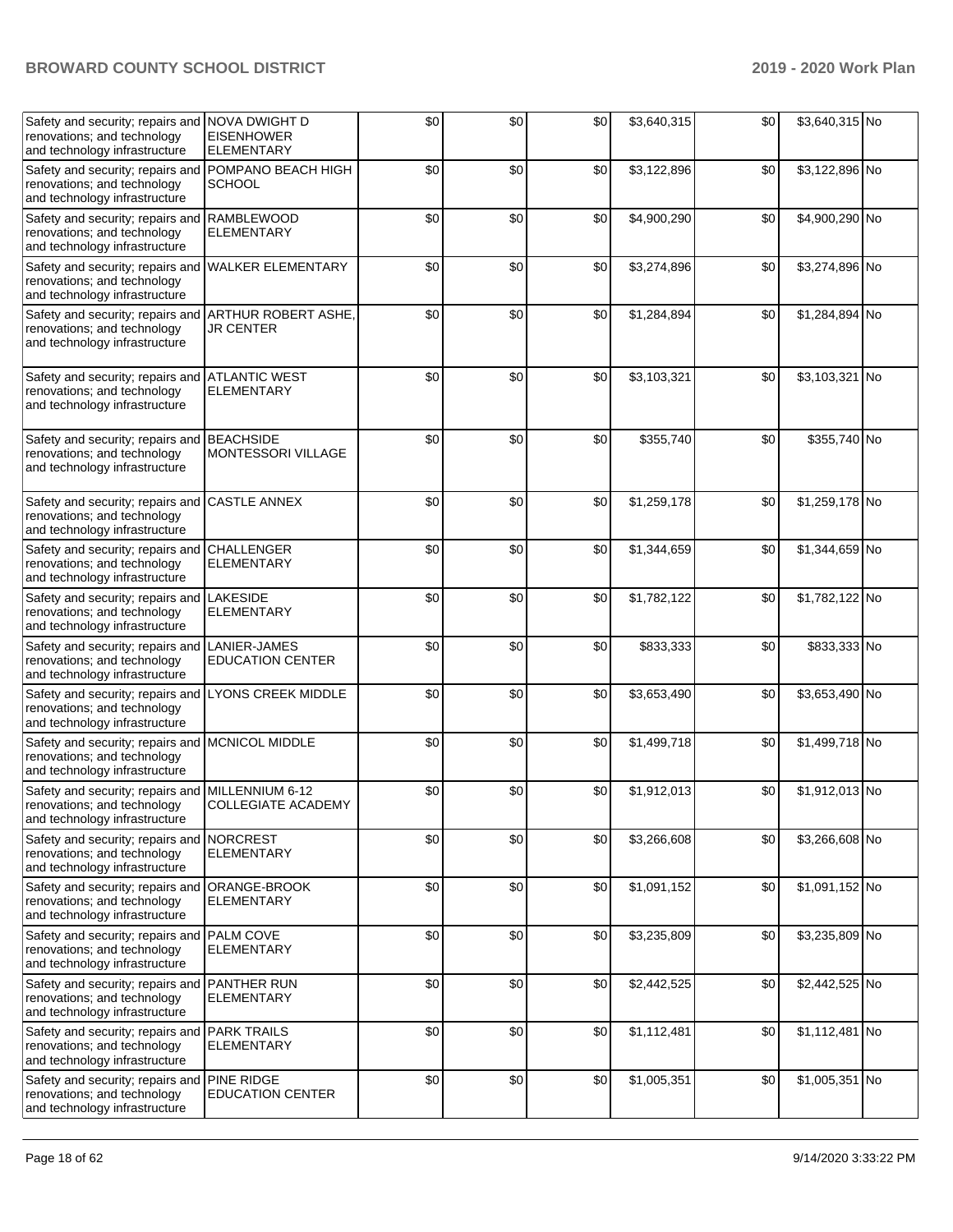| Safety and security; repairs and<br>renovations; and technology<br>and technology infrastructure                    | <b>PINES MIDDLE</b>                          | \$0         | \$0 | \$0 | \$2,044,201 | \$0         | \$2,044,201 No  |         |
|---------------------------------------------------------------------------------------------------------------------|----------------------------------------------|-------------|-----|-----|-------------|-------------|-----------------|---------|
| Safety and security; repairs and<br>renovations; and technology<br>and technology infrastructure                    | <b>PLANTATION</b><br><b>ELEMENTARY</b>       | \$0         | \$0 | \$0 | \$1,028,538 | \$0         | \$1,028,538 No  |         |
| Safety and security; repairs and<br>renovations; and technology<br>and technology infrastructure                    | <b>ROCK ISLAND</b><br><b>ELEMENTARY</b>      | \$0         | \$0 | \$0 | \$484,903   | \$0         | \$484,903 No    |         |
| District-Wide SMART Program<br>Projects                                                                             | Location not specified                       | \$0         | \$0 | \$0 | \$0         | \$0         |                 | \$0 Yes |
| Safety and security; repairs and<br>renovations; and technology<br>and technology infrastructure                    | <b>SHERIDAN PARK</b><br><b>ELEMENTARY</b>    | \$0         | \$0 | \$0 | \$3,893,223 | \$0         | \$3,893,223 No  |         |
| Safety and security; repairs and<br>renovations; and technology<br>and technology infrastructure                    | <b>SILVER SHORES</b><br>ELEMENTARY           | \$0         | \$0 | \$0 | \$959,598   | \$0         | \$959,598 No    |         |
| Safety and security; repairs and<br>renovations; and technology<br>and technology infrastructure                    | <b>STIRLING ELEMENTARY</b>                   | \$0         | \$0 | \$0 | \$2,772,007 | \$0         | \$2,772,007 No  |         |
| Safety and security; repairs and SUNSET LAKES<br>renovations; and technology<br>and technology infrastructure       | <b>ELEMENTARY</b>                            | \$0         | \$0 | \$0 | \$1,583,595 | \$0         | \$1,583,595 No  |         |
| Safety and security; repairs and SUNSHINE<br>renovations; and technology<br>and technology infrastructure           | <b>ELEMENTARY</b>                            | \$0         | \$0 | \$0 | \$1,731,088 | \$0         | \$1,731,088 No  |         |
| Safety and security; repairs and<br>renovations; and technology<br>and technology infrastructure                    | ANNABEL C PERRY PK-<br>8                     | \$0         | \$0 | \$0 | \$0         | \$2,983,420 | \$2,983,420 No  |         |
| SMART Program - Safety and<br>security; repairs and<br>renovations; and technology<br>and technology infrastructure | <b>APOLLO MIDDLE</b>                         | \$5,151,174 | \$0 | \$0 | \$0         | \$0         | \$5,151,174 Yes |         |
| Safety and security; repairs and<br>renovations; and technology<br>and technology infrastructure                    | <b>ATLANTIC TECHNICAL</b><br>COLLEGE         | \$0         | \$0 | \$0 | \$7,405,983 | \$0         | \$7,405,983 No  |         |
| Safety and security; repairs and<br>renovations; and technology<br>and technology infrastructure                    | <b>ATTUCKS MIDDLE</b>                        | \$0         | \$0 | \$0 | \$4,752,644 | \$0         | \$4,752,644 No  |         |
| Safety and security; repairs and BAYVIEW ELEMENTARY<br>renovations; and technology<br>and technology infrastructure |                                              | \$0         | \$0 | \$0 | \$1,488,986 | \$0         | \$1,488,986 No  |         |
| SMART Program - Safety and<br>security; repairs and<br>renovations; and technology<br>and technology infrastructure | <b>BOYD H ANDERSON</b><br><b>SENIOR HIGH</b> | \$3,886,938 | \$0 | \$0 | \$0         | \$0         | \$3,886,938 Yes |         |
| SMART Program - Safety and<br>security; repairs and<br>renovations; and technology<br>and technology infrastructure | ATLANTIC TECHNICAL<br><b>COLLEGE</b>         | \$6,770,485 | \$0 | \$0 | \$0         | \$0         | \$6,770,485 Yes |         |
| SMART Program - Safety and<br>security; repairs and<br>renovations; and technology<br>and technology infrastructure | <b>ATLANTIC WEST</b><br><b>ELEMENTARY</b>    | \$1,928,154 | \$0 | \$0 | \$0         | \$0         | \$1,928,154 Yes |         |
| SMART Program - Safety and<br>security; repairs and<br>renovations; and technology<br>and technology infrastructure | <b>ATTUCKS MIDDLE</b>                        | \$2,240,371 | \$0 | \$0 | \$0         | \$0         | \$2,240,371 Yes |         |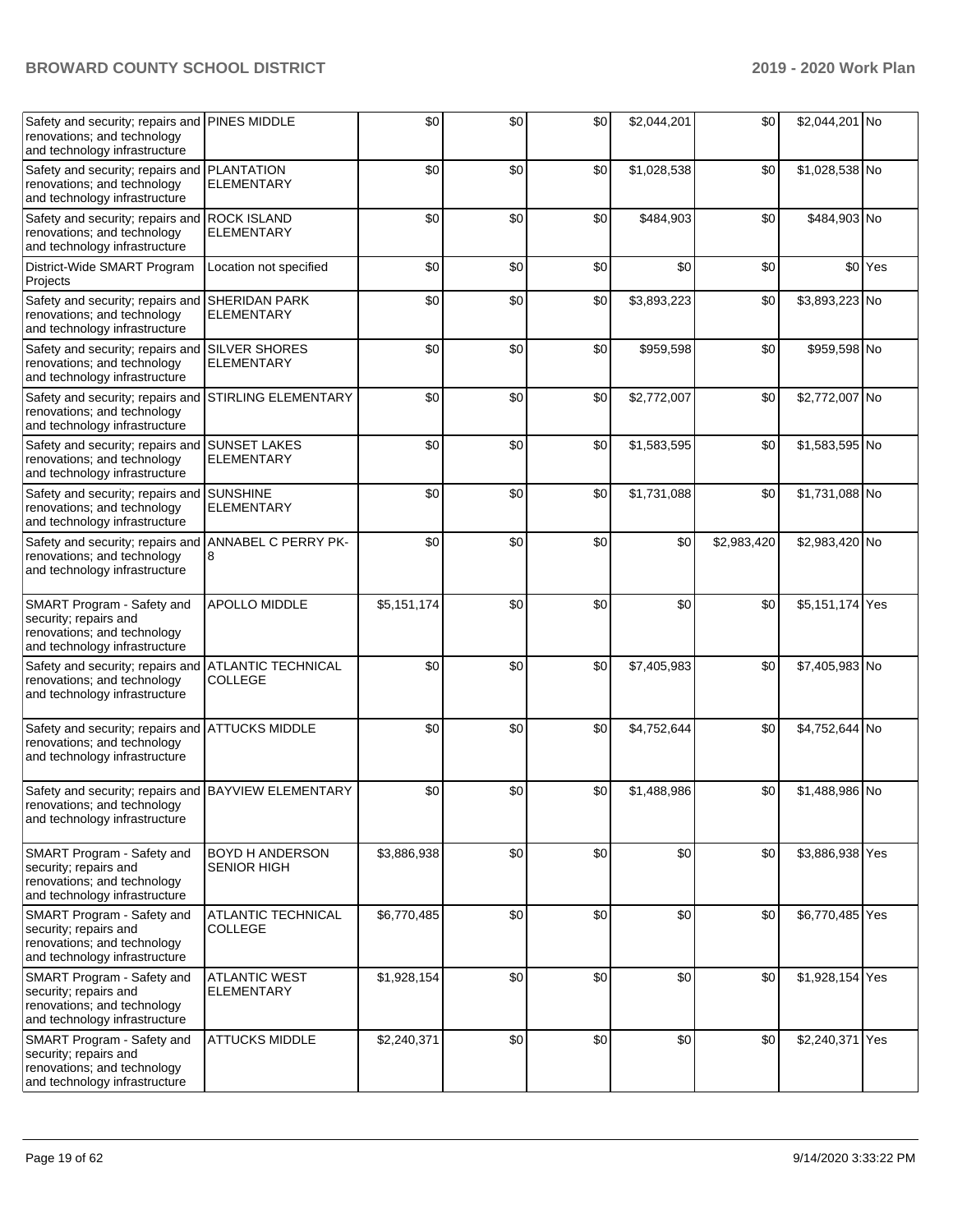| SMART Program - Safety and<br>security; repairs and<br>renovations; and technology<br>and technology infrastructure | <b>BAIR MIDDLE</b>                            | \$1,016,238 | \$0         | \$0 | \$0 | \$0 | \$1,016,238 Yes |  |
|---------------------------------------------------------------------------------------------------------------------|-----------------------------------------------|-------------|-------------|-----|-----|-----|-----------------|--|
| SMART Program - Safety and<br>security; repairs and<br>renovations; and technology<br>and technology infrastructure | <b>BENNETT ELEMENTARY</b>                     | \$1,326,865 | \$0         | \$0 | \$0 | \$0 | \$1,326,865 Yes |  |
| SMART Program - Safety and<br>security; repairs and<br>renovations; and technology<br>and technology infrastructure | <b>MARY M BETHUNE</b><br><b>ELEMENTARY</b>    | \$0         | \$2,337,647 | \$0 | \$0 | \$0 | \$2,337,647 Yes |  |
| SMART Program - Safety and<br>security; repairs and<br>renovations; and technology<br>and technology infrastructure | <b>BOULEVARD HEIGHTS</b><br><b>ELEMENTARY</b> | \$2,811,706 | \$0         | \$0 | \$0 | \$0 | \$2,811,706 Yes |  |
| SMART Program - Safety and<br>security; repairs and<br>renovations; and technology<br>and technology infrastructure | <b>BROADVIEW</b><br><b>ELEMENTARY</b>         | \$2,183,500 | \$0         | \$0 | \$0 | \$0 | \$2,183,500 Yes |  |
| SMART Program - Safety and<br>security; repairs and<br>renovations; and technology<br>and technology infrastructure | <b>BROWARD ESTATES</b><br><b>ELEMENTARY</b>   | \$2,041,434 | \$0         | \$0 | \$0 | \$0 | \$2,041,434 Yes |  |
| SMART Program - Safety and<br>security; repairs and<br>renovations; and technology<br>and technology infrastructure | <b>CASTLE ANNEX</b>                           | \$468,174   | \$0         | \$0 | \$0 | \$0 | \$468,174 Yes   |  |
| SMART Program - Safety and<br>security; repairs and<br>renovations; and technology<br>and technology infrastructure | <b>CHALLENGER</b><br><b>ELEMENTARY</b>        | \$980,694   | \$0         | \$0 | \$0 | \$0 | \$980,694 Yes   |  |
| SMART Program - Safety and<br>security; repairs and<br>renovations; and technology<br>and technology infrastructure | <b>CHAPEL TRAIL</b><br><b>ELEMENTARY</b>      | \$1,195,537 | \$0         | \$0 | \$0 | \$0 | \$1,195,537 Yes |  |
| SMART Program - Safety and<br>security; repairs and<br>renovations; and technology<br>and technology infrastructure | <b>COCONUT CREEK</b><br><b>SENIOR HIGH</b>    | \$3,248,806 | \$0         | \$0 | \$0 | \$0 | \$3,248,806 Yes |  |
| SMART Program - Safety and<br>security; repairs and<br>renovations; and technology<br>and technology infrastructure | <b>COCONUT PALM</b><br><b>ELEMENTARY</b>      | \$767,689   | \$0         | \$0 | \$0 | \$0 | \$767,689 Yes   |  |
| SMART Program - Safety and<br>security; repairs and<br>renovations; and technology<br>and technology infrastructure | <b>COLLINS ELEMENTARY</b>                     | \$1,278,233 | \$0         | \$0 | \$0 | \$0 | \$1,278,233 Yes |  |
| SMART Program - Safety and<br>security; repairs and<br>renovations; and technology<br>and technology infrastructure | <b>COOPER CITY</b><br><b>ELEMENTARY</b>       | \$630,290   | \$0         | \$0 | \$0 | \$0 | \$630,290 Yes   |  |
| SMART Program - Safety and<br>security; repairs and<br>renovations; and technology<br>and technology infrastructure | COOPER CITY SENIOR<br>HIGH                    | \$0         | \$6,413,081 | \$0 | \$0 | \$0 | \$6,413,081 Yes |  |
| SMART Program - Safety and<br>security; repairs and<br>renovations; and technology<br>and technology infrastructure | CORAL GLADES HIGH<br><b>SCHOOL</b>            | \$1,748,111 | \$0         | \$0 | \$0 | \$0 | \$1,748,111 Yes |  |
| SMART Program - Safety and<br>security; repairs and<br>renovations; and technology<br>and technology infrastructure | <b>CORAL PARK</b><br><b>ELEMENTARY</b>        | \$1,242,001 | \$0         | \$0 | \$0 | \$0 | \$1,242,001 Yes |  |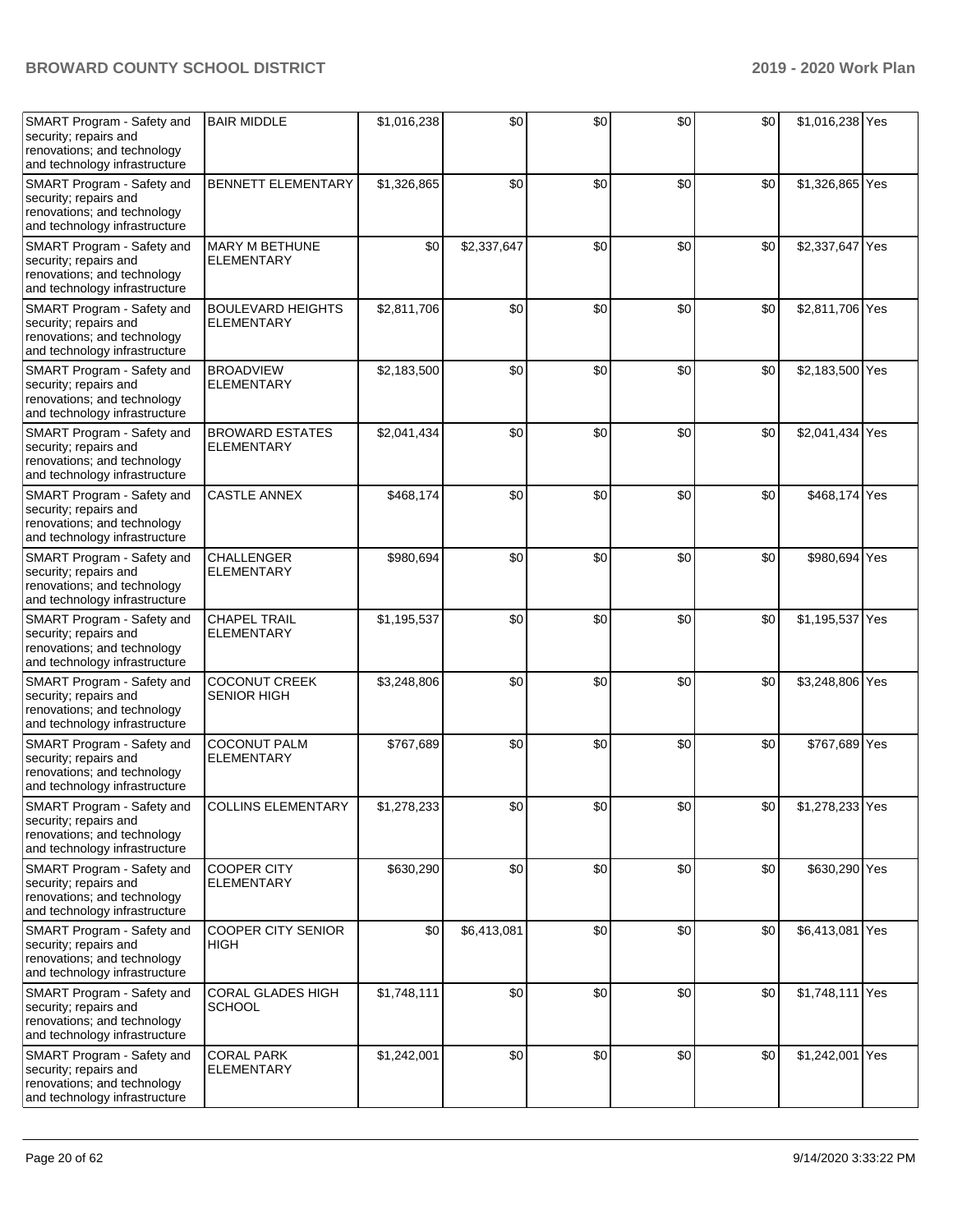| SMART Program - Safety and<br>security; repairs and<br>renovations; and technology<br>and technology infrastructure | <b>CORAL SPRINGS PK-8</b>                              | \$0         | \$1,875,193 | \$0         | \$0 | \$0 | \$1,875,193 Yes |     |
|---------------------------------------------------------------------------------------------------------------------|--------------------------------------------------------|-------------|-------------|-------------|-----|-----|-----------------|-----|
| SMART Program - Safety and<br>security; repairs and<br>renovations; and technology<br>and technology infrastructure | <b>CORAL SPRINGS</b><br><b>SENIOR HIGH</b>             | \$7,832,708 | \$0         | \$0         | \$0 | \$0 | \$7,832,708 Yes |     |
| SMART Program - Safety and<br>security; repairs and<br>renovations; and technology<br>and technology infrastructure | <b>CORAL SPRINGS</b><br><b>MIDDLE</b>                  | \$7,823,229 | \$0         | \$0         | \$0 | \$0 | \$7,823,229     | Yes |
| SMART Program - Safety and<br>security; repairs and<br>renovations; and technology<br>and technology infrastructure | <b>COUNTRY HILLS</b><br><b>ELEMENTARY</b>              | \$0         | \$3,273,893 | \$0         | \$0 | \$0 | \$3,273,893 Yes |     |
| SMART Program - Safety and<br>security; repairs and<br>renovations; and technology<br>and technology infrastructure | <b>COUNTRY ISLES</b><br><b>ELEMENTARY</b>              | \$405,654   | \$0         | \$0         | \$0 | \$0 | \$405,654 Yes   |     |
| SMART Program - Safety and<br>security; repairs and<br>renovations; and technology<br>and technology infrastructure | <b>CROISSANT PARK</b><br><b>ELEMENTARY</b>             | \$2,716,003 | \$0         | \$0         | \$0 | \$0 | \$2,716,003 Yes |     |
| SMART Program - Safety and<br>security; repairs and<br>renovations; and technology<br>and technology infrastructure | <b>CROSS CREEK SCHOOL</b>                              | \$915,992   | \$0         | \$0         | \$0 | \$0 | \$915,992 Yes   |     |
| SMART Program - Safety and<br>security; repairs and<br>renovations; and technology<br>and technology infrastructure | CRYSTAL LAKE MIDDLE                                    | \$1,497,579 | \$0         | \$0         | \$0 | \$0 | \$1,497,579 Yes |     |
| SMART Program - Safety and<br>security; repairs and<br>renovations; and technology<br>and technology infrastructure | <b>WILLIAM DANDY</b><br><b>MIDDLE</b>                  | \$2,311,316 | \$0         | \$0         | \$0 | \$0 | \$2,311,316 Yes |     |
| SMART Program - Safety and<br>security; repairs and<br>renovations; and technology<br>and technology infrastructure | <b>DANIA ELEMENTARY</b>                                | \$1,848,594 | \$0         | \$0         | \$0 | \$0 | \$1,848,594 Yes |     |
| SMART Program - Safety and<br>security; repairs and<br>renovations; and technology<br>and technology infrastructure | <b>DAVE THOMAS</b><br><b>EDUCATION CENTER-</b><br>WEST | \$561,771   | \$0         | \$0         | \$0 | \$0 | \$561,771 Yes   |     |
| SMART Program - Safety and<br>security; repairs and<br>renovations; and technology<br>and technology infrastructure | <b>DAVIE ELEMENTARY</b>                                | \$2,072,265 | \$0         | \$0         | \$0 | \$0 | \$2,072,265 Yes |     |
| SMART Program - Safety and<br>security; repairs and<br>renovations; and technology<br>and technology infrastructure | <b>DEERFIELD BEACH</b><br><b>SENIOR HIGH</b>           | \$0         | \$2,902,214 | \$0         | \$0 | \$0 | \$2,902,214 Yes |     |
| SMART Program - Safety and<br>security; repairs and<br>renovations; and technology<br>and technology infrastructure | DEERFIELD BEACH<br><b>MIDDLE</b>                       | \$0         | \$0         | \$3,214,543 | \$0 | \$0 | \$3,214,543 Yes |     |
| SMART Program - Safety and<br>security; repairs and<br>renovations; and technology<br>and technology infrastructure | <b>DEERFIELD PARK</b><br><b>ELEMENTARY</b>             | \$3,887,423 | \$0         | \$0         | \$0 | \$0 | \$3,887,423 Yes |     |
| SMART Program - Safety and<br>security; repairs and<br>renovations; and technology<br>and technology infrastructure | <b>DILLARD ELEMENTARY</b>                              | \$1,239,046 | \$0         | \$0         | \$0 | \$0 | \$1,239,046 Yes |     |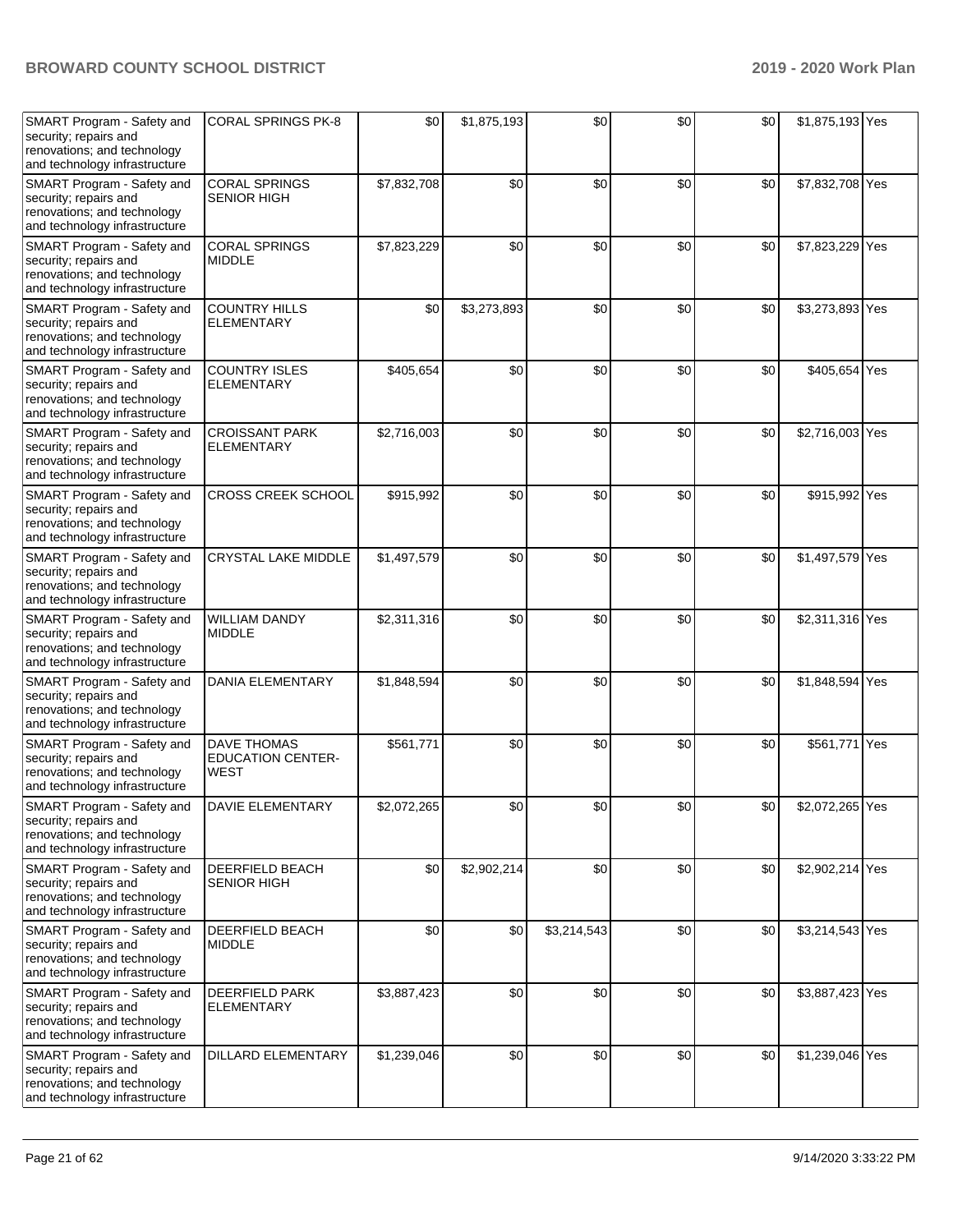| SMART Program - Safety and<br>security; repairs and<br>renovations; and technology<br>and technology infrastructure | <b>CHARLES DREW</b><br><b>ELEMENTARY</b>                     | \$2,222,845 | \$0 | \$0 | \$0 | \$0 | \$2,222,845 Yes |  |
|---------------------------------------------------------------------------------------------------------------------|--------------------------------------------------------------|-------------|-----|-----|-----|-----|-----------------|--|
| SMART Program - Safety and<br>security; repairs and<br>renovations; and technology<br>and technology infrastructure | <b>CHARLES DREW</b><br><b>RESOURCE CENTER</b>                | \$2,415,142 | \$0 | \$0 | \$0 | \$0 | \$2,415,142 Yes |  |
| SMART Program - Safety and<br>security; repairs and<br>renovations; and technology<br>and technology infrastructure | <b>DRIFTWOOD</b><br><b>ELEMENTARY</b>                        | \$1,281,899 | \$0 | \$0 | \$0 | \$0 | \$1,281,899 Yes |  |
| SMART Program - Safety and<br>security; repairs and<br>renovations; and technology<br>and technology infrastructure | DRIFTWOOD MIDDLE                                             | \$4,084,671 | \$0 | \$0 | \$0 | \$0 | \$4,084,671 Yes |  |
| SMART Program - Safety and<br>security; repairs and<br>renovations; and technology<br>and technology infrastructure | <b>EAGLE POINT</b><br><b>ELEMENTARY</b>                      | \$3,551,247 | \$0 | \$0 | \$0 | \$0 | \$3,551,247 Yes |  |
| SMART Program - Safety and<br>security; repairs and<br>renovations; and technology<br>and technology infrastructure | <b>EMBASSY CREEK</b><br><b>ELEMENTARY</b>                    | \$2,549,320 | \$0 | \$0 | \$0 | \$0 | \$2,549,320 Yes |  |
| SMART Program - Safety and<br>security; repairs and<br>renovations; and technology<br>and technology infrastructure | <b>ENDEAVOUR PRIMARY</b><br><b>LEARNING CENTER</b>           | \$695,718   | \$0 | \$0 | \$0 | \$0 | \$695,718 Yes   |  |
| SMART Program - Safety and<br>security; repairs and<br>renovations; and technology<br>and technology infrastructure | <b>EVERGLADES SENIOR</b><br><b>HIGH</b>                      | \$2,721,938 | \$0 | \$0 | \$0 | \$0 | \$2,721,938 Yes |  |
| SMART Program - Safety and<br>security; repairs and<br>renovations; and technology<br>and technology infrastructure | <b>FLAMINGO</b><br><b>ELEMENTARY</b>                         | \$1,446,059 | \$0 | \$0 | \$0 | \$0 | \$1,446,059 Yes |  |
| SMART Program - Safety and<br>security; repairs and<br>renovations; and technology<br>and technology infrastructure | <b>FLORANADA</b><br><b>ELEMENTARY</b>                        | \$564,135   | \$0 | \$0 | \$0 | \$0 | \$564,135 Yes   |  |
| SMART Program - Safety and<br>security; repairs and<br>renovations; and technology<br>and technology infrastructure | FORT LAUDERDALE<br><b>SENIOR HIGH</b>                        | \$1,775,433 | \$0 | \$0 | \$0 | \$0 | \$1,775,433 Yes |  |
| SMART Program - Safety and<br>security; repairs and<br>renovations; and technology<br>and technology infrastructure | <b>FOX TRAIL</b><br><b>ELEMENTARY</b>                        | \$559,774   | \$0 | \$0 | \$0 | \$0 | \$559,774 Yes   |  |
| SMART Program - Safety and<br>security; repairs and<br>renovations; and technology<br>and technology infrastructure | <b>GULFSTREAM</b><br><b>ACADEMY OF</b><br>HALLANDALE BEACH   | \$792,406   | \$0 | \$0 | \$0 | \$0 | \$792,406 Yes   |  |
| SMART Program - Safety and<br>security; repairs and<br>renovations; and technology<br>and technology infrastructure | <b>GULFSTREAM EARLY</b><br>CHILDHOOD CENTER<br>OF EXCELLENCE | \$2,278,568 | \$0 | \$0 | \$0 | \$0 | \$2,278,568 Yes |  |
| SMART Program - Safety and<br>security; repairs and<br>renovations; and technology<br>and technology infrastructure | <b>HALLANDALE SENIOR</b><br>HIGH                             | \$5,228,869 | \$0 | \$0 | \$0 | \$0 | \$5,228,869 Yes |  |
| SMART Program - Safety and<br>security; repairs and<br>renovations; and technology<br>and technology infrastructure | <b>HARBORDALE</b><br><b>ELEMENTARY</b>                       | \$762,600   | \$0 | \$0 | \$0 | \$0 | \$762,600 Yes   |  |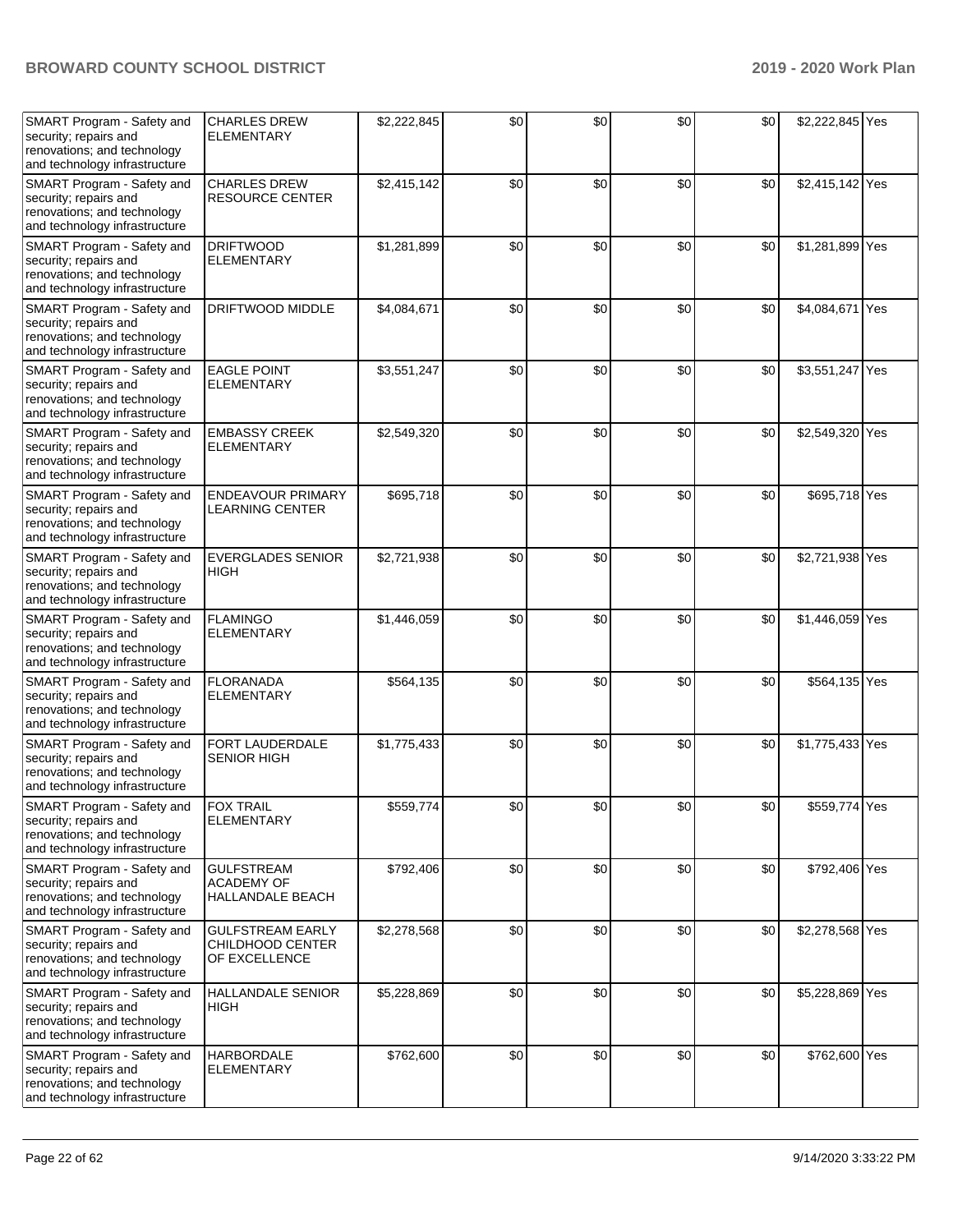| SMART Program - Safety and<br>security; repairs and<br>renovations; and technology<br>and technology infrastructure | <b>HENRY D PERRY</b><br><b>EDUCATION CENTER</b> | \$4,308,066 | \$0         | \$0 | \$0 | \$0 | \$4,308,066 Yes |  |
|---------------------------------------------------------------------------------------------------------------------|-------------------------------------------------|-------------|-------------|-----|-----|-----|-----------------|--|
| SMART Program - Safety and<br>security; repairs and<br>renovations; and technology<br>and technology infrastructure | <b>HERON HEIGHTS</b><br><b>ELEMENTARY</b>       | \$472,848   | \$0         | \$0 | \$0 | \$0 | \$472,848 Yes   |  |
| SMART Program - Safety and<br>security; repairs and<br>renovations; and technology<br>and technology infrastructure | HOLLYWOOD CENTRAL<br><b>ELEMENTARY</b>          | \$3,573,611 | \$0         | \$0 | \$0 | \$0 | \$3,573,611 Yes |  |
| SMART Program - Safety and<br>security; repairs and<br>renovations; and technology<br>and technology infrastructure | <b>HOLLYWOOD HILLS</b><br><b>ELEMENTARY</b>     | \$0         | \$2,224,882 | \$0 | \$0 | \$0 | \$2,224,882 Yes |  |
| SMART Program - Safety and<br>security; repairs and<br>renovations; and technology<br>and technology infrastructure | <b>HORIZON ELEMENTARY</b>                       | \$591,033   | \$0         | \$0 | \$0 | \$0 | \$591,033 Yes   |  |
| SMART Program - Safety and<br>security; repairs and<br>renovations; and technology<br>and technology infrastructure | <b>JAMES S HUNT</b><br><b>ELEMENTARY</b>        | \$3,585,481 | \$0         | \$0 | \$0 | \$0 | \$3,585,481 Yes |  |
| SMART Program - Safety and<br>security; repairs and<br>renovations; and technology<br>and technology infrastructure | <b>INDIAN TRACE</b><br><b>ELEMENTARY</b>        | \$0         | \$2,618,817 | \$0 | \$0 | \$0 | \$2,618,817 Yes |  |
| SMART Program - Safety and<br>security; repairs and<br>renovations; and technology<br>and technology infrastructure | <b>LAKESIDE</b><br><b>ELEMENTARY</b>            | \$2,141,917 | \$0         | \$0 | \$0 | \$0 | \$2,141,917 Yes |  |
| SMART Program - Safety and<br>security; repairs and<br>renovations; and technology<br>and technology infrastructure | LARKDALE<br><b>ELEMENTARY</b>                   | \$1,018,497 | \$0         | \$0 | \$0 | \$0 | \$1,018,497 Yes |  |
| SMART Program - Safety and<br>security; repairs and<br>renovations; and technology<br>and technology infrastructure | LAUDERHILL 6-12                                 | \$4,424,365 | \$0         | \$0 | \$0 | \$0 | \$4,424,365 Yes |  |
| SMART Program - Safety and<br>security; repairs and<br>renovations; and technology<br>and technology infrastructure | LAUDERHILL-PAUL<br><b>TURNER ELEMENTARY</b>     | \$1,695,653 | \$0         | \$0 | \$0 | \$0 | \$1,695,653 Yes |  |
| SMART Program - Safety and<br>security; repairs and<br>renovations; and technology<br>and technology infrastructure | <b>LIBERTY ELEMENTARY</b>                       | \$274,071   | \$0         | \$0 | \$0 | \$0 | \$274,071 Yes   |  |
| SMART Program - Safety and<br>security; repairs and<br>renovations; and technology<br>and technology infrastructure | <b>LLOYD ESTATES</b><br><b>ELEMENTARY</b>       | \$1,652,555 | \$0         | \$0 | \$0 | \$0 | \$1,652,555 Yes |  |
| SMART Program - Safety and<br>security; repairs and<br>renovations; and technology<br>and technology infrastructure | <b>MAPLEWOOD</b><br><b>ELEMENTARY</b>           | \$239,716   | \$0         | \$0 | \$0 | \$0 | \$239,716 Yes   |  |
| SMART Program - Safety and<br>security; repairs and<br>renovations; and technology<br>and technology infrastructure | <b>MARGATE</b><br><b>ELEMENTARY</b>             | \$0         | \$3,402,973 | \$0 | \$0 | \$0 | \$3,402,973 Yes |  |
| SMART Program - Safety and<br>security; repairs and<br>renovations; and technology<br>and technology infrastructure | <b>MARGATE MIDDLE</b>                           | \$6,388,511 | \$0         | \$0 | \$0 | \$0 | \$6,388,511 Yes |  |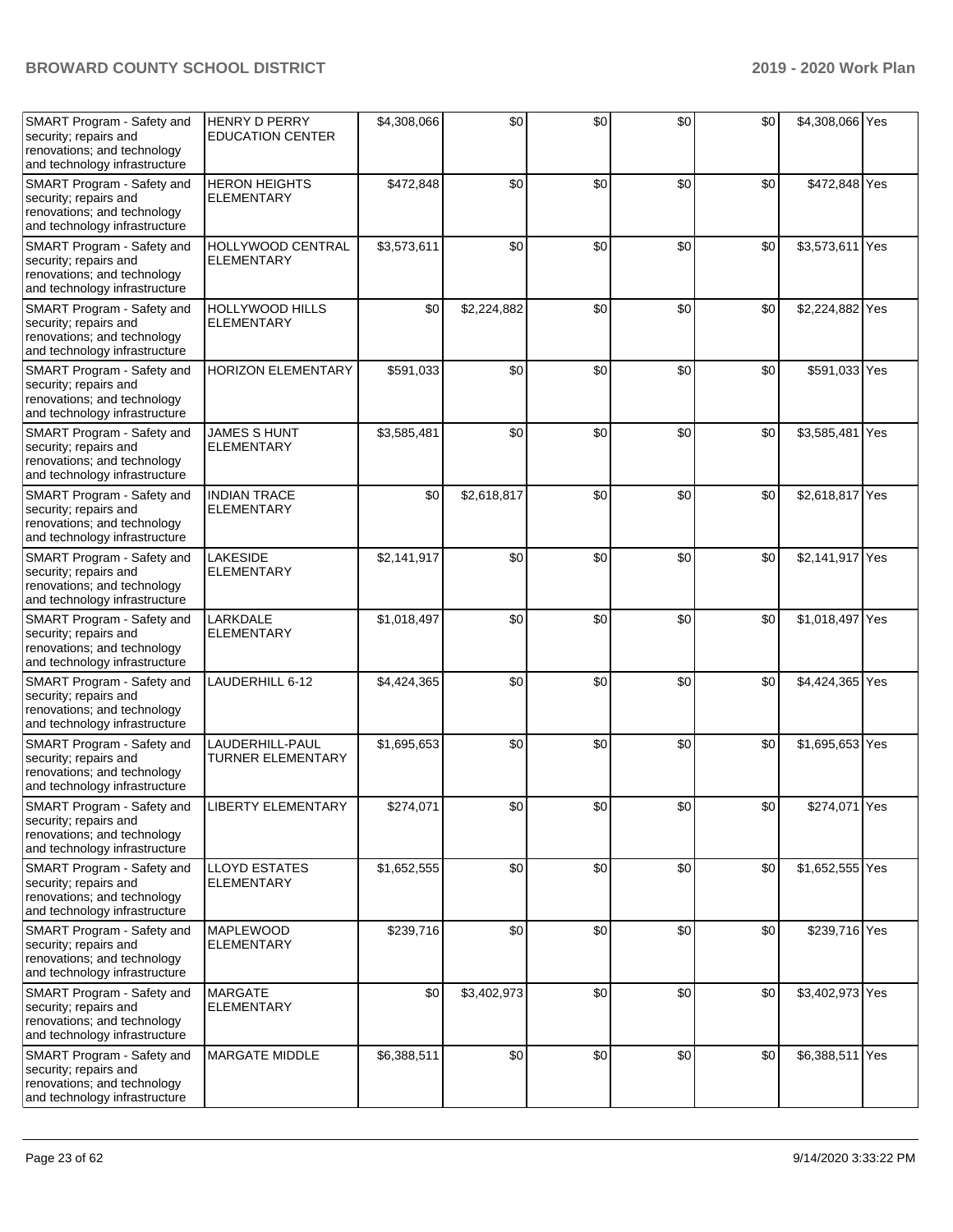| SMART Program - Safety and<br>security; repairs and<br>renovations; and technology<br>and technology infrastructure | ROBERT C MARKHAM<br><b>ELEMENTARY</b>                          | \$6,529,466  | \$0         | \$0 | \$0 | \$0 | \$6,529,466 Yes  |  |
|---------------------------------------------------------------------------------------------------------------------|----------------------------------------------------------------|--------------|-------------|-----|-----|-----|------------------|--|
| SMART Program - Safety and<br>security; repairs and<br>renovations; and technology<br>and technology infrastructure | <b>MCARTHUR SENIOR</b><br><b>HIGH</b>                          | \$0          | \$7,488,655 | \$0 | \$0 | \$0 | \$7,488,655 Yes  |  |
| SMART Program - Safety and<br>security; repairs and<br>renovations; and technology<br>and technology infrastructure | <b>MCFATTER TECHNICAL</b><br><b>COLLEGE</b>                    | \$5,453,110  | \$0         | \$0 | \$0 | \$0 | \$5,453,110 Yes  |  |
| SMART Program - Safety and<br>security; repairs and<br>renovations; and technology<br>and technology infrastructure | <b>MEADOWBROOK</b><br><b>ELEMENTARY</b>                        | \$771,324    | \$0         | \$0 | \$0 | \$0 | \$771,324 Yes    |  |
| SMART Program - Safety and<br>security; repairs and<br>renovations; and technology<br>and technology infrastructure | MILLENNIUM 6-12<br><b>COLLEGIATE ACADEMY</b>                   | \$1,943,557  | \$0         | \$0 | \$0 | \$0 | \$1,943,557 Yes  |  |
| SMART Program - Safety and<br>security; repairs and<br>renovations; and technology<br>and technology infrastructure | <b>MIRAMAR SENIOR HIGH</b>                                     | \$8,199,418  | \$0         | \$0 | \$0 | \$0 | \$8,199,418 Yes  |  |
| SMART Program - Safety and<br>security; repairs and<br>renovations; and technology<br>and technology infrastructure | <b>NEW RIVER MIDDLE</b>                                        | \$1,645,217  | \$0         | \$0 | \$0 | \$0 | \$1,645,217 Yes  |  |
| SMART Program - Safety and<br>security; repairs and<br>renovations; and technology<br>and technology infrastructure | <b>NOB HILL ELEMENTARY</b>                                     | \$1,373,516  | \$0         | \$0 | \$0 | \$0 | \$1,373,516 Yes  |  |
| SMART Program - Safety and<br>security; repairs and<br>renovations; and technology<br>and technology infrastructure | <b>NORCREST</b><br><b>ELEMENTARY</b>                           | \$1,558,966  | \$0         | \$0 | \$0 | \$0 | \$1,558,966 Yes  |  |
| SMART Program - Safety and<br>security; repairs and<br>renovations; and technology<br>and technology infrastructure | <b>NORTH ANDREWS</b><br><b>GARDENS</b><br>ELEMENTARY           | \$0          | \$1,683,094 | \$0 | \$0 | \$0 | \$1,683,094 Yes  |  |
| SMART Program - Safety and<br>security; repairs and<br>renovations; and technology<br>and technology infrastructure | <b>NORTHEAST SENIOR</b><br><b>HIGH</b>                         | \$21,591,945 | \$4,338,867 | \$0 | \$0 | \$0 | \$25,930,812 Yes |  |
| SMART Program - Safety and<br>security; repairs and<br>renovations; and technology<br>and technology infrastructure | <b>NOVA BLANCHE</b><br><b>FORMAN ELEMENTARY</b>                | \$1,278,589  | \$0         | \$0 | \$0 | \$0 | \$1,278,589 Yes  |  |
| SMART Program - Safety and<br>security; repairs and<br>renovations; and technology<br>and technology infrastructure | <b>NOVA DWIGHT D</b><br><b>EISENHOWER</b><br><b>ELEMENTARY</b> | \$749,515    | \$0         | \$0 | \$0 | \$0 | \$749,515 Yes    |  |
| SMART Program - Safety and<br>security; repairs and<br>renovations; and technology<br>and technology infrastructure | <b>NOVA MIDDLE</b>                                             | \$1,874,838  | \$0         | \$0 | \$0 | \$0 | \$1,874,838 Yes  |  |
| SMART Program - Safety and<br>security; repairs and<br>renovations; and technology<br>and technology infrastructure | <b>OAKLAND PARK</b><br><b>ELEMENTARY</b>                       | \$2,026,994  | \$0         | \$0 | \$0 | \$0 | \$2,026,994 Yes  |  |
| SMART Program - Safety and<br>security; repairs and<br>renovations; and technology<br>and technology infrastructure | <b>OLSEN MIDDLE</b>                                            | \$5,137,255  | \$0         | \$0 | \$0 | \$0 | \$5,137,255 Yes  |  |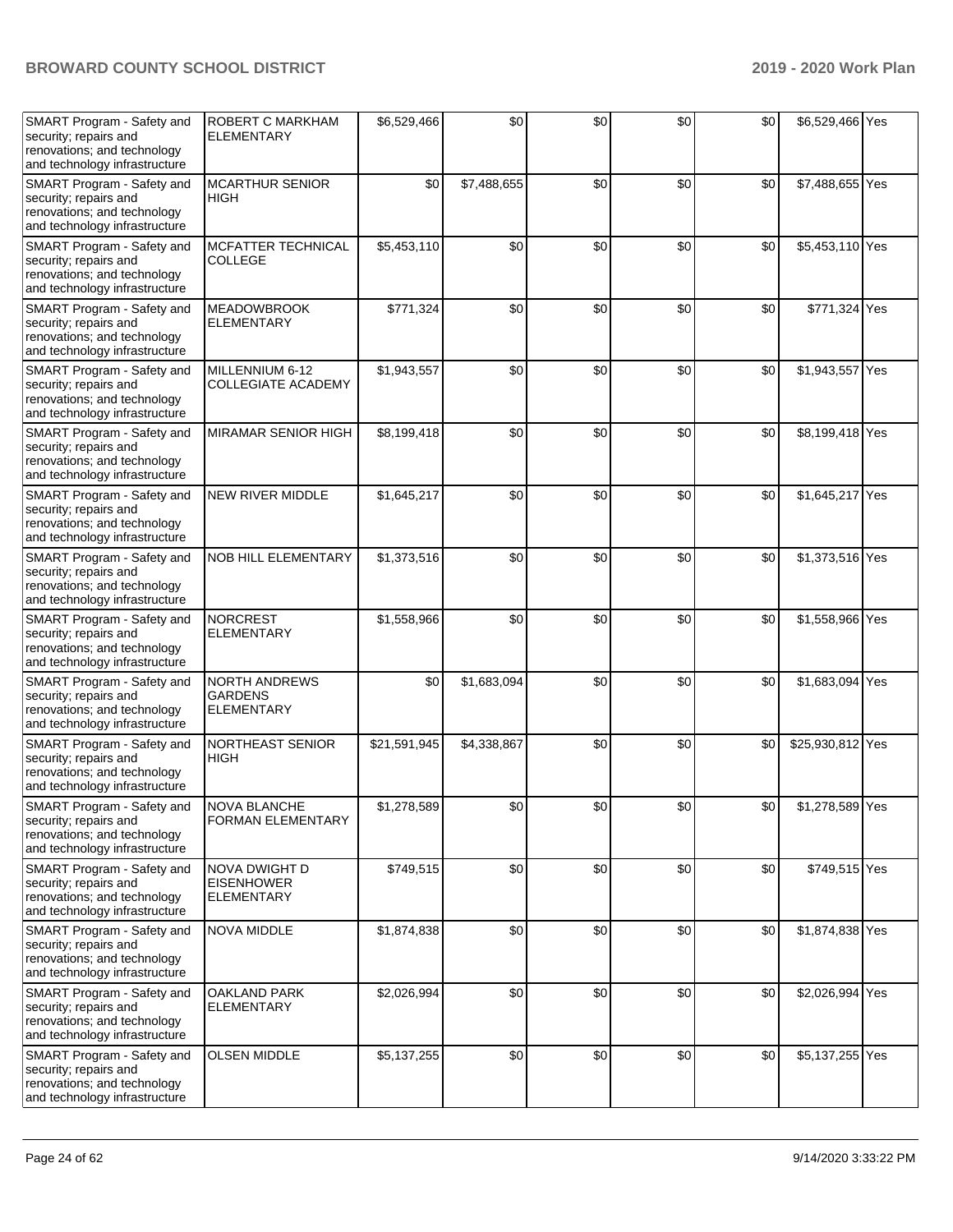| SMART Program - Safety and<br>security; repairs and<br>renovations; and technology<br>and technology infrastructure | <b>ORIOLE ELEMENTARY</b>                 | \$2,356,195  | \$0         | \$0 | \$0 | \$0 | \$2,356,195 Yes  |     |
|---------------------------------------------------------------------------------------------------------------------|------------------------------------------|--------------|-------------|-----|-----|-----|------------------|-----|
| SMART Program - Safety and<br>security; repairs and<br>renovations; and technology<br>and technology infrastructure | PALMVIEW<br><b>ELEMENTARY</b>            | \$2,617,014  | \$0         | \$0 | \$0 | \$0 | \$2,617,014 Yes  |     |
| SMART Program - Safety and<br>security; repairs and<br>renovations; and technology<br>and technology infrastructure | PANTHER RUN<br><b>ELEMENTARY</b>         | \$1,042,487  | \$0         | \$0 | \$0 | \$0 | \$1,042,487 Yes  |     |
| SMART Program - Safety and<br>security; repairs and<br>renovations; and technology<br>and technology infrastructure | <b>PARK LAKES</b><br><b>ELEMENTARY</b>   | \$512,543    | \$0         | \$0 | \$0 | \$0 | \$512,543 Yes    |     |
| SMART Program - Safety and<br>security; repairs and<br>renovations; and technology<br>and technology infrastructure | <b>PARK RIDGE</b><br><b>ELEMENTARY</b>   | \$1,613,643  | \$0         | \$0 | \$0 | \$0 | \$1,613,643 Yes  |     |
| SMART Program - Safety and<br>security; repairs and<br>renovations; and technology<br>and technology infrastructure | <b>PARK SPRINGS</b><br><b>ELEMENTARY</b> | \$0          | \$3,324,906 | \$0 | \$0 | \$0 | \$3,324,906 Yes  |     |
| SMART Program - Safety and<br>security; repairs and<br>renovations; and technology<br>and technology infrastructure | <b>PARK TRAILS</b><br><b>ELEMENTARY</b>  | \$1,532,331  | \$0         | \$0 | \$0 | \$0 | \$1,532,331      | Yes |
| SMART Program - Safety and<br>security; repairs and<br>renovations; and technology<br>and technology infrastructure | <b>PARKSIDE</b><br><b>ELEMENTARY</b>     | \$615,023    | \$0         | \$0 | \$0 | \$0 | \$615,023 Yes    |     |
| SMART Program - Safety and<br>security; repairs and<br>renovations; and technology<br>and technology infrastructure | PARKWAY MIDDLE                           | \$2,333,096  | \$0         | \$0 | \$0 | \$0 | \$2,333,096 Yes  |     |
| SMART Program - Safety and<br>security; repairs and<br>renovations; and technology<br>and technology infrastructure | PASADENA LAKES<br><b>ELEMENTARY</b>      | \$2,664,031  | \$0         | \$0 | \$0 | \$0 | \$2,664,031      | Yes |
| SMART Program - Safety and<br>security; repairs and<br>renovations; and technology<br>and technology infrastructure | PEMBROKE LAKES<br><b>ELEMENTARY</b>      | \$1,691,259  | \$0         | \$0 | \$0 | \$0 | \$1,691,259 Yes  |     |
| SMART Program - Safety and<br>security; repairs and<br>renovations; and technology<br>and technology infrastructure | PEMBROKE PINES<br><b>ELEMENTARY</b>      | \$2,880,046  | \$0         | \$0 | \$0 | \$0 | \$2,880,046 Yes  |     |
| SMART Program - Safety and<br>security; repairs and<br>renovations; and technology<br>and technology infrastructure | PETERS ELEMENTARY                        | \$2,011,764  | \$0         | \$0 | \$0 | \$0 | \$2,011,764 Yes  |     |
| SMART Program - Safety and<br>security; repairs and<br>renovations; and technology<br>and technology infrastructure | <b>PINES LAKES</b><br><b>ELEMENTARY</b>  | \$280,584    | \$0         | \$0 | \$0 | \$0 | \$280,584 Yes    |     |
| SMART Program - Safety and<br>security; repairs and<br>renovations; and technology<br>and technology infrastructure | PINES MIDDLE                             | \$284,285    | \$0         | \$0 | \$0 | \$0 | \$284,285 Yes    |     |
| SMART Program - Safety and<br>security; repairs and<br>renovations; and technology<br>and technology infrastructure | PIPER SENIOR HIGH                        | \$10,768,222 | \$0         | \$0 | \$0 | \$0 | \$10,768,222 Yes |     |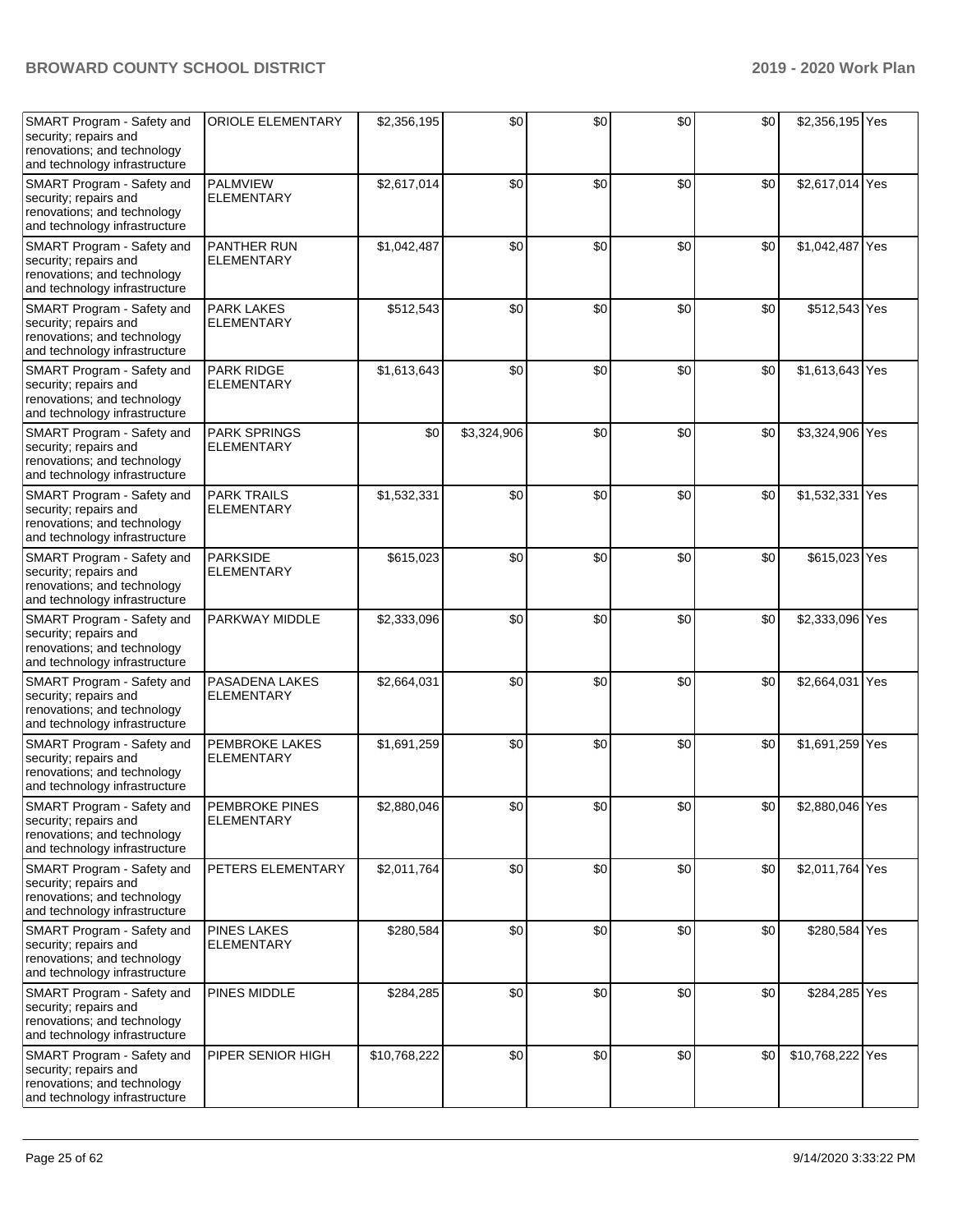| SMART Program - Safety and<br>security; repairs and<br>renovations; and technology<br>and technology infrastructure | <b>PLANTATION SENIOR</b><br><b>HIGH</b>  | \$10,857,745 | \$0         | \$0         | \$0 | \$0 | \$10,857,745 Yes |  |
|---------------------------------------------------------------------------------------------------------------------|------------------------------------------|--------------|-------------|-------------|-----|-----|------------------|--|
| SMART Program - Safety and<br>security; repairs and<br>renovations; and technology<br>and technology infrastructure | PLANTATION PARK<br><b>ELEMENTARY</b>     | \$1,450,482  | \$0         | \$0         | \$0 | \$0 | \$1,450,482 Yes  |  |
| SMART Program - Safety and<br>security; repairs and<br>renovations; and technology<br>and technology infrastructure | POMPANO BEACH HIGH<br><b>SCHOOL</b>      | \$1,750,857  | \$0         | \$0         | \$0 | \$0 | \$1,750,857 Yes  |  |
| SMART Program - Safety and<br>security; repairs and<br>renovations; and technology<br>and technology infrastructure | RAMBLEWOOD MIDDLE                        | \$3,347,897  | \$0         | \$0         | \$0 | \$0 | \$3,347,897 Yes  |  |
| SMART Program - Safety and<br>security; repairs and<br>renovations; and technology<br>and technology infrastructure | <b>SANDERS PARK</b><br><b>ELEMENTARY</b> | \$0          | \$3,540,968 | \$0         | \$0 | \$0 | \$3,540,968 Yes  |  |
| SMART Program - Safety and<br>security; repairs and<br>renovations; and technology<br>and technology infrastructure | <b>RIVERSIDE</b><br><b>ELEMENTARY</b>    | \$993,300    | \$0         | \$0         | \$0 | \$0 | \$993,300 Yes    |  |
| SMART Program - Safety and<br>security; repairs and<br>renovations; and technology<br>and technology infrastructure | <b>ROYAL PALM</b><br><b>ELEMENTARY</b>   | \$2,405,773  | \$0         | \$0         | \$0 | \$0 | \$2,405,773 Yes  |  |
| SMART Program - Safety and<br>security; repairs and<br>renovations; and technology<br>and technology infrastructure | <b>SAWGRASS</b><br><b>ELEMENTARY</b>     | \$0          | \$1,954,989 | \$0         | \$0 | \$0 | \$1,954,989 Yes  |  |
| SMART Program - Safety and<br>security; repairs and<br>renovations; and technology<br>and technology infrastructure | <b>SEA CASTLE</b><br><b>ELEMENTARY</b>   | \$1,875,500  | \$0         | \$0         | \$0 | \$0 | \$1,875,500 Yes  |  |
| SMART Program - Safety and<br>security; repairs and<br>renovations; and technology<br>and technology infrastructure | <b>SEMINOLE MIDDLE</b>                   | \$3,058,702  | \$0         | \$0         | \$0 | \$0 | \$3,058,702 Yes  |  |
| SMART Program - Safety and<br>security; repairs and<br>renovations; and technology<br>and technology infrastructure | SHERIDAN HILLS<br><b>ELEMENTARY</b>      | \$2,381,077  | \$0         | \$0         | \$0 | \$0 | \$2,381,077 Yes  |  |
| SMART Program - Safety and<br>security; repairs and<br>renovations; and technology<br>and technology infrastructure | SHERIDAN PARK<br><b>ELEMENTARY</b>       | \$2,310,939  | \$0         | \$0         | \$0 | \$0 | \$2,310,939 Yes  |  |
| SMART Program - Safety and<br>security; repairs and<br>renovations; and technology<br>and technology infrastructure | SHERIDAN TECHNICAL<br><b>COLLEGE</b>     | \$5,730,206  | \$0         | \$0         | \$0 | \$0 | \$5,730,206 Yes  |  |
| SMART Program - Safety and<br>security; repairs and<br>renovations; and technology<br>and technology infrastructure | SHERIDAN TECHNICAL<br><b>COLLEGE</b>     | \$0          | \$1,529,413 | \$0         | \$0 | \$0 | \$1,529,413 Yes  |  |
| SMART Program - Safety and<br>security; repairs and<br>renovations; and technology<br>and technology infrastructure | SILVER LAKES MIDDLE                      | \$0          | \$0         | \$1,423,730 | \$0 | \$0 | \$1,423,730 Yes  |  |
| SMART Program - Safety and<br>security; repairs and<br>renovations; and technology<br>and technology infrastructure | <b>SILVER PALMS</b><br><b>ELEMENTARY</b> | \$966,569    | \$0         | \$0         | \$0 | \$0 | \$966,569 Yes    |  |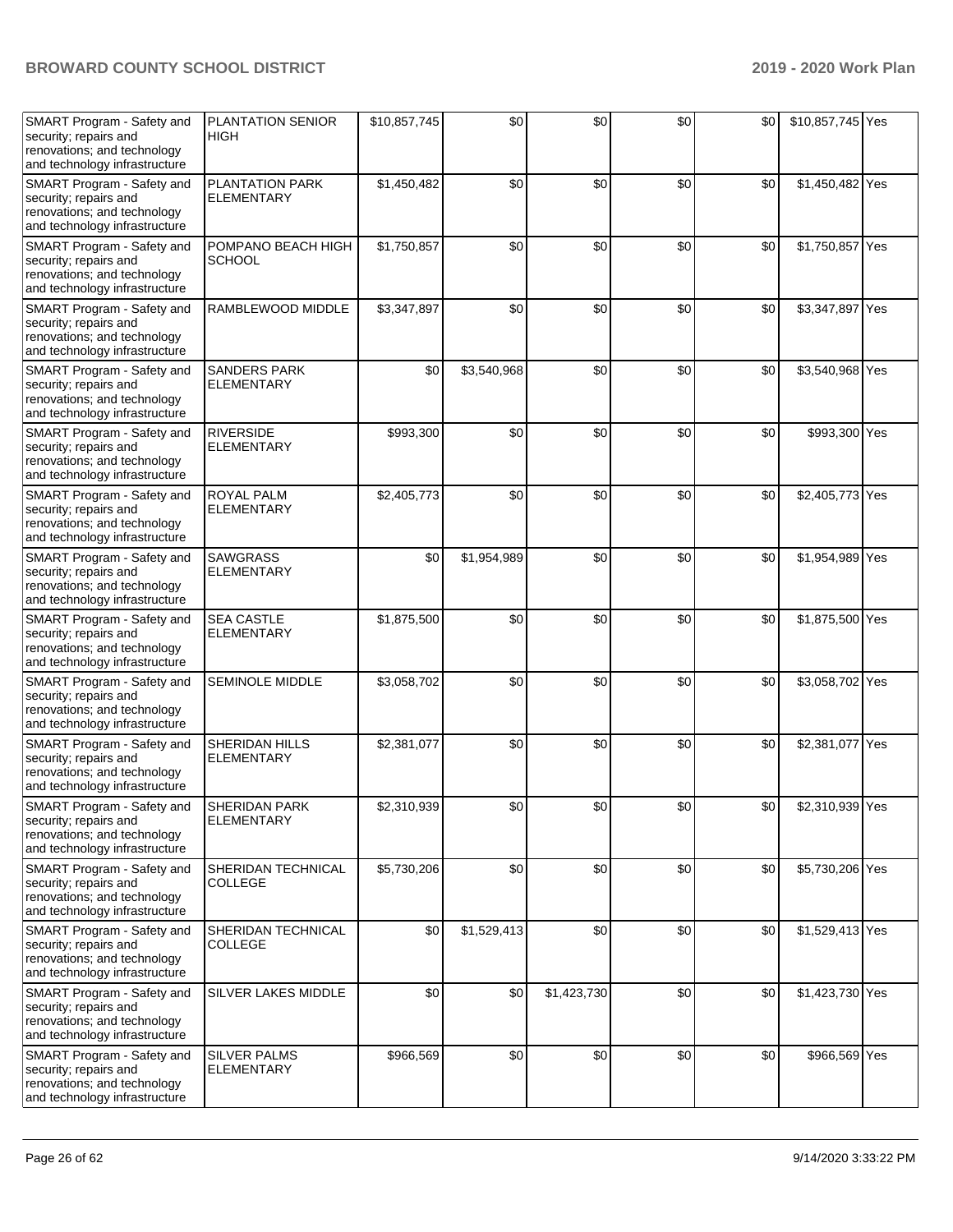| SMART Program - Safety and<br>security; repairs and<br>renovations; and technology<br>and technology infrastructure | <b>SOUTH PLANTATION</b><br><b>SENIOR HIGH</b>  | \$2,911,693 | \$0         | \$0 | \$0 | \$0 | \$2,911,693 Yes |  |
|---------------------------------------------------------------------------------------------------------------------|------------------------------------------------|-------------|-------------|-----|-----|-----|-----------------|--|
| SMART Program - Safety and<br>security; repairs and<br>renovations; and technology<br>and technology infrastructure | <b>STEPHEN FOSTER</b><br><b>ELEMENTARY</b>     | \$1,548,886 | \$0         | \$0 | \$0 | \$0 | \$1,548,886 Yes |  |
| SMART Program - Safety and<br>security; repairs and<br>renovations; and technology<br>and technology infrastructure | STIRLING ELEMENTARY                            | \$1,629,808 | \$0         | \$0 | \$0 | \$0 | \$1,629,808 Yes |  |
| SMART Program - Safety and<br>security; repairs and<br>renovations; and technology<br>and technology infrastructure | <b>MARJORY STONEMAN</b><br>DOUGLAS SENIOR HIGH | \$7,454,286 | \$0         | \$0 | \$0 | \$0 | \$7,454,286 Yes |  |
| SMART Program - Safety and<br>security; repairs and<br>renovations; and technology<br>and technology infrastructure | <b>SUNSET LAKES</b><br><b>ELEMENTARY</b>       | \$880,371   | \$0         | \$0 | \$0 | \$0 | \$880,371 Yes   |  |
| SMART Program - Safety and<br>security; repairs and<br>renovations; and technology<br>and technology infrastructure | <b>SUNSHINE</b><br><b>ELEMENTARY</b>           | \$839,180   | \$0         | \$0 | \$0 | \$0 | \$839,180 Yes   |  |
| SMART Program - Safety and<br>security; repairs and<br>renovations; and technology<br>and technology infrastructure | J P TARAVELLA SENIOR<br><b>HIGH</b>            | \$7,982,247 | \$0         | \$0 | \$0 | \$0 | \$7,982,247 Yes |  |
| SMART Program - Safety and<br>security; repairs and<br>renovations; and technology<br>and technology infrastructure | TEDDER ELEMENTARY                              | \$2,348,834 | \$0         | \$0 | \$0 | \$0 | \$2,348,834 Yes |  |
|                                                                                                                     |                                                |             |             | \$0 | \$0 |     | \$2,179,300 Yes |  |
| SMART Program - Safety and<br>security; repairs and<br>renovations; and technology<br>and technology infrastructure | <b>TEQUESTA TRACE</b><br><b>MIDDLE</b>         | \$0         | \$2,179,300 |     |     | \$0 |                 |  |
| SMART Program - Safety and<br>security; repairs and<br>renovations; and technology<br>and technology infrastructure | THURGOOD MARSHALL<br><b>ELEMENTARY</b>         | \$1,477,498 | \$0         | \$0 | \$0 | \$0 | \$1,477,498 Yes |  |
| SMART Program - Safety and<br>security; repairs and<br>renovations; and technology<br>and technology infrastructure | <b>TRADEWINDS</b><br><b>ELEMENTARY</b>         | \$1,146,199 | \$0         | \$0 | \$0 | \$0 | \$1,146,199 Yes |  |
| SMART Program - Safety and<br>security; repairs and<br>renovations; and technology<br>and technology infrastructure | <b>TROPICAL</b><br><b>ELEMENTARY</b>           | \$658,670   | \$0         | \$0 | \$0 | \$0 | \$658,670 Yes   |  |
| SMART Program - Safety and<br>security; repairs and<br>renovations; and technology<br>and technology infrastructure | VILLAGE ELEMENTARY                             | \$664,187   | \$0         | \$0 | \$0 | \$0 | \$664,187 Yes   |  |
| SMART Program - Safety and<br>security; repairs and<br>renovations; and technology<br>and technology infrastructure | <b>WATKINS ELEMENTARY</b>                      | \$669,547   | \$0         | \$0 | \$0 | \$0 | \$669,547 Yes   |  |
| SMART Program - Safety and<br>security; repairs and<br>renovations; and technology<br>and technology infrastructure | <b>WELLEBY ELEMENTARY</b>                      | \$2,050,300 | \$0         | \$0 | \$0 | \$0 | \$2,050,300 Yes |  |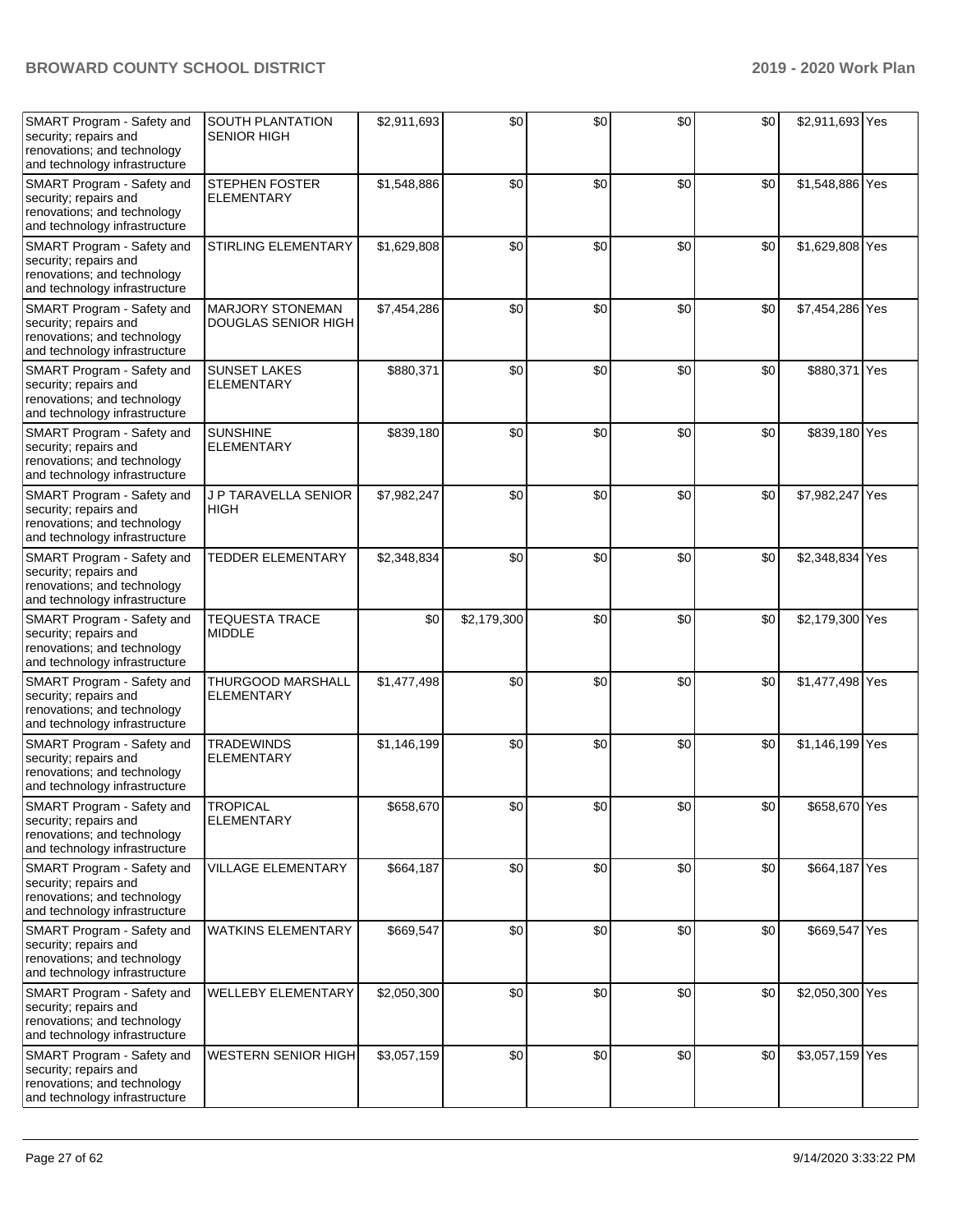| SMART Program - Safety and<br>security; repairs and<br>renovations; and technology<br>and technology infrastructure | <b>WESTGLADES MIDDLE</b>                                                 | \$0           | \$2,096,108  | \$0          | \$0                 | \$0          | \$2,096,108 Yes     |  |
|---------------------------------------------------------------------------------------------------------------------|--------------------------------------------------------------------------|---------------|--------------|--------------|---------------------|--------------|---------------------|--|
| SMART Program - Safety and<br>security; repairs and<br>renovations; and technology<br>and technology infrastructure | <b>WESTPINE MIDDLE</b>                                                   | \$1,513,127   | \$0          | \$0          | \$0                 | \$0          | \$1,513,127 Yes     |  |
| SMART Program - Safety and<br>security; repairs and<br>renovations; and technology<br>and technology infrastructure | WHIDDON-ROGERS<br><b>EDUCATION CENTER</b>                                | \$3,924,054   | \$0          | \$0          | \$0                 | \$0          | \$3,924,054 Yes     |  |
| SMART Program - Safety and<br>security; repairs and<br>renovations; and technology<br>and technology infrastructure | <b>WHISPERING PINES</b><br><b>EXCEPTIONAL</b><br><b>EDUCATION CENTER</b> | \$1,551,579   | \$0          | \$0          | \$0                 | \$0          | \$1,551,579 Yes     |  |
| SMART Program - Safety and<br>security; repairs and<br>renovations; and technology<br>and technology infrastructure | <b>WILTON MANORS</b><br><b>ELEMENTARY</b>                                | \$2,487,107   | \$0          | \$0          | \$0                 | \$0          | \$2,487,107 Yes     |  |
| SMART Program - Safety and<br>security; repairs and<br>renovations; and technology<br>and technology infrastructure | <b>VIRGINIA SHUMAN</b><br>YOUNG ELEMENTARY                               | \$1,141,633   | \$0          | \$0          | \$0                 | \$0          | \$1,141,633 Yes     |  |
| SMART Program - Safety and<br>security; repairs and<br>renovations; and technology<br>and technology infrastructure | <b>WINSTON PARK</b><br><b>ELEMENTARY</b>                                 | \$1,980,848   | \$0          | \$0          | \$0                 | \$0          | \$1,980,848 Yes     |  |
| SMART Program - Safety and<br>security; repairs and<br>renovations; and technology<br>and technology infrastructure | <b>WALTER C YOUNG</b><br><b>MIDDLE</b>                                   | \$6,691,578   | \$0          | \$0          | \$0                 | \$0          | \$6,691,578 Yes     |  |
| SMART Program - Safety and<br>security; repairs and<br>renovations; and technology<br>and technology infrastructure | CRESTHAVEN<br><b>ELEMENTARY</b>                                          | \$0           | \$0          | \$3,132,114  | \$0                 | \$0          | \$3,132,114 Yes     |  |
| SMART Program - Safety and<br>security; repairs and<br>renovations; and technology<br>and technology infrastructure | <b>LYONS CREEK MIDDLE</b>                                                | \$0           | \$0          | \$2,261,976  | \$0                 | \$0          | \$2,261,976 Yes     |  |
| SMART Program - Safety and<br>security; repairs and<br>renovations; and technology<br>and technology infrastructure | <b>MONARCH SENIOR</b><br><b>HIGH</b>                                     | \$0           | \$0          | \$1,643,195  | \$0                 | \$0          | \$1,643,195 Yes     |  |
| SMART Program - Safety and<br>security; repairs and<br>renovations; and technology<br>and technology infrastructure | <b>NEW RENAISSANCE</b><br><b>MIDDLE</b>                                  | \$0           | \$0          | \$2,636,623  | \$0                 | \$0          | \$2,636,623 Yes     |  |
| Safety and security; repairs and WEST HOLLYWOOD<br>renovations; and technology<br>and technology infrastructure     | <b>ELEMENTARY</b>                                                        | \$0           | \$0          | \$0          | \$3,566,961         | \$0          | \$3,566,961 No      |  |
| Safety and security; repairs and<br>renovations; and technology<br>and technology infrastructure                    | <b>WESTCHESTER</b><br><b>ELEMENTARY</b>                                  | \$0           | \$0          | \$0          | \$4,755,732         | \$0          | \$4,755,732 No      |  |
|                                                                                                                     |                                                                          | \$322,398,999 | \$53,185,000 | \$14,312,181 | \$1,081,763,9<br>67 | \$18,511,683 | \$1,490,171,8<br>30 |  |

# **Additional Project Schedules**

Any projects that are not identified in the last approved educational plant survey.

Nothing reported for this section.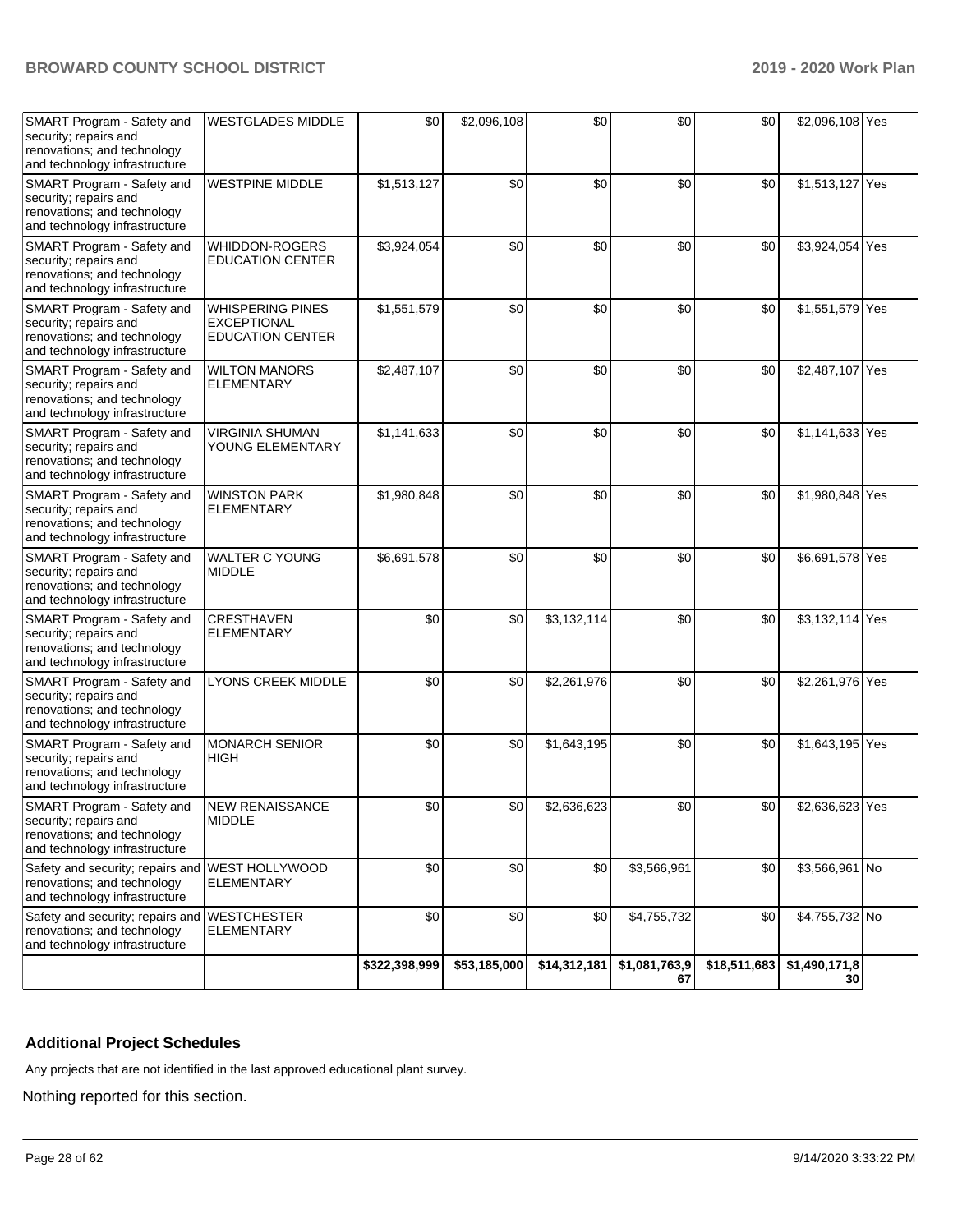# **Non Funded Growth Management Project Schedules**

Schedule indicating which projects, due to planned development, that CANNOT be funded from current revenues projected over the next five years.

Nothing reported for this section.

# **Tracking**

# **Capacity Tracking**

| Location                                        | $2019 -$<br><b>2020 Satis.</b><br>Stu. Sta. | Actual<br>$2019 -$<br>2020 FISH<br>Capacity | Actual<br>$2018 -$<br>2019<br><b>COFTE</b> | # Class<br>Rooms | Actual<br>Average<br>$2019 -$<br>2020 Class<br><b>Size</b> | Actual<br>$2019 -$<br>2020<br><b>Utilization</b> | <b>New</b><br>Stu.<br>Capacity | <b>New</b><br>Rooms to<br>be<br>Added/Re<br>moved | Projected<br>$2023 -$<br>2024<br><b>COFTE</b> | Projected<br>$2023 -$<br>2024<br><b>Utilization</b> | Projected<br>$2023 -$<br><b>2024 Class</b><br><b>Size</b> |
|-------------------------------------------------|---------------------------------------------|---------------------------------------------|--------------------------------------------|------------------|------------------------------------------------------------|--------------------------------------------------|--------------------------------|---------------------------------------------------|-----------------------------------------------|-----------------------------------------------------|-----------------------------------------------------------|
| <b>THURGOOD MARSHALL</b><br><b>ELEMENTARY</b>   | 803                                         | 803                                         | 405                                        | 41               | 10 <sup>1</sup>                                            | 50.00 %                                          | $\Omega$                       | $\Omega$                                          | 416                                           | 52.00 %                                             | 10                                                        |
| <b>SILVER TRAIL MIDDLE</b>                      | 1.983                                       | 1.784                                       | 1.464                                      | 86               | 17                                                         | 82.00 %                                          | $\Omega$                       | $\Omega$                                          | 1.505                                         | 84.00%                                              | 18                                                        |
| <b>EAGLE RIDGE</b><br>ELEMENTARY                | 872                                         | 872                                         | 857                                        | 47               | 18                                                         | 98.00 %                                          | $\Omega$                       | $\Omega$                                          | 922                                           | 106.00%                                             | 20                                                        |
| <b>CHARLES W FLANAGAN</b><br><b>SENIOR HIGH</b> | 2,894                                       | 2,749                                       | 2,481                                      | 115              | 22                                                         | 90.00 %                                          | $\Omega$                       | $\Omega$                                          | 2.618                                         | 95.00 %                                             | 23                                                        |
| <b>SAWGRASS SPRINGS</b><br>MIDDLE               | 1,372                                       | 1,234                                       | 1,200                                      | 60               | 20                                                         | 97.00 %                                          | $\Omega$                       | $\Omega$                                          | 1,141                                         | 92.00%                                              | 19                                                        |
| <b>EAGLE POINT</b><br><b>ELEMENTARY</b>         | 1,304                                       | 1,304                                       | 1,373                                      | 71               | 19                                                         | 105.00%                                          | $\Omega$                       | $\Omega$                                          | 1,343                                         | 103.00%                                             | 19                                                        |
| <b>TRADEWINDS</b><br><b>ELEMENTARY</b>          | 1,380                                       | 1,380                                       | 1,248                                      | 73               | 17                                                         | 90.00 %                                          | $\Omega$                       | $\mathbf{0}$                                      | 1,257                                         | 91.00 %                                             | 17                                                        |
| INDIAN RIDGE MIDDLE                             | 2,481                                       | 2,232                                       | 1,984                                      | 106              | 19                                                         | 89.00 %                                          | $\Omega$                       | $\Omega$                                          | 1,931                                         | 87.00 %                                             | 18                                                        |
| <b>SILVER PALMS</b><br>ELEMENTARY               | 816                                         | 816                                         | 621                                        | 45               | 14                                                         | 76.00 %                                          | $\Omega$                       | $\Omega$                                          | 609                                           | 75.00 %                                             | 14                                                        |
| <b>FOX TRAIL</b><br>ELEMENTARY                  | 1,304                                       | 1.304                                       | 1.218                                      | 69               | 18 <sup>1</sup>                                            | 93.00 %                                          | $\Omega$                       | $\Omega$                                          | 1.244                                         | 95.00 %                                             | 18                                                        |
| <b>PANTHER RUN</b><br>ELEMENTARY                | 800                                         | 800                                         | 555                                        | 43               | 13                                                         | 69.00%                                           | $\Omega$                       | $\Omega$                                          | 576                                           | 72.00 %                                             | 13                                                        |
| <b>SILVER LAKES</b><br>ELEMENTARY               | 796                                         | 796                                         | 416                                        | 43               | 10                                                         | 52.00 %                                          | $\Omega$                       | $\Omega$                                          | 429                                           | 54.00 %                                             | 10 <sup>1</sup>                                           |
| <b>LAKESIDE</b><br>ELEMENTARY                   | 755                                         | 755                                         | 754                                        | 41               | 18                                                         | 100.00%                                          | $\Omega$                       | $\Omega$                                          | 741                                           | 98.00 %                                             | 18                                                        |
| <b>FALCON COVE MIDDLE</b>                       | 2,488                                       | 2,239                                       | 2,314                                      | 107              | 22                                                         | 103.00%                                          | $\Omega$                       | $\Omega$                                          | 2,218                                         | 99.00 %                                             | 21                                                        |
| LYONS CREEK MIDDLE                              | 2,178                                       | 1,960                                       | 1,954                                      | 93               | 21                                                         | 100.00%                                          | $\Omega$                       | $\Omega$                                          | 1.844                                         | 94.00 %                                             | 20                                                        |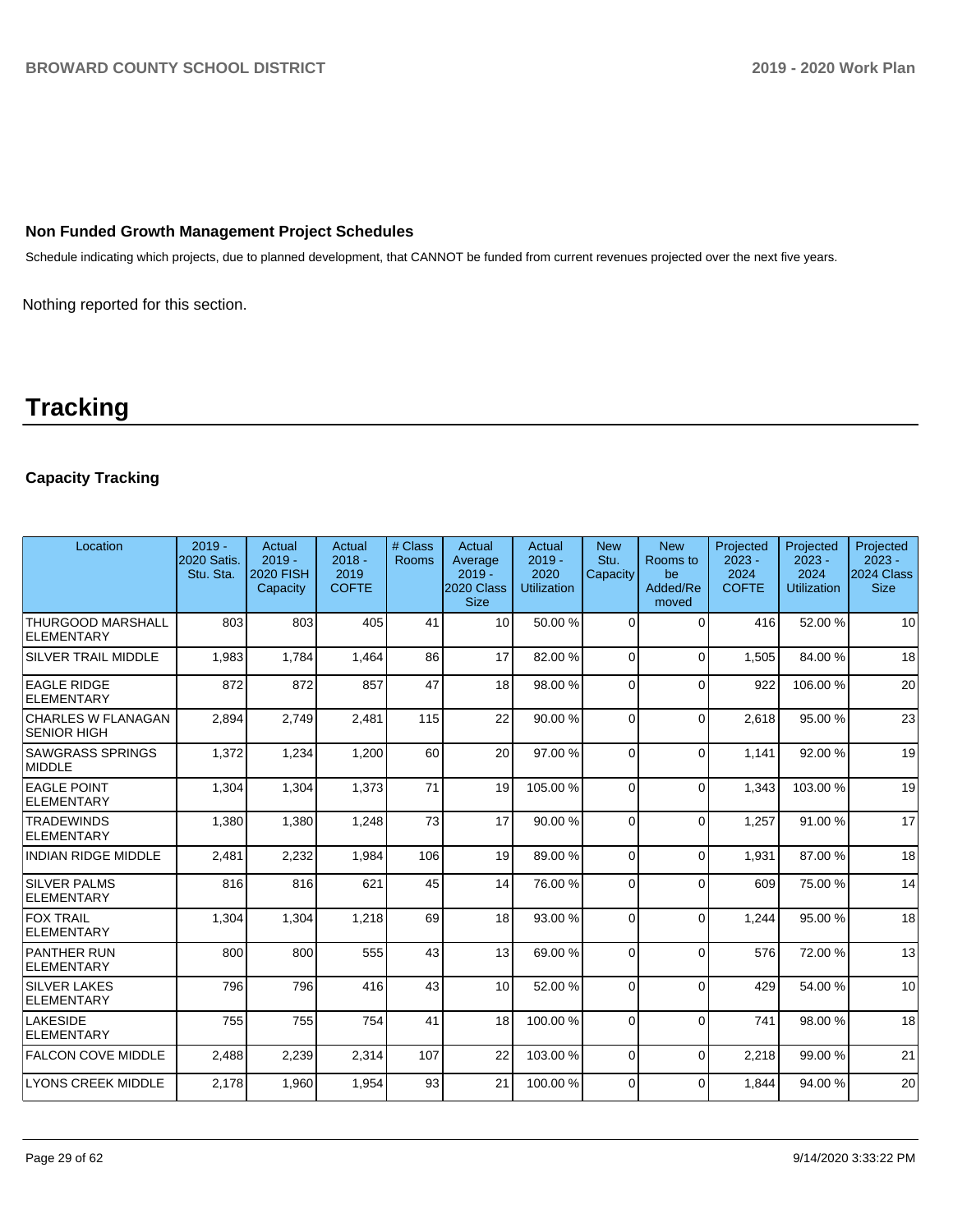| <b>GATOR RUN</b><br><b>ELEMENTARY</b>                             | 1,452 | 1,452    | 1,330    | 75  | 18             | 92.00 %  | $\Omega$       | 0           | 1,380       | 95.00 %  | 18             |
|-------------------------------------------------------------------|-------|----------|----------|-----|----------------|----------|----------------|-------------|-------------|----------|----------------|
| <b>PARKSIDE</b><br><b>ELEMENTARY</b>                              | 1,016 | 1,016    | 867      | 53  | 16             | 85.00 %  | $\Omega$       | 0           | 864         | 85.00 %  | 16             |
| <b>PARK TRAILS</b><br><b>ELEMENTARY</b>                           | 1,330 | 1,330    | 1,223    | 70  | 17             | 92.00 %  | $\Omega$       | 0           | 1,404       | 106.00%  | 20             |
| <b>COCONUT PALM</b><br><b>ELEMENTARY</b>                          | 874   | 874      | 749      | 46  | 16             | 86.00 %  | $\Omega$       | $\mathbf 0$ | 771         | 88.00 %  | 17             |
| <b>PARK LAKES</b><br><b>ELEMENTARY</b>                            | 1,214 | 1,214    | 1,002    | 64  | 16             | 82.00 %  | $\Omega$       | 0           | 1,064       | 88.00 %  | 17             |
| <b>CHALLENGER</b><br><b>ELEMENTARY</b>                            | 1,000 | 1,000    | 1,026    | 53  | 19             | 103.00%  | $\Omega$       | $\mathbf 0$ | 1,057       | 106.00%  | 20             |
| MILLENNIUM 6-12<br><b>COLLEGIATE ACADEMY</b>                      | 1,952 | 1,756    | 1,634    | 81  | 20             | 93.00 %  | $\Omega$       | 0           | 1,633       | 93.00 %  | 20             |
| <b>NEW RENAISSANCE</b><br><b>MIDDLE</b>                           | 1,719 | 1,547    | 1,206    | 72  | 17             | 78.00 %  | $\mathbf 0$    | 0           | 1,178       | 76.00 %  | 16             |
| <b>CYPRESS BAY SENIOR</b><br><b>HIGH</b>                          | 5,011 | 4,760    | 4,744    | 195 | 24             | 100.00%  | $\Omega$       | 0           | 4,703       | 99.00 %  | 24             |
| <b>MONARCH SENIOR</b><br><b>HIGH</b>                              | 2,484 | 2,359    | 2,351    | 96  | 24             | 100.00%  | $\Omega$       | 0           | 2,377       | 101.00%  | 25             |
| <b>ROCK ISLAND</b><br><b>ELEMENTARY</b>                           | 580   | 580      | 554      | 30  | 18             | 96.00 %  | $\Omega$       | 0           | 589         | 102.00%  | 20             |
| ARTHUR ROBERT ASHE.<br><b>JR CENTER</b>                           | 475   | $\Omega$ | $\Omega$ | 28  | $\overline{0}$ | 0.00%    | $\Omega$       | $\mathbf 0$ | $\Omega$    | 0.00%    | $\overline{0}$ |
| <b>WESTGLADES MIDDLE</b>                                          | 2,028 | 1,825    | 1,792    | 85  | 21             | 98.00 %  | 0              | 0           | 1,907       | 104.00%  | 22             |
| <b>ENDEAVOUR PRIMARY</b><br><b>LEARNING CENTER</b>                | 504   | 504      | 361      | 28  | 13             | 72.00 %  | 0              | $\Omega$    | 344         | 68.00 %  | 12             |
| <b>MANATEE BAY</b><br><b>ELEMENTARY</b>                           | 1,320 | 1,320    | 1,214    | 69  | 18             | 92.00 %  | $\Omega$       | 0           | 1,200       | 91.00%   | 17             |
| <b>LIBERTY ELEMENTARY</b>                                         | 1,282 | 1,282    | 975      | 66  | 15             | 76.00 %  | $\Omega$       | $\mathbf 0$ | 938         | 73.00 %  | 14             |
| <b>SUNSET LAKES</b><br>ELEMENTARY                                 | 1,300 | 1,300    | 883      | 67  | 13             | 68.00%   | $\Omega$       | 0           | 845         | 65.00 %  | 13             |
| <b>SILVER SHORES</b><br><b>ELEMENTARY</b>                         | 820   | 820      | 444      | 43  | 10             | 54.00 %  | $\Omega$       | $\mathbf 0$ | 432         | 53.00 %  | 10             |
| <b>EVERGLADES SENIOR</b><br><b>HIGH</b>                           | 3,136 | 2,979    | 2,294    | 124 | 19             | 77.00 %  | $\Omega$       | 0           | 2,332       | 78.00 %  | 19             |
| <b>CORAL GLADES HIGH</b><br><b>SCHOOL</b>                         | 2,751 | 2,613    | 2,379    | 108 | 22             | 91.00%   | $\Omega$       | $\Omega$    | 2,596       | 99.00 %  | 24             |
| <b>GULFSTREAM</b><br><b>ACADEMY OF</b><br><b>HALLANDALE BEACH</b> | 2,209 | 1,988    | 1,523    | 100 | 15             | 77.00 %  | 0              | $\Omega$    | 1,611       | 81.00 %  | 16             |
| <b>DAVE THOMAS</b><br><b>EDUCATION CENTER-</b><br> WEST           | 565   | 508      | 469      | 23  | 20             | 92.00 %  | $\mathbf 0$    | 0           | 469         | 92.00 %  | 20             |
| CORAL COVE<br><b>ELEMENTARY</b>                                   | 830   | 830      | 655      | 43  | 15             | 79.00 %  | $\mathbf{0}$   | $\mathbf 0$ | 677         | 82.00%   | 16             |
| IDOLPHIN BAY<br> ELEMENTARY                                       | 830   | 830      | 692      | 43  | 16             | 83.00 %  | 0              | 0           | 702         | 85.00 %  | 16             |
| <b>GLADES MIDDLE</b>                                              | 2,223 | 2,000    | 1,382    | 95  | 15             | 69.00 %  | $\overline{0}$ | 0           | 1,401       | 70.00%   | 15             |
| WEST BROWARD HIGH<br><b>SCHOOL</b>                                | 2,900 | 2,755    | 2,559    | 116 | 22             | 93.00 %  | $\mathbf 0$    | 0           | 2,704       | 98.00 %  | 23             |
| ICYPRESS RUN<br>ALTERNATIVE CENTER                                | 240   | 240      | 105      | 21  | 5 <sub>5</sub> | 44.00 %  | $\mathbf{0}$   | $\mathbf 0$ | $\mathbf 0$ | 0.00%    | $\overline{0}$ |
| <b>HERON HEIGHTS</b><br> ELEMENTARY                               | 996   | 996      | 1,132    | 53  | 21             | 114.00 % | 0              | 0           | 1,100       | 110.00 % | 21             |
| <b>DISCOVERY</b><br>ELEMENTARY                                    | 942   | 942      | 973      | 50  | 19             | 103.00 % | 0              | 0           | 927         | 98.00 %  | 19             |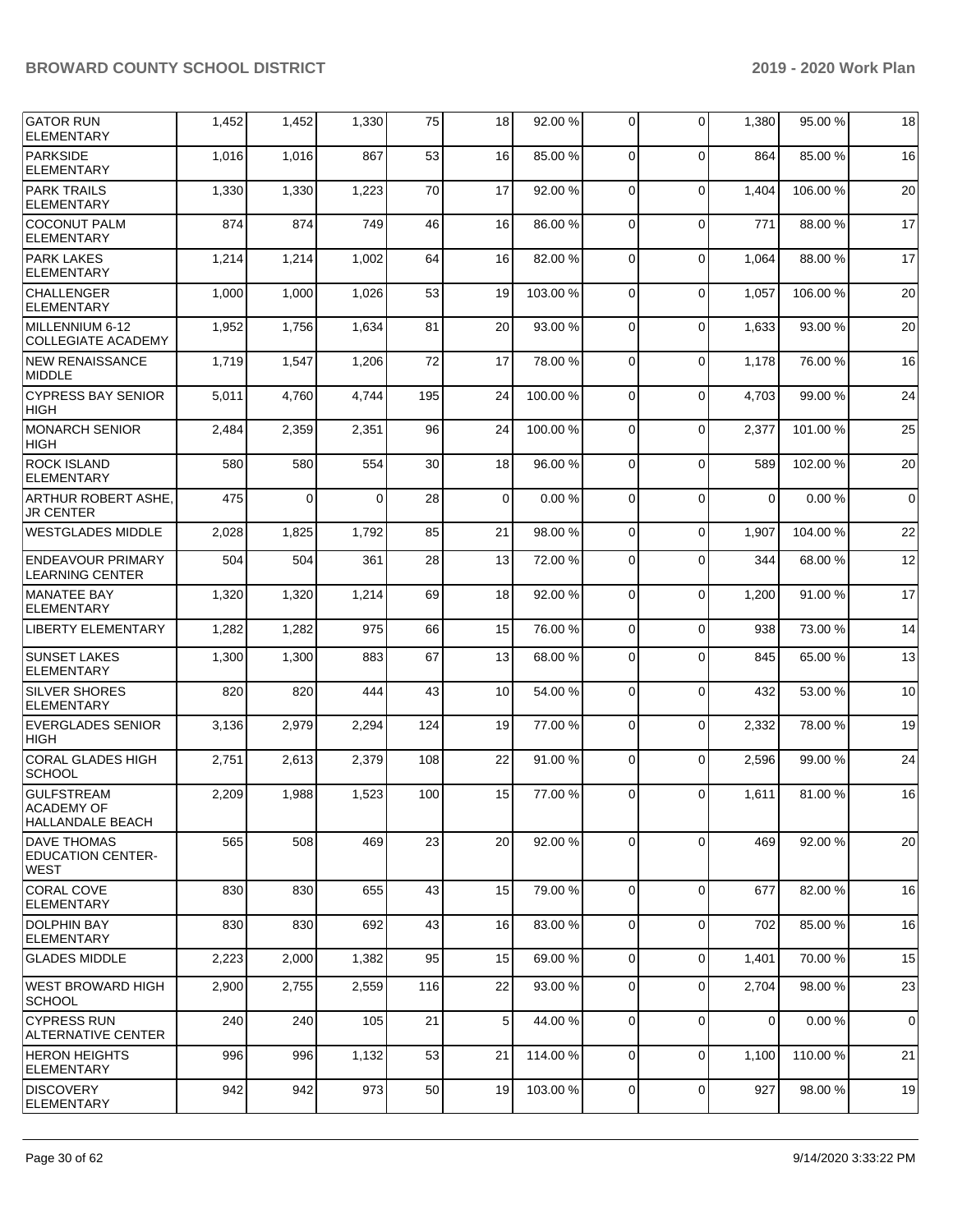| <b>BEACHSIDE</b><br><b>MONTESSORI VILLAGE</b>                | 830   | 747   | 714      | 43  | 17 | 96.00 % | 0              | $\Omega$    | 713         | 95.00 % | 17          |
|--------------------------------------------------------------|-------|-------|----------|-----|----|---------|----------------|-------------|-------------|---------|-------------|
| <b>DEERFIELD BEACH</b><br><b>ELEMENTARY</b>                  | 665   | 665   | 579      | 36  | 16 | 87.00 % | 0              | $\Omega$    | 669         | 101.00% | 19          |
| POMPANO BEACH<br><b>MIDDLE</b>                               | 1,363 | 1,226 | 1,081    | 58  | 19 | 88.00 % | $\mathbf 0$    | $\Omega$    | 1,081       | 88.00 % | 19          |
| <b>OAKLAND PARK</b><br><b>ELEMENTARY</b>                     | 840   | 840   | 572      | 42  | 14 | 68.00 % | 0              | $\Omega$    | 632         | 75.00 % | 15          |
| <b>NORTH SIDE</b><br><b>ELEMENTARY</b>                       | 608   | 608   | 341      | 32  | 11 | 56.00 % | $\mathbf 0$    | $\Omega$    | 333         | 55.00 % | 10          |
| <b>DANIA ELEMENTARY</b>                                      | 623   | 623   | 473      | 33  | 14 | 76.00 % | $\mathbf 0$    | $\Omega$    | 496         | 80.00 % | 15          |
| <b>HOLLYWOOD HILLS</b><br><b>ELEMENTARY</b>                  | 768   | 768   | 746      | 40  | 19 | 97.00 % | 0              | $\Omega$    | 774         | 101.00% | 19          |
| <b>HOLLYWOOD CENTRAL</b><br>ELEMENTARY                       | 709   | 709   | 441      | 38  | 12 | 62.00 % | 0              | $\Omega$    | 452         | 64.00 % | 12          |
| <b>GULFSTREAM EARLY</b><br>CHILDHOOD CENTER<br>OF EXCELLENCE | 270   | 0     | $\Omega$ | 13  | 0  | 0.00%   | $\Omega$       | $\Omega$    | $\mathbf 0$ | 0.00%   | $\mathbf 0$ |
| <b>RIVERLAND</b><br>ELEMENTARY                               | 633   | 633   | 530      | 34  | 16 | 84.00 % | $\Omega$       | $\Omega$    | 587         | 93.00 % | 17          |
| <b>WEST HOLLYWOOD</b><br>ELEMENTARY                          | 687   | 687   | 485      | 37  | 13 | 71.00 % | 0              | $\Omega$    | 545         | 79.00 % | 15          |
| <b>SOUTH BROWARD</b><br><b>SENIOR HIGH</b>                   | 2,409 | 2,288 | 2,253    | 95  | 24 | 98.00 % | 0              | $\Omega$    | 2,285       | 100.00% | 24          |
| POMPANO BEACH HIGH<br><b>SCHOOL</b>                          | 1,366 | 1,229 | 1,166    | 53  | 22 | 95.00%  | $\Omega$       | $\Omega$    | 1,165       | 95.00 % | 22          |
| <b>WILTON MANORS</b><br><b>ELEMENTARY</b>                    | 615   | 615   | 590      | 33  | 18 | 96.00 % | 0              | $\Omega$    | 615         | 100.00% | 19          |
| <b>BENNETT ELEMENTARY</b>                                    | 542   | 542   | 353      | 29  | 12 | 65.00 % | 0              | $\Omega$    | 355         | 65.00 % | 12          |
| <b>STRANAHAN SENIOR</b><br><b>HIGH</b>                       | 2,500 | 2,375 | 1,362    | 102 | 13 | 57.00 % | 0              | $\Omega$    | 1,478       | 62.00 % | 14          |
| <b>CROISSANT PARK</b><br><b>ELEMENTARY</b>                   | 846   | 846   | 773      | 46  | 17 | 91.00 % | $\Omega$       | $\Omega$    | 757         | 89.00 % | 16          |
| <b>COLBERT ELEMENTARY</b>                                    | 812   | 812   | 660      | 42  | 16 | 81.00%  | $\overline{0}$ | $\mathbf 0$ | 718         | 88.00 % | 17          |
| <b>MCARTHUR SENIOR</b><br><b>HIGH</b>                        | 2,452 | 2,329 | 1,981    | 97  | 20 | 85.00 % | 0              | $\Omega$    | 2,224       | 95.00 % | 23          |
| <b>SUNRISE MIDDLE</b>                                        | 1,559 | 1,403 | 1,349    | 64  | 21 | 96.00 % | 0              | $\Omega$    | 1,375       | 98.00 % | 21          |
| <b>DILLARD ELEMENTARY</b>                                    | 795   | 795   | 782      | 43  | 18 | 98.00 % | 0              | $\Omega$    | 827         | 104.00% | 19          |
| <b>CHARLES DREW</b><br><b>RESOURCE CENTER</b>                | 724   | 724   | 101      | 36  | 3  | 14.00 % | 0              | $\Omega$    | 101         | 14.00 % | 3           |
| <b>WALKER ELEMENTARY</b>                                     | 1,017 | 1,017 | 738      | 54  | 14 | 73.00 % | $\overline{0}$ | $\Omega$    | 840         | 83.00 % | 16          |
| <b>COLLINS ELEMENTARY</b>                                    | 371   | 371   | 357      | 19  | 19 | 96.00 % | $\overline{0}$ | $\Omega$    | 351         | 95.00 % | 18          |
| MARY M BETHUNE<br><b>ELEMENTARY</b>                          | 1,106 | 1,106 | 349      | 56  | 6  | 32.00 % | $\overline{0}$ | $\Omega$    | 443         | 40.00 % | 8           |
| <b>ATTUCKS MIDDLE</b>                                        | 1,363 | 1,226 | 794      | 58  | 14 | 65.00 % | $\overline{0}$ | $\mathbf 0$ | 891         | 73.00 % | 15          |
| <b>BLANCHE ELY SENIOR</b><br>HIGH                            | 2,933 | 2,786 | 1,951    | 119 | 16 | 70.00 % | $\overline{0}$ | 0           | 2,099       | 75.00 % | 18          |
| DILLARD 6-12                                                 | 2,852 | 2,566 | 2,209    | 115 | 19 | 86.00 % | 0              | $\Omega$    | 2,238       | 87.00 % | 19          |
| DEERFIELD PARK<br>ELEMENTARY                                 | 754   | 754   | 578      | 40  | 14 | 77.00 % | 0              | 0           | 577         | 77.00 % | 14          |
| <b>HALLANDALE SENIOR</b><br>HIGH                             | 1,917 | 1,821 | 1,201    | 78  | 15 | 66.00 % | $\overline{0}$ | 0           | 1,225       | 67.00%  | 16          |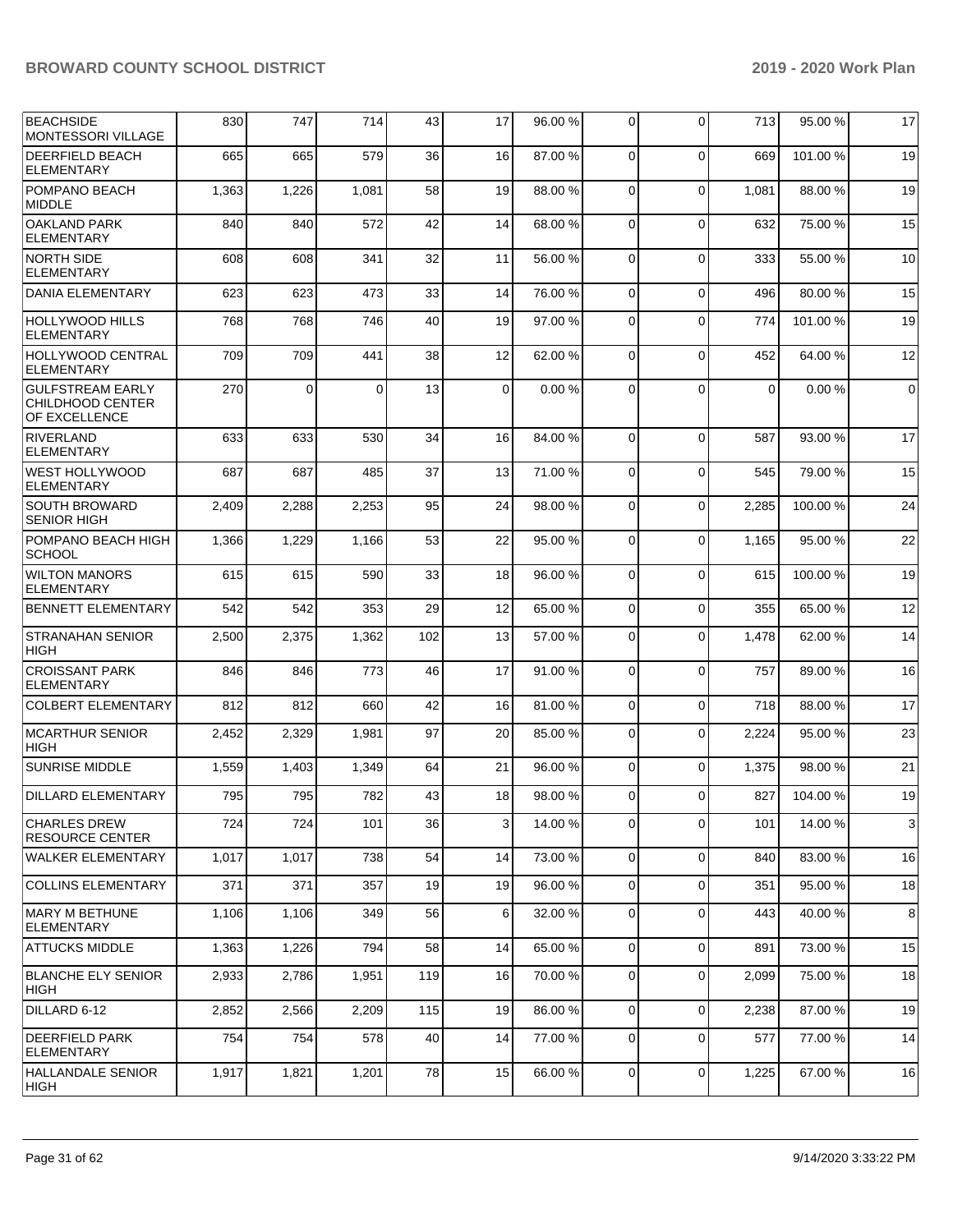| LANIER-JAMES                                                                    | 262   | 262   | 113   | 22  | 5               | 43.00 % | 0           | $\Omega$    | 112         | 43.00 %  | 5            |
|---------------------------------------------------------------------------------|-------|-------|-------|-----|-----------------|---------|-------------|-------------|-------------|----------|--------------|
| <b>EDUCATION CENTER</b>                                                         |       |       |       |     |                 |         |             |             |             |          |              |
| <b>LAUDERDALE MANORS</b><br><b>EARLY LEARNING AND</b><br><b>RESOURCE CENTER</b> | 305   | 0     | 0     | 15  | $\mathbf 0$     | 0.00%   | $\Omega$    | $\Omega$    | $\mathbf 0$ | 0.00%    | 0            |
| <b>WHIDDON-ROGERS</b><br><b>EDUCATION CENTER</b>                                | 1,642 | 1,477 | 963   | 65  | 15              | 65.00 % | $\Omega$    | $\Omega$    | 963         | 65.00 %  | 15           |
| <b>OAKRIDGE</b><br><b>ELEMENTARY</b>                                            | 721   | 721   | 498   | 38  | 13              | 69.00 % | $\mathbf 0$ | $\Omega$    | 504         | 70.00 %  | 13           |
| <b>OLSEN MIDDLE</b>                                                             | 1,250 | 1,125 | 663   | 52  | 13              | 59.00 % | 0           | $\Omega$    | 699         | 62.00 %  | 13           |
| <b>MCNICOL MIDDLE</b>                                                           | 1,448 | 1,303 | 747   | 64  | 12              | 57.00 % | 0           | $\Omega$    | 777         | 60.00%   | 12           |
| <b>HARBORDALE</b><br><b>ELEMENTARY</b>                                          | 480   | 480   | 498   | 24  | 21              | 104.00% | 0           | $\Omega$    | 465         | 97.00 %  | 19           |
| <b>BROWARD ESTATES</b><br><b>ELEMENTARY</b>                                     | 695   | 695   | 372   | 34  | 11              | 53.00 % | $\mathbf 0$ | $\Omega$    | 448         | 64.00 %  | 13           |
| <b>WATKINS ELEMENTARY</b>                                                       | 814   | 814   | 537   | 44  | 12              | 66.00 % | $\mathbf 0$ | $\Omega$    | 497         | 61.00 %  | 11           |
| <b>NORTH ANDREWS</b><br><b>GARDENS</b><br><b>ELEMENTARY</b>                     | 921   | 921   | 868   | 49  | 18              | 94.00 % | 0           | $\Omega$    | 879         | 95.00 %  | 18           |
| <b>MIRAMAR ELEMENTARY</b>                                                       | 947   | 947   | 584   | 49  | 12              | 62.00 % | $\mathbf 0$ | $\Omega$    | 592         | 63.00 %  | 12           |
| <b>PLANTATION MIDDLE</b>                                                        | 1,494 | 1,344 | 705   | 64  | 11              | 52.00 % | $\mathbf 0$ | $\Omega$    | 654         | 49.00 %  | 10           |
| NORCREST<br><b>ELEMENTARY</b>                                                   | 921   | 921   | 774   | 50  | 15              | 84.00 % | 0           | $\Omega$    | 719         | 78.00 %  | 14           |
| <b>TEDDER ELEMENTARY</b>                                                        | 1,240 | 1,240 | 559   | 63  | 9               | 45.00 % | $\mathbf 0$ | $\Omega$    | 559         | 45.00 %  | 9            |
| <b>MARGATE MIDDLE</b>                                                           | 1,475 | 1,327 | 1,221 | 65  | 19              | 92.00 % | $\mathbf 0$ | $\mathbf 0$ | 1,272       | 96.00 %  | 20           |
| <b>SEAGULL SCHOOL</b>                                                           | 1,025 | 1,025 | 237   | 48  | 5               | 23.00 % | $\mathbf 0$ | $\Omega$    | 237         | 23.00 %  | 5            |
| <b>SUNLAND PARK</b><br><b>ACADEMY</b>                                           | 480   | 480   | 332   | 28  | 12              | 69.00 % | $\mathbf 0$ | $\Omega$    | 460         | 96.00 %  | 16           |
| LARKDALE<br><b>ELEMENTARY</b>                                                   | 659   | 659   | 384   | 35  | 11              | 58.00 % | $\mathbf 0$ | $\Omega$    | 398         | 60.00 %  | 11           |
| <b>WESTWOOD HEIGHTS</b><br><b>ELEMENTARY</b>                                    | 819   | 819   | 633   | 45  | 14              | 77.00 % | $\mathbf 0$ | $\Omega$    | 730         | 89.00 %  | 16           |
| <b>BAYVIEW ELEMENTARY</b>                                                       | 572   | 572   | 581   | 28  | 21              | 102.00% | $\mathbf 0$ | $\Omega$    | 604         | 106.00%  | 22           |
| <b>PINE RIDGE</b><br><b>EDUCATION CENTER</b>                                    | 252   | 252   | 69    | 21  | 3               | 27.00 % | $\Omega$    | $\Omega$    | 68          | 27.00 %  | $\mathbf{3}$ |
| STIRLING ELEMENTARY                                                             | 767   | 767   | 604   | 41  | 15 <sub>l</sub> | 79.00 % | 01          | 0           | 609         | 79.00 %  | 15           |
| PARKWAY MIDDLE                                                                  | 2,436 | 2,192 | 1,452 | 107 | 14              | 66.00 % | 0           | $\Omega$    | 1,508       | 69.00 %  | 14           |
| ORANGE-BROOK<br>ELEMENTARY                                                      | 830   | 830   | 664   | 43  | 15              | 80.00 % | 0           | $\Omega$    | 728         | 88.00 %  | 17           |
| <b>DRIFTWOOD</b><br><b>ELEMENTARY</b>                                           | 758   | 758   | 611   | 39  | 16              | 81.00%  | $\mathbf 0$ | $\Omega$    | 600         | 79.00%   | 15           |
| <b>TROPICAL</b><br><b>ELEMENTARY</b>                                            | 932   | 932   | 998   | 51  | 20              | 107.00% | $\mathbf 0$ | $\Omega$    | 974         | 105.00 % | 19           |
| POMPANO BEACH<br><b>ELEMENTARY</b>                                              | 615   | 615   | 464   | 33  | 14              | 75.00 % | 0           | $\mathbf 0$ | 515         | 84.00 %  | 16           |
| MEADOWBROOK<br><b>ELEMENTARY</b>                                                | 809   | 809   | 703   | 42  | 17              | 87.00 % | $\mathbf 0$ | $\mathbf 0$ | 733         | 91.00 %  | 17           |
| <b>BROADVIEW</b><br><b>ELEMENTARY</b>                                           | 1,130 | 1,130 | 779   | 58  | 13              | 69.00 % | $\mathbf 0$ | $\mathbf 0$ | 844         | 75.00 %  | 15           |
| LAKE FOREST<br> ELEMENTARY                                                      | 928   | 928   | 691   | 48  | 14              | 74.00 % | 0           | 0           | 731         | 79.00 %  | 15           |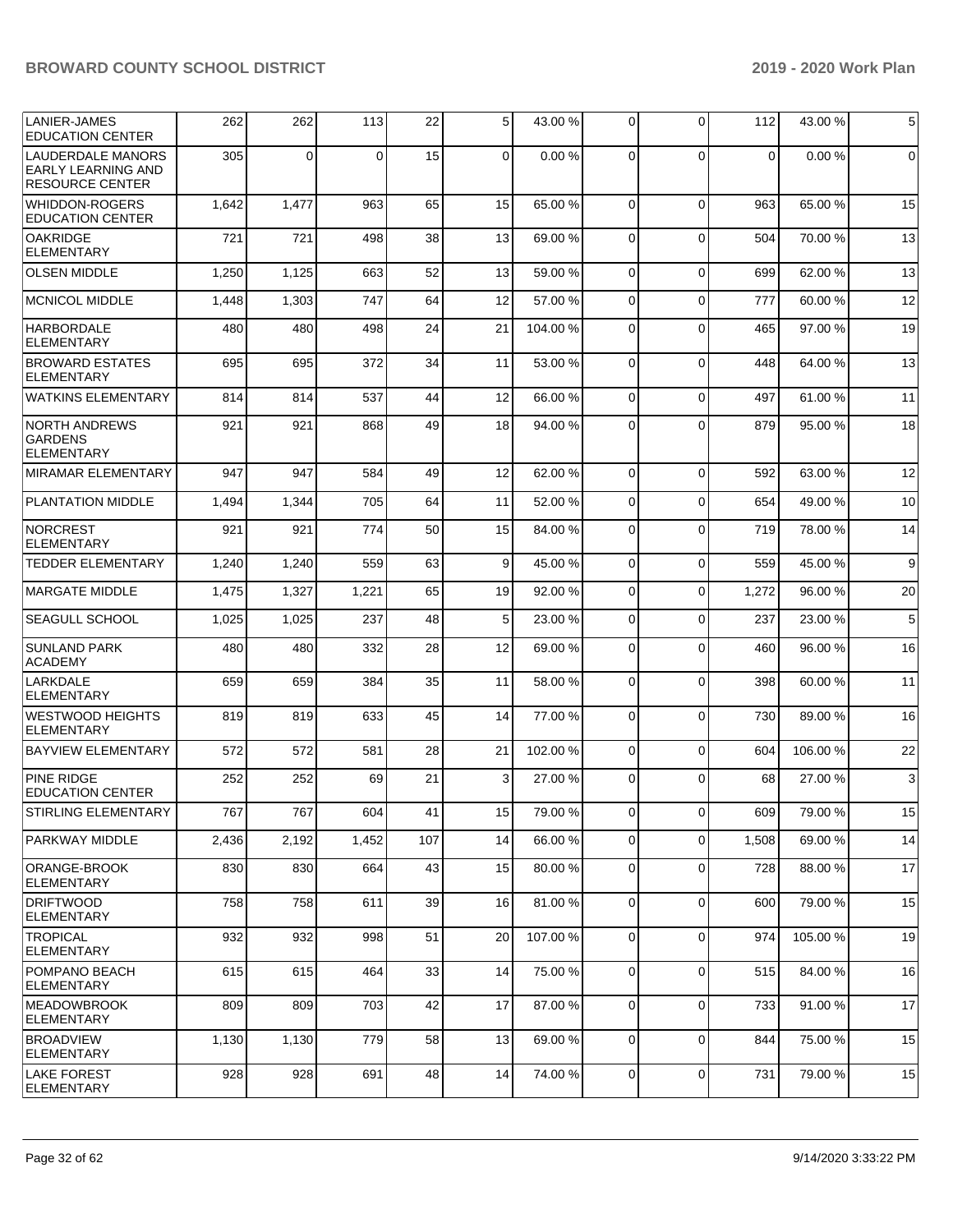| MCNAB ELEMENTARY                                               | 677   | 677   | 613   | 36  | 17              | 91.00 %  | $\Omega$       | 0            | 619   | 91.00 %  | 17             |
|----------------------------------------------------------------|-------|-------|-------|-----|-----------------|----------|----------------|--------------|-------|----------|----------------|
| <b>FLORANADA</b><br><b>ELEMENTARY</b>                          | 814   | 814   | 712   | 44  | 16              | 87.00 %  | $\Omega$       | $\Omega$     | 767   | 94.00 %  | 17             |
| <b>DRIFTWOOD MIDDLE</b>                                        | 1,921 | 1,728 | 1,381 | 82  | 17              | 80.00%   | $\Omega$       | $\mathbf 0$  | 1,458 | 84.00 %  | 18             |
| <b>BRIGHT HORIZONS</b>                                         | 325   | 325   | 148   | 31  | 5 <sup>1</sup>  | 45.00 %  | $\Omega$       | $\Omega$     | 147   | 45.00%   | 5              |
| <b>NEW RIVER MIDDLE</b>                                        | 1,659 | 1,493 | 1,586 | 69  | 23              | 106.00%  | $\Omega$       | $\mathbf 0$  | 1,478 | 99.00 %  | 21             |
| <b>SANDERS PARK</b><br><b>ELEMENTARY</b>                       | 755   | 755   | 488   | 41  | 12              | 65.00 %  | 0              | $\Omega$     | 531   | 70.00 %  | 13             |
| <b>CRESTHAVEN</b><br><b>ELEMENTARY</b>                         | 705   | 705   | 558   | 38  | 15              | 79.00 %  | $\Omega$       | $\Omega$     | 598   | 85.00 %  | 16             |
| <b>DEERFIELD BEACH</b><br><b>MIDDLE</b>                        | 1,647 | 1,482 | 1,183 | 69  | 17              | 80.00 %  | $\Omega$       | $\Omega$     | 1,141 | 77.00 %  | 17             |
| <b>STEPHEN FOSTER</b><br><b>ELEMENTARY</b>                     | 743   | 743   | 670   | 39  | 17              | 90.00 %  | $\Omega$       | $\Omega$     | 674   | 91.00 %  | 17             |
| <b>PETERS ELEMENTARY</b>                                       | 845   | 845   | 677   | 46  | 15              | 80.00 %  | $\Omega$       | $\mathbf 0$  | 701   | 83.00 %  | 15             |
| <b>PLANTATION</b><br><b>ELEMENTARY</b>                         | 814   | 814   | 621   | 44  | 14              | 76.00 %  | $\Omega$       | $\mathbf{0}$ | 662   | 81.00 %  | 15             |
| FORT LAUDERDALE<br><b>SENIOR HIGH</b>                          | 2,122 | 2,015 | 2,104 | 81  | 26              | 104.00%  | $\Omega$       | $\Omega$     | 2,096 | 104.00 % | 26             |
| <b>BOULEVARD HEIGHTS</b><br><b>ELEMENTARY</b>                  | 812   | 812   | 660   | 42  | 16              | 81.00 %  | $\Omega$       | $\Omega$     | 645   | 79.00 %  | 15             |
| <b>WINGATE OAKS</b><br><b>CENTER</b>                           | 285   | 285   | 93    | 27  | $\overline{3}$  | 33.00 %  | $\Omega$       | $\Omega$     | 93    | 33.00 %  | 3              |
| <b>HENRY D PERRY</b><br><b>EDUCATION CENTER</b>                | 1,552 | 1,396 | 1,584 | 61  | 26              | 113.00 % | $\Omega$       | $\mathbf 0$  | 1,583 | 113.00 % | 26             |
| THE QUEST CENTER                                               | 313   | 313   | 119   | 30  | $\overline{4}$  | 38.00 %  | $\Omega$       | $\Omega$     | 118   | 38.00%   | $\overline{4}$ |
| SHERIDAN TECHNICAL<br><b>COLLEGE</b>                           | 2,036 | 2,443 | 614   | 97  | 6               | 25.00 %  | 0              | $\Omega$     | 613   | 25.00 %  | 6              |
| WILLIAM DANDY<br><b>MIDDLE</b>                                 | 1,369 | 1,232 | 965   | 57  | 17              | 78.00 %  | $\Omega$       | $\Omega$     | 1,028 | 83.00 %  | 18             |
| <b>LLOYD ESTATES</b><br><b>ELEMENTARY</b>                      | 691   | 691   | 482   | 37  | 13              | 70.00 %  | $\Omega$       | $\mathbf 0$  | 565   | 82.00 %  | 15             |
| <b>PALMVIEW</b><br><b>ELEMENTARY</b>                           | 711   | 711   | 609   | 37  | 16              | 86.00 %  | $\Omega$       | $\Omega$     | 625   | 88.00%   | 17             |
| <b>CORAL SPRINGS</b><br><b>SENIOR HIGH</b>                     | 3,414 | 3,243 | 2,746 | 138 | 20              | 85.00 %  | $\Omega$       | $\Omega$     | 2,811 | 87.00 %  | 20             |
| MARGATE<br>ELEMENTARY                                          | 1,305 | 1,305 | 994   | 68  | 15 <sup>1</sup> | 76.00 %  | $\Omega$       | $\Omega$     | 987   | 76.00 %  | 15             |
| <b>SUNSHINE</b><br><b>ELEMENTARY</b>                           | 893   | 893   | 593   | 46  | 13              | 66.00 %  | $\Omega$       | $\mathbf 0$  | 612   | 69.00 %  | 13             |
| <b>NORTH FORK</b><br><b>ELEMENTARY</b>                         | 713   | 713   | 377   | 38  | 10              | 53.00 %  | $\mathbf 0$    | $\mathbf 0$  | 461   | 65.00 %  | 12             |
| <b>COOPER CITY</b><br>ELEMENTARY                               | 745   | 745   | 743   | 40  | 19              | 100.00 % | $\Omega$       | $\mathbf 0$  | 733   | 98.00 %  | 18             |
| <b>PEMBROKE PINES</b><br><b>ELEMENTARY</b>                     | 709   | 709   | 555   | 38  | 15              | 78.00 %  | $\Omega$       | $\mathbf 0$  | 586   | 83.00 %  | 15             |
| <b>NORTHEAST SENIOR</b><br> HIGH                               | 2,501 | 2,375 | 1,631 | 101 | 16              | 69.00 %  | $\mathbf 0$    | $\mathbf 0$  | 1,633 | 69.00 %  | 16             |
| <b>PLANTATION PARK</b><br>ELEMENTARY                           | 579   | 579   | 537   | 31  | 17              | 93.00 %  | 0              | $\mathbf 0$  | 531   | 92.00 %  | 17             |
| <b>NOVA DWIGHT D</b><br><b>EISENHOWER</b><br><b>ELEMENTARY</b> | 777   | 777   | 767   | 42  | 18              | 99.00 %  | $\Omega$       | $\mathbf 0$  | 767   | 99.00 %  | 18             |
| NOVA SENIOR HIGH                                               | 2,604 | 2,473 | 2,099 | 104 | 20              | 85.00 %  | $\overline{0}$ | $\mathbf 0$  | 2,098 | 85.00 %  | 20             |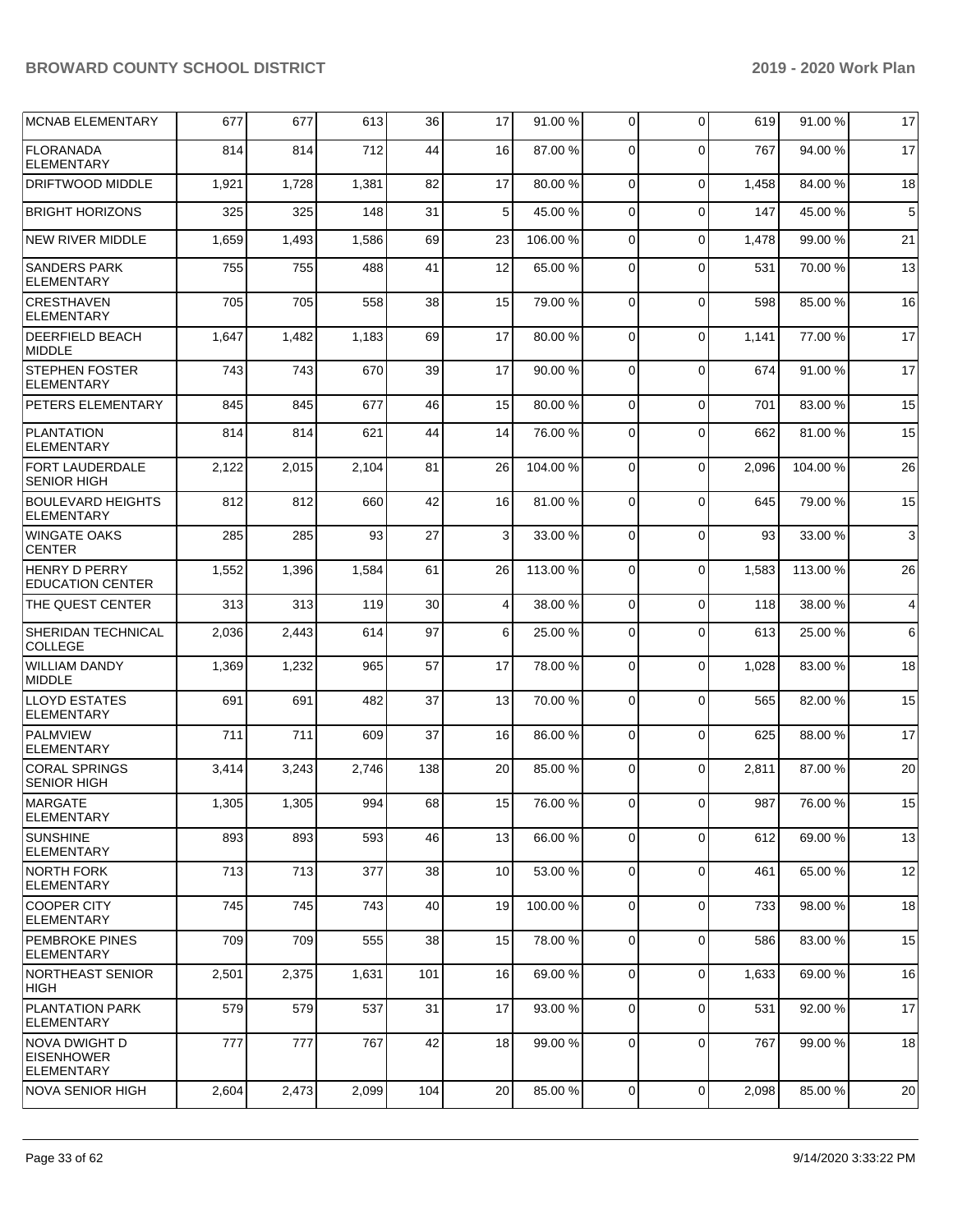| <b>NOVA BLANCHE</b><br><b>FORMAN ELEMENTARY</b>                          | 787   | 787   | 765   | 43  | 18 | 97.00 % | 0              | $\Omega$    | 765   | 97.00 % | 18 |
|--------------------------------------------------------------------------|-------|-------|-------|-----|----|---------|----------------|-------------|-------|---------|----|
| <b>MCFATTER TECHNICAL</b><br><b>COLLEGE</b>                              | 1,685 | 2,022 | 606   | 73  | 8  | 30.00 % | $\Omega$       | $\Omega$    | 605   | 30.00 % | 8  |
| <b>NOVA MIDDLE</b>                                                       | 1,493 | 1,343 | 1,287 | 64  | 20 | 96.00 % | $\Omega$       | $\Omega$    | 1,286 | 96.00 % | 20 |
| <b>SHERIDAN PARK</b><br>ELEMENTARY                                       | 810   | 810   | 675   | 44  | 15 | 83.00 % | $\Omega$       | $\Omega$    | 714   | 88.00 % | 16 |
| LAUDERHILL-PAUL<br><b>TURNER ELEMENTARY</b>                              | 872   | 872   | 657   | 47  | 14 | 75.00 % | $\Omega$       | $\Omega$    | 671   | 77.00 % | 14 |
| LAUDERHILL 6-12                                                          | 1,172 | 1,054 | 869   | 50  | 17 | 82.00 % | $\Omega$       | $\Omega$    | 880   | 83.00 % | 18 |
| <b>COCONUT CREEK</b><br><b>ELEMENTARY</b>                                | 803   | 803   | 639   | 43  | 15 | 80.00 % | $\Omega$       | $\Omega$    | 613   | 76.00 % | 14 |
| <b>PLANTATION SENIOR</b><br><b>HIGH</b>                                  | 2,796 | 2,656 | 1,981 | 114 | 17 | 75.00 % | $\Omega$       | $\Omega$    | 2,235 | 84.00 % | 20 |
| <b>CASTLE HILL</b><br><b>ELEMENTARY</b>                                  | 817   | 817   | 566   | 44  | 13 | 69.00 % | $\Omega$       | $\Omega$    | 625   | 76.00 % | 14 |
| Dr. MARTIN LUTHER<br>KING Jr. MONTESSORI<br><b>ACADEMY</b>               | 737   | 737   | 426   | 40  | 11 | 58.00 % | $\Omega$       | $\Omega$    | 499   | 68.00 % | 12 |
| <b>VILLAGE ELEMENTARY</b>                                                | 870   | 870   | 665   | 46  | 14 | 76.00 % | $\Omega$       | $\Omega$    | 736   | 85.00 % | 16 |
| ANNABEL C PERRY PK-<br>8                                                 | 1,063 | 956   | 717   | 55  | 13 | 75.00 % | $\Omega$       | $\Omega$    | 728   | 76.00%  | 13 |
| <b>FAIRWAY ELEMENTARY</b>                                                | 970   | 970   | 657   | 54  | 12 | 68.00 % | $\overline{0}$ | $\Omega$    | 717   | 74.00 % | 13 |
| <b>HOLLYWOOD HILLS</b><br><b>SENIOR HIGH</b>                             | 2,808 | 2,667 | 1,862 | 116 | 16 | 70.00 % | 0              | $\Omega$    | 1,927 | 72.00 % | 17 |
| ROBERT C MARKHAM<br>ELEMENTARY                                           | 709   | 709   | 519   | 38  | 14 | 73.00 % | $\Omega$       | $\Omega$    | 561   | 79.00 % | 15 |
| <b>COCONUT CREEK</b><br><b>SENIOR HIGH</b>                               | 3,036 | 2,884 | 1,463 | 122 | 12 | 51.00 % | $\Omega$       | $\Omega$    | 1.696 | 59.00 % | 14 |
| <b>LAUDERDALE LAKES</b><br><b>MIDDLE</b>                                 | 1,384 | 1,245 | 874   | 59  | 15 | 70.00%  | $\overline{0}$ | $\Omega$    | 836   | 67.00 % | 14 |
| <b>DEERFIELD BEACH</b><br><b>SENIOR HIGH</b>                             | 2,998 | 2,848 | 2,399 | 121 | 20 | 84.00 % | $\Omega$       | $\Omega$    | 2,404 | 84.00 % | 20 |
| <b>BOYD H ANDERSON</b><br><b>SENIOR HIGH</b>                             | 2,978 | 2,829 | 1,680 | 125 | 13 | 59.00 % | $\Omega$       | $\Omega$    | 1,817 | 64.00 % | 15 |
| MIRAMAR SENIOR HIGH                                                      | 2,705 | 2,569 | 2,367 | 108 | 22 | 92.00 % | $\overline{0}$ | $\Omega$    | 2,321 | 90.00 % | 21 |
| <b>WHISPERING PINES</b><br><b>EXCEPTIONAL</b><br><b>EDUCATION CENTER</b> | 210   | 210   | 167   | 17  | 10 | 79.00 % | 0              | $\Omega$    | 166   | 79.00 % | 10 |
| <b>HOLLYWOOD PARK</b><br><b>ELEMENTARY</b>                               | 593   | 593   | 499   | 32  | 16 | 84.00 % | 0              | $\Omega$    | 501   | 84.00 % | 16 |
| <b>CYPRESS ELEMENTARY</b>                                                | 909   | 909   | 738   | 50  | 15 | 81.00 % | $\overline{0}$ | $\Omega$    | 758   | 83.00 % | 15 |
| <b>APOLLO MIDDLE</b>                                                     | 1,731 | 1,557 | 1,393 | 73  | 19 | 89.00 % | $\overline{0}$ | $\Omega$    | 1,470 | 94.00 % | 20 |
| SHERIDAN HILLS<br><b>ELEMENTARY</b>                                      | 607   | 607   | 488   | 33  | 15 | 80.00 % | $\overline{0}$ | $\Omega$    | 536   | 88.00 % | 16 |
| <b>ORIOLE ELEMENTARY</b>                                                 | 758   | 758   | 615   | 42  | 15 | 81.00 % | $\overline{0}$ | $\Omega$    | 643   | 85.00 % | 15 |
| <b>MIRROR LAKE</b><br><b>ELEMENTARY</b>                                  | 791   | 791   | 660   | 43  | 15 | 83.00 % | 0              | $\Omega$    | 647   | 82.00 % | 15 |
| <b>ROYAL PALM</b><br><b>ELEMENTARY</b>                                   | 1,012 | 1,012 | 778   | 53  | 15 | 77.00 % | 0              | $\Omega$    | 838   | 83.00 % | 16 |
| <b>CRYSTAL LAKE MIDDLE</b>                                               | 1,759 | 1,583 | 1,414 | 73  | 19 | 89.00 % | $\overline{0}$ | $\Omega$    | 1,468 | 93.00 % | 20 |
| PINES MIDDLE                                                             | 1,966 | 1,769 | 842   | 82  | 10 | 48.00 % | $\mathbf 0$    | $\mathbf 0$ | 861   | 49.00 % | 11 |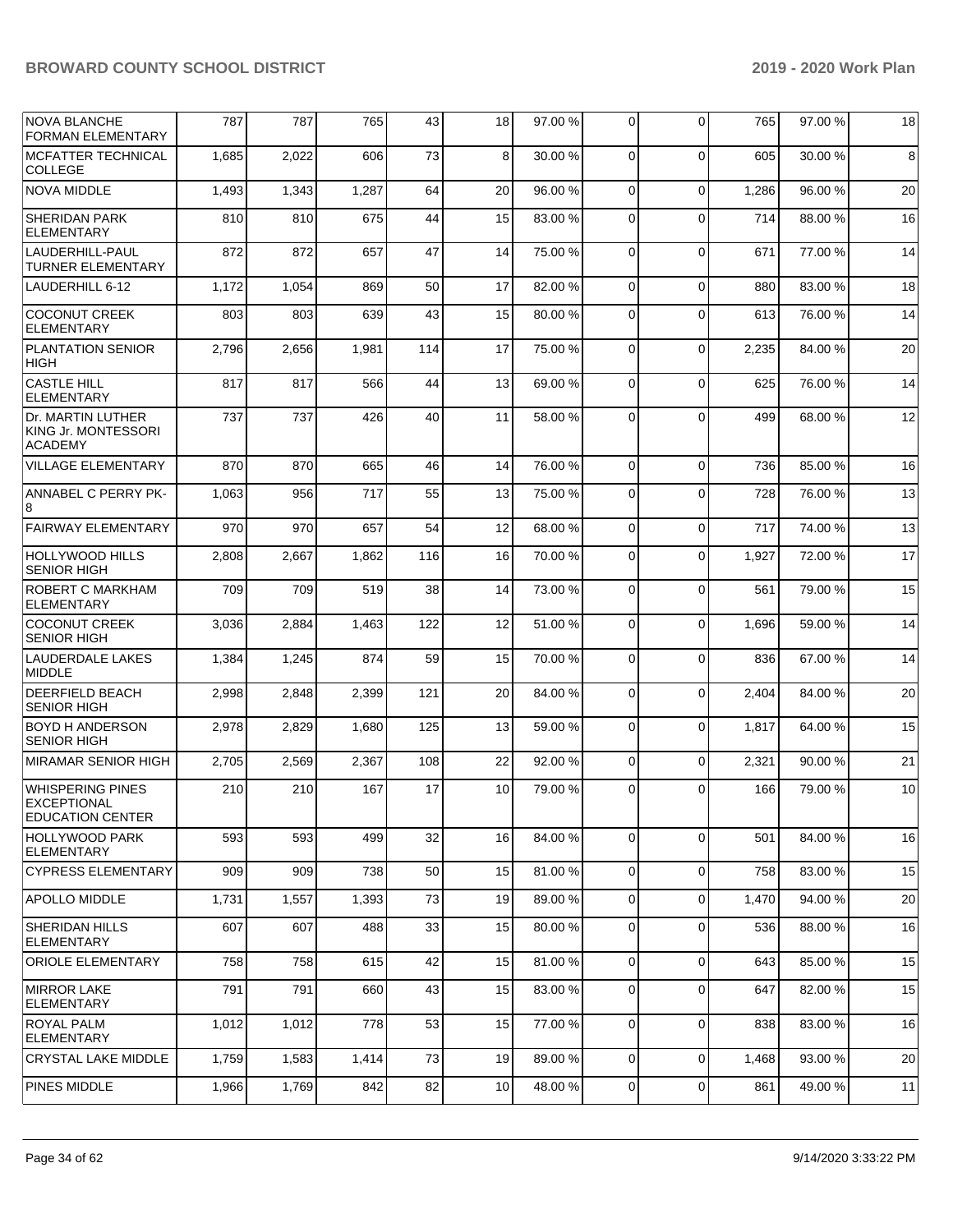| <b>SEMINOLE MIDDLE</b>                        | 1,573 | 1,415 | 1,118 | 66  | 17             | 79.00 %  | $\mathbf 0$    | $\Omega$    | 1,211 | 86.00 % | 18             |
|-----------------------------------------------|-------|-------|-------|-----|----------------|----------|----------------|-------------|-------|---------|----------------|
| PIPER SENIOR HIGH                             | 3,662 | 3,478 | 2,344 | 147 | 16             | 67.00 %  | $\Omega$       | $\Omega$    | 2,467 | 71.00 % | 17             |
| <b>COOPER CITY SENIOR</b><br><b>HIGH</b>      | 2,436 | 2,314 | 2,262 | 96  | 24             | 98.00 %  | $\Omega$       | $\Omega$    | 2,309 | 100.00% | 24             |
| <b>PARK RIDGE</b><br>ELEMENTARY               | 546   | 546   | 562   | 29  | 19             | 103.00 % | 0              | $\mathbf 0$ | 566   | 104.00% | 20             |
| <b>JAMES S HUNT</b><br><b>ELEMENTARY</b>      | 841   | 841   | 629   | 46  | 14             | 75.00 %  | $\mathbf 0$    | $\Omega$    | 615   | 73.00 % | 13             |
| <b>BANYAN ELEMENTARY</b>                      | 831   | 831   | 602   | 43  | 14             | 72.00 %  | $\Omega$       | $\Omega$    | 581   | 70.00%  | 14             |
| <b>WESTPINE MIDDLE</b>                        | 1,413 | 1,271 | 1,018 | 60  | 17             | 80.00 %  | 0              | $\Omega$    | 1,108 | 87.00 % | 18             |
| PASADENA LAKES<br><b>ELEMENTARY</b>           | 710   | 710   | 521   | 41  | 13             | 73.00 %  | 0              | $\Omega$    | 519   | 73.00 % | 13             |
| <b>JAMES S RICKARDS</b><br><b>MIDDLE</b>      | 1,143 | 1,028 | 896   | 49  | 18             | 87.00 %  | 0              | $\Omega$    | 830   | 81.00%  | 17             |
| <b>ATLANTIC TECHNICAL</b><br><b>COLLEGE</b>   | 2,107 | 2,528 | 708   | 96  | $\overline{7}$ | 28.00 %  | $\Omega$       | $\Omega$    | 708   | 28.00 % | $\overline{7}$ |
| <b>NORTH LAUDERDALE</b><br><b>PK-8</b>        | 948   | 853   | 713   | 49  | 15             | 84.00 %  | $\Omega$       | $\mathbf 0$ | 712   | 83.00 % | 15             |
| <b>SOUTH PLANTATION</b><br><b>SENIOR HIGH</b> | 2,676 | 2,542 | 2,206 | 107 | 21             | 87.00 %  | 0              | $\mathbf 0$ | 2,298 | 90.00 % | 21             |
| <b>ATLANTIC WEST</b><br>ELEMENTARY            | 1,009 | 1,009 | 685   | 54  | 13             | 68.00 %  | $\mathbf 0$    | $\Omega$    | 765   | 76.00 % | 14             |
| <b>HORIZON ELEMENTARY</b>                     | 699   | 699   | 571   | 37  | 15             | 82.00 %  | $\Omega$       | $\Omega$    | 552   | 79.00 % | 15             |
| <b>FLAMINGO</b><br><b>ELEMENTARY</b>          | 779   | 779   | 655   | 41  | 16             | 84.00 %  | $\Omega$       | $\mathbf 0$ | 630   | 81.00%  | 15             |
| CORAL SPRINGS PK-8                            | 943   | 848   | 652   | 51  | 13             | 77.00 %  | 0              | $\mathbf 0$ | 664   | 78.00 % | 13             |
| <b>CORAL SPRINGS</b><br><b>MIDDLE</b>         | 2,110 | 1,899 | 1,161 | 89  | 13             | 61.00%   | 0              | $\Omega$    | 1,182 | 62.00 % | 13             |
| <b>PIONEER MIDDLE</b>                         | 1,834 | 1,650 | 1,491 | 78  | 19             | 90.00 %  | $\mathbf 0$    | $\Omega$    | 1,444 | 88.00 % | 19             |
| <b>BAIR MIDDLE</b>                            | 1,441 | 1,296 | 901   | 61  | 15             | 70.00%   | $\mathbf 0$    | $\Omega$    | 931   | 72.00 % | 15             |
| <b>TAMARAC</b><br><b>ELEMENTARY</b>           | 1,290 | 1,290 | 726   | 72  | 10             | 56.00 %  | $\mathbf 0$    | $\Omega$    | 744   | 58.00 % | 10             |
| <b>FOREST HILLS</b><br><b>ELEMENTARY</b>      | 795   | 795   | 692   | 43  | 16             | 87.00 %  | $\Omega$       | $\mathbf 0$ | 813   | 102.00% | 19             |
| <b>CENTRAL PARK</b><br>ELEMENTARY             | 1,123 | 1,123 | 870   | 61  | 14             | 77.00 %  | 0              | $\Omega$    | 935   | 83.00 % | 15             |
| PEMBROKE LAKES<br><b>ELEMENTARY</b>           | 741   | 741   | 720   | 40  | 18             | 97.00 %  | 0              | $\mathbf 0$ | 712   | 96.00 % | 18             |
| <b>NOB HILL ELEMENTARY</b>                    | 857   | 857   | 641   | 46  | 14             | 75.00 %  | 0              | $\mathbf 0$ | 647   | 75.00 % | 14             |
| <b>WESTCHESTER</b><br><b>ELEMENTARY</b>       | 1,166 | 1,166 | 1,131 | 62  | 18             | 97.00 %  | 0              | $\mathbf 0$ | 1,111 | 95.00 % | 18             |
| <b>MORROW ELEMENTARY</b>                      | 831   | 831   | 461   | 45  | 10             | 55.00 %  | $\overline{0}$ | $\mathbf 0$ | 558   | 67.00 % | 12             |
| RAMBLEWOOD MIDDLE                             | 1,451 | 1,305 | 1,240 | 62  | 20             | 95.00 %  | $\overline{0}$ | $\mathbf 0$ | 1,217 | 93.00 % | 20             |
| <b>RAMBLEWOOD</b><br><b>ELEMENTARY</b>        | 1,003 | 1,003 | 883   | 55  | 16             | 88.00 %  | 0              | $\mathbf 0$ | 941   | 94.00 % | 17             |
| <b>MAPLEWOOD</b><br><b>ELEMENTARY</b>         | 961   | 961   | 756   | 50  | 15             | 79.00 %  | $\mathbf 0$    | $\Omega$    | 784   | 82.00 % | 16             |
| J P TARAVELLA SENIOR<br><b>HIGH</b>           | 3,959 | 3,761 | 3,025 | 158 | 19             | 80.00 %  | 0              | $\mathbf 0$ | 3,021 | 80.00 % | 19             |
| <b>DAVIE ELEMENTARY</b>                       | 813   | 813   | 735   | 44  | 17             | 90.00%   | $\mathbf 0$    | 0           | 715   | 88.00%  | 16             |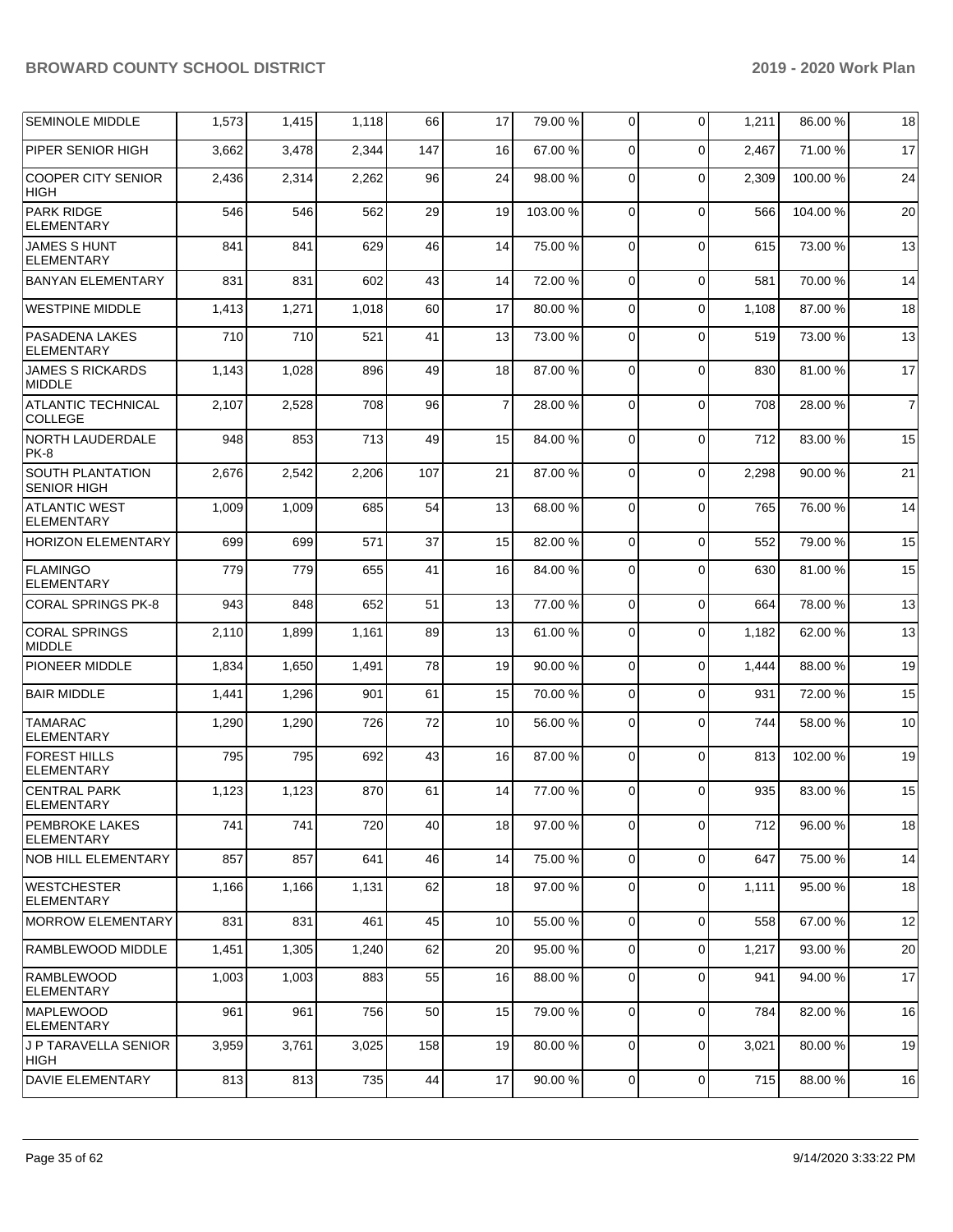| <b>PINEWOOD</b><br><b>ELEMENTARY</b>                  | 1,038          | 1,038          | 553   | 56  | 10          | 53.00 %   | 0              | $\Omega$       | 572            | 55.00 % | 10          |
|-------------------------------------------------------|----------------|----------------|-------|-----|-------------|-----------|----------------|----------------|----------------|---------|-------------|
| <b>WESTERN SENIOR HIGH</b>                            | 3,952          | 3,754          | 3,274 | 160 | 20          | 87.00 %   | $\mathbf 0$    | $\mathbf 0$    | 3,396          | 90.00 % | 21          |
| <b>GRIFFIN ELEMENTARY</b>                             | 687            | 687            | 627   | 37  | 17          | 91.00%    | $\mathbf 0$    | $\mathbf 0$    | 620            | 90.00 % | 17          |
| <b>PINES LAKES</b><br>ELEMENTARY                      | 927            | 927            | 530   | 49  | 11          | 57.00 %   | 0              | $\Omega$       | 562            | 61.00%  | 11          |
| <b>SEA CASTLE</b><br><b>ELEMENTARY</b>                | 1,010          | 1,010          | 808   | 54  | 15          | 80.00 %   | $\mathbf 0$    | $\mathbf 0$    | 870            | 86.00 % | 16          |
| <b>WELLEBY ELEMENTARY</b>                             | 915            | 915            | 758   | 49  | 15          | 83.00 %   | 0              | $\Omega$       | 797            | 87.00 % | 16          |
| <b>RIVERGLADES</b><br><b>ELEMENTARY</b>               | 1,138          | 1,138          | 1,070 | 59  | 18          | 94.00 %   | 0              | $\Omega$       | 1,203          | 106.00% | 20          |
| <b>SILVER LAKES MIDDLE</b>                            | 1,174          | 1,056          | 704   | 51  | 14          | 67.00 %   | 0              | $\mathbf 0$    | 715            | 68.00%  | 14          |
| <b>COUNTRY ISLES</b><br><b>ELEMENTARY</b>             | 1,096          | 1,096          | 988   | 57  | 17          | 90.00 %   | 0              | $\Omega$       | 933            | 85.00 % | 16          |
| <b>WALTER C YOUNG</b><br><b>MIDDLE</b>                | 1,447          | 1,302          | 1,118 | 62  | 18          | 86.00 %   | $\mathbf 0$    | $\mathbf 0$    | 1,185          | 91.00%  | 19          |
| <b>MARJORY STONEMAN</b><br><b>DOUGLAS SENIOR HIGH</b> | 3,994          | 3,879          | 3,241 | 159 | 20          | 84.00 %   | 0              | $\mathbf 0$    | 3,616          | 93.00 % | 23          |
| <b>RIVERSIDE</b><br>ELEMENTARY                        | 789            | 789            | 735   | 42  | 18          | 93.00 %   | 0              | $\Omega$       | 751            | 95.00 % | 18          |
| <b>CORAL PARK</b><br><b>ELEMENTARY</b>                | 705            | 705            | 590   | 38  | 16          | 84.00 %   | $\mathbf 0$    | $\mathbf 0$    | 646            | 92.00 % | 17          |
| <b>FOREST GLEN MIDDLE</b>                             | 1,805          | 1,624          | 1,353 | 75  | 18          | 83.00 %   | 0              | $\Omega$       | 1,353          | 83.00 % | 18          |
| <b>SANDPIPER</b><br><b>ELEMENTARY</b>                 | 909            | 909            | 586   | 48  | 12          | 64.00 %   | 0              | $\Omega$       | 622            | 68.00%  | 13          |
| <b>SILVER RIDGE</b><br><b>ELEMENTARY</b>              | 1,002          | 1,002          | 1,035 | 54  | 19          | 103.00 %  | 0              | $\Omega$       | 974            | 97.00 % | 18          |
| <b>WINSTON PARK</b><br><b>ELEMENTARY</b>              | 1,191          | 1,191          | 1,205 | 65  | 19          | 101.00%   | $\mathbf 0$    | $\mathbf 0$    | 1,213          | 102.00% | 19          |
| <b>COUNTRY HILLS</b><br><b>ELEMENTARY</b>             | 849            | 849            | 856   | 46  | 19          | 101.00%   | 0              | $\Omega$       | 842            | 99.00 % | 18          |
| <b>QUIET WATERS</b><br><b>ELEMENTARY</b>              | 1,600          | 1,600          | 1,180 | 83  | 14          | 74.00 %   | $\mathbf 0$    | $\mathbf 0$    | 1,204          | 75.00 % | 15          |
| <b>HAWKES BLUFF</b><br><b>ELEMENTARY</b>              | 1,044          | 1,044          | 860   | 55  | 16          | 82.00 %   | $\mathbf 0$    | $\mathbf 0$    | 861            | 82.00 % | 16          |
| <b>TEQUESTA TRACE</b><br><b>MIDDLE</b>                | 1,591          | 1,431          | 1,628 | 66  | 25          | 114.00 %  | 0              | $\Omega$       | 1,503          | 105.00% | 23          |
| <b>PARK SPRINGS</b><br>ELEMENTARY                     | 1,189          | 1,189          | 1,000 | 60  | 17          | 84.00 %   | $\overline{0}$ | $\overline{0}$ | 1,073          | 90.00%  | 18          |
| <b>INDIAN TRACE</b><br>ELEMENTARY                     | 843            | 843            | 726   | 45  | 16          | 86.00 %   | $\mathbf 0$    | $\Omega$       | 727            | 86.00 % | 16          |
| <b>EMBASSY CREEK</b><br>ELEMENTARY                    | 1,087          | 1,087          | 1,242 | 57  | 22          | 114.00 %  | 0              | $\mathbf 0$    | 1,165          | 107.00% | 20          |
| <b>CHARLES DREW</b><br>ELEMENTARY                     | 631            | 631            | 532   | 33  | 16          | 84.00 %   | 0              | $\mathbf 0$    | 476            | 75.00 % | 14          |
| <b>CROSS CREEK SCHOOL</b>                             | 228            | 228            | 143   | 18  | 8           | 63.00 %   | $\mathbf 0$    | $\Omega$       | 142            | 62.00%  | 8           |
| PALM COVE<br><b>ELEMENTARY</b>                        | 1,049          | 1,049          | 598   | 56  | 11          | 57.00 %   | $\mathbf 0$    | $\Omega$       | 607            | 58.00 % | 11          |
| <b>VIRGINIA SHUMAN</b><br>YOUNG ELEMENTARY            | 687            | 687            | 600   | 37  | 16          | 87.00 %   | 0              | $\mathbf 0$    | 600            | 87.00 % | 16          |
| SAWGRASS<br>ELEMENTARY                                | 1,184          | 1,184          | 1,043 | 63  | 17          | 88.00 %   | 0              | $\mathbf 0$    | 1,127          | 95.00 % | 18          |
| <b>DILLARD COMMUNITY</b><br>CENTER (MUSEUM)           | $\overline{0}$ | $\overline{0}$ | 0     | 0   | $\mathbf 0$ | $0.00 \%$ | $\mathbf 0$    | $\overline{0}$ | $\overline{0}$ | 0.00%   | $\mathbf 0$ |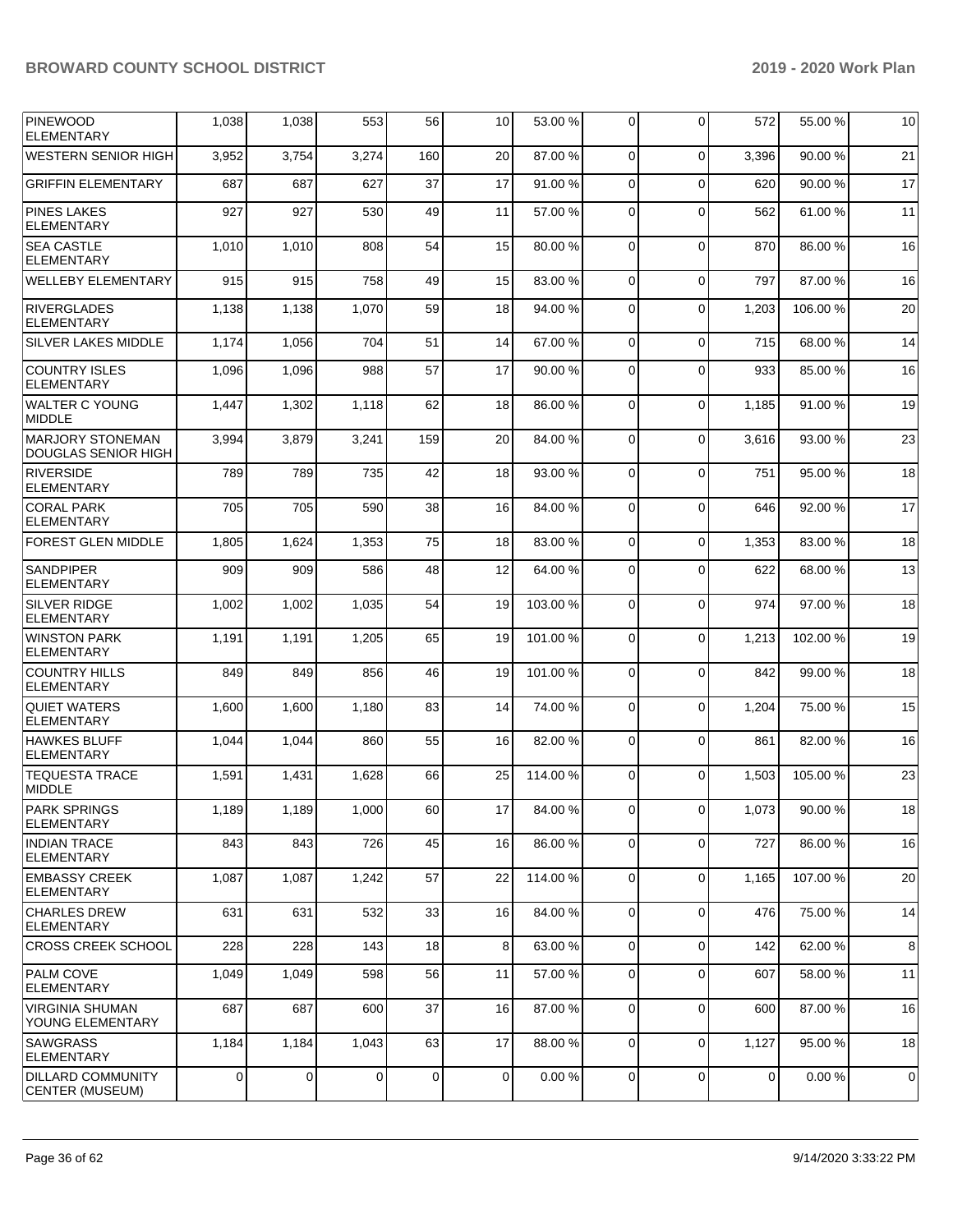| <b>IEVERGLADES</b><br><b>IELEMENTARY</b>  | .220    | 1,220   | 0.022   | 63     | 16              | 84.00 % |  | 1.043   | 85.00 %  | 17 <sub>1</sub> |
|-------------------------------------------|---------|---------|---------|--------|-----------------|---------|--|---------|----------|-----------------|
| <b>CHAPEL TRAIL</b><br><b>IELEMENTARY</b> | .054    | 1,054   | 816     | 58     | 14 <sub>1</sub> | 77.00 % |  | 7691    | 73.00 %  | 13 <sub>1</sub> |
|                                           | 286,356 | 274.733 | 218,316 | 13.378 | 16              | 79.46 % |  | 224.066 | 81.56 %l | 17              |

The COFTE Projected Total (224,066) for 2023 - 2024 must match the Official Forecasted COFTE Total (216,752 ) for 2023 - 2024 before this section can be completed. In the event that the COFTE Projected Total does not match the Official forecasted COFTE, then the Balanced Projected COFTE Table should be used to balance COFTE.

| Projected COFTE for 2023 - 2024 |         |
|---------------------------------|---------|
| Elementary (PK-3)               | 67,111  |
| Middle $(4-8)$                  | 76,900  |
| High (9-12)                     | 72,742  |
|                                 | 216,752 |

| <b>Grade Level Type</b> | <b>Balanced Projected</b><br>COFTE for 2023 - 2024 |
|-------------------------|----------------------------------------------------|
| Elementary (PK-3)       | $-3,352$                                           |
| Middle $(4-8)$          | 3,609                                              |
| High (9-12)             | $-7,570$                                           |
|                         | 216,753                                            |

## **Relocatable Replacement**

Number of relocatable classrooms clearly identified and scheduled for replacement in the school board adopted financially feasible 5-year district work program.

| Location                                        | 2019 - 2020 | 2020 - 2021 | 2021 - 2022 | 2022 - 2023 | 2023 - 2024 | Year 5 Total   |
|-------------------------------------------------|-------------|-------------|-------------|-------------|-------------|----------------|
| GULFSTREAM EARLY CHILDHOOD CENTER OF EXCELLENCE |             |             |             |             |             | 3              |
| <b>DRIFTWOOD ELEMENTARY</b>                     |             |             |             |             |             |                |
| LAKE FOREST ELEMENTARY                          |             |             |             |             |             |                |
| PASADENA LAKES ELEMENTARY                       |             |             |             |             |             | $\overline{7}$ |
| <b>DAVIE ELEMENTARY</b>                         |             |             |             |             |             |                |
| <b>CORAL PARK ELEMENTARY</b>                    | 6           |             |             |             |             | 6              |
| <b>FOREST GLEN MIDDLE</b>                       | 8           |             |             |             |             | 8              |
| <b>COCONUT PALM ELEMENTARY</b>                  | 10          |             |             |             |             | 10             |
| GULFSTREAM ACADEMY OF HALLANDALE BEACH          |             |             |             |             |             | $\mathbf{1}$   |
| <b>Total Relocatable Replacements:</b>          | 38          |             |             |             |             | 38             |

## **Charter Schools Tracking**

Information regarding the use of charter schools.

| Location-Type              | # Relocatable<br>units or<br>permanent<br><b>classrooms</b> | Owner      | <b>IYear Started or</b><br>Scheduled | <b>Student</b><br><b>Stations</b> | <b>Students</b><br>Enrolled | Years in<br>Contract | <b>Total Charter</b><br><b>Students</b><br>projected for<br>2023 - 2024 |
|----------------------------|-------------------------------------------------------------|------------|--------------------------------------|-----------------------------------|-----------------------------|----------------------|-------------------------------------------------------------------------|
| Ben Gamla Charter - [5410] |                                                             | 29 PRIVATE | 2007                                 | 625                               | 509                         | 12                   | 509                                                                     |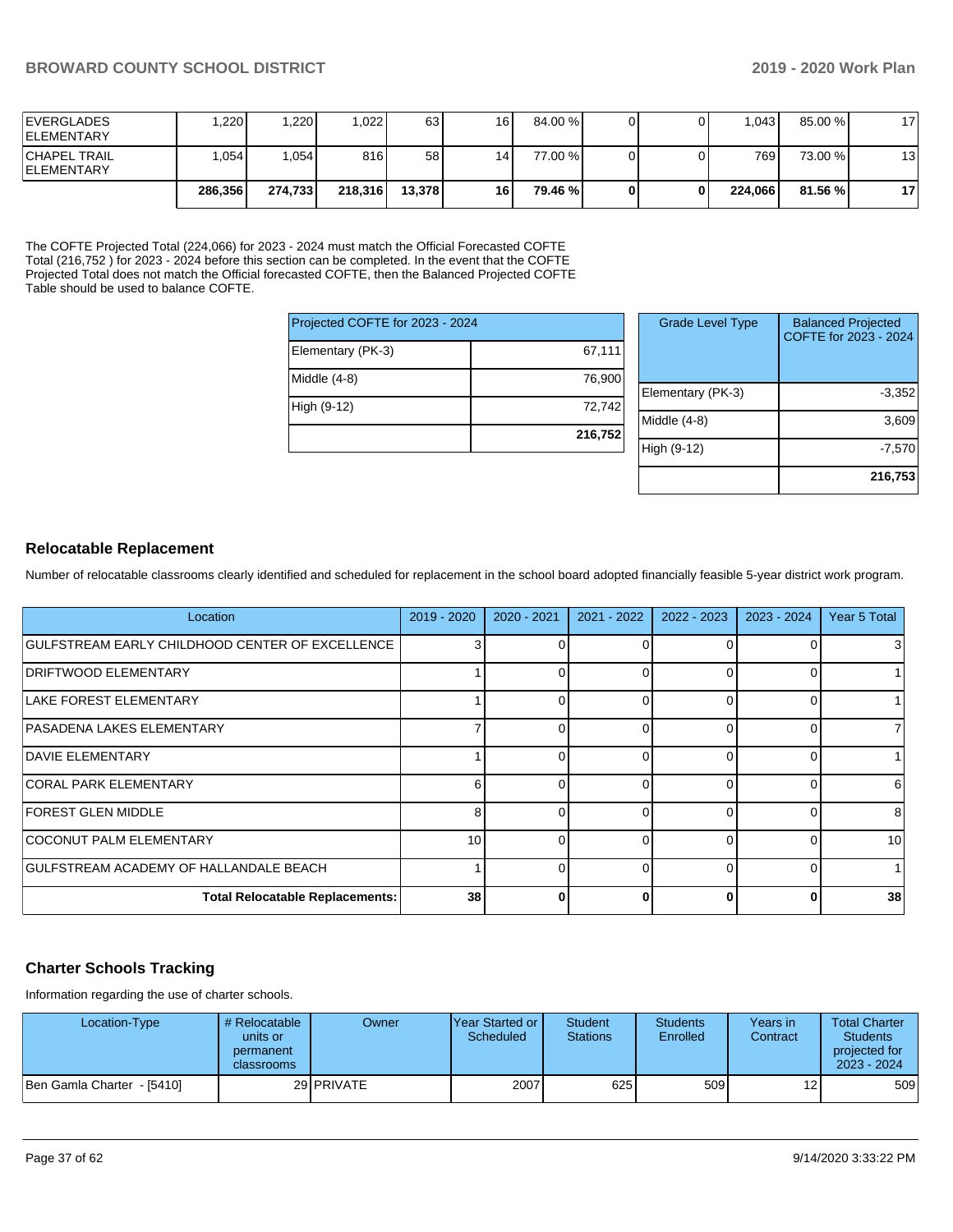| Ben Gamla Charter North<br>Broward - [5001]                             | 29 PRIVATE       | 2010 | 900   | 152   | 9              | 152   |
|-------------------------------------------------------------------------|------------------|------|-------|-------|----------------|-------|
| Ben Gamla Charter South<br>Broward - [5392]                             | 34 PRIVATE       | 2009 | 900   | 349   | 10             | 349   |
| Bridge Prep Academy Broward<br>County - [5238]                          | 16 PRIVATE       | 2017 | 1,000 | 278   | $\overline{2}$ | 278   |
| Bridge Prep Academy of<br>Hollywood Hills - [5116]                      | 16 PRIVATE       | 2014 | 500   | 325   | 5              | 325   |
| <b>Broward Math and Science</b><br>Schools - [5038]                     | 29 PRIVATE       | 2014 | 400   | 311   | 5              | 311   |
| Central Charter School - [5041]                                         | 57 PRIVATE       | 1997 | 1,293 | 1,259 | 22             | 1,259 |
| Championship Academy of<br>Distinction at Davie - [5422]                | 25 PRIVATE       | 2011 | 692   | 525   | 7              | 525   |
| Championship Academy of<br>Distinction at Davie High School -<br>[5219] | 1 PRIVATE        | 2016 | 875   | 73    | 3              | 73    |
| Championship Academy of<br>Distinction at Hollywood - [5361]            | 34 PRIVATE       | 2005 | 600   | 402   | 14             | 402   |
| Championship Academy of<br>Distinction Middle School - [5215]           | 1 <b>PRIVATE</b> | 2016 | 374   | 232   | 3              | 232   |
| Championship Academy of<br>Distinction of West Broward -<br>[5234]      | 34 PRIVATE       | 2017 | 640   | 299   | $\overline{2}$ | 299   |
| Charter School of Excellence -<br>[5031]                                | 13 PRIVATE       | 1997 | 310   | 249   | 22             | 249   |
| Charter School of Excellence at<br>Davie - [5271]                       | 11 PRIVATE       | 2008 | 350   | 296   | 11             | 296   |
| City of Pembroke Pines -<br>E/W/Central - [5051]                        | 95 MUNICIPAL     | 1998 | 2,470 | 1,893 | 21             | 1,893 |
| City of Pembroke Pines High -<br>[5121]                                 | 105 MUNICIPAL    | 2000 | 2,144 | 2,111 | 19             | 2,111 |
| City of Pembroke Pines Middle<br>West/Central - [5081]                  | 71 MUNICIPAL     | 1999 | 1,398 | 1,338 | 20             | 1,338 |
| Coral Springs Charter School -<br>[5091]                                | 89 MUNICIPAL     | 1999 | 1,600 | 1,710 | 20             | 1,710 |
| Eagles' Nest Charter Academy -<br>[5355]                                | 21 PRIVATE       | 2005 | 400   | 345   | 14             | 345   |
| Eagles' Nest Middle - [5356]                                            | 3 PRIVATE        | 2005 | 800   | 56    | 14             | 56    |
| Everest Charter School - [5407]                                         | 48 PRIVATE       | 2012 | 205   | 132   | 7              | 132   |
| <b>Excelsior Charter of Broward -</b><br>[5393]                         | 20 PRIVATE       | 2006 | 466   | 201   | 13             | 21    |
| Franklin Academy Cooper City -<br>[5037]                                | 40 PRIVATE       | 2013 | 1,340 | 1,307 | 6              | 1,307 |
| Franklin Academy F - [5046]                                             | 40 PRIVATE       | 2013 | 1,340 | 1,109 | 6              | 1,109 |
| Academic Solutions Academy - A<br>- [5233]                              | 1 PRIVATE        | 2016 | 250   | 152   | 3              | 152   |
| Academic Solutions High School -<br>[5028]                              | 8 PRIVATE        | 2013 | 250   | 134   | 6              | 134   |
| Alpha International Academy -<br>[5421]                                 | 21 PRIVATE       | 2012 | 384   | 86    | 7              | 86    |
| Andrews High School - [5009]                                            | 8 PRIVATE        | 2011 | 550   | 252   | 8              | 252   |
| Ascend Career Academy - [5209]                                          | 12 PRIVATE       | 2015 | 1,000 | 243   | 4              | 243   |
| Atlantic Montessori Charter<br>School - [5029]                          | 10 PRIVATE       | 2012 | 219   | 116   | 7              | 116   |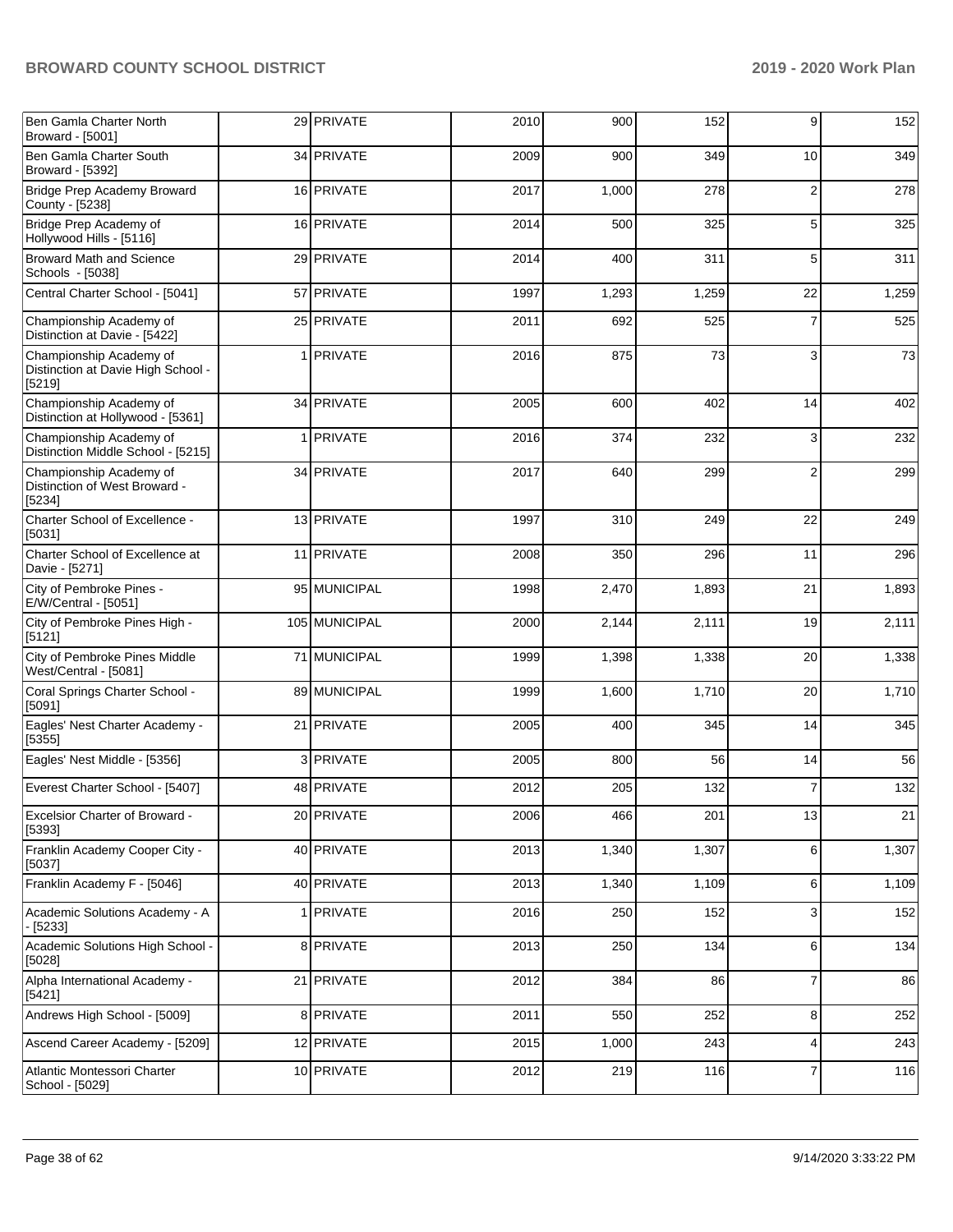| Atlantic Montessori Charter<br>School West Campus - [5164] |   | 6 PRIVATE  | 2015 | 150   | 150   | 4              | 150   |
|------------------------------------------------------------|---|------------|------|-------|-------|----------------|-------|
| Avant Garde Academy - [5791]                               |   | 34 PRIVATE | 2014 | 750   | 884   | 5              | 884   |
| Avant Garde Academy K-8<br>Broward - [5015]                |   | 72 PRIVATE | 2015 | 1,050 | 1,014 | 4              | 1,014 |
| The Ben Gamla Preparatory<br>Academy - [5182]              |   | 34 PRIVATE | 2015 | 600   | 407   | 4              | 407   |
| West Broward Academy - [5052]                              |   | 48 PRIVATE | 2012 | 910   | 543   | $\overline{7}$ | 543   |
| Franklin Academy-Pembroke<br>Pines - [5012]                |   | 71 PRIVATE | 2011 | 1,750 | 1,369 | 8              | 1,369 |
| Franklin Academy-Pembroke<br>Pines High School - [5142]    |   | 40 PRIVATE | 2015 | 1,400 | 931   | 4              | 931   |
| Franklin Academy-Sunrise -<br>[5010]                       |   | 40 PRIVATE | 2011 | 1,475 | 1,357 | 8              | 1,357 |
| <b>Greentree Preparatory Charter</b><br>School - [5130]    |   | 5 PRIVATE  | 2014 | 213   | 171   | 5              | 171   |
| Hollywood Academy of Arts and<br>Science - [5325]          |   | 55 PRIVATE | 2004 | 1,100 | 1,100 | 15             | 1,100 |
| Hollywood Academy of Arts and<br>Science Middle - [5362]   |   | 19 PRIVATE | 2005 | 400   | 469   | 14             | 469   |
| Imagine Charter Middle School at<br>Broward - [5024]       |   | 47 PRIVATE | 2010 | 1,080 | 836   | 9              | 836   |
| Imagine Charter School at<br>Weston - [5111]               |   | 56 PRIVATE | 2001 | 1,075 | 916   | 18             | 916   |
| Imagine Elementary at North<br>Lauderdale - [5171]         |   | 33 PRIVATE | 2001 | 700   | 539   | 18             | 539   |
| Imagine Schools - Plantation<br>Campus - [5044]            |   | 19 PRIVATE | 2012 | 1,340 | 360   | $\overline{7}$ | 360   |
| Innovation Charter School - [5177]                         |   | 13 PRIVATE | 2015 | 580   | 466   | $\overline{4}$ | 466   |
| International School of Broward -<br>[5416]                |   | 31 PRIVATE | 2007 | 675   | 110   | 12             | 110   |
| New Life Charter Academy -<br>[5852]                       | 6 | PRIVATE    | 2014 | 600   | 140   | 5              | 140   |
| North Broward Academy of<br>Excellence Elementary - [5161] |   | 30 PRIVATE | 2001 | 763   | 665   | 18             | 665   |
| North Broward Academy of<br>Excellence Middle - [5371]     |   | 37 PRIVATE | 2005 | 762   | 350   | 14             | 350   |
| Panacea Prep Charter School -<br>[5801]                    | 9 | PRIVATE    | 2014 | 188   | 100   | 5              | 100   |
| Paragon Academy of Technology<br>$-$ [5381]                |   | 6 PRIVATE  | 2005 | 500   | 140   | 14             | 140   |
| Renaissance Charter at Cooper<br>City - [5049]             |   | 80 PRIVATE | 2012 | 1,504 | 1,186 | $\overline{7}$ | 1,186 |
| Renaissance Charter Middle<br>School at Pines - [5014]     |   | 29 PRIVATE | 2014 | 1,145 | 447   | $\overline{5}$ | 447   |
| Renaissance Charter School at<br>University - [5048]       |   | 80 PRIVATE | 2012 | 1,504 | 1,413 | $\overline{7}$ | 1,413 |
| Renaissance Charter School of<br>Coral Springs - [5020]    |   | 80 PRIVATE | 2011 | 1,504 | 1,517 | 8              | 1,517 |
| Renaissance Charter School of<br>Plantation - [5023]       |   | 80 PRIVATE | 2011 | 1,504 | 940   | 8              | 940   |
| Renaissance Charter Schools at<br>Pines - [5710]           |   | 48 PRIVATE | 2014 | 1,145 | 933   | 5              | 933   |
| RISE Academy of Science and<br>Technology - [5420]         |   | 20 PRIVATE | 2008 | 300   | 354   | 11             | 354   |
| Somerset Academy Charter<br>Conservatory High - [5396]     |   | 18 PRIVATE | 2006 | 400   | 185   | 13             | 185   |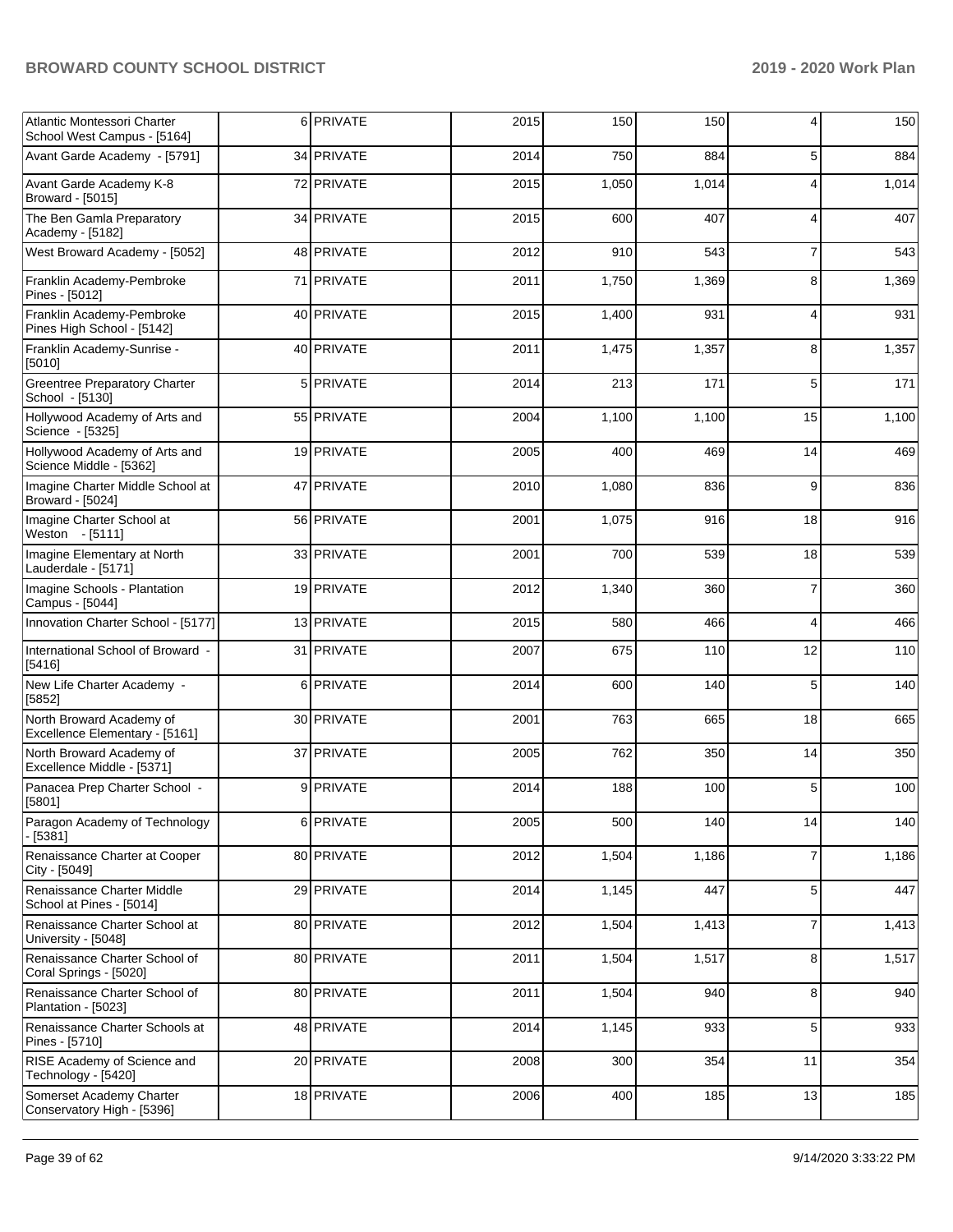| Somerset Academy Charter High<br>School Miramar Campus - [5007] |                | 40 PRIVATE | 2011 | 1,000  | 271    | 8              | 271    |
|-----------------------------------------------------------------|----------------|------------|------|--------|--------|----------------|--------|
| Somerset Academy Charter<br>School Miramar - [5405]             |                | 26 PRIVATE | 2006 | 675    | 518    | 13             | 518    |
| Somerset Academy Davie - [5211]                                 | 7              | PRIVATE    | 2003 | 800    | 152    | 16             | 152    |
| Somerset Academy East<br>Preparatory - [5391]                   |                | 12 PRIVATE | 2009 | 500    | 231    | 10             | 231    |
| Somerset Academy Elementary<br>$-[5141]$                        |                | 37 PRIVATE | 2001 | 900    | 694    | 18             | 694    |
| Somerset Academy Elementary<br>South Campus - [5263]            |                | 32 PRIVATE | 2018 | 600    | 298    | 1              | 298    |
| Somerset Academy High - [5221]                                  |                | 26 PRIVATE | 2002 | 1,200  | 1,170  | 17             | 1,170  |
| Somerset Academy Key Middle<br>school - [5413]                  | 3              | PRIVATE    | 2013 | 495    | 397    | 6              | 397    |
| Somerset Academy Middle -<br>[5151]                             |                | 30 PRIVATE | 2001 | 1,050  | 995    | 18             | 995    |
| Somerset Academy Miramar<br>Middle - [5406]                     |                | 18 PRIVATE | 2006 | 480    | 415    | 13             | 415    |
| Somerset Academy<br>Neighborhood - [5021]                       |                | 29 PRIVATE | 1997 | 500    | 494    | 22             | 494    |
| Somerset Academy Pompano<br>Elementary - [5388]                 |                | 40 PRIVATE | 2012 | 750    | 122    | $\overline{7}$ | 122    |
| Somerset Academy Riverside<br>Charter School - [5387]           |                | 7 PRIVATE  | 2013 | 600    | 235    | 6              | 235    |
| Somerset Academy Riverside<br>Middle Charter School - [5419]    |                | 3 PRIVATE  | 2013 | 400    | 72     | 6              | $72\,$ |
| Somerset Charter Academy at<br>North Lauderdale - [5003]        |                | 27 PRIVATE | 2010 | 900    | 765    | 9              | 765    |
| Somerset Key High Charter<br>School - [5224]                    | 1 <sup>1</sup> | PRIVATE    | 2016 | 800    | 262    | 3              | 262    |
| Somerset Miramar South - [5054]                                 |                | 40 PRIVATE | 2012 | 750    | 209    | $\overline{7}$ | 209    |
| Somerset Pines Academy - [5030]                                 |                | 19 PRIVATE | 2010 | 500    | 451    | 9              | 451    |
| Somerset Preparatory Charter<br>High Broward Campus - [5006]    |                | 40 PRIVATE | 2010 | 1,000  | 297    | 9              | 297    |
| Somerset Preparatory Charter<br>Middle - [5441]                 |                | 16 PRIVATE | 2010 | 600    | 328    | 9              | 328    |
| Somerset Village Academy -<br>[5004]                            |                | 12 PRIVATE | 2010 | 750    | 224    | 9              | 224    |
| Somerset Village Academy<br>Middle - [5002]                     |                | 6 PRIVATE  | 2010 | 750    | 146    | 9              | 146    |
| South Broward Montessori<br>Charter School - [5717]             |                | 3 PRIVATE  | 2013 | 348    | 168    | 6              | 168    |
| SunEd High of North Broward -<br>[5861]                         |                | 7 PRIVATE  | 2014 | 400    | 310    | 5              | 310    |
| Sunfire High School - [5060]                                    |                | 20 PRIVATE | 2012 | 550    | 253    | 7              | 253    |
| Sunrise High School - [5481]                                    |                | 8 PRIVATE  | 2010 | 550    | 272    | 9              | 272    |
| Sunshine Elementary Charter -<br>[5400]                         |                | 15 PRIVATE | 2006 | 500    | 326    | 13             | 326    |
| SunEd High School of South<br>Broward - [5053]                  |                | 16 PRIVATE | 2019 | 400    | 33     | 1              | 33     |
| Summit Charter Academy - [5320]                                 |                | 29 PRIVATE | 2019 | 640    | 160    | $\mathbf{1}$   | 160    |
|                                                                 | 2636           |            |      | 70,730 | 46,704 |                | 46,524 |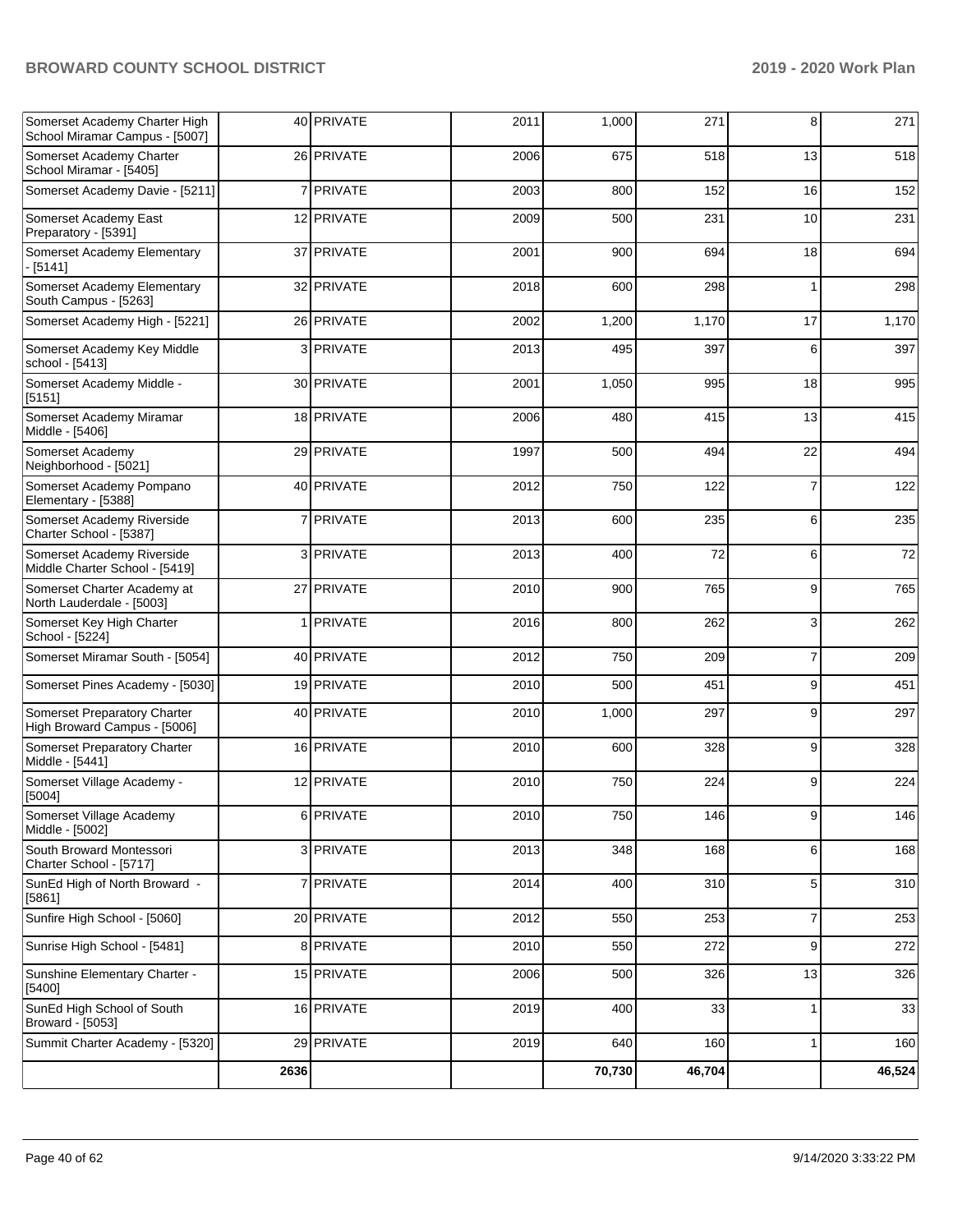## **Special Purpose Classrooms Tracking**

The number of classrooms that will be used for certain special purposes in the current year, by facility and type of classroom, that the district will, 1), not use for educational purposes, and 2), the co-teaching classrooms that are not open plan classrooms and will be used for educational purposes.

| School                                 | School Type                          | # of Elementary<br>K-3 Classrooms | # of Middle 4-8<br><b>Classrooms</b> | # of High 9-12<br><b>Classrooms</b> | # of ESE<br>Classrooms        | # of Combo<br>Classrooms        | <b>Total</b><br>Classrooms        |
|----------------------------------------|--------------------------------------|-----------------------------------|--------------------------------------|-------------------------------------|-------------------------------|---------------------------------|-----------------------------------|
|                                        | <b>Total Educational Classrooms:</b> | O                                 | $\bf{0}$                             | $\bf{0}$                            | $\Omega$                      | $\bf{0}$                        | $\mathbf{0}$                      |
| School                                 | <b>School Type</b>                   | # of Elementary<br>K-3 Classrooms | # of Middle 4-8<br><b>Classrooms</b> | # of High 9-12<br><b>Classrooms</b> | # of ESE<br><b>Classrooms</b> | # of Combo<br><b>Classrooms</b> | <b>Total</b><br><b>Classrooms</b> |
| <b>CORAL COVE ELEMENTARY</b>           | Co-Teaching                          |                                   | $\Omega$                             | $\Omega$                            | $\Omega$                      | $\Omega$                        | 1 <sup>1</sup>                    |
| <b>ROCK ISLAND ELEMENTARY</b>          | Co-Teaching                          |                                   | 0                                    | $\Omega$                            | 0                             | $\Omega$                        | 1                                 |
| <b>EAGLE RIDGE ELEMENTARY</b>          | Co-Teaching                          |                                   | $\Omega$                             | 0                                   | 0                             | $\overline{0}$                  | 1                                 |
| SILVER RIDGE ELEMENTARY                | Co-Teaching                          |                                   |                                      | $\Omega$                            | $\Omega$                      | 0                               | $\mathbf{3}$                      |
| <b>GRIFFIN ELEMENTARY</b>              | Co-Teaching                          | 0                                 |                                      | $\Omega$                            | 0                             | 0                               | 1                                 |
| <b>APOLLO MIDDLE</b>                   | Co-Teaching                          |                                   | $\Omega$                             | $\Omega$                            | $\Omega$                      | 0                               | 1                                 |
| <b>FORT LAUDERDALE SENIOR</b><br> HIGH | Co-Teaching                          | U                                 | $\Omega$                             |                                     | $\Omega$                      | $\Omega$                        | 1                                 |
| <b>SUNRISE MIDDLE</b>                  | Co-Teaching                          | $\Omega$                          | 2                                    | $\Omega$                            | $\Omega$                      | $\Omega$                        | $\overline{2}$                    |
| <b>DILLARD ELEMENTARY</b>              | Co-Teaching                          |                                   | 2                                    | $\Omega$                            | $\Omega$                      | $\Omega$                        | $\mathbf{3}$                      |
| <b>CYPRESS BAY SENIOR HIGH</b>         | Co-Teaching                          | 0                                 | $\Omega$                             | $\boldsymbol{\Delta}$               | $\Omega$                      | 0                               | $\overline{4}$                    |
| <b>EMBASSY CREEK ELEMENTARY</b>        | Co-Teaching                          | 3                                 |                                      | $\Omega$                            | 0                             | $\Omega$                        | $\overline{4}$                    |
| PEMBROKE LAKES ELEMENTARY              | Co-Teaching                          |                                   | $\Omega$                             | $\Omega$                            | O                             | $\Omega$                        | 1                                 |
| <b>COOPER CITY ELEMENTARY</b>          | Co-Teaching                          |                                   | $\Omega$                             | $\Omega$                            | 0                             | 0                               | $\mathbf{1}$                      |
| WESTWOOD HEIGHTS<br><b>ELEMENTARY</b>  | Co-Teaching                          |                                   | 0                                    | $\Omega$                            | $\Omega$                      | $\Omega$                        | 1                                 |
| NORTH ANDREWS GARDENS<br>ELEMENTARY    | Co-Teaching                          |                                   | $\Omega$                             | $\Omega$                            | $\Omega$                      | $\Omega$                        | 1                                 |
|                                        | <b>Total Co-Teaching Classrooms:</b> | 14                                |                                      | 5                                   | O                             | 0                               | 26                                |

## **Infrastructure Tracking**

**Necessary offsite infrastructure requirements resulting from expansions or new schools. This section should include infrastructure information related to capacity project schedules and other project schedules (Section 4).** 

NA

**Proposed location of planned facilities, whether those locations are consistent with the comprehensive plans of all affected local governments, and recommendations for infrastructure and other improvements to land adjacent to existing facilities. Provisions of 1013.33(12), (13) and (14) and 1013.36 must be addressed for new facilities planned within the 1st three years of the plan (Section 5).** 

Not Specified

**Consistent with Comp Plan?** No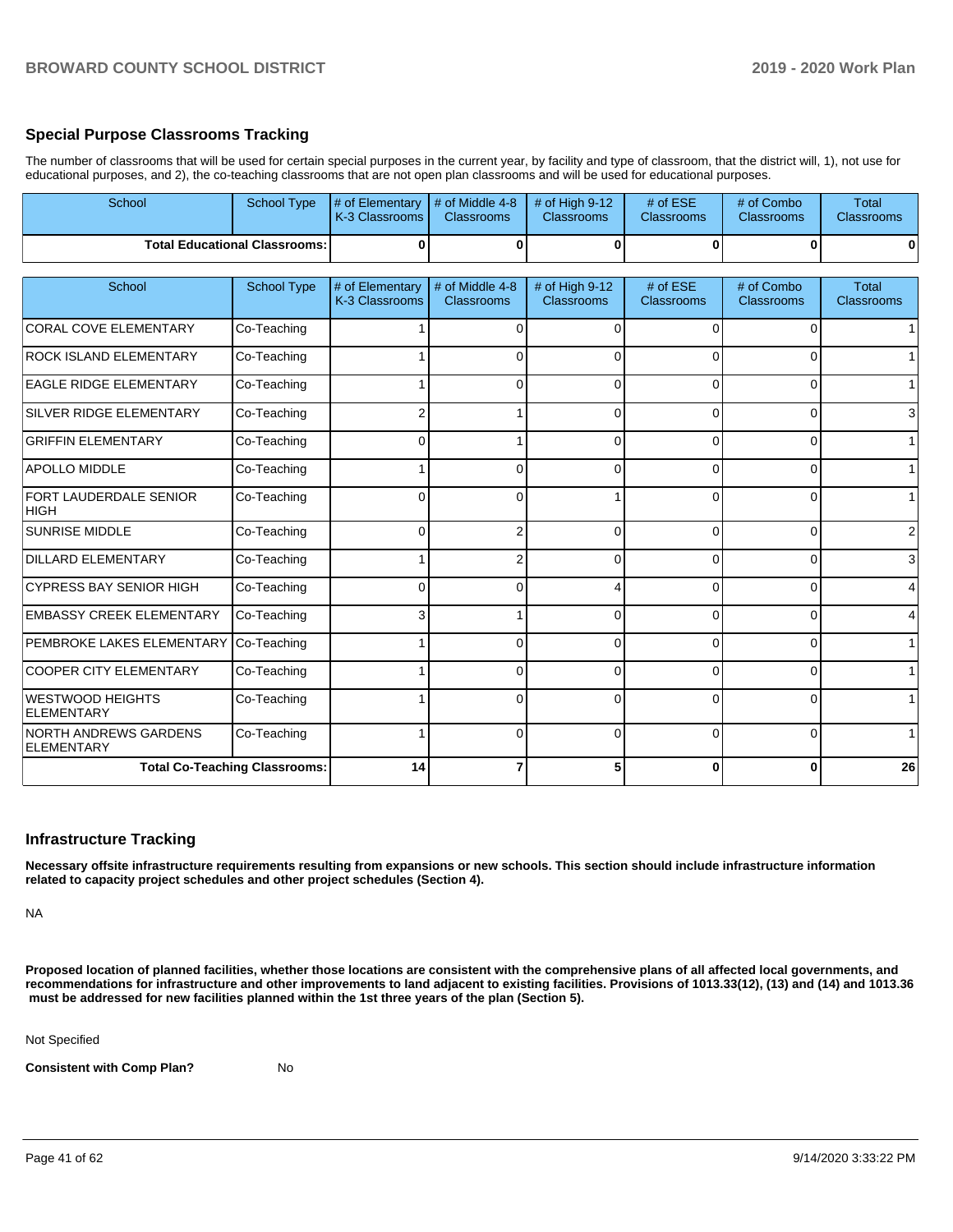## **Net New Classrooms**

The number of classrooms, by grade level and type of construction, that were added during the last fiscal year.

| List the net new classrooms added in the 2018 - 2019 fiscal year.                                                                                       |                              |                                   |                              |                                                                        | List the net new classrooms to be added in the 2019 - 2020 fiscal<br>year. |                            |                                |                        |
|---------------------------------------------------------------------------------------------------------------------------------------------------------|------------------------------|-----------------------------------|------------------------------|------------------------------------------------------------------------|----------------------------------------------------------------------------|----------------------------|--------------------------------|------------------------|
| "Classrooms" is defined as capacity carrying classrooms that are added to increase<br>capacity to enable the district to meet the Class Size Amendment. |                              |                                   |                              | Totals for fiscal year 2019 - 2020 should match totals in Section 15A. |                                                                            |                            |                                |                        |
| Location                                                                                                                                                | $2018 - 2019$ #<br>Permanent | $2018 - 2019$ #<br><b>Modular</b> | 2018 - 2019 #<br>Relocatable | $2018 - 2019$<br>Total                                                 | $2019 - 2020$ #<br>Permanent                                               | $2019 - 2020$ #<br>Modular | $2019 - 2020$ #<br>Relocatable | $2019 - 2020$<br>Total |
| Elementary (PK-3)                                                                                                                                       |                              |                                   |                              |                                                                        |                                                                            |                            |                                | 0                      |
| Middle (4-8)                                                                                                                                            |                              |                                   |                              |                                                                        |                                                                            |                            |                                | 0                      |
| High (9-12)                                                                                                                                             |                              |                                   |                              |                                                                        |                                                                            |                            |                                | $\Omega$               |
|                                                                                                                                                         |                              |                                   |                              | OΙ                                                                     |                                                                            |                            |                                | 0                      |

## **Relocatable Student Stations**

Number of students that will be educated in relocatable units, by school, in the current year, and the projected number of students for each of the years in the workplan.

| <b>Site</b>                      | 2019 - 2020 | 2020 - 2021 | 2021 - 2022 | 2022 - 2023 | 2023 - 2024 | 5 Year Average |
|----------------------------------|-------------|-------------|-------------|-------------|-------------|----------------|
| <b>CHARLES DREW ELEMENTARY</b>   | $\Omega$    | $\Omega$    | $\Omega$    | $\Omega$    | $\Omega$    | $\overline{0}$ |
| <b>CROSS CREEK SCHOOL</b>        | 48          | 48          | 48          | 48          | 0           | 38             |
| <b>PALM COVE ELEMENTARY</b>      | 178         | 178         | 178         | 178         | $\Omega$    | 142            |
| VIRGINIA SHUMAN YOUNG ELEMENTARY | 0           | $\Omega$    | 0           | $\Omega$    | $\Omega$    | -O l           |
| <b>SAWGRASS ELEMENTARY</b>       | $\Omega$    | $\Omega$    | $\Omega$    | $\Omega$    | $\Omega$    | $\overline{0}$ |
| <b>MORROW ELEMENTARY</b>         | 0           | $\Omega$    | $\Omega$    | $\Omega$    | $\Omega$    | 0              |
| RAMBLEWOOD MIDDLE                | 0           | $\Omega$    | 0           | $\Omega$    | $\Omega$    | $\overline{0}$ |
| <b>TEQUESTA TRACE MIDDLE</b>     | 76          | 76          | 76          | 76          | $\Omega$    | 61             |
| <b>PARK SPRINGS ELEMENTARY</b>   | 0           | $\Omega$    | O           | $\Omega$    | $\Omega$    | $\Omega$       |
| <b>INDIAN TRACE ELEMENTARY</b>   | 174         | 174         | 174         | 174         | $\Omega$    | 139            |
| <b>TAMARAC ELEMENTARY</b>        | $\Omega$    | $\Omega$    | $\Omega$    | $\Omega$    | $\Omega$    | $\Omega$       |
| <b>FOREST HILLS ELEMENTARY</b>   | $\Omega$    | $\Omega$    | $\Omega$    | $\Omega$    | $\Omega$    | $\overline{0}$ |
| <b>CENTRAL PARK ELEMENTARY</b>   | 184         | 184         | 184         | 184         | $\Omega$    | 147            |
| PEMBROKE LAKES ELEMENTARY        | 88          | 88          | 88          | 88          | $\Omega$    | 70             |
| <b>NOB HILL ELEMENTARY</b>       | 134         | 134         | 134         | 134         | $\Omega$    | 107            |
| WESTCHESTER ELEMENTARY           | 128         | 128         | 128         | 128         | $\Omega$    | 102            |
| <b>HORIZON ELEMENTARY</b>        | 36          | 36          | 36          | 36          | $\Omega$    | 29             |
| <b>FLAMINGO ELEMENTARY</b>       | 166         | 166         | 166         | 166         | $\Omega$    | 133            |
| CORAL SPRINGS PK-8               | 36          | 36          | 36          | 36          | 0           | 29             |
| <b>CORAL SPRINGS MIDDLE</b>      | 0           | $\Omega$    | $\Omega$    | $\Omega$    | $\Omega$    | $\overline{0}$ |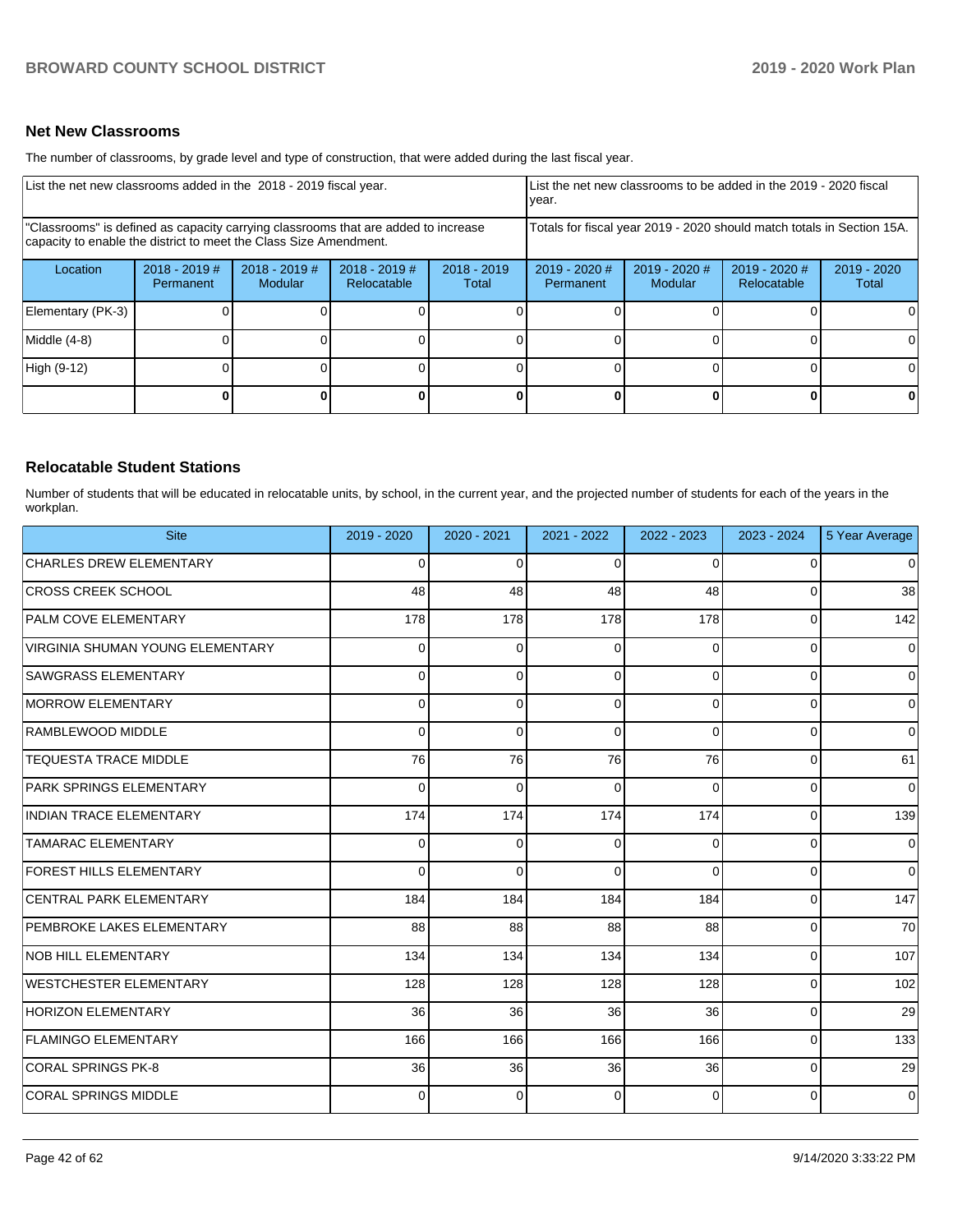| PIONEER MIDDLE                                                 | 528            | 528            | 528      | 528            | 0              | 422            |
|----------------------------------------------------------------|----------------|----------------|----------|----------------|----------------|----------------|
| <b>BAIR MIDDLE</b>                                             | 110            | 110            | 110      | 110            | 0              | 88             |
| <b>EAGLE POINT ELEMENTARY</b>                                  | 76             | 76             | 76       | 76             | $\mathbf 0$    | 61             |
| <b>TRADEWINDS ELEMENTARY</b>                                   | 166            | 166            | 166      | 166            | $\mathbf 0$    | 133            |
| <b>INDIAN RIDGE MIDDLE</b>                                     | 572            | 572            | 572      | 572            | $\mathbf 0$    | 458            |
| SILVER PALMS ELEMENTARY                                        | 0              | 0              | 0        | $\Omega$       | $\mathbf 0$    | 0              |
| THURGOOD MARSHALL ELEMENTARY                                   | 22             | 22             | 22       | 22             | $\mathbf 0$    | 18             |
| SILVER TRAIL MIDDLE                                            | 374            | 374            | 374      | 374            | $\mathbf 0$    | 299            |
| <b>EAGLE RIDGE ELEMENTARY</b>                                  | 0              | 0              | 0        | $\Omega$       | $\mathbf 0$    | 0              |
| CHARLES W FLANAGAN SENIOR HIGH                                 | 475            | 775            | 775      | 775            | $\mathbf 0$    | 560            |
| HOLLYWOOD CENTRAL ELEMENTARY                                   | 22             | 22             | 22       | 22             | 0              | 18             |
| GULFSTREAM EARLY CHILDHOOD CENTER OF<br><b>EXCELLENCE</b>      | 0              | 264            | 264      | 264            | 0              | 158            |
| <b>RIVERLAND ELEMENTARY</b>                                    | 0              | $\mathbf 0$    | 0        | $\Omega$       | $\mathbf 0$    | $\mathbf 0$    |
| <b>WEST HOLLYWOOD ELEMENTARY</b>                               | 90             | 90             | 90       | 90             | $\mathbf 0$    | 72             |
| SOUTH BROWARD SENIOR HIGH                                      | $\mathbf 0$    | $\mathbf 0$    | $\Omega$ | $\Omega$       | $\mathbf 0$    | 0              |
| <b>OAKRIDGE ELEMENTARY</b>                                     | 116            | 116            | 116      | 116            | $\mathbf 0$    | 93             |
| <b>DEERFIELD BEACH ELEMENTARY</b>                              | 54             | 54             | 54       | 54             | $\mathbf 0$    | 43             |
| POMPANO BEACH MIDDLE                                           | 220            | 220            | 220      | 220            | $\mathbf 0$    | 176            |
| OAKLAND PARK ELEMENTARY                                        | 0              | 0              | 0        | $\Omega$       | $\mathbf 0$    | 0              |
| <b>NORTH SIDE ELEMENTARY</b>                                   | 0              | $\mathbf 0$    | $\Omega$ | $\Omega$       | $\mathbf 0$    | $\mathbf 0$    |
| DANIA ELEMENTARY                                               | 54             | 54             | 54       | 54             | $\mathbf 0$    | 43             |
| HOLLYWOOD HILLS ELEMENTARY                                     | $\Omega$       | 0              | $\Omega$ | $\Omega$       | $\mathbf 0$    | $\mathbf 0$    |
| <b>HALLANDALE SENIOR HIGH</b>                                  | 200            | 200            | 200      | 200            | $\mathbf 0$    | 160            |
| LANIER-JAMES EDUCATION CENTER                                  | 0              | 0              | $\Omega$ | $\Omega$       | $\mathbf 0$    | $\mathbf 0$    |
| LAUDERDALE MANORS EARLY LEARNING AND<br><b>RESOURCE CENTER</b> | 0              | $\overline{0}$ | 0        | $\overline{0}$ | 0              | 0              |
| WHIDDON-ROGERS EDUCATION CENTER                                | $\overline{0}$ | $\overline{0}$ | $\Omega$ | $\Omega$       | $\Omega$       | $\overline{0}$ |
| <b>COLLINS ELEMENTARY</b>                                      | $\mathbf 0$    | $\overline{0}$ | $\Omega$ | 0              | $\Omega$       | $\overline{0}$ |
| MARY M BETHUNE ELEMENTARY                                      | $\overline{0}$ | $\overline{0}$ | $\Omega$ | $\Omega$       | $\Omega$       | 0              |
| <b>ATTUCKS MIDDLE</b>                                          | $\mathbf 0$    | $\overline{0}$ | $\Omega$ | 0              | $\Omega$       | $\overline{0}$ |
| BLANCHE ELY SENIOR HIGH                                        | $\overline{0}$ | $\overline{0}$ | $\Omega$ | $\Omega$       | $\Omega$       | 0              |
| DILLARD 6-12                                                   | 0              | $\overline{0}$ | $\Omega$ | $\Omega$       | $\Omega$       | $\overline{0}$ |
| <b>DEERFIELD PARK ELEMENTARY</b>                               | 0              | $\overline{0}$ | $\Omega$ | $\Omega$       | $\Omega$       | $\overline{0}$ |
| COLBERT ELEMENTARY                                             | $\mathbf 0$    | $\Omega$       | $\Omega$ | 0              | $\Omega$       | $\Omega$       |
| MCARTHUR SENIOR HIGH                                           | 125            | 125            | 125      | 125            | $\mathbf 0$    | 100            |
| <b>SUNRISE MIDDLE</b>                                          | 176            | 176            | 176      | 176            | $\overline{0}$ | 141            |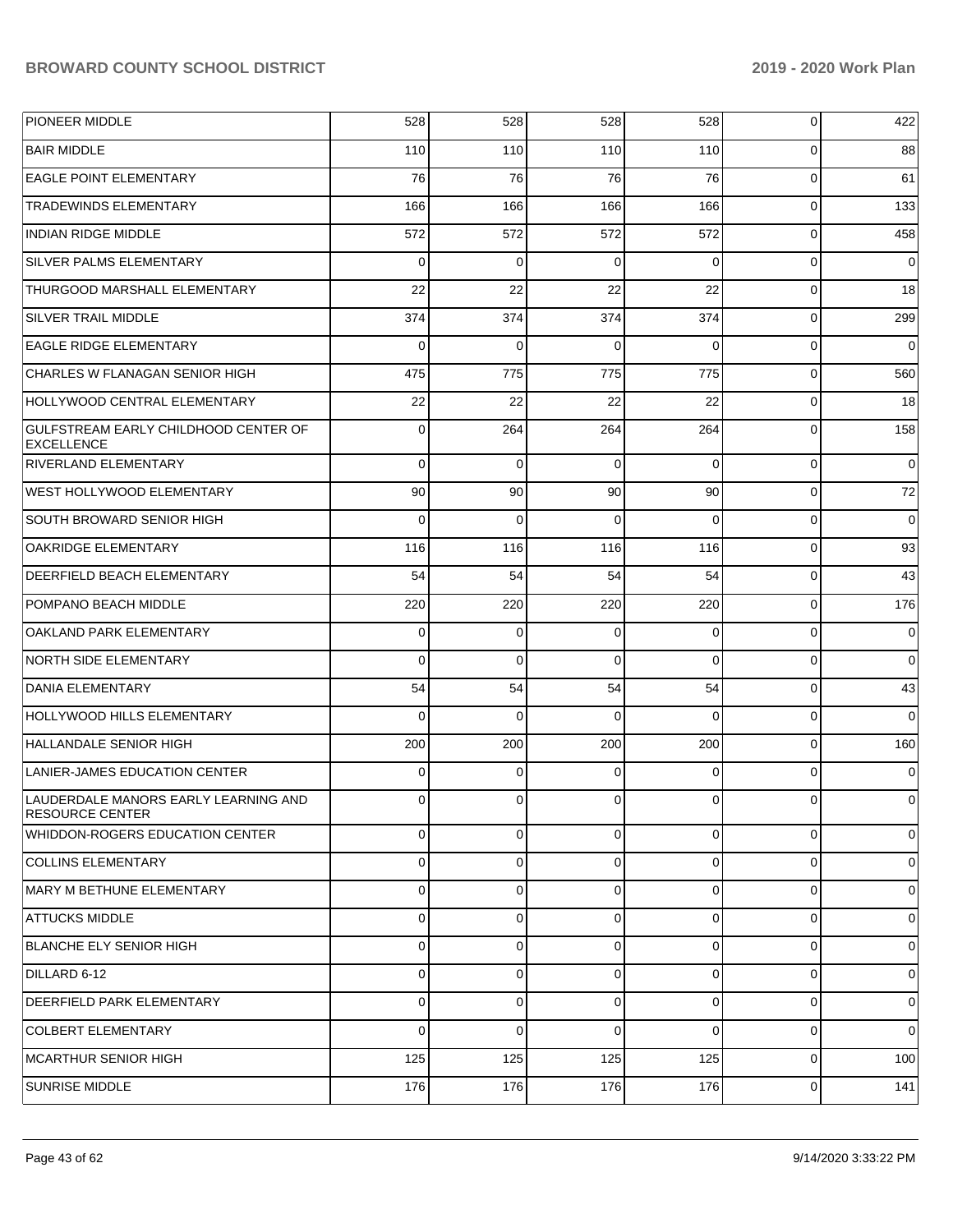| <b>DILLARD ELEMENTARY</b>              | 36       | 36          | 36       | 36       | 0           | 29             |
|----------------------------------------|----------|-------------|----------|----------|-------------|----------------|
| <b>CHARLES DREW RESOURCE CENTER</b>    | 372      | 372         | 372      | 372      | 0           | 298            |
| <b>WALKER ELEMENTARY</b>               | 0        | 0           | 0        | 0        | $\mathbf 0$ | $\Omega$       |
| DILLARD COMMUNITY CENTER (MUSEUM)      | 0        | $\mathbf 0$ | 0        | $\Omega$ | $\mathbf 0$ | 0              |
| <b>HERON HEIGHTS ELEMENTARY</b>        | 0        | $\mathbf 0$ | 0        | $\Omega$ | $\mathbf 0$ | $\Omega$       |
| <b>DISCOVERY ELEMENTARY</b>            | 0        | $\mathbf 0$ | 0        | $\Omega$ | $\mathbf 0$ | 0              |
| BEACHSIDE MONTESSORI VILLAGE           | 0        | $\mathbf 0$ | $\Omega$ | $\Omega$ | $\Omega$    | $\Omega$       |
| POMPANO BEACH ELEMENTARY               | 44       | 44          | 44       | 44       | $\mathbf 0$ | 35             |
| MEADOWBROOK ELEMENTARY                 | 108      | 108         | 108      | 108      | $\mathbf 0$ | 86             |
| <b>BROADVIEW ELEMENTARY</b>            | 204      | 204         | 204      | 204      | $\mathbf 0$ | 163            |
| <b>LAKE FOREST ELEMENTARY</b>          | 214      | 214         | 214      | 214      | $\mathbf 0$ | 171            |
| GULFSTREAM ACADEMY OF HALLANDALE BEACH | 542      | 542         | 542      | 542      | $\mathbf 0$ | 434            |
| DAVE THOMAS EDUCATION CENTER-WEST      | 0        | 0           | 0        | $\Omega$ | $\mathbf 0$ | $\Omega$       |
| <b>GLADES MIDDLE</b>                   | 176      | 176         | 176      | 176      | $\mathbf 0$ | 141            |
| WEST BROWARD HIGH SCHOOL               | 0        | $\mathbf 0$ | $\Omega$ | $\Omega$ | $\mathbf 0$ | $\Omega$       |
| <b>SAWGRASS SPRINGS MIDDLE</b>         | 66       | 66          | 66       | 66       | $\mathbf 0$ | 53             |
| COUNTRY HILLS ELEMENTARY               | 0        | 0           | 0        | $\Omega$ | $\mathbf 0$ | $\Omega$       |
| <b>QUIET WATERS ELEMENTARY</b>         | 234      | 234         | 234      | 234      | $\mathbf 0$ | 187            |
| HAWKES BLUFF ELEMENTARY                | 192      | 192         | 192      | 192      | $\mathbf 0$ | 154            |
| <b>EVERGLADES ELEMENTARY</b>           | 160      | 160         | 160      | 160      | $\mathbf 0$ | 128            |
| CHAPEL TRAIL ELEMENTARY                | 0        | 0           | 0        | $\Omega$ | $\mathbf 0$ | $\Omega$       |
| <b>RIVERSIDE ELEMENTARY</b>            | 58       | 58          | 58       | 58       | $\mathbf 0$ | 46             |
| <b>CORAL PARK ELEMENTARY</b>           | $\Omega$ | 0           | 0        | $\Omega$ | $\mathbf 0$ | $\Omega$       |
| <b>FOREST GLEN MIDDLE</b>              | 0        | $\mathbf 0$ | 0        | $\Omega$ | $\Omega$    | $\Omega$       |
| SANDPIPER ELEMENTARY                   | 0        | 0           | 0        | 0        | $\Omega$    | 0              |
| SILVER RIDGE ELEMENTARY                | 120      | 120         | 120      | 120      | 0           | 96             |
| <b>WINSTON PARK ELEMENTARY</b>         | $\Omega$ | 0           | 0        | $\Omega$ | $\mathbf 0$ | $\overline{0}$ |
| <b>WELLEBY ELEMENTARY</b>              | 124      | 124         | 124      | 124      | $\mathbf 0$ | 99             |
| <b>RIVERGLADES ELEMENTARY</b>          | 0        | 0           | 0        | $\Omega$ | $\mathbf 0$ | $\overline{0}$ |
| SILVER LAKES MIDDLE                    | 0        | $\mathbf 0$ | 0        | $\Omega$ | $\mathbf 0$ | $\mathbf 0$    |
| COUNTRY ISLES ELEMENTARY               | 116      | 116         | 116      | 116      | $\mathbf 0$ | 93             |
| <b>WALTER C YOUNG MIDDLE</b>           | 0        | $\mathbf 0$ | 0        | $\Omega$ | $\mathbf 0$ | $\overline{0}$ |
| MARJORY STONEMAN DOUGLAS SENIOR HIGH   | 750      | 90          | 90       | 90       | $\mathbf 0$ | 204            |
| <b>DAVIE ELEMENTARY</b>                | 72       | 72          | 72       | 72       | $\mathbf 0$ | 58             |
| PINEWOOD ELEMENTARY                    | 202      | 202         | 202      | 202      | $\mathbf 0$ | 162            |
| WESTERN SENIOR HIGH                    | 575      | 575         | 575      | 575      | 0           | 460            |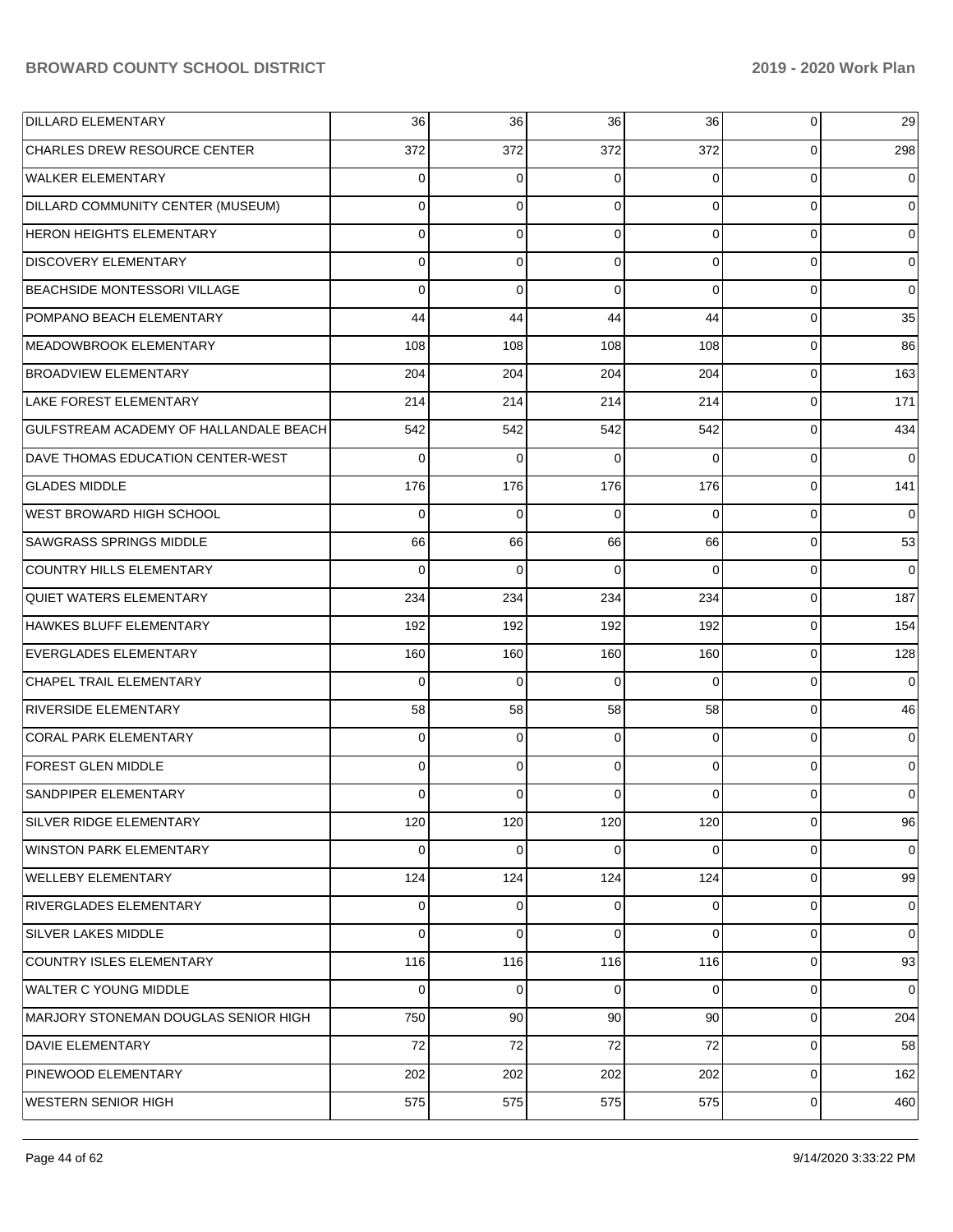| <b>GRIFFIN ELEMENTARY</b>        | 72          | 72             | 72             | 72             | $\mathbf 0$    | 58          |
|----------------------------------|-------------|----------------|----------------|----------------|----------------|-------------|
| <b>PINES LAKES ELEMENTARY</b>    | $\Omega$    | 0              | $\Omega$       | $\Omega$       | 0              | 0           |
| <b>SEA CASTLE ELEMENTARY</b>     | $\Omega$    | 0              | $\Omega$       | $\Omega$       | 0              | $\mathbf 0$ |
| JAMES S HUNT ELEMENTARY          | $\Omega$    | $\Omega$       | $\Omega$       | $\Omega$       | 0              | $\mathbf 0$ |
| <b>BANYAN ELEMENTARY</b>         | 84          | 84             | 84             | 84             | 0              | 67          |
| RAMBLEWOOD ELEMENTARY            | 18          | 18             | 18             | 18             | 0              | 14          |
| MAPLEWOOD ELEMENTARY             | 148         | 148            | 148            | 148            | 0              | 118         |
| J P TARAVELLA SENIOR HIGH        | 425         | 425            | 425            | 425            | 0              | 340         |
| <b>CRYSTAL LAKE MIDDLE</b>       | 242         | 242            | 242            | 242            | 0              | 194         |
| PINES MIDDLE                     | $\Omega$    | $\Omega$       | $\Omega$       | $\Omega$       | 0              | $\mathbf 0$ |
| <b>SEMINOLE MIDDLE</b>           | 330         | 330            | 330            | 330            | 0              | 264         |
| PIPER SENIOR HIGH                | 925         | 925            | 925            | 925            | 0              | 740         |
| POMPANO BEACH HIGH SCHOOL        | 100         | 100            | 100            | 100            | 0              | 80          |
| <b>WILTON MANORS ELEMENTARY</b>  | $\mathbf 0$ | $\mathbf 0$    | $\Omega$       | $\Omega$       | 0              | 0           |
| <b>BENNETT ELEMENTARY</b>        | $\Omega$    | 0              | $\Omega$       | $\Omega$       | 0              | $\mathbf 0$ |
| <b>STRANAHAN SENIOR HIGH</b>     | $\Omega$    | $\Omega$       | $\Omega$       | $\Omega$       | 0              | $\mathbf 0$ |
| <b>CROISSANT PARK ELEMENTARY</b> | 44          | 44             | 44             | 44             | 0              | 35          |
| CORAL GLADES HIGH SCHOOL         | $\mathbf 0$ | $\mathbf 0$    | $\Omega$       | $\Omega$       | 0              | 0           |
| <b>CORAL COVE ELEMENTARY</b>     | $\Omega$    | $\Omega$       | $\Omega$       | $\Omega$       | 0              | $\mathbf 0$ |
| SHERIDAN TECHNICAL COLLEGE       | 46          | 46             | 46             | 46             | 0              | 37          |
| WILLIAM DANDY MIDDLE             | 110         | 110            | 110            | 110            | 0              | 88          |
| <b>CRESTHAVEN ELEMENTARY</b>     | $\Omega$    | $\Omega$       | $\Omega$       | $\Omega$       | 0              | $\mathbf 0$ |
| <b>DEERFIELD BEACH MIDDLE</b>    | 88          | 88             | 88             | 88             | 0              | 70          |
| <b>STEPHEN FOSTER ELEMENTARY</b> | $\Omega$    | $\Omega$       | $\Omega$       | $\Omega$       | 0              | $\mathbf 0$ |
| <b>PETERS ELEMENTARY</b>         | 216         | 216            | 216            | 216            | $\Omega$       | 173         |
| <b>PLANTATION ELEMENTARY</b>     | $\mathbf 0$ | $\overline{0}$ | $\overline{0}$ | $\overline{0}$ | $\overline{0}$ | 0           |
| FORT LAUDERDALE SENIOR HIGH      | $\Omega$    | 0              | $\Omega$       | $\Omega$       | 0              | 0           |
| MCNAB ELEMENTARY                 | $\Omega$    | 0              | $\Omega$       | $\Omega$       | 0              | 0           |
| <b>FLORANADA ELEMENTARY</b>      | $\Omega$    | 0              | $\Omega$       | $\Omega$       | 0              | $\mathbf 0$ |
| <b>DRIFTWOOD MIDDLE</b>          | 66          | 66             | 66             | 66             | 0              | 53          |
| <b>BRIGHT HORIZONS</b>           | $\Omega$    | $\Omega$       | $\Omega$       | $\Omega$       | 0              | $\mathbf 0$ |
| NEW RIVER MIDDLE                 | 132         | 132            | 132            | 132            | 0              | 106         |
| <b>SANDERS PARK ELEMENTARY</b>   | 94          | 94             | 94             | 94             | 0              | 75          |
| <b>DRIFTWOOD ELEMENTARY</b>      | 200         | 200            | 200            | 200            | 0              | 160         |
| <b>TROPICAL ELEMENTARY</b>       | $\Omega$    | $\Omega$       | $\Omega$       | $\Omega$       | 0              | $\mathbf 0$ |
| ATLANTIC TECHNICAL COLLEGE       | 639         | 639            | 639            | 639            | 0              | 511         |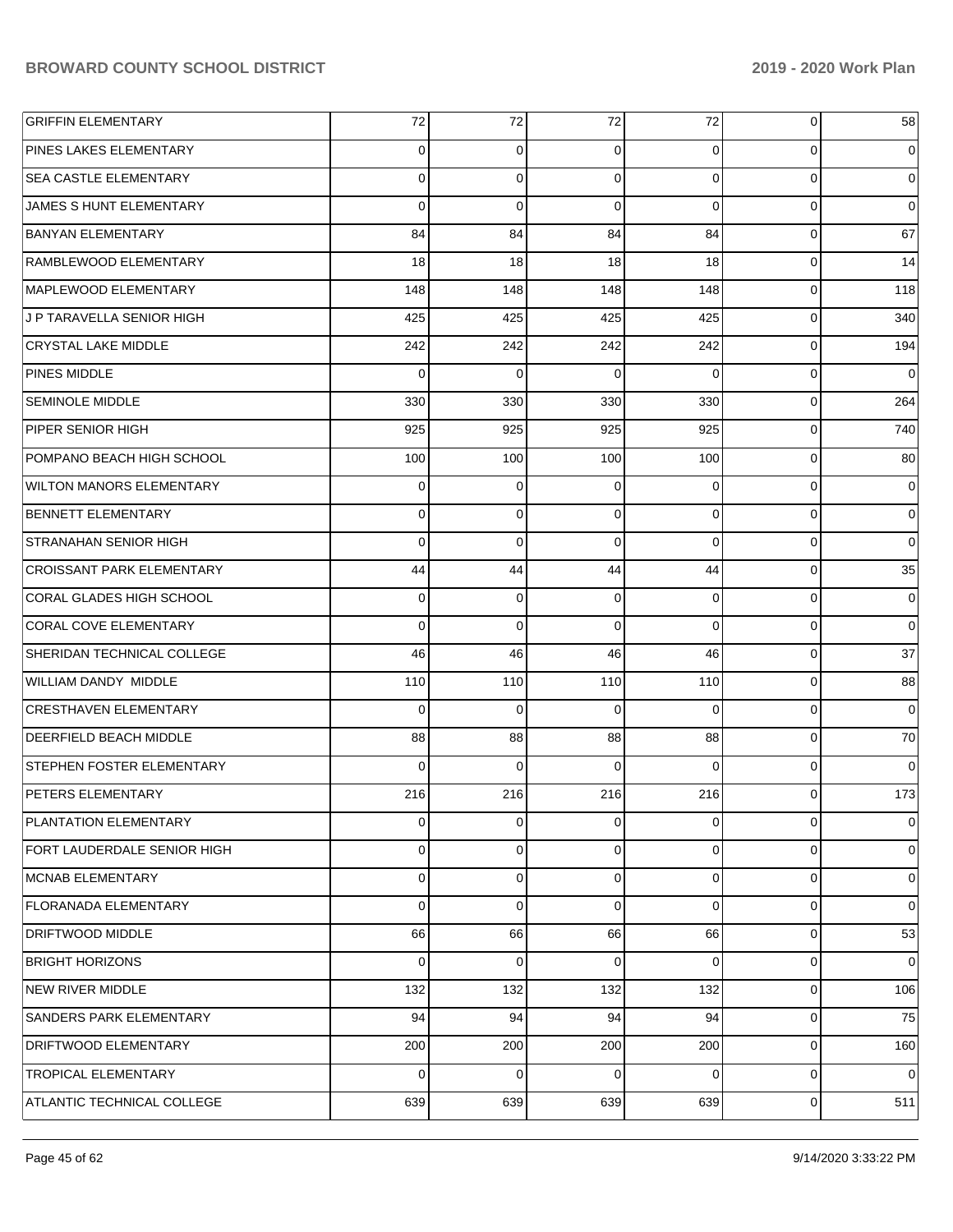| <b>NORTH LAUDERDALE PK-8</b>                            | 0           | $\mathbf 0$ | 0           | $\Omega$       | $\overline{0}$ | $\mathbf 0$ |
|---------------------------------------------------------|-------------|-------------|-------------|----------------|----------------|-------------|
| SOUTH PLANTATION SENIOR HIGH                            | 175         | 175         | 175         | 175            | $\Omega$       | 140         |
| ATLANTIC WEST ELEMENTARY                                | 250         | 250         | 250         | 250            | $\Omega$       | 200         |
| <b>CASTLE HILL ELEMENTARY</b>                           | 284         | 284         | 284         | 284            | $\mathbf 0$    | 227         |
| Dr. MARTIN LUTHER KING Jr. MONTESSORI<br><b>ACADEMY</b> | 36          | 36          | 36          | 36             | $\Omega$       | 29          |
| <b>VILLAGE ELEMENTARY</b>                               | 0           | $\mathbf 0$ | $\mathbf 0$ | $\Omega$       | $\mathbf 0$    | $\mathbf 0$ |
| <b>WESTPINE MIDDLE</b>                                  | 0           | 0           | $\Omega$    | $\Omega$       | 0              | 0           |
| PASADENA LAKES ELEMENTARY                               | 0           | 0           | $\Omega$    | $\Omega$       | $\mathbf 0$    | 0           |
| JAMES S RICKARDS MIDDLE                                 | 0           | $\mathbf 0$ | $\Omega$    | $\Omega$       | 0              | $\mathbf 0$ |
| <b>NOVA MIDDLE</b>                                      | 110         | 110         | 110         | 110            | 0              | 88          |
| <b>SHERIDAN PARK ELEMENTARY</b>                         | 0           | 0           | $\Omega$    | $\Omega$       | 0              | 0           |
| LAUDERHILL-PAUL TURNER ELEMENTARY                       | 0           | 0           | $\Omega$    | $\Omega$       | 0              | $\mathbf 0$ |
| LAUDERHILL 6-12                                         | 176         | 176         | 176         | 176            | 0              | 141         |
| COCONUT CREEK ELEMENTARY                                | 66          | 66          | 66          | 66             | 0              | 53          |
| PLANTATION SENIOR HIGH                                  | 50          | 50          | 50          | 50             | 0              | 40          |
| PLANTATION PARK ELEMENTARY                              | 0           | 0           | $\Omega$    | $\Omega$       | 0              | 0           |
| NOVA DWIGHT D EISENHOWER ELEMENTARY                     | 0           | $\mathbf 0$ | $\Omega$    | $\Omega$       | 0              | $\mathbf 0$ |
| NOVA SENIOR HIGH                                        | 975         | 975         | 975         | 975            | 0              | 780         |
| NOVA BLANCHE FORMAN ELEMENTARY                          | 18          | 18          | 18          | 18             | 0              | 14          |
| MCFATTER TECHNICAL COLLEGE                              | 115         | 115         | 115         | 115            | 0              | 92          |
| MARGATE ELEMENTARY                                      | $\mathbf 0$ | $\mathbf 0$ | $\Omega$    | $\Omega$       | $\mathbf 0$    | $\mathbf 0$ |
| <b>SUNSHINE ELEMENTARY</b>                              | 90          | 90          | 90          | 90             | 0              | 72          |
| <b>NORTH FORK ELEMENTARY</b>                            | 0           | $\mathbf 0$ | $\Omega$    | $\Omega$       | 0              | $\mathbf 0$ |
| <b>COOPER CITY ELEMENTARY</b>                           | 44          | 44          | 44          | 44             | 0              | 35          |
| PEMBROKE PINES ELEMENTARY                               | 110         | 110         | 110         | 110            | 0              | 88          |
| NORTHEAST SENIOR HIGH                                   | 75          | 75          | 75          | 75             | 0              | 60          |
| <b>STIRLING ELEMENTARY</b>                              | 66          | 66          | 66          | 66             | 0              | 53          |
| <b>PARKWAY MIDDLE</b>                                   | 0           | $\mathbf 0$ | $\Omega$    | $\overline{0}$ | 0              | 0           |
| ORANGE-BROOK ELEMENTARY                                 | 0           | $\mathbf 0$ | $\Omega$    | $\overline{0}$ | 0              | 0           |
| <b>PALMVIEW ELEMENTARY</b>                              | 46          | 46          | 46          | 46             | 0              | 37          |
| <b>CORAL SPRINGS SENIOR HIGH</b>                        | 325         | 325         | 325         | 325            | 0              | 260         |
| <b>SEAGULL SCHOOL</b>                                   | 487         | 487         | 487         | 487            | 0              | 390         |
| SUNLAND PARK ACADEMY                                    | 0           | 0           | 0           | $\overline{0}$ | 0              | 0           |
| LARKDALE ELEMENTARY                                     | 36          | 36          | 36          | 36             | 0              | 29          |
| WESTWOOD HEIGHTS ELEMENTARY                             | 36          | 36          | 36          | 36             | $\mathbf 0$    | 29          |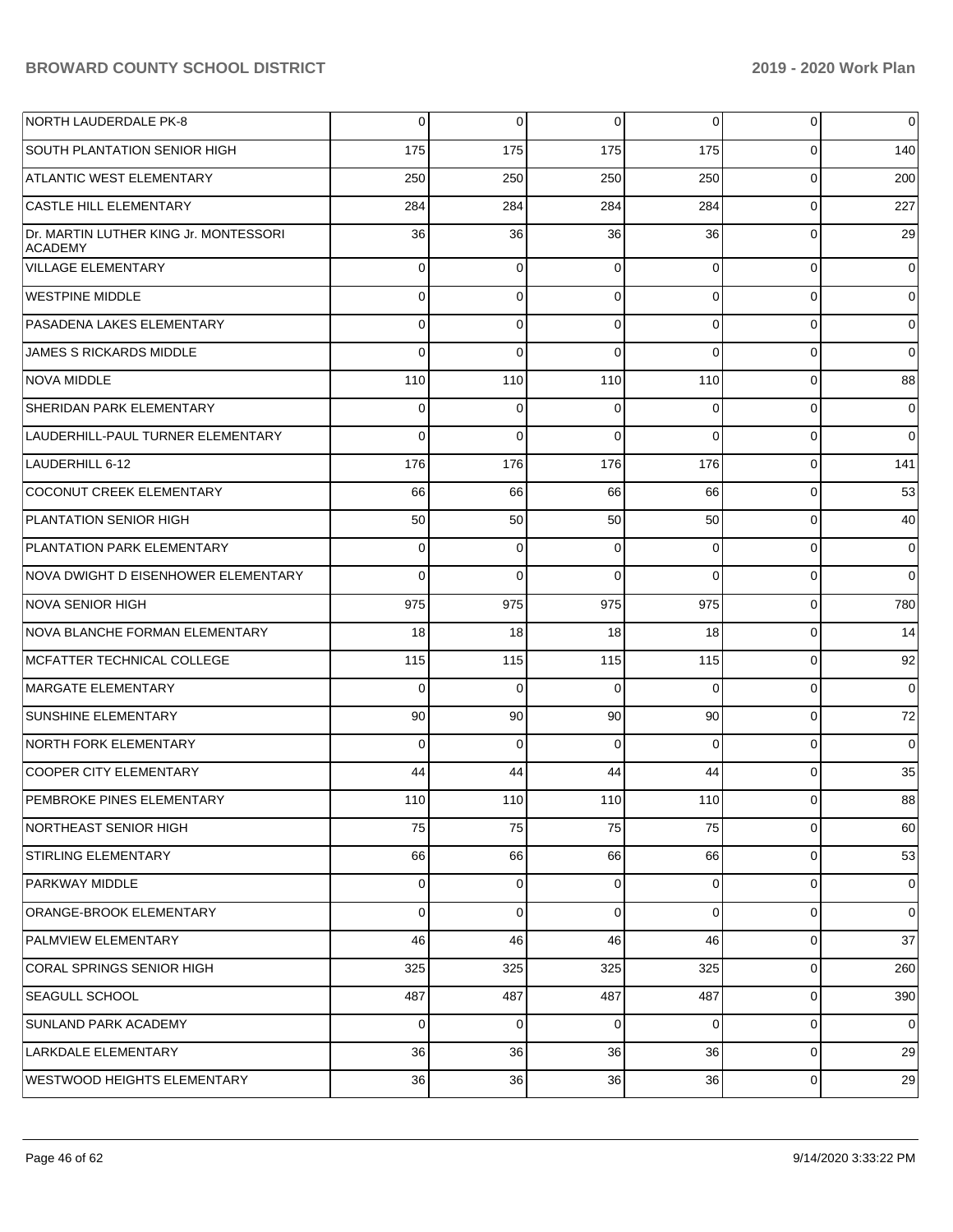| <b>BAYVIEW ELEMENTARY</b>                | 0        | $\overline{0}$ | $\Omega$        | $\overline{0}$ | $\overline{0}$ | $\overline{0}$ |
|------------------------------------------|----------|----------------|-----------------|----------------|----------------|----------------|
| PINE RIDGE EDUCATION CENTER              | $\Omega$ | 0              | $\Omega$        | $\Omega$       | $\overline{0}$ | $\overline{0}$ |
| MIRAMAR ELEMENTARY                       | 18       | 18             | 18              | 18             | $\overline{0}$ | 14             |
| <b>PLANTATION MIDDLE</b>                 | $\Omega$ | $\Omega$       | $\Omega$        | $\Omega$       | $\overline{0}$ | $\overline{0}$ |
| NORCREST ELEMENTARY                      | $\Omega$ | $\Omega$       | $\Omega$        | $\Omega$       | $\Omega$       | $\overline{0}$ |
| <b>TEDDER ELEMENTARY</b>                 | $\Omega$ | $\Omega$       | $\Omega$        | $\Omega$       | $\overline{0}$ | $\overline{0}$ |
| MARGATE MIDDLE                           | 22       | 22             | 22              | 22             | $\overline{0}$ | 18             |
| <b>OLSEN MIDDLE</b>                      | 0        | 0              | $\Omega$        | 0              | $\overline{0}$ | $\overline{0}$ |
| MCNICOL MIDDLE                           | $\Omega$ | 0              | $\Omega$        | $\Omega$       | $\overline{0}$ | $\overline{0}$ |
| HARBORDALE ELEMENTARY                    | $\Omega$ | 0              | $\Omega$        | $\Omega$       | $\overline{0}$ | $\overline{0}$ |
| <b>BROWARD ESTATES ELEMENTARY</b>        | $\Omega$ | 0              | $\Omega$        | $\Omega$       | $\overline{0}$ | $\overline{0}$ |
| <b>WATKINS ELEMENTARY</b>                | $\Omega$ | 0              | $\Omega$        | $\Omega$       | $\overline{0}$ | $\overline{0}$ |
| NORTH ANDREWS GARDENS ELEMENTARY         | 108      | 108            | 108             | 108            | $\overline{0}$ | 86             |
| <b>WESTGLADES MIDDLE</b>                 | 418      | 418            | 418             | 418            | $\overline{0}$ | 334            |
| <b>ENDEAVOUR PRIMARY LEARNING CENTER</b> | 36       | 36             | 36              | 36             | $\overline{0}$ | 29             |
| MANATEE BAY ELEMENTARY                   | 180      | 180            | 180             | 180            | $\overline{0}$ | 144            |
| <b>LIBERTY ELEMENTARY</b>                | 22       | 22             | 22              | 22             | $\overline{0}$ | 18             |
| <b>SUNSET LAKES ELEMENTARY</b>           | 0        | 0              | $\Omega$        | $\Omega$       | $\overline{0}$ | $\overline{0}$ |
| <b>SILVER SHORES ELEMENTARY</b>          | $\Omega$ | $\Omega$       | $\Omega$        | $\Omega$       | $\Omega$       | $\overline{0}$ |
| <b>LYONS CREEK MIDDLE</b>                | 66       | 66             | 66              | 66             | $\overline{0}$ | 53             |
| <b>GATOR RUN ELEMENTARY</b>              | 312      | 312            | 312             | 312            | $\overline{0}$ | 250            |
| <b>PARKSIDE ELEMENTARY</b>               | 36       | 36             | 36              | 36             | $\overline{0}$ | 29             |
| MONARCH SENIOR HIGH                      | 250      | 250            | 250             | 250            | $\Omega$       | 200            |
| <b>ROCK ISLAND ELEMENTARY</b>            | 0        | 0              | $\Omega$        | 0              | $\overline{0}$ | $\overline{0}$ |
| ARTHUR ROBERT ASHE, JR CENTER            | $\Omega$ | 0              | $\Omega$        | 0              | $\Omega$       | $\overline{0}$ |
| FOX TRAIL ELEMENTARY                     | 126      | 126            | 126             | 126            | $\overline{0}$ | 101            |
| <b>PANTHER RUN ELEMENTARY</b>            | 22       | 22             | 22              | 22             | $\overline{0}$ | 18             |
| SILVER LAKES ELEMENTARY                  | 18       | 18             | 18 <sup>1</sup> | 18             | $\overline{0}$ | 14             |
| LAKESIDE ELEMENTARY                      | $\Omega$ | 0              | $\Omega$        | $\Omega$       | $\overline{0}$ | $\overline{0}$ |
| <b>FALCON COVE MIDDLE</b>                | 1,022    | 1,022          | 1,022           | 1,022          | $\overline{0}$ | 818            |
| COOPER CITY SENIOR HIGH                  | 50       | 50             | 50 <sub>1</sub> | 50             | $\overline{0}$ | 40             |
| <b>PARK RIDGE ELEMENTARY</b>             | 0        | 0              | $\Omega$        | 0              | $\overline{0}$ | $\overline{0}$ |
| <b>CYPRESS ELEMENTARY</b>                | 36       | 36             | 36              | 36             | $\overline{0}$ | 29             |
| APOLLO MIDDLE                            | 352      | 352            | 352             | 352            | $\overline{0}$ | 282            |
| SHERIDAN HILLS ELEMENTARY                | 0        | 0              | $\overline{0}$  | $\overline{0}$ | $\overline{0}$ | $\overline{0}$ |
| <b>ORIOLE ELEMENTARY</b>                 | 36       | 36             | 36              | 36             | $\overline{0}$ | 29             |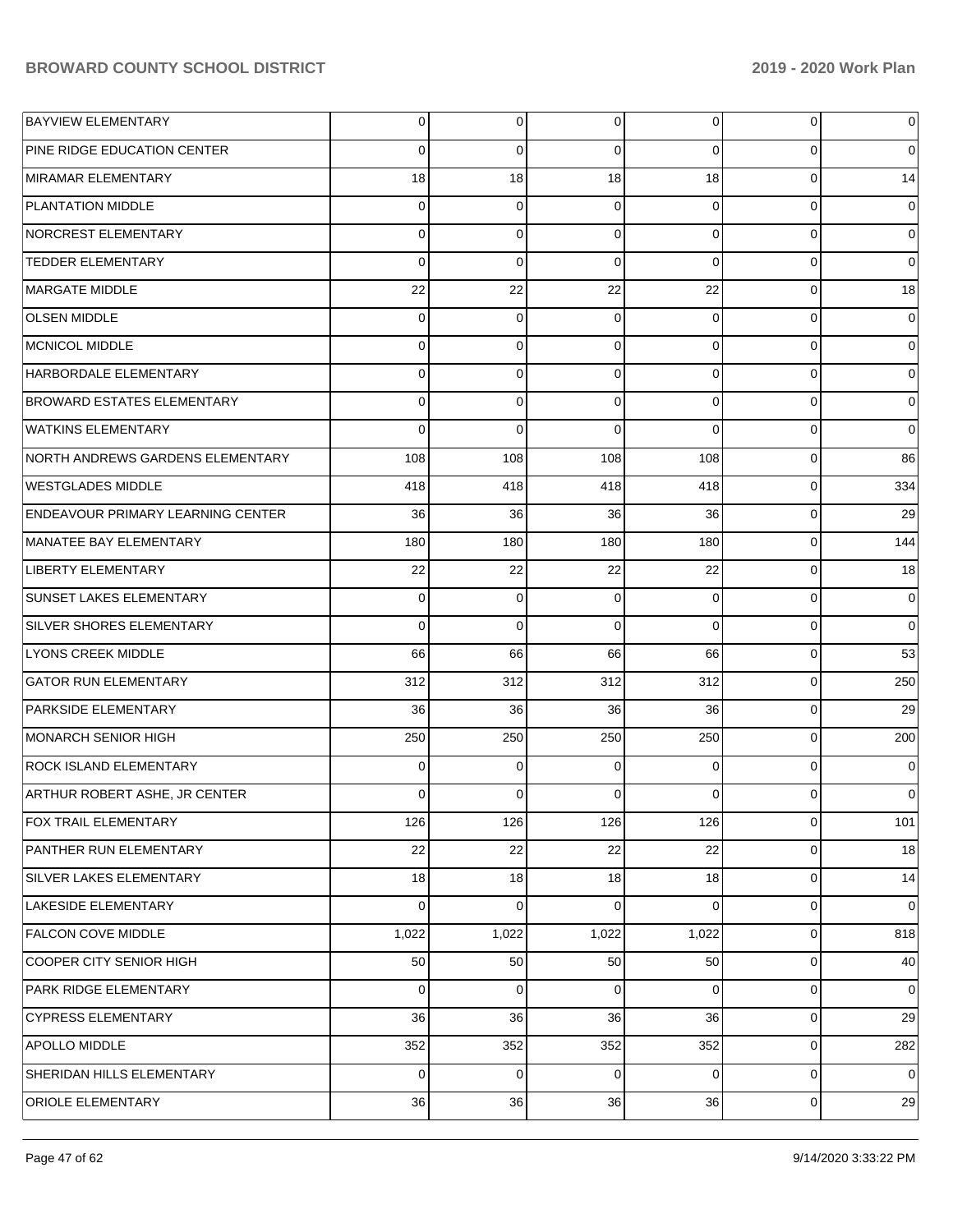| MIRROR LAKE ELEMENTARY                                  | 112          | 112          | 112      | 112         | $\overline{0}$ | 90 l        |
|---------------------------------------------------------|--------------|--------------|----------|-------------|----------------|-------------|
| ROYAL PALM ELEMENTARY                                   | 138          | 138          | 138      | 138         | $\Omega$       | 110         |
| LAUDERDALE LAKES MIDDLE                                 | 352          | 352          | 352      | 352         | $\mathbf 0$    | 282         |
| DEERFIELD BEACH SENIOR HIGH                             | 525          | 525          | 525      | 525         | $\Omega$       | 420         |
| BOYD H ANDERSON SENIOR HIGH                             | 0            | $\Omega$     | $\Omega$ | $\Omega$    | $\Omega$       | $\Omega$    |
| <b>MIRAMAR SENIOR HIGH</b>                              | $\Omega$     | 100          | 100      | 100         | $\Omega$       | 60          |
| WHISPERING PINES EXCEPTIONAL EDUCATION<br><b>CENTER</b> | 30           | 30           | 30       | 30          | $\Omega$       | 24          |
| HOLLYWOOD PARK ELEMENTARY                               | $\Omega$     | $\Omega$     | $\Omega$ | $\Omega$    | $\Omega$       | $\mathbf 0$ |
| LLOYD ESTATES ELEMENTARY                                | 98           | 98           | 98       | 98          | $\Omega$       | 78          |
| ANNABEL C PERRY PK-8                                    | 164          | 164          | 164      | 164         | $\overline{0}$ | 131         |
| <b>FAIRWAY ELEMENTARY</b>                               | $\Omega$     | $\Omega$     | $\Omega$ | $\Omega$    | $\mathbf 0$    | $\Omega$    |
| <b>HOLLYWOOD HILLS SENIOR HIGH</b>                      | 475          | 475          | 475      | 475         | $\mathbf 0$    | 380         |
| ROBERT C MARKHAM ELEMENTARY                             | 72           | 72           | 72       | 72          | $\mathbf 0$    | 58          |
| <b>COCONUT CREEK SENIOR HIGH</b>                        | 825          | 825          | 825      | 825         | $\overline{0}$ | 660         |
| <b>BOULEVARD HEIGHTS ELEMENTARY</b>                     | $\Omega$     | $\Omega$     | $\Omega$ | $\Omega$    | $\mathbf 0$    | 0           |
| <b>WINGATE OAKS CENTER</b>                              | $\Omega$     | $\Omega$     | $\Omega$ | $\Omega$    | $\mathbf 0$    | $\Omega$    |
| HENRY D PERRY EDUCATION CENTER                          | 200          | 200          | 200      | 200         | $\mathbf 0$    | 160         |
| THE QUEST CENTER                                        | $\Omega$     | $\Omega$     | $\Omega$ | $\Omega$    | $\Omega$       | 0           |
| <b>CYPRESS RUN ALTERNATIVE CENTER</b>                   | $\Omega$     | $\Omega$     | $\Omega$ | $\Omega$    | $\Omega$       | $\mathbf 0$ |
| <b>DOLPHIN BAY ELEMENTARY</b>                           | $\Omega$     | $\Omega$     | $\Omega$ | $\Omega$    | $\mathbf 0$    | $\Omega$    |
| MILLENNIUM 6-12 COLLEGIATE ACADEMY                      | 154          | 154          | 154      | 154         | $\mathbf 0$    | 123         |
| <b>NEW RENAISSANCE MIDDLE</b>                           | 0            | $\Omega$     | $\Omega$ | $\Omega$    | $\mathbf 0$    | $\Omega$    |
| <b>CYPRESS BAY SENIOR HIGH</b>                          | 1,550        | 1,550        | 1,550    | 1,550       | $\overline{0}$ | 1,240       |
| <b>EVERGLADES SENIOR HIGH</b>                           | 550          | 550          | 550      | 550         | $\overline{0}$ | 440         |
| <b>PARK TRAILS ELEMENTARY</b>                           | 0            | $\mathbf 0$  | 0        | $\Omega$    | $\overline{0}$ | 0           |
| COCONUT PALM ELEMENTARY                                 | 54           | 54           | 54       | 54          | 0              | 43          |
| PARK LAKES ELEMENTARY                                   | $\mathbf{0}$ | $\mathbf{0}$ | 0        | $\mathbf 0$ | $\mathbf 0$    | 0           |
| <b>CHALLENGER ELEMENTARY</b>                            | $\mathbf{0}$ | $\mathbf 0$  | 0        | $\Omega$    | $\mathbf 0$    | 0           |
| EMBASSY CREEK ELEMENTARY                                | $\mathbf{0}$ | $\mathbf 0$  | 0        | $\Omega$    | $\mathbf 0$    | 0           |
| Totals for BROWARD COUNTY SCHOOL DISTRICT               |              |              |          |             |                |             |
| Total students in relocatables by year.                 | 24,971       | 24,975       | 24,975   | 24,975      | 0              | 19,979      |
| Total number of COFTE students projected by year.       | 217,584      | 217,485      | 217,701  | 217,432     | 216,752        | 217,391     |
| Percent in relocatables by year.                        | 11 %         | 11 %         | 11 %     | 11 %        | $0\%$          | 9%          |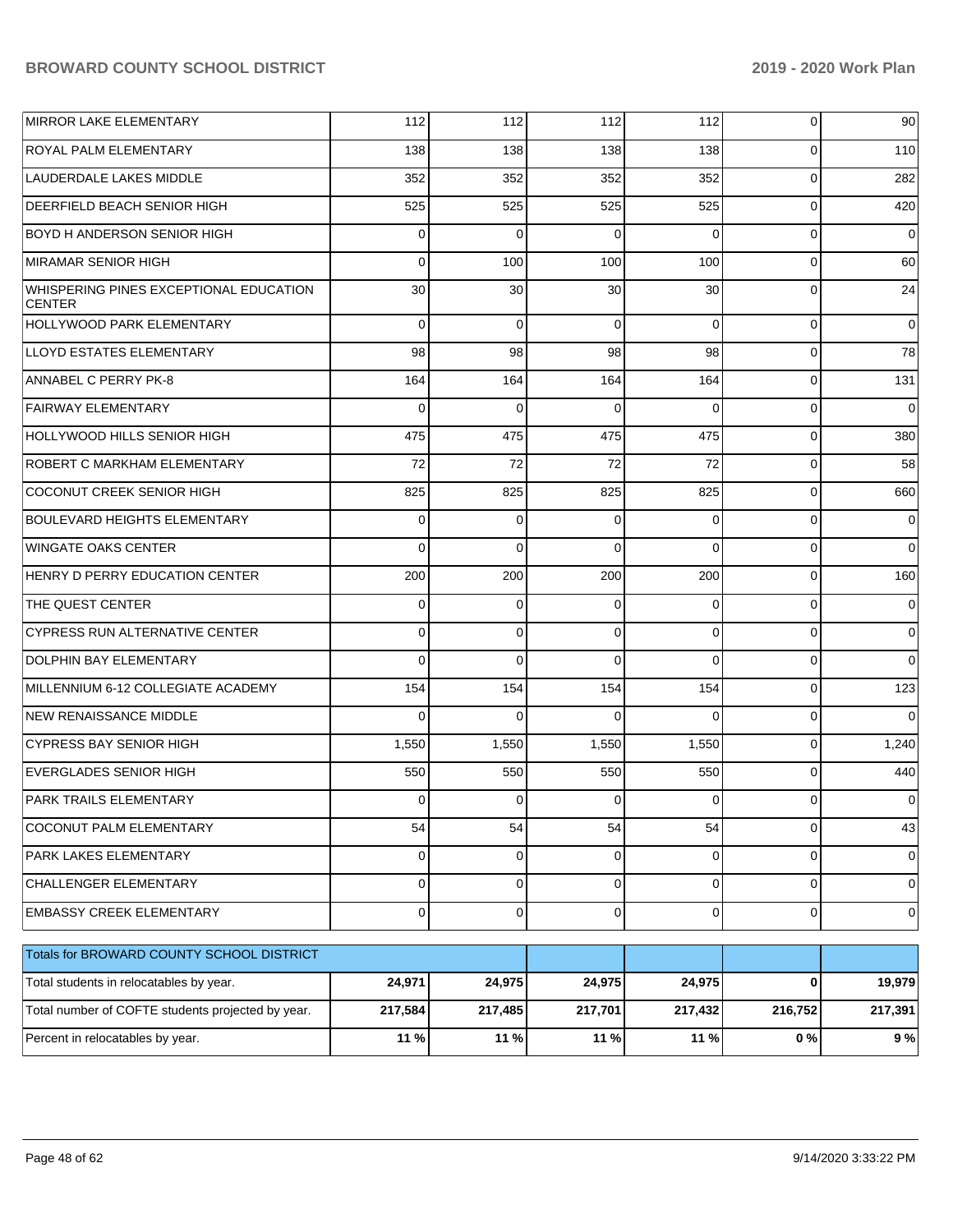## **Leased Facilities Tracking**

Exising leased facilities and plans for the acquisition of leased facilities, including the number of classrooms and student stations, as reported in the educational plant survey, that are planned in that location at the end of the five year workplan.

| Location                                                       | # of Leased<br>Classrooms 2019 -<br>2020 | <b>FISH Student</b><br><b>Stations</b> | Owner | # of Leased<br>Classrooms 2023 -<br>2024 | <b>FISH Student</b><br><b>Stations</b> |
|----------------------------------------------------------------|------------------------------------------|----------------------------------------|-------|------------------------------------------|----------------------------------------|
| <b>DEERFIELD BEACH ELEMENTARY</b>                              | ∩                                        | 0                                      |       | U                                        | 0                                      |
| POMPANO BEACH MIDDLE                                           | 0                                        | 0                                      |       | U                                        | 0                                      |
| OAKLAND PARK ELEMENTARY                                        |                                          | 0                                      |       |                                          | 0                                      |
| NORTH SIDE ELEMENTARY                                          | 0                                        | 0                                      |       | U                                        | 0                                      |
| <b>DANIA ELEMENTARY</b>                                        | U                                        | 0                                      |       | U                                        | 0                                      |
| HOLLYWOOD HILLS ELEMENTARY                                     | 0                                        | 0                                      |       | O                                        | 0                                      |
| HOLLYWOOD CENTRAL ELEMENTARY                                   | $\Omega$                                 | 0                                      |       | U                                        | 0                                      |
| GULFSTREAM EARLY CHILDHOOD CENTER OF<br>EXCELLENCE             | 0                                        | 0                                      |       | 0                                        | 0                                      |
| <b>RIVERLAND ELEMENTARY</b>                                    | 0                                        | 0                                      |       | 0                                        | 0                                      |
| <b>WEST HOLLYWOOD ELEMENTARY</b>                               | 0                                        | 0                                      |       | 0                                        | $\overline{0}$                         |
| SOUTH BROWARD SENIOR HIGH                                      | 0                                        | 0                                      |       | 0                                        | 0                                      |
| POMPANO BEACH HIGH SCHOOL                                      | 0                                        | 0                                      |       | 0                                        | 0                                      |
| <b>WILTON MANORS ELEMENTARY</b>                                | 0                                        | 0                                      |       | 0                                        | 0                                      |
| BENNETT ELEMENTARY                                             | 0                                        | 0                                      |       | 0                                        | $\overline{0}$                         |
| <b>STRANAHAN SENIOR HIGH</b>                                   | 0                                        | 0                                      |       | 0                                        | 0                                      |
| <b>CROISSANT PARK ELEMENTARY</b>                               | 0                                        | 0                                      |       | 0                                        | 0                                      |
| COLBERT ELEMENTARY                                             | 0                                        | 0                                      |       | 0                                        | 0                                      |
| MCARTHUR SENIOR HIGH                                           | 0                                        | 0                                      |       | 0                                        | 0                                      |
| <b>SUNRISE MIDDLE</b>                                          | 0                                        | 0                                      |       | 0                                        | 0                                      |
| <b>DILLARD ELEMENTARY</b>                                      | 0                                        | 0                                      |       | 0                                        | 0                                      |
| CHARLES DREW RESOURCE CENTER                                   | 0                                        | 0                                      |       | 0                                        | 0                                      |
| WALKER ELEMENTARY                                              | 0                                        | 0                                      |       | 0                                        | 0                                      |
| COLLINS ELEMENTARY                                             | 0                                        | 0                                      |       | 0                                        | 0                                      |
| MARY M BETHUNE ELEMENTARY                                      | 0                                        | 0                                      |       | 0                                        | $\overline{0}$                         |
| ATTUCKS MIDDLE                                                 | 0                                        | $\mathbf 0$                            |       | 0                                        | $\overline{0}$                         |
| BLANCHE ELY SENIOR HIGH                                        | 0                                        | $\mathbf 0$                            |       | 0                                        | $\overline{0}$                         |
| DILLARD 6-12                                                   | 0                                        | $\mathbf 0$                            |       | 0                                        | $\overline{0}$                         |
| <b>DEERFIELD PARK ELEMENTARY</b>                               | 0                                        | $\mathbf 0$                            |       | 0                                        | $\overline{0}$                         |
| HALLANDALE SENIOR HIGH                                         | 0                                        | $\mathbf 0$                            |       | 0                                        | $\overline{0}$                         |
| LANIER-JAMES EDUCATION CENTER                                  | 0                                        | $\mathbf 0$                            |       | 0                                        | $\overline{0}$                         |
| LAUDERDALE MANORS EARLY LEARNING AND<br><b>RESOURCE CENTER</b> | 0                                        | 0                                      |       | 0                                        | 0                                      |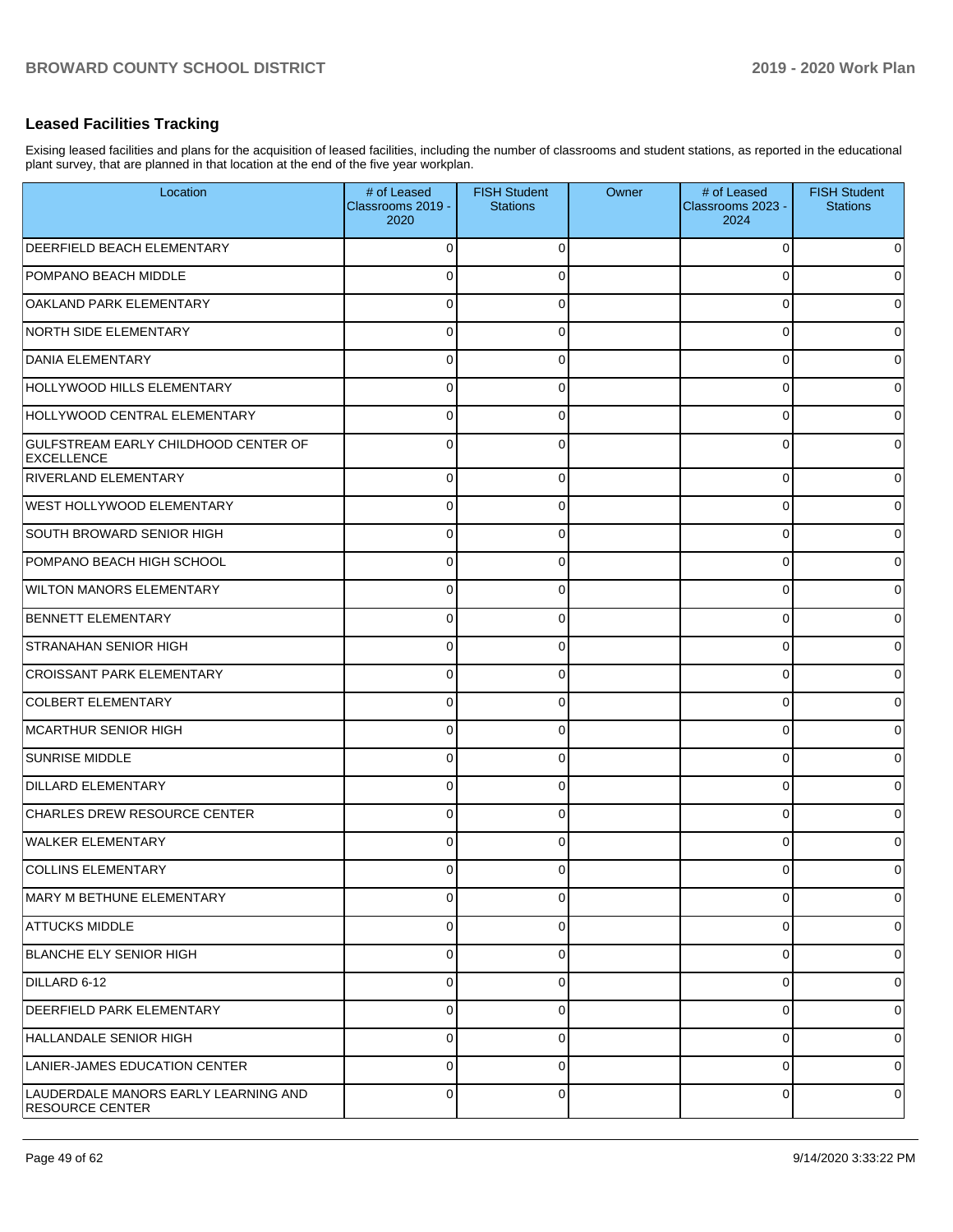| WHIDDON-ROGERS EDUCATION CENTER    | $\overline{0}$ | 0        | 0        | 0 |
|------------------------------------|----------------|----------|----------|---|
| OAKRIDGE ELEMENTARY                | 0              | 0        | 0        | 0 |
| <b>OLSEN MIDDLE</b>                | $\mathbf 0$    | $\Omega$ | 0        | 0 |
| MCNICOL MIDDLE                     | $\mathbf 0$    | 0        | 0        | 0 |
| HARBORDALE ELEMENTARY              | $\mathbf 0$    | $\Omega$ | 0        | 0 |
| <b>BROWARD ESTATES ELEMENTARY</b>  | $\mathbf 0$    | 0        | 0        | 0 |
| <b>WATKINS ELEMENTARY</b>          | $\mathbf 0$    | $\Omega$ | $\Omega$ |   |
| NORTH ANDREWS GARDENS ELEMENTARY   | $\mathbf{0}$   | 0        | 0        | 0 |
| MIRAMAR ELEMENTARY                 | $\mathbf 0$    | $\Omega$ | 0        | 0 |
| PLANTATION MIDDLE                  | $\mathbf 0$    | 0        | 0        | 0 |
| NORCREST ELEMENTARY                | $\mathbf 0$    | $\Omega$ | $\Omega$ |   |
| <b>TEDDER ELEMENTARY</b>           | $\mathbf 0$    | 0        | 0        | 0 |
| MARGATE MIDDLE                     | $\mathbf 0$    | $\Omega$ | 0        | 0 |
| <b>SEAGULL SCHOOL</b>              | $\mathbf 0$    | 0        | 0        | 0 |
| <b>SUNLAND PARK ACADEMY</b>        | $\Omega$       | $\Omega$ | $\Omega$ |   |
| LARKDALE ELEMENTARY                | $\mathbf 0$    | 0        | 0        | 0 |
| <b>WESTWOOD HEIGHTS ELEMENTARY</b> | $\mathbf 0$    | $\Omega$ | 0        | 0 |
| <b>BAYVIEW ELEMENTARY</b>          | $\mathbf 0$    | 0        | 0        | 0 |
| PINE RIDGE EDUCATION CENTER        | $\Omega$       | $\Omega$ | $\Omega$ |   |
| STIRLING ELEMENTARY                | $\mathbf 0$    | 0        | 0        | 0 |
| PARKWAY MIDDLE                     | $\mathbf 0$    | $\Omega$ | 0        | 0 |
| ORANGE-BROOK ELEMENTARY            | $\mathbf{0}$   | 0        | 0        | 0 |
| <b>DRIFTWOOD ELEMENTARY</b>        | $\Omega$       | $\Omega$ | $\Omega$ |   |
| <b>TROPICAL ELEMENTARY</b>         | $\Omega$       | $\Omega$ | 0        | 0 |
| POMPANO BEACH ELEMENTARY           | 0              | 0        | 0        |   |
| MEADOWBROOK ELEMENTARY             | $\overline{0}$ | 0        | 0        | 0 |
| <b>BROADVIEW ELEMENTARY</b>        | $\mathbf 0$    | 0        | 0        | 0 |
| LAKE FOREST ELEMENTARY             | $\mathbf 0$    | $\Omega$ | 0        | 0 |
| MCNAB ELEMENTARY                   | $\mathbf 0$    | 0        | 0        | 0 |
| FLORANADA ELEMENTARY               | $\mathbf 0$    | $\Omega$ | 0        | 0 |
| DRIFTWOOD MIDDLE                   | $\mathbf 0$    | $\Omega$ | 0        | 0 |
| <b>BRIGHT HORIZONS</b>             | $\mathbf 0$    | $\Omega$ | 0        | 0 |
| NEW RIVER MIDDLE                   | $\mathbf 0$    | $\Omega$ | 0        | 0 |
| SANDERS PARK ELEMENTARY            | $\mathbf 0$    | $\Omega$ | 0        | 0 |
| <b>CRESTHAVEN ELEMENTARY</b>       | $\mathbf 0$    | $\Omega$ | 0        | 0 |
| DEERFIELD BEACH MIDDLE             | $\mathbf{0}$   | 0        | 0        | 0 |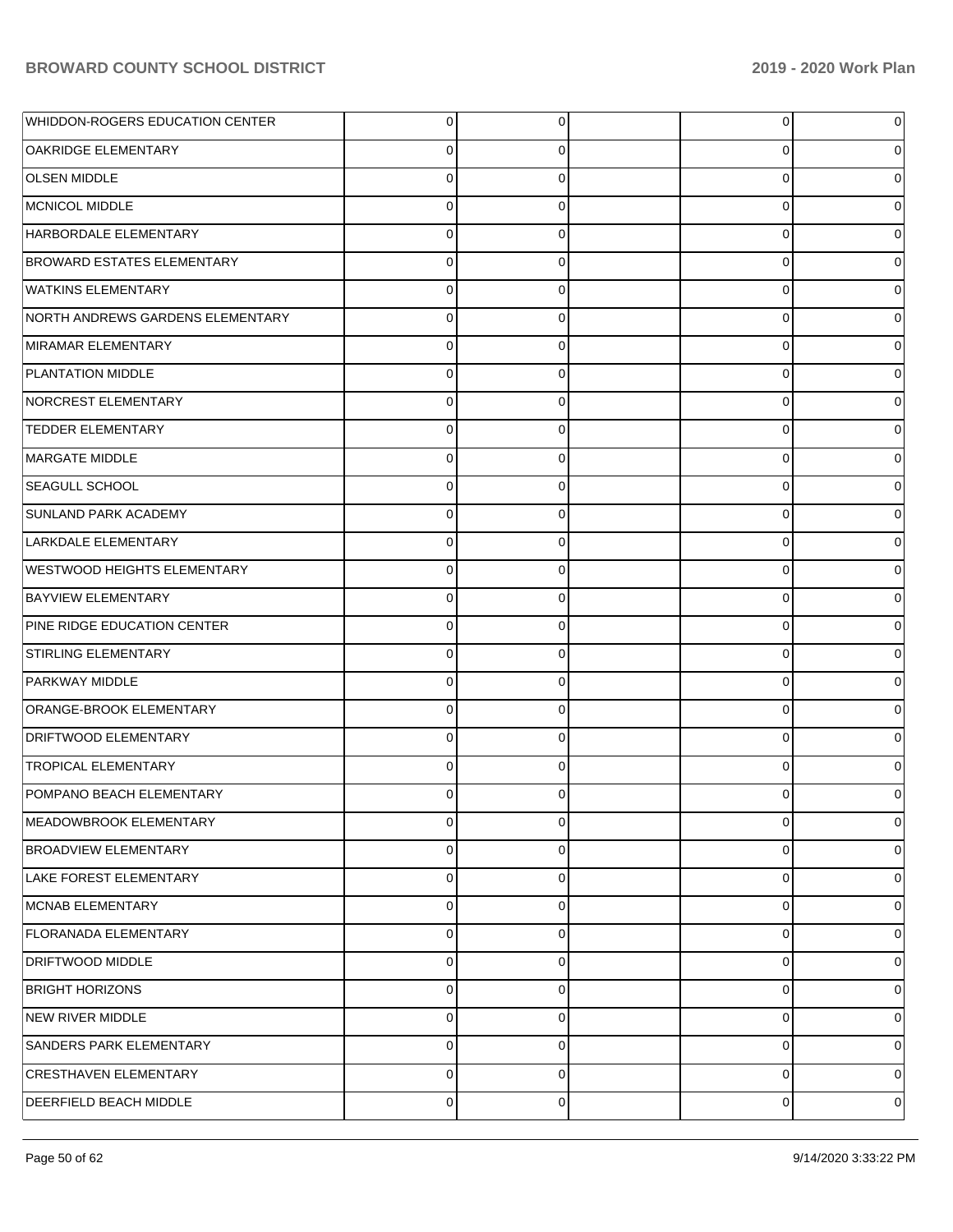| <b>STEPHEN FOSTER ELEMENTARY</b>                 | $\overline{0}$ | 0              | 0           | 0        |
|--------------------------------------------------|----------------|----------------|-------------|----------|
| PETERS ELEMENTARY                                | 0              | 0              | 0           | 0        |
| PLANTATION ELEMENTARY                            | $\mathbf 0$    | 0              | 0           | 0        |
| FORT LAUDERDALE SENIOR HIGH                      | $\Omega$       | 0              | 0           | 0        |
| <b>BOULEVARD HEIGHTS ELEMENTARY</b>              | $\mathbf 0$    | 0              | 0           | 0        |
| <b>WINGATE OAKS CENTER</b>                       | 0              | 0              | 0           | 0        |
| HENRY D PERRY EDUCATION CENTER                   | 0              | 0              | 0           | 0        |
| THE QUEST CENTER                                 | $\Omega$       | 0              | 0           | 0        |
| SHERIDAN TECHNICAL COLLEGE                       | 0              | 0              | 0           | 0        |
| WILLIAM DANDY MIDDLE                             | 0              | 0              | 0           | 0        |
| LLOYD ESTATES ELEMENTARY                         | 0              | 0              | 0           | 0        |
| PALMVIEW ELEMENTARY                              | 0              | 0              | 0           | 0        |
| CORAL SPRINGS SENIOR HIGH                        | 0              | 0              | 0           | 0        |
| MARGATE ELEMENTARY                               | $\Omega$       | 0              | 0           | 0        |
| <b>SUNSHINE ELEMENTARY</b>                       | 0              | 0              | 0           | 0        |
| NORTH FORK ELEMENTARY                            | 0              | 0              | 0           | 0        |
| COOPER CITY ELEMENTARY                           | 0              | 0              | 0           | 0        |
| PEMBROKE PINES ELEMENTARY                        | $\Omega$       | 0              | 0           | 0        |
| NORTHEAST SENIOR HIGH                            | 0              | 0              | 0           | 0        |
| PLANTATION PARK ELEMENTARY                       | 0              | 0              | 0           | 0        |
| NOVA DWIGHT D EISENHOWER ELEMENTARY              | 0              | 0              | 0           | 0        |
| NOVA SENIOR HIGH                                 | 0              | 0              | 0           | 0        |
| NOVA BLANCHE FORMAN ELEMENTARY                   | 0              | 0              | 0           | 0        |
| MCFATTER TECHNICAL COLLEGE                       | $\Omega$       | 0              | 0           | 0        |
| NOVA MIDDLE                                      |                | 0              | 0           | 0        |
| SHERIDAN PARK ELEMENTARY                         | $\overline{0}$ | $\overline{0}$ | 0           | 0        |
| LAUDERHILL-PAUL TURNER ELEMENTARY                | 0              | 0              | 0           | 0        |
| LAUDERHILL 6-12                                  | 0              | $\mathbf 0$    | 0           | 0        |
| COCONUT CREEK ELEMENTARY                         | 0              | 0              | 0           | 0        |
| PLANTATION SENIOR HIGH                           | 0              | 0              | 0           | 0        |
| <b>CASTLE HILL ELEMENTARY</b>                    | 0              | 0              | 0           | 0        |
| Dr. MARTIN LUTHER KING Jr. MONTESSORI<br>ACADEMY | $\Omega$       | 0              | 0           | 0        |
| VILLAGE ELEMENTARY                               | $\Omega$       | $\Omega$       | $\mathbf 0$ | $\Omega$ |
| ANNABEL C PERRY PK-8                             | $\Omega$       | $\Omega$       | $\mathbf 0$ | 0        |
| <b>FAIRWAY ELEMENTARY</b>                        | $\mathbf 0$    | 0              | $\mathbf 0$ | 0        |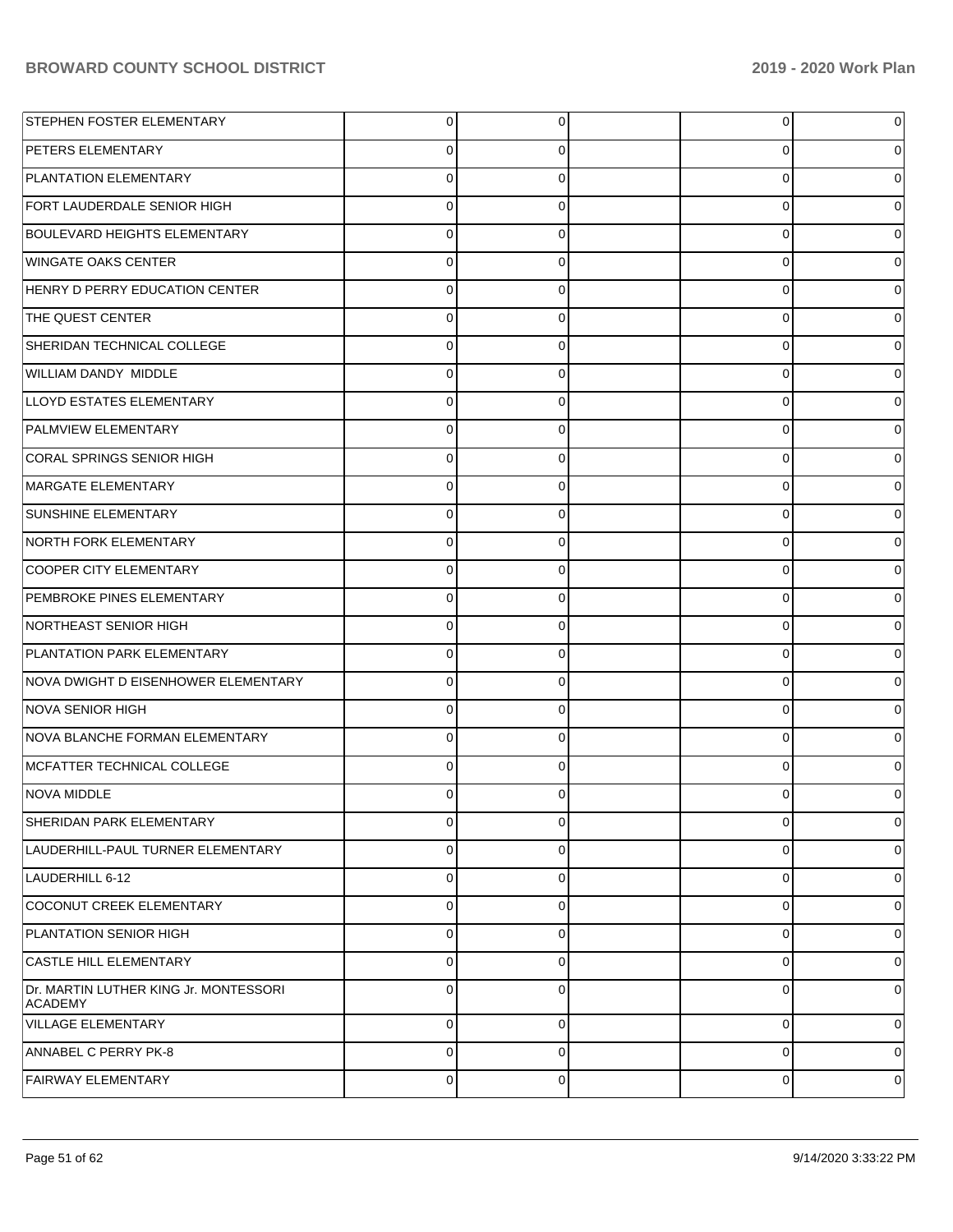| HOLLYWOOD HILLS SENIOR HIGH                             | $\overline{0}$ | 0           | 0           | 0 |
|---------------------------------------------------------|----------------|-------------|-------------|---|
| <b>ROBERT C MARKHAM ELEMENTARY</b>                      | $\Omega$       | $\Omega$    | 0           | 0 |
| COCONUT CREEK SENIOR HIGH                               | $\mathbf 0$    | 0           | $\mathbf 0$ | 0 |
| LAUDERDALE LAKES MIDDLE                                 | $\Omega$       | 0           | 0           | 0 |
| <b>DEERFIELD BEACH SENIOR HIGH</b>                      | $\Omega$       | 0           | 0           | 0 |
| <b>BOYD H ANDERSON SENIOR HIGH</b>                      | $\Omega$       | 0           | 0           | 0 |
| MIRAMAR SENIOR HIGH                                     | $\mathbf 0$    | 0           | 0           | 0 |
| WHISPERING PINES EXCEPTIONAL EDUCATION<br><b>CENTER</b> | $\Omega$       | $\Omega$    | $\Omega$    | 0 |
| HOLLYWOOD PARK ELEMENTARY                               | $\mathbf 0$    | $\Omega$    | 0           | 0 |
| <b>CYPRESS ELEMENTARY</b>                               | $\mathbf 0$    | 0           | 0           | 0 |
| <b>APOLLO MIDDLE</b>                                    | $\mathbf 0$    | $\Omega$    | 0           | o |
| SHERIDAN HILLS ELEMENTARY                               | $\mathbf 0$    | $\Omega$    | 0           | o |
| <b>ORIOLE ELEMENTARY</b>                                | $\mathbf 0$    | $\Omega$    | 0           | o |
| MIRROR LAKE ELEMENTARY                                  | $\mathbf 0$    | 0           | 0           | o |
| <b>ROYAL PALM ELEMENTARY</b>                            | $\mathbf 0$    | $\Omega$    | 0           | o |
| <b>CRYSTAL LAKE MIDDLE</b>                              | $\mathbf 0$    | $\Omega$    | 0           | 0 |
| PINES MIDDLE                                            | $\mathbf 0$    | $\Omega$    | 0           | o |
| <b>SEMINOLE MIDDLE</b>                                  | $\mathbf 0$    | 0           | 0           | o |
| PIPER SENIOR HIGH                                       | $\mathbf 0$    | $\Omega$    | 0           | 0 |
| COOPER CITY SENIOR HIGH                                 | $\mathbf 0$    | 0           | 0           | 0 |
| PARK RIDGE ELEMENTARY                                   | $\mathbf 0$    | $\Omega$    | 0           | 0 |
| JAMES S HUNT ELEMENTARY                                 | $\mathbf 0$    | 0           | 0           | 0 |
| <b>BANYAN ELEMENTARY</b>                                | $\mathbf 0$    | $\Omega$    | 0           | 0 |
| <b>WESTPINE MIDDLE</b>                                  | $\mathbf 0$    | 0           | $\Omega$    |   |
| <b>PASADENA LAKES ELEMENTARY</b>                        | 0              | 0           | 0           | 0 |
| JAMES S RICKARDS MIDDLE                                 | $\pmb{0}$      | $\mathbf 0$ | 0           | 0 |
| ATLANTIC TECHNICAL COLLEGE                              | $\pmb{0}$      | 0           | 0           | 0 |
| NORTH LAUDERDALE PK-8                                   | $\pmb{0}$      | 0           | 0           | 0 |
| SOUTH PLANTATION SENIOR HIGH                            | $\pmb{0}$      | 0           | 0           | 0 |
| <b>ATLANTIC WEST ELEMENTARY</b>                         | $\pmb{0}$      | 0           | 0           | 0 |
| <b>HORIZON ELEMENTARY</b>                               | $\pmb{0}$      | 0           | 0           | 0 |
| <b>FLAMINGO ELEMENTARY</b>                              | $\pmb{0}$      | 0           | 0           | 0 |
| CORAL SPRINGS PK-8                                      | $\pmb{0}$      | 0           | 0           | 0 |
| <b>CORAL SPRINGS MIDDLE</b>                             | $\mathsf 0$    | 0           | 0           | 0 |
| PIONEER MIDDLE                                          | $\mathbf 0$    | 0           | 0           | 0 |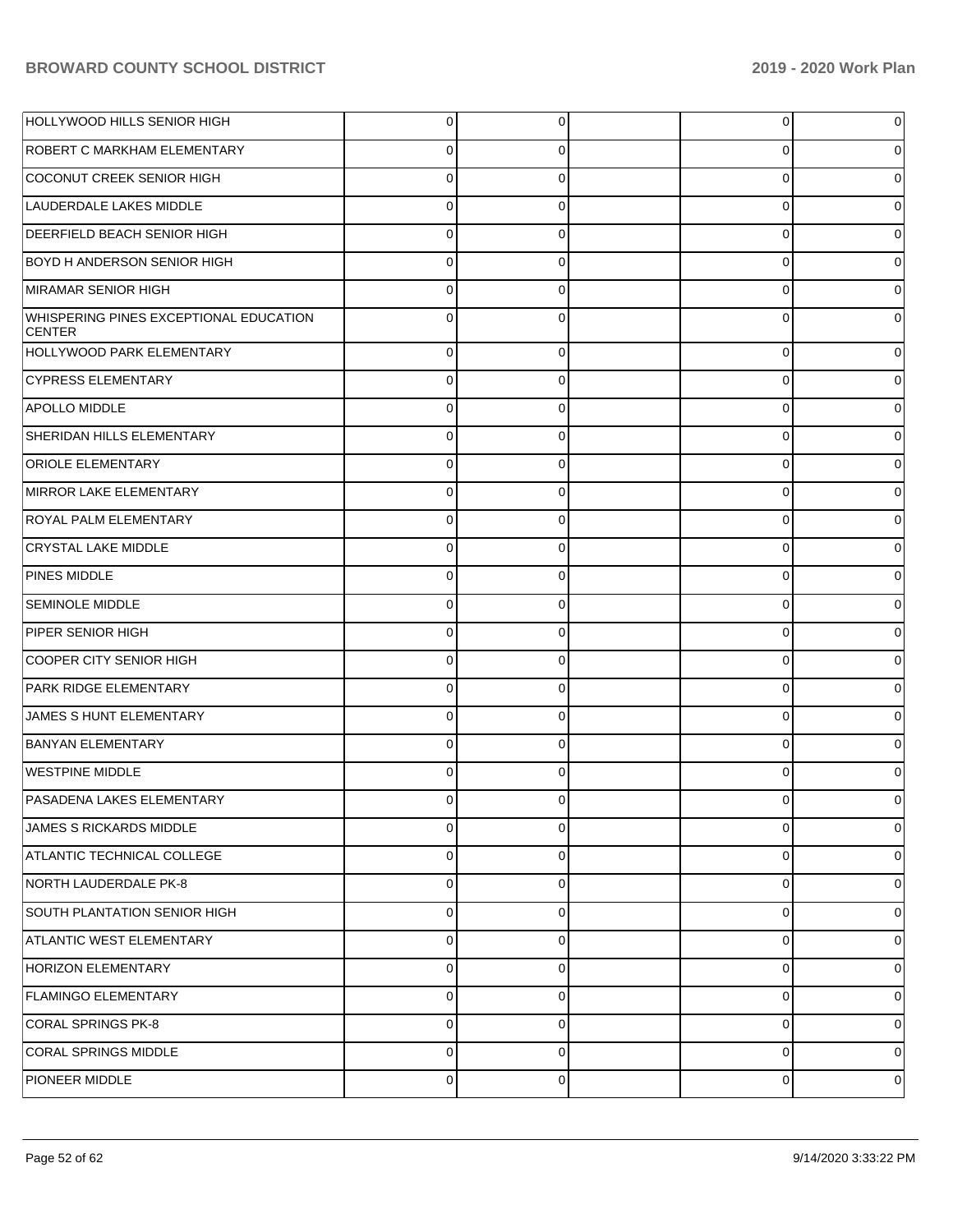| <b>BAIR MIDDLE</b>                   | $\overline{0}$ | 0              | $\overline{0}$ | 0              |
|--------------------------------------|----------------|----------------|----------------|----------------|
| <b>TAMARAC ELEMENTARY</b>            | $\Omega$       | 0              | 0              | 0              |
| FOREST HILLS ELEMENTARY              | $\Omega$       | $\Omega$       | 0              | 0              |
| CENTRAL PARK ELEMENTARY              | $\Omega$       | $\Omega$       | 0              | 0              |
| PEMBROKE LAKES ELEMENTARY            | $\Omega$       | $\Omega$       | 0              | 0              |
| <b>NOB HILL ELEMENTARY</b>           | $\Omega$       | $\Omega$       | 0              | 0              |
| <b>WESTCHESTER ELEMENTARY</b>        | $\Omega$       | $\Omega$       | 0              | 0              |
| MORROW ELEMENTARY                    | $\Omega$       | $\Omega$       | 0              | 0              |
| RAMBLEWOOD MIDDLE                    | $\Omega$       | $\Omega$       | 0              | 0              |
| RAMBLEWOOD ELEMENTARY                | $\Omega$       | $\Omega$       | 0              | 0              |
| MAPLEWOOD ELEMENTARY                 | $\Omega$       | $\Omega$       | 0              | 0              |
| J P TARAVELLA SENIOR HIGH            | $\Omega$       | $\Omega$       | 0              | 0              |
| <b>DAVIE ELEMENTARY</b>              | $\Omega$       | $\Omega$       | 0              | 0              |
| PINEWOOD ELEMENTARY                  | $\Omega$       | $\Omega$       | 0              | 0              |
| <b>WESTERN SENIOR HIGH</b>           | $\Omega$       | $\Omega$       | 0              | 0              |
| <b>GRIFFIN ELEMENTARY</b>            | $\Omega$       | $\Omega$       | 0              | 0              |
| PINES LAKES ELEMENTARY               | $\Omega$       | $\Omega$       | 0              | 0              |
| <b>SEA CASTLE ELEMENTARY</b>         | $\Omega$       | $\Omega$       | 0              | 0              |
| <b>WELLEBY ELEMENTARY</b>            | $\Omega$       | $\Omega$       | 0              | 0              |
| RIVERGLADES ELEMENTARY               | $\Omega$       | $\Omega$       | 0              | 0              |
| SILVER LAKES MIDDLE                  | $\Omega$       | $\Omega$       | 0              | 0              |
| COUNTRY ISLES ELEMENTARY             | $\Omega$       | $\Omega$       | 0              | 0              |
| WALTER C YOUNG MIDDLE                | $\Omega$       | $\Omega$       | 0              | 0              |
| MARJORY STONEMAN DOUGLAS SENIOR HIGH | $\Omega$       | $\Omega$       | 0              | 0              |
| <b>RIVERSIDE ELEMENTARY</b>          | 0              | C              | $\Omega$       | 0              |
| CORAL PARK ELEMENTARY                | $\overline{0}$ | $\overline{0}$ | $\overline{0}$ | 0              |
| <b>FOREST GLEN MIDDLE</b>            | $\mathbf 0$    | $\Omega$       | 0              | 0              |
| SANDPIPER ELEMENTARY                 | $\Omega$       | $\Omega$       | 0              | 0              |
| SILVER RIDGE ELEMENTARY              | $\Omega$       | $\Omega$       | 0              | 0              |
| <b>WINSTON PARK ELEMENTARY</b>       | $\Omega$       | $\Omega$       | 0              | 0              |
| COUNTRY HILLS ELEMENTARY             | $\mathbf 0$    | $\Omega$       | 0              | 0              |
| QUIET WATERS ELEMENTARY              | $\mathbf 0$    | $\Omega$       | 0              | 0              |
| HAWKES BLUFF ELEMENTARY              | $\mathbf 0$    | $\Omega$       | 0              | $\overline{0}$ |
| <b>TEQUESTA TRACE MIDDLE</b>         | $\Omega$       | $\Omega$       | 0              | 0              |
| PARK SPRINGS ELEMENTARY              | $\Omega$       | $\Omega$       | 0              | 0              |
| INDIAN TRACE ELEMENTARY              | $\mathbf 0$    | 0              | 0              | 0              |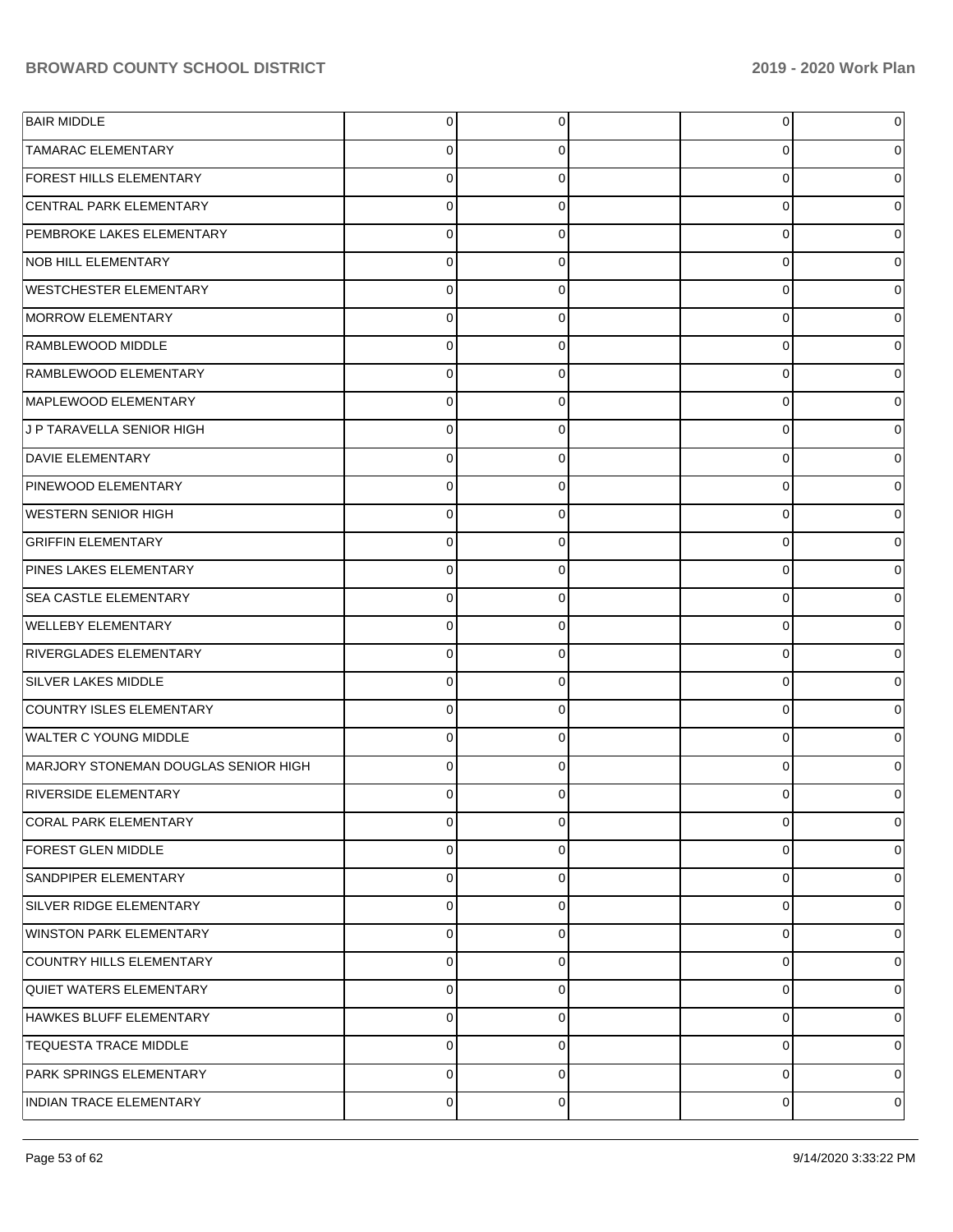| <b>EMBASSY CREEK ELEMENTARY</b>    | 0        | 0 | $\overline{0}$ |          |
|------------------------------------|----------|---|----------------|----------|
| <b>CHARLES DREW ELEMENTARY</b>     | 0        | O | 0              |          |
| <b>CROSS CREEK SCHOOL</b>          | $\Omega$ | 0 | 0              |          |
| <b>PALM COVE ELEMENTARY</b>        | $\Omega$ | 0 | 0              |          |
| VIRGINIA SHUMAN YOUNG ELEMENTARY   | $\Omega$ | 0 | 0              |          |
| <b>SAWGRASS ELEMENTARY</b>         | $\Omega$ | 0 | 0              |          |
| DILLARD COMMUNITY CENTER (MUSEUM)  | $\Omega$ | 0 | 0              |          |
| EVERGLADES ELEMENTARY              | $\Omega$ | 0 | 0              |          |
| CHAPEL TRAIL ELEMENTARY            | $\Omega$ | 0 | 0              |          |
| THURGOOD MARSHALL ELEMENTARY       | $\Omega$ | 0 | 0              |          |
| <b>SILVER TRAIL MIDDLE</b>         | $\Omega$ | 0 | 0              |          |
| <b>EAGLE RIDGE ELEMENTARY</b>      | $\Omega$ | 0 | 0              |          |
| CHARLES W FLANAGAN SENIOR HIGH     | $\Omega$ | 0 | 0              |          |
| <b>SAWGRASS SPRINGS MIDDLE</b>     | $\Omega$ | 0 | 0              |          |
| <b>EAGLE POINT ELEMENTARY</b>      | $\Omega$ | 0 | 0              |          |
| <b>TRADEWINDS ELEMENTARY</b>       | $\Omega$ | 0 | 0              |          |
| <b>INDIAN RIDGE MIDDLE</b>         | $\Omega$ | 0 | 0              |          |
| <b>SILVER PALMS ELEMENTARY</b>     | $\Omega$ | 0 | 0              |          |
| <b>FOX TRAIL ELEMENTARY</b>        | $\Omega$ |   | 0              |          |
| PANTHER RUN ELEMENTARY             | $\Omega$ | 0 | 0              |          |
| SILVER LAKES ELEMENTARY            | $\Omega$ | 0 | 0              |          |
| LAKESIDE ELEMENTARY                | $\Omega$ | 0 | 0              |          |
| <b>FALCON COVE MIDDLE</b>          | $\Omega$ |   | 0              |          |
| <b>LYONS CREEK MIDDLE</b>          | $\Omega$ | 0 | 0              |          |
| <b>GATOR RUN ELEMENTARY</b>        | O        |   | 0              |          |
| PARKSIDE ELEMENTARY                | 0        | 0 | $\overline{0}$ | 0        |
| <b>PARK TRAILS ELEMENTARY</b>      | 0        | 0 | 0              | 0        |
| COCONUT PALM ELEMENTARY            | 0        | 0 | 0              | $\Omega$ |
| PARK LAKES ELEMENTARY              | 0        | 0 | 0              | 0        |
| CHALLENGER ELEMENTARY              | 0        | 0 | 0              | 0        |
| MILLENNIUM 6-12 COLLEGIATE ACADEMY | 0        | 0 | 0              | 0        |
| NEW RENAISSANCE MIDDLE             | 0        | 0 | 0              | 0        |
| <b>CYPRESS BAY SENIOR HIGH</b>     | 0        | 0 | 0              | 0        |
| MONARCH SENIOR HIGH                | 0        | 0 | 0              | 0        |
| <b>ROCK ISLAND ELEMENTARY</b>      | 0        | 0 | 0              | 0        |
| ARTHUR ROBERT ASHE, JR CENTER      | 0        | 0 | $\mathbf 0$    | 0        |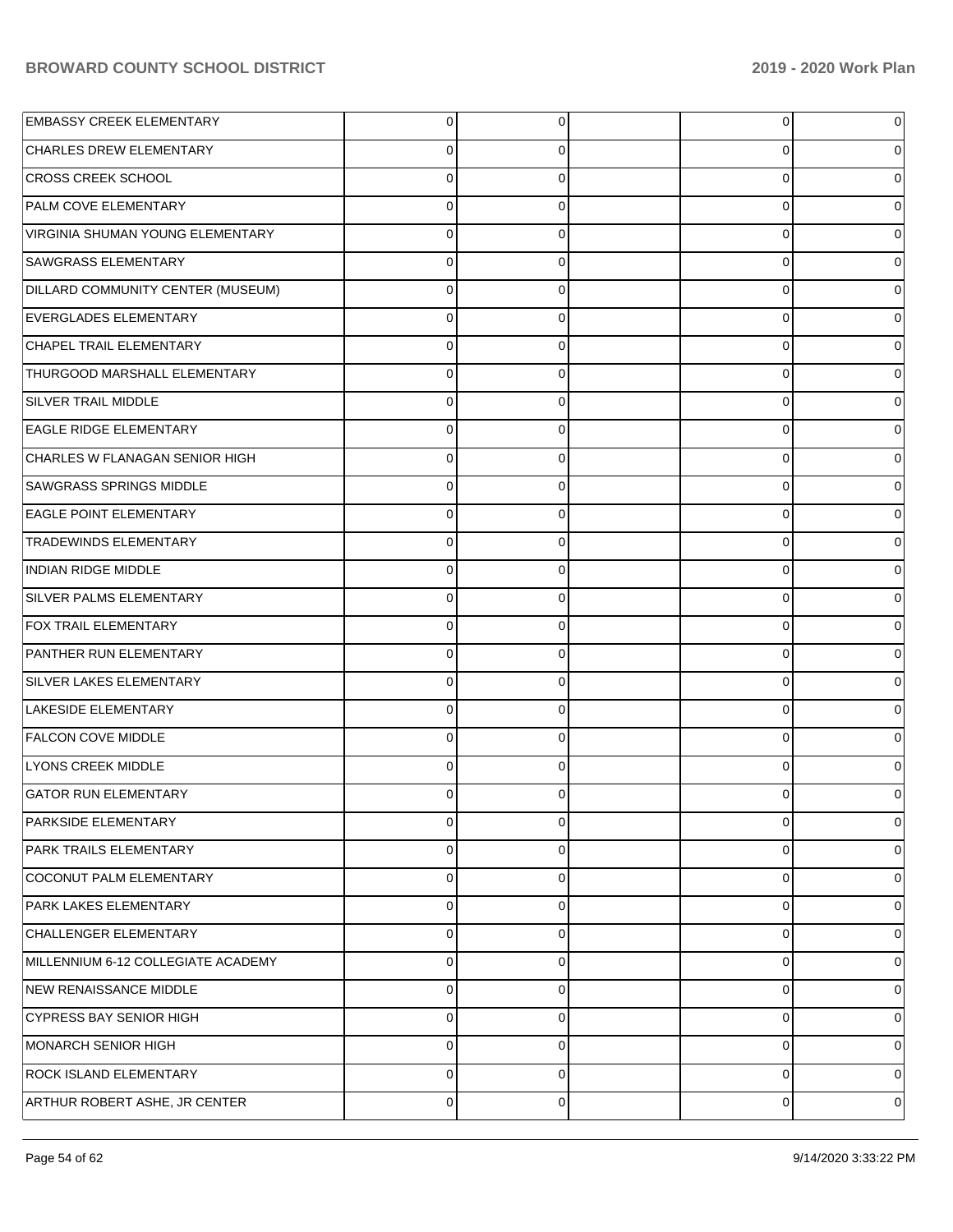| <b>WESTGLADES MIDDLE</b>                 | <sup>0</sup> |              |          | $\overline{0}$ |
|------------------------------------------|--------------|--------------|----------|----------------|
| <b>ENDEAVOUR PRIMARY LEARNING CENTER</b> | <sup>0</sup> |              |          | $\Omega$       |
| MANATEE BAY ELEMENTARY                   | $\Omega$     |              |          | $\overline{0}$ |
| <b>LIBERTY ELEMENTARY</b>                | $\Omega$     |              |          | $\Omega$       |
| <b>SUNSET LAKES ELEMENTARY</b>           | $\Omega$     |              |          | $\Omega$       |
| <b>SILVER SHORES ELEMENTARY</b>          | $\Omega$     | ∩            |          | $\Omega$       |
| <b>EVERGLADES SENIOR HIGH</b>            | $\Omega$     | $\Omega$     | ∩        | 0              |
| CORAL GLADES HIGH SCHOOL                 | $\Omega$     | $\Omega$     | $\Omega$ | 0              |
| GULFSTREAM ACADEMY OF HALLANDALE BEACH   | $\Omega$     | $\Omega$     | O        | 0              |
| DAVE THOMAS EDUCATION CENTER-WEST        | $\Omega$     | $\Omega$     | U        | $\overline{0}$ |
| CORAL COVE ELEMENTARY                    | $\Omega$     | $\Omega$     | $\Omega$ | $\Omega$       |
| <b>DOLPHIN BAY ELEMENTARY</b>            | $\Omega$     | ∩            | ∩        | $\Omega$       |
| <b>GLADES MIDDLE</b>                     | $\Omega$     | ∩            | ∩        | $\Omega$       |
| WEST BROWARD HIGH SCHOOL                 | $\Omega$     | <sup>n</sup> | ∩        | $\Omega$       |
| <b>CYPRESS RUN ALTERNATIVE CENTER</b>    | $\Omega$     | ∩            | n        | $\Omega$       |
| <b>HERON HEIGHTS ELEMENTARY</b>          | $\Omega$     | $\Omega$     | ∩        | Οl             |
| <b>DISCOVERY ELEMENTARY</b>              | $\Omega$     | $\Omega$     | 0        | 01             |
| BEACHSIDE MONTESSORI VILLAGE             | $\Omega$     | ∩            | ∩        | $\Omega$       |
|                                          | 0            |              |          | 0              |

#### **Failed Standard Relocatable Tracking**

Relocatable units currently reported by school, from FISH, and the number of relocatable units identified as 'Failed Standards'.

Nothing reported for this section.

# **Planning**

#### **Class Size Reduction Planning**

**Plans approved by the school board that reduce the need for permanent student stations such as acceptable school capacity levels, redistricting, busing, year-round schools, charter schools, magnet schools, public-private partnerships, multitrack scheduling, grade level organization, block scheduling, or other alternatives.**

Policy 5000

EDUCATIONAL FACILITIES, DESIGNATION OF SCHOOLS, SCHOOL ATTENDANCE ZONE BOUNDARIES, DEVELOPMENT OF POSITIVE ALTERNATIVES TO ACCOMMODATE GROWTH, TO KEEP SCHOOLS OPEN, AND TO ELIMINATE, CONSOLIDATE, OR RE-PURPOSE SCHOOLS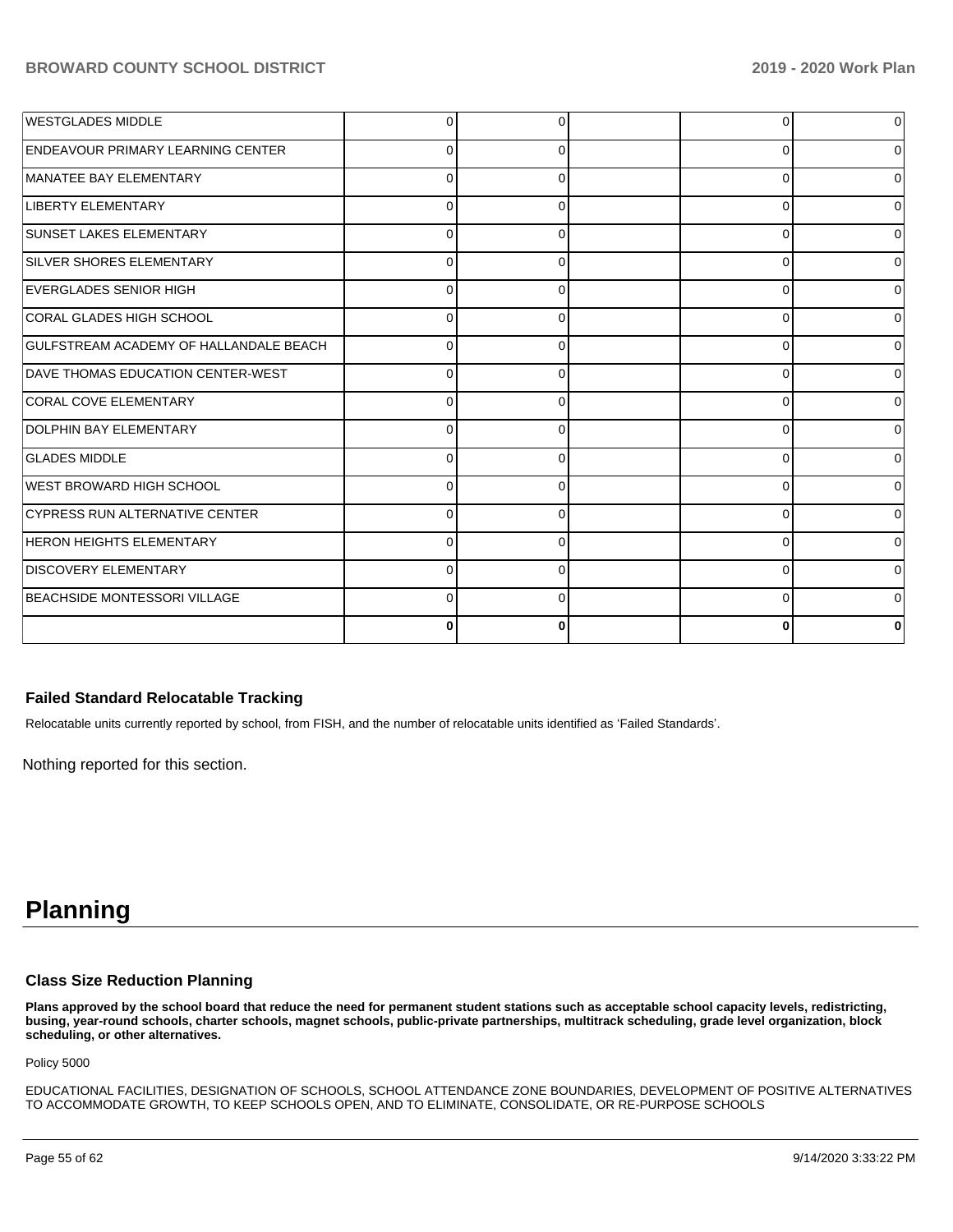The Superintendent of Schools shall, no later than the second week in March, or as the Superintendent deems necessary, submit to the School Board recommendations for the establishment, organization, and operation of educational facilities. This organization of schools, classes and services will provide educational opportunities for all children in the District.

After considering recommendations of the Superintendent of Schools, the School Board shall adopt and provide for the execution of plans for the establishment, organization, and operation of the schools of the District which shall include:

1. Designating schools and school attendance zone boundaries for the ensuing school year(s).

2. Providing educational facilities for all school-age children in the District.

3. Providing strategies to accommodate growth.

4. Providing positive alternative strategies to be implemented within a designated timeframe for those under-enrolled schools to increase their enrollment.

5. Providing for the elimination of school centers and for the repurposing/consolidation of schools whenever the needs of pupils can better and more economically be served.

6. Providing standards for long range planning of educational facilities.

The provisions of this policy regarding overcrowded schools and criteria shall be consistent with the provisions of adopted second amended inter-local agreement for public school facility planning and school board policy 1161.

#### DEFINITIONS

School Attendance Zone Boundaries: The geographic area that identifies public school assignments as annually approved by the School Board.

Feeder Patterns: A feeder pattern is the progression and school assignment of a student or a group of students from one level of school to another (elementary to middle, middle to high). A clean feeder pattern is when all the students in one elementary school matriculate to the same middle school and/or all students in one middle school matriculate to the same high school. A clean feeder pattern is not guaranteed and is dependent on the space available at the next level school when planning for boundary assignments.

FISH: FISH is an acronym for Florida Inventory of School Houses. FISH capacity represents the Department of Education's measure of occupancy for permanent and relocatable buildings.

Permanent FISH Capacity: The Department of Education's measure of occupancy for permanent buildings (does not include relocatables).

Relocatables: The new Florida Building Code and the Florida Inventory of School Houses (FISH) use the word relocatable in reference to temporary buildings. Relocatable buildings are considered as temporary accommodations and are not considered as part of the permanent capacity of an educational facility.

Gross FISH Capacity: Gross FISH capacity is permanent capacity plus relocatable capacity at an educational facility.

Core Capacity: Core Capacity is the number of student stations that can be accommodated by the cafeteria, toilet facilities, media center, and circulation space at a school.

#### Class Size Reduction (CSR):

Amendment 9, Florida Statutes Sections 1003.03 and 1013.735, established non-Charter school class size limits at 18 students for Grades Pk-3, 22 students for Grades 4-8, and 25 students for Grades 9-12.

#### District Educational Facilities Plan:

The District Educational Facilities Plan (DEFP) is the District's 5-year capital outlay plan. Each year the School District reviews revenue projections and the District's capital outlay needs. This includes the District's school construction program, school equipment including technology, and school buses.

The District Educational Facilities Plan is used to keep the School Board and the public fully informed as to whether the District is using sound policies and practices that meet the essential needs of students and that warrant public confidence in District operations. This funding plan projects the capital outlay revenues that will be available for the School Board to implement a capital outlay plan over the next five years. Section 1013.35, Florida Statutes, requires the School District prepare and adopt a District Educational Facilities Plan, before adopting the annual capital outlay budget. The statute states that, "the plan must be developed in coordination with the general-purpose local governments and be consistent with the local government comprehensive plans."

Concurrency: In Florida, concurrency refers to a system for providing new public facilities and services to accommodate growth. These facilities and services must be provided at the time of new development. A new development can not cause a facility to exceed an adopted Level of Service (LOS).

Level of Service Standard: Level of Service indicates the capacity per unit of demand for a public facility. The public school concurrency standard requires Broward County, the Municipalities and the School Board to maintain the adopted Level of Service (LOS) for Broward County Public Schools. The public school concurrency standard requires that all proposed plat and site plan (or functional equivalent) applications containing residential units be reviewed to ensure that school capacity will exist prior to or concurrent with the impact of the proposed residential development, to accommodate the additional student growth at the adopted concurrency service area. Level of Service does not apply to non-boundered schools. The LOS for Broward County Public Schools is 100% gross FISH capacity for each boundered school.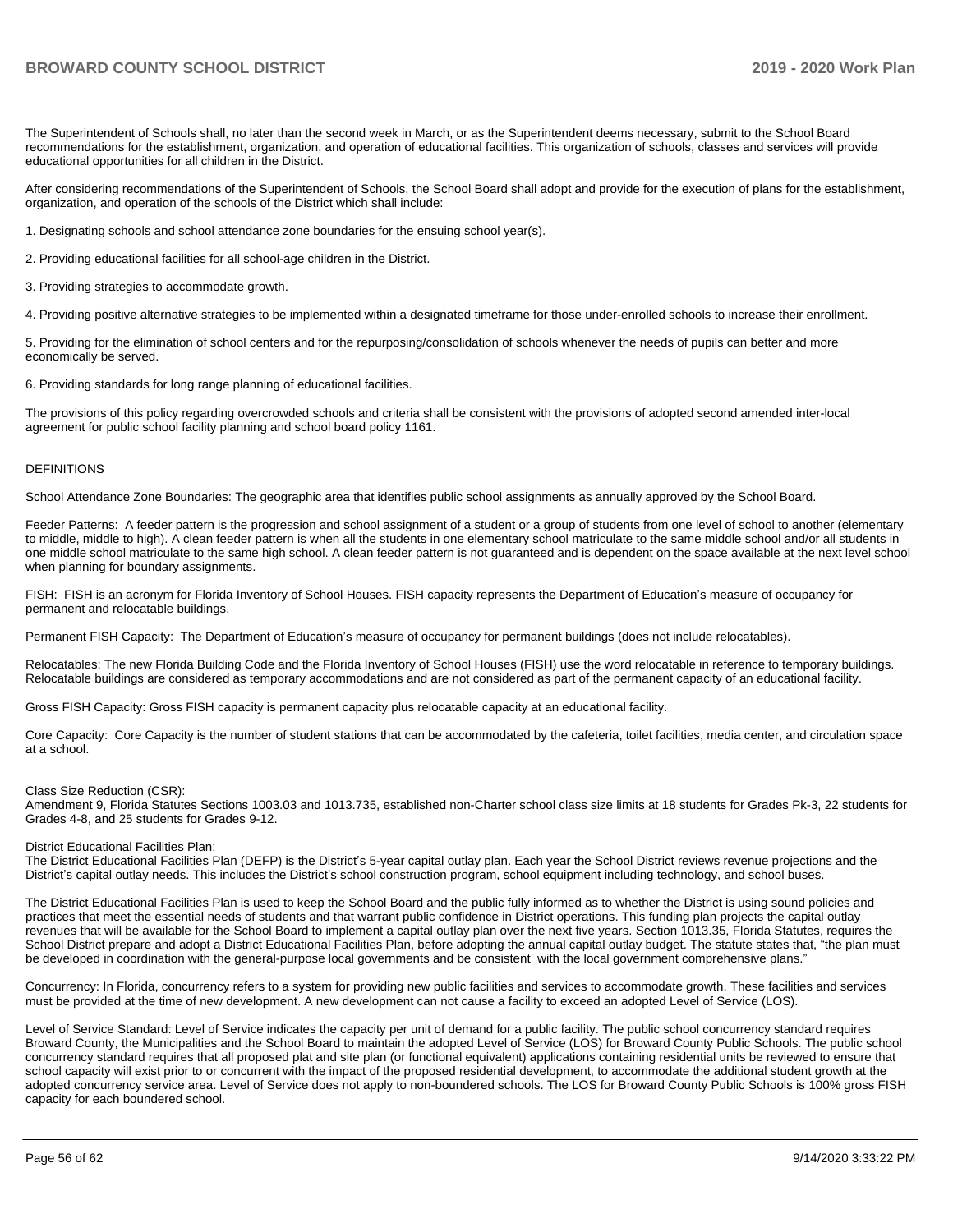Overcrowded School: Schools shall be deemed overcrowded when enrollment is greater than 100% gross FISH capacity and are projected to have an enrollment greater than 100% gross FISH capacity for the following school year.

Choice Seats: Spaces reserved at schools for either special programs defined in Policy 5004.1 or school capacity reserved for students per the adopted school boundary.

Co-Teaching: Two (or more) educators or other certified staff share instructional responsibility for a single group of students primarily in a single classroom or workspace for specific content (objectives) with mutual ownership, pooled resources, and joint accountability.

Floating Teachers: A roving teacher shares classrooms for classes each day when space is vacated during another teacher's planning period.

#### RULES

The procedural guidelines to be used in the implementation of this policy shall include the following components: Objectives 1. Insure that educational facilities throughout the District are equitable. The ultimate mission of the School District is to provide equal educational opportunity for all students while assuring an equitable distribution and use of facilities.

2. The School Board is committed to maintaining a unitary school system and to applying student assignment strategies equally and fairly for all students in a manner that promotes diverse student enrollments.

3. Stabilization of school attendance zone boundaries to the greatest extent possible.

4. There shall be a comprehensive review of school attendance zone boundaries annually and changes shall be made, as necessary, at the School Boards' discretion.

5. Equitable impact on groups as defined in the district's diversity definition in School Board Policy 5004.1.

6. Provide the opportunity for public input and feedback.

7. Establishment and maintenance of feeder patterns that permit students to move forward together from elementary school to middle school and from middle school to high school to the maximum extent possible.

8. Involvement of the affected community in the decision-making process regarding recommendations for uses of schools no longer needed by the District.

9. Apply guidelines and standards for educational facilities, designate schools and attendance zone boundaries, provide positive alternative enrollment strategies for accommodating growth, consider alternative strategies for under- enrolled schools and, after due consideration of all factors, eliminate, consolidate or construct new schools.

#### GUIDELINES FOR THE ESTABLISHMENT OF SCHOOL ATTENDANCE ZONE BOUNDARIES

1. Boundary changes are appropriate means to maintain equal educational opportunities.

2. Consideration should be given to the demographic changes of the community and the student populations at each school in order to maintain a unitary school system and to promote diverse student enrollments.

3. Visual inspection of affected school attendance zone boundaries shall be made by District staff before proposing any boundary adjustments, school closings, or establishing attendance zone boundaries for new schools.

4. The assignment of a student to or from a particular facility should be considered if it is continually over utilized or underutilized. The standards for closure or construction of schools shall be considered in the application of this guideline.

5. As part of the annual boundary process, Demographics & Student Assignments Department staff will hold community meetings with stakeholders who will have the opportunity to provide input. Stakeholders will be notified of proposed boundary changes, new school openings, and/or recommended school repurposing/closures, prior to School Board action. School data shall be made available to the Principal(s)/Innovation Zone stakeholders, in a timely manner, for information purposes by the Demographics & Student Assignments Department staff. The data shall be part of the boundary process record. IZone Meeting participants shall include, but are not limited to, committee representatives as created by the annual school boundary process resolution, school principals, school- based staff, School Advisory Council, School Advisory Forum, PTA, PTO, Diversity Committee members, community members, parents, and students.

The Community School Boundary process seeks to solicit ideas for boundary change proposals from community members and/or groups most directly impacted. School Board members and/or members of committees created by the annual school boundary process resolution, which are involved in the Community School Boundary Process, are prohibited from submitting boundary proposals, as providing recommendations and/or voting on their own proposed boundary changes may be viewed as a conflict of interest. Nothing in this policy prohibits staff or constituents from providing information to School Board members about the boundary process or any proposals, nor does it prohibit School Board members from asking any questions of staff or constituents concerning the process or any proposals. Furthermore, nothing in this policy limits the ability of any School Board member or the School Board as a whole from proposing any revisions to the boundary recommendations filed with the Board by the Superintendent.

Community members may submit boundary proposals to the Demographics & Student Assignments Department no later than October of each school year in compliance with the School Board annual approved boundary timeline. The Chief School Performance & Accountability Officer and Demographics & Student Assignments Department after receiving input from the meetings, will make recommendations to the Superintendent of Schools who, in turn, will make recommendations to the School Board. Staff shall analyze such recommendations with regard to impact on current or future capacity at the affected school(s). All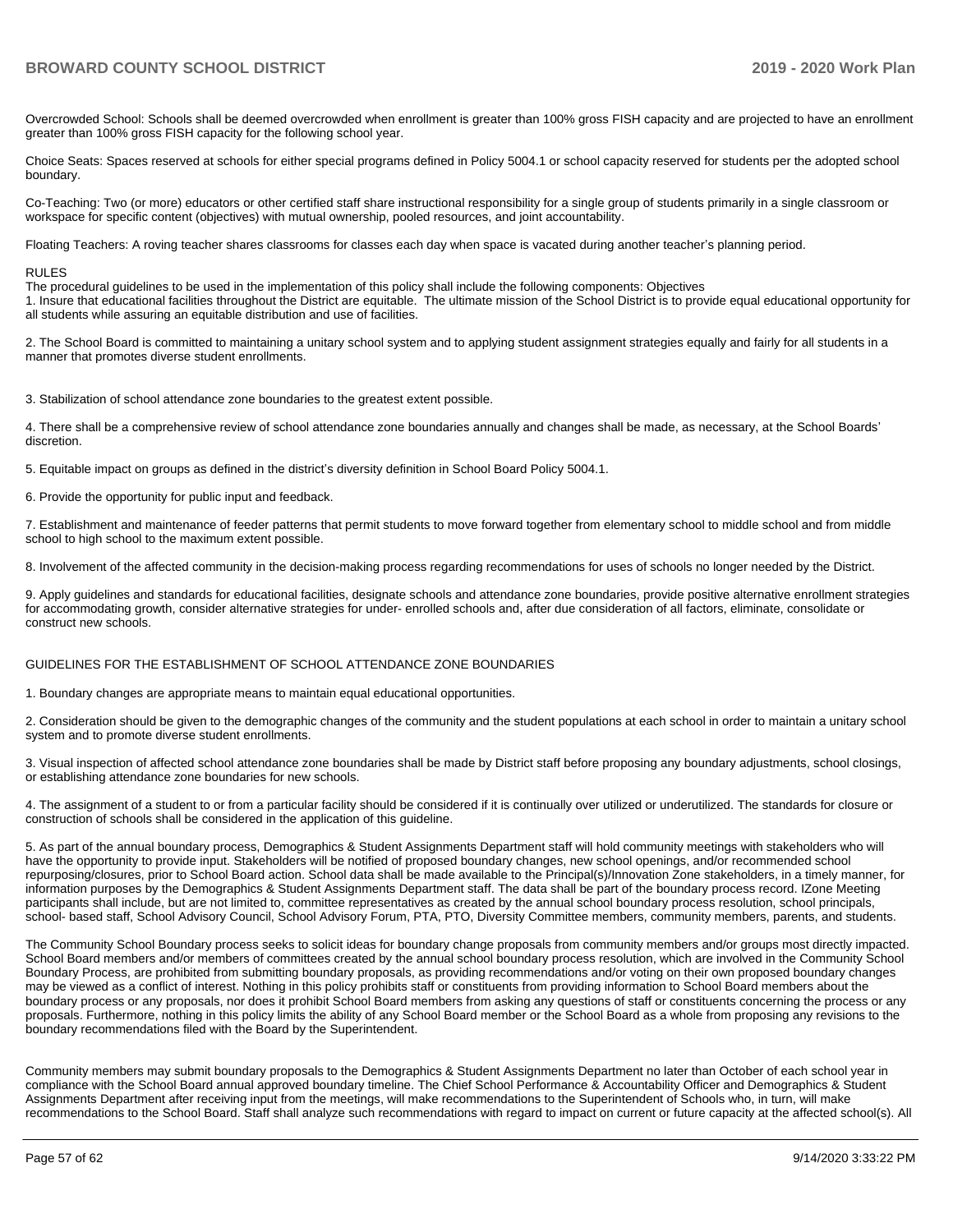recommendations will be posted for community review and comment on the Demographics & Student Assignments Department website.

6. No later than October of each school year the Superintendent of Schools shall annually present to the School Board the new boundary process with specifically defined steps.

7. Community School Boundary Committee as defined in the annual School Boundary Process resolution, and map proposers, will have the opportunity to submit amendments to maps that were submitted by the deadline at the District sponsored school boundary meetings in December. The resulting amended maps will denote who made the amendment. Both the original and the amended map will be posted to the Demographics & Student Assignments website and will be open for committee discussion and community comment.

8. Consideration should be given to class size mandates, Level of Service Standard (LOS), feeder patterns, proximity, community/neighborhood integrity, capacity, growth or decline, and natural barriers. The Broward County School District is a county wide school system by state law and attendance zone boundaries are not determined by municipal limits.

#### STANDARDS FOR SCHOOL CONSTRUCTION AND SCHOOL SITES

1. Planning new school construction, site acquisitions or disposals, building additions, or the location of relocatables shall be done consistent with School Board Policy 7000. Overall financial impact on the District, cost effectiveness, (including capital cost,) transportation requirements, core capacity of the facility, instructional programming and enrollment projections for the affected geographical areas should also be carefully considered as relevant factors.

2. Relocatable buildings should be considered as temporary accommodations and not considered as part of the permanent capacity of an educational facility.

3. New plant construction should be considered when long-range enrollment projections clearly indicate the need for construction of additional facilities. The guidelines for establishment of school attendance zone boundaries shall be considered in the application of this standard.

4. A long-range plan for site acquisition and disposal of surplus property must be prepared in conjunction with long- range projections of enrollment and the adopted District Educational Facilities Plan.

5. All plant construction, site acquisition and disposal of surplus property must comply with State Board Rules and Florida Statutes.

#### STANDARDS FOR OVERCROWDED SCHOOLS

1. After the benchmark day count of each school year, which is the first Monday following Labor Day, the Demographics & Student Assignments Department in conjunction with the Chief School Performance & Accountability Officer will evaluate the impact of actual student enrollment and determine under-enrolled and overcrowded schools.

2. Schools shall be considered under-enrolled when enrollment is below 70% of permanent FISH capacity and are projected to remain under 70% of permanent FISH capacity for the following school year. Enrollment repurposing strategies and adjacent school capacities will be reviewed.

3. Schools having an enrollment between 70% and 90% permanent FISH capacity will have program space utilization reviewed.

4. Schools shall be considered neutral when enrollment is greater than or equal to 90% of permanent FISH capacity and less than or equal to 100% of gross FISH capacity and are projected to remain as such for the following school year.

5. Schools shall be considered overcrowded when enrollment is greater than 100% gross FISH capacity and are projected to have an enrollment greater than 100% gross FISH capacity for the following school year.

6. All schools shall strive to achieve student enrollments aligning with 100% of permanent FISH capacity enabling non-traditional classrooms to be utilized for the intended purpose.

7. Available capacity at under-enrolled schools may be considered when economically feasible as an option to relieve overcrowded schools during the boundary process.

8. Schools with an enrollment of less than 100% gross FISH capacity may be deemed overcrowded, based upon the criteria of class size reduction requirements, special programs or special circumstances.

9. Schools for which the School Board has approved a boundary change moving students out of an overcrowded school as defined in paragraph 4 above, shall be subject to the provisions of School Board Policy 5004.1.

10. Criteria for determining alternative student enrollment options will include, but not limited to, a review of the following criteria:

a. Welfare, health and safety of children and faculty/staff

- b. Impact on the overall facility (ingress and egress problems)
- c. Impact on support services, such as cafeteria and library
- d. Number of floating teachers (see definitions)

e. Co-teaching (see definitions)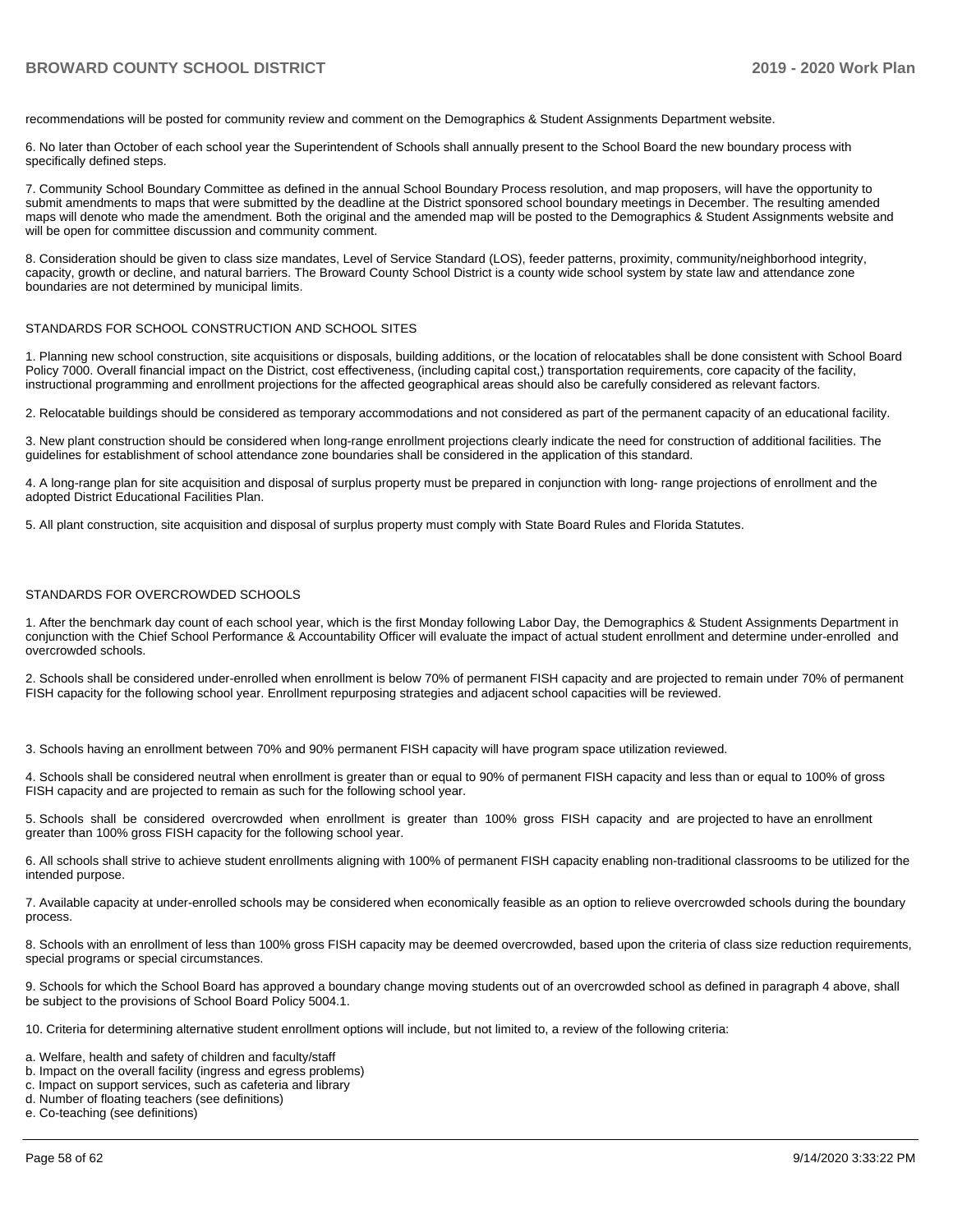f. Full classroom use of non-traditional classroom spaces (i.e., resource rooms, art, music, stage, skills labs, media center and conference rooms)

- g. Class size (student to teacher ratio)
- h. Acreage of site
- i. Playground area/sports/recreation
- j. Planned future renovations or replacement of facility
- k. Parking on campus
- l. Restroom facilities
- m. Impact of changes on diversity of school(s) and District
- n. Impact on community/neighborhood
- o. District Educational Facility Plan
- p. Southern Association of Colleges and Schools (SACS) accrediting standards
- q. The number of reassigned students in the school
- r. All special programs including but not limited to cluster, Preschool A, B, and C, CTACE, magnet programs, and innovative programs s. School concurrency Level of Service Standard
- t. Choice seats
- u. Flexible school day/week/month/year

11. As a result of this review process, the School Board will maximize the use of existing space throughout the District, not to exceed capacity required to meet educational requirements.

As a temporary solution, the implementation of alternative enrollment options as identified by the Superintendent will be the sole discretion of the School Board to ease overcrowding until permanent capacity becomes available through the building of additional facilities on site, boundary change, or new schools. Options to be considered, but are not limited to, or required include:

a. Enrollment capping (i.e. school will not accommodate any more students and new students are assigned to designated schools that are less crowded)

- b. Flexible school day/week/month/year
- c. Dual enrollment programs with institutions of higher learning
- d. Other school day/week/month/year models that may be identified through this process
- e. School-Within-A-School (F.S. 1003.02 (4)) such as co-teaching, floating teachers, and re-organization of groups of students.
- f. Choice seats

g. Reconfigured grades/educational programs and sites, dependent on available capital funds to be provided by the School District and/or other individuals/groups/entities.

12. The Chief School Performance & Accountability Officer in conjunction with the Demographics & Student Assignments Department will make a recommendation to the Superintendent of Schools during the annual boundary process.

13. The Superintendent of Schools will make a recommendation to the School Board prior to the Public Hearings.

#### GUIDELINES FOR THE REPURPOSING AND/OR CLOSING OF SCHOOLS

Schools should be considered for repurposing and/or closing using one or more of the following criteria:

1. The overall financial impact on the District, cost effectiveness, (including capital outlay), adjacent capacity, transportation requirements and enrollment projections for the affected geographical areas should be carefully considered as relevant factors.

2. Schools that are 70% or below their permanent FISH capacity which have had a five year trend of having an enrollment below 70% permanent capacity and are projected to continue to be below 70% permanent capacity for the next five years.

3. General condition of the building is poor and/or design is educationally obsolete and exceptionally large amounts of capital outlay are needed to continue the operation of the school.

4. A review will be conducted by the Demographics & Student Assignments Department in conjunction with the Chief School Performance & Accountability Officer to ensure that different diverse student groups will not have a negative impact on their educational programs as a direct result of school repurposing and/or closure. The diversity of the impacted school will be reviewed to determine if any diverse group of student has an inequitable educational impact as compared with other student groups. School repurposing and/or closure will not be considered if one diverse group of student has less educational opportunities than another through the repurposing and/or closure process.

5. Students and families impacted by a school closure will be provided choice for the next school year after the closure for a minimum of one year. Choice will be provided for schools with available seats. Availability and duration of transportation for choice seats will be discussed by the School Board when the school closure is brought forward for discussion.

#### GUIDELINES FOR THE DEVELOPMENT OF POSITIVE ALTERNATIVES TO KEEP SCHOOLS OPEN

1. Community meetings, established and facilitated by the Demographics & Student Assignments Department in conjunction with the Chief School Performance & Accountability Officer will identify under-enrolled schools with the potential to increase their enrollment. Implementation plans in this regard will be developed by the Chief School Performance & Accountability Officer, designated principals, School Advisory Forums and School Advisory Councils.

#### GUIDELINES FOR IMPLEMENTATION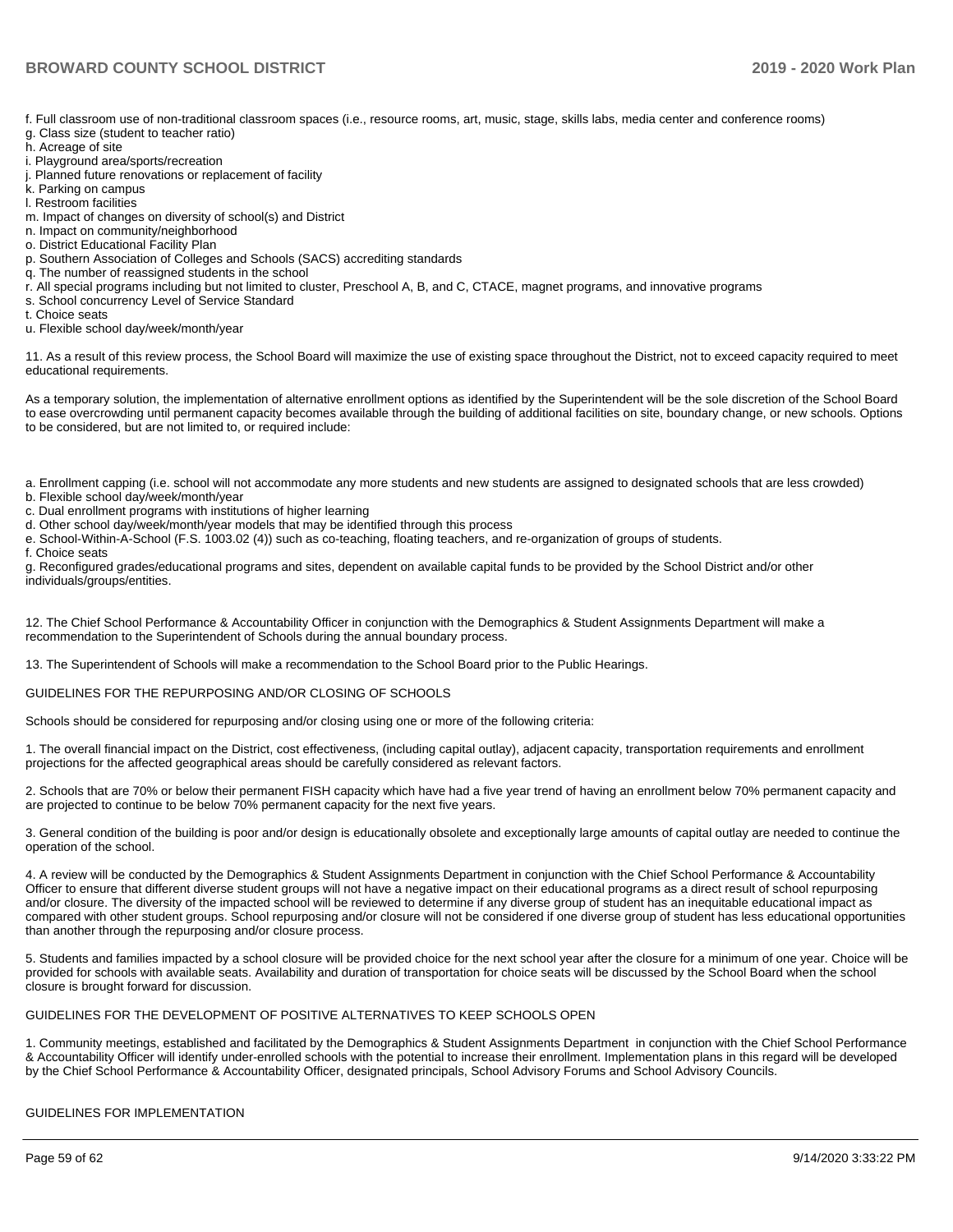1. The Demographics & Student Assignments Department in conjunction with the Chief School Performance & Accountability Officer shall submit to the Superintendent of Schools a list of:

- a. Schools with recommended boundary changes;
- b. Schools or areas designated for new construction or building additions;
- c. Schools subject to further review with recommendations for implementation of positive alternative strategies;
- d. Schools that will be recommended for closing and/or consolidation/ or repurposing;
- e. And any other policy revisions necessary to ensure the implementation of this policy.

2. When recommendations have been made by the Superintendent of Schools to the School Board for a school closing or major boundary change, the Chief School Performance & Accountability Officer in conjunction with the Demographics & Student Assignments Department and designated staff will meet with the school personnel, School Advisory Council, School Advisory Forum, parents of the students at the affected school(s), the Diversity Committee, local governments and other members of the community, for information on and preparation for a potential change. Information on such school changes will be posted and communicated electronically as well as with traditional methods.

3. Following a review by the Chief School Performance & Accountability Officer, Chief Portfolio Services Officer, and Demographics & Student Assignments Department, recommendations will be made for strategies to increase enrollment. Designated personnel will work with the staff and parents of that school to begin design and implementation of the plan to effect the same. The School Board shall designate a reasonable timeframe for implementation and for review of the achieved results.

4. After final adoption of recommendations by the School Board, the Superintendent of Schools shall immediately designate personnel (Chief School Performance & Accountability Officer) to plan with the parents, community and staff of the schools involved to ensure a smooth transition process during implementation of the recommendations.

#### GUIDELINES FOR THE USE OF CLOSED SCHOOLS

1. Concurrent to the annual Community School Boundary process, the Superintendent of Schools shall bring recommendations for disposal or alternative uses of schools closed by the School Board.

2. If the District has no further need for a facility, the School Board shall act in accordance with Chapter 1013.28 (1) Florida Statutes, after receiving recommendations for use from a task force of parents, citizens and the local government of the affected community. 3. School sites may not remain vacant unless there is an anticipated need to utilize the site in the near future. STATUTORY AUTHORITY: F.S. 1001.41(1) and (2), and F.S. 1001.42 (4) LAWS IMPLEMENTED: F.S. 1013.28, F.S. 1013.35, and F.S. 1013.36 POLICY ADOPTED: 11/13/69 POLICY READOPTED: 9/5/74 POLICY AMENDED: 3/7/83; 1/24/85; 7/7/88; 8/2/94; 7/18/95; 6/17/97 AMENDED POLICY APPROVED: 8/17/99; 11/13/01; 12/10/02; 9/21/04; 05/19/09; 03/04/14 RULES ADOPTED: 3/7/83

EMERGENCY RULE #83-3: 8/18/73; 9/15/83; 1/24/85; 10/1/87; 7/7/88; 6/2/94; 7/18/95; 6/17/97; 10/06/09 AMENDED RULES APPROVED: 8/17/99, 7/18/2000; 11/13/01; 12/10/02; 9/21/04; 05/19/09; 12/07/10

#### **School Closure Planning**

**Plans for the closure of any school, including plans for disposition of the facility or usage of facility space, and anticipated revenues.** 

None

# **Long Range Planning**

#### **Ten-Year Maintenance**

District projects and locations regarding the projected need for major renovation, repair, and maintenance projects within the district in years 6-10 beyond the projects plans detailed in the five years covered by the work plan.

Nothing reported for this section.

#### **Ten-Year Capacity**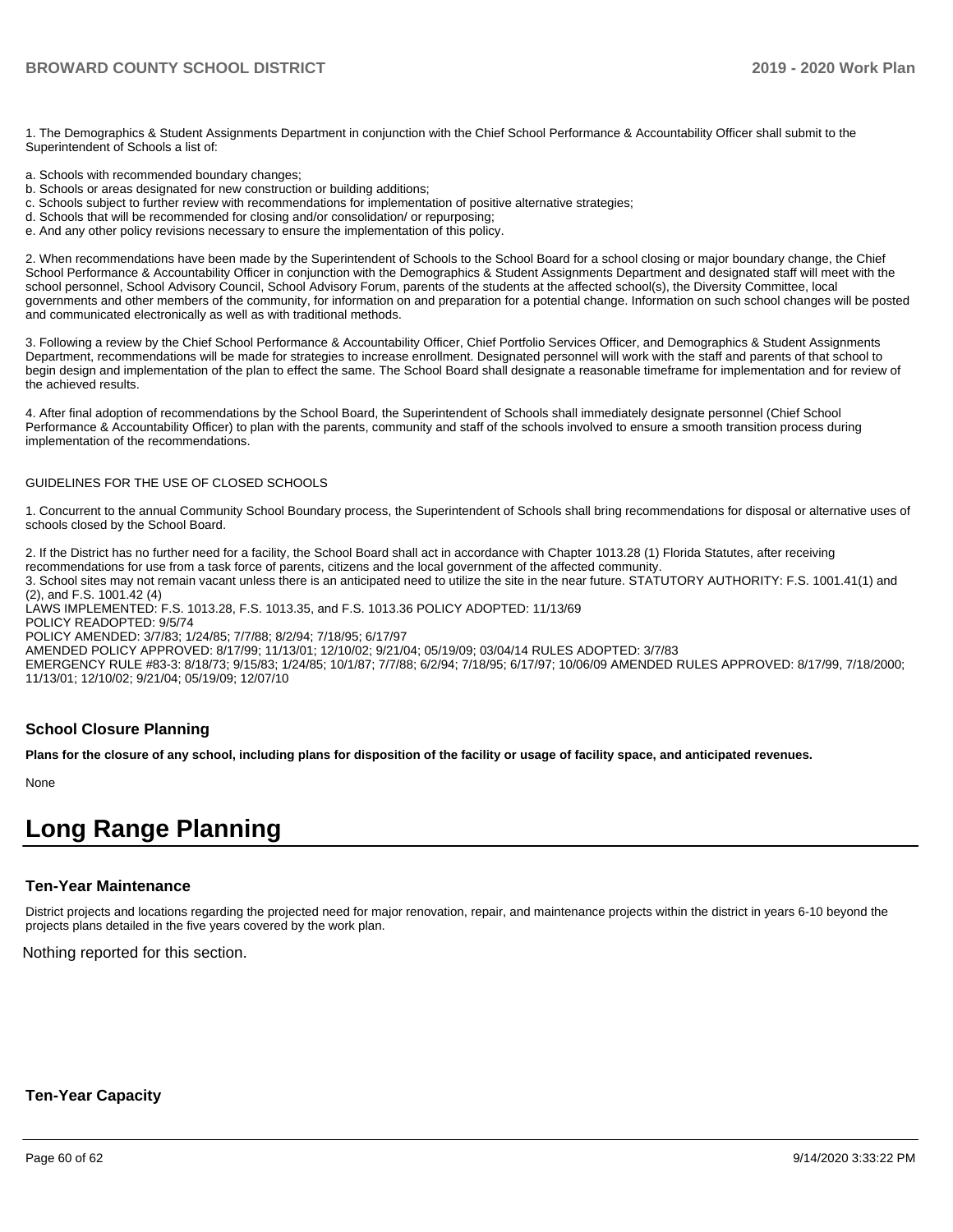Schedule of capital outlay projects projected to ensure the availability of satisfactory student stations for the projected student enrollment in K-12 programs for the future 5 years beyond the 5-year district facilities work program.

Nothing reported for this section.

### **Ten-Year Planned Utilization**

Schedule of planned capital outlay projects identifying the standard grade groupings, capacities, and planned utilization rates of future educational facilities of the district for both permanent and relocatable facilities.

| <b>Grade Level Projections</b>   | <b>FISH</b><br><b>Student</b><br><b>Stations</b> | Actual 2018 -<br><b>2019 FISH</b><br>Capacity | Actual<br>$2018 -$<br>2019<br><b>COFTE</b> | Actual 2018 - 2019<br><b>Utilization</b> | Actual 2019 - 2020 / 2028 - 2029 new<br>Student Capacity to be added/removed | Projected 2028<br>2029 COFTE | Projected 2028 -<br>2029 Utilization |
|----------------------------------|--------------------------------------------------|-----------------------------------------------|--------------------------------------------|------------------------------------------|------------------------------------------------------------------------------|------------------------------|--------------------------------------|
| Elementary - District<br> Totals | 117.721                                          | 117,721                                       | 94,786.62                                  | 80.52 %                                  |                                                                              | 97,724                       | 83.01 %                              |
| Middle - District Totals         | 76.499                                           | 68,825                                        | 56,903.01                                  | 82.68%                                   |                                                                              | 43,579                       | 63.32 %                              |
| High - District Totals           | 81.394                                           | 77.245                                        | 63.406.02                                  | 82.08 %                                  |                                                                              | 79,653                       | 103.12 %                             |
| Other - ESE, etc                 | 11,638                                           | 10.857                                        | 3.220.03                                   | 29.66 %                                  |                                                                              | 3.110                        | 28.65 %                              |
|                                  | 287,252                                          |                                               | 274,648   218,315.68                       | 79.49 %                                  |                                                                              | 224,066                      | 81.58%                               |

**Combination schools are included with the middle schools for student stations, capacity, COFTE and utilization purposes because these facilities all have a 90% utilization factor. Use this space to explain or define the grade groupings for combination schools.** 

No comments to report.

#### **Ten-Year Infrastructure Planning**

**Proposed Location of Planned New, Remodeled, or New Additions to Facilities in 06 thru 10 out years (Section 28).**

Nothing reported for this section.

Plans for closure of any school, including plans for disposition of the facility or usage of facility space, and anticipated revenues in the 06 thru 10 out **years (Section 29).**

Nothing reported for this section.

#### **Twenty-Year Maintenance**

District projects and locations regarding the projected need for major renovation, repair, and maintenance projects within the district in years 11-20 beyond the projects plans detailed in the five years covered by the work plan.

Nothing reported for this section.